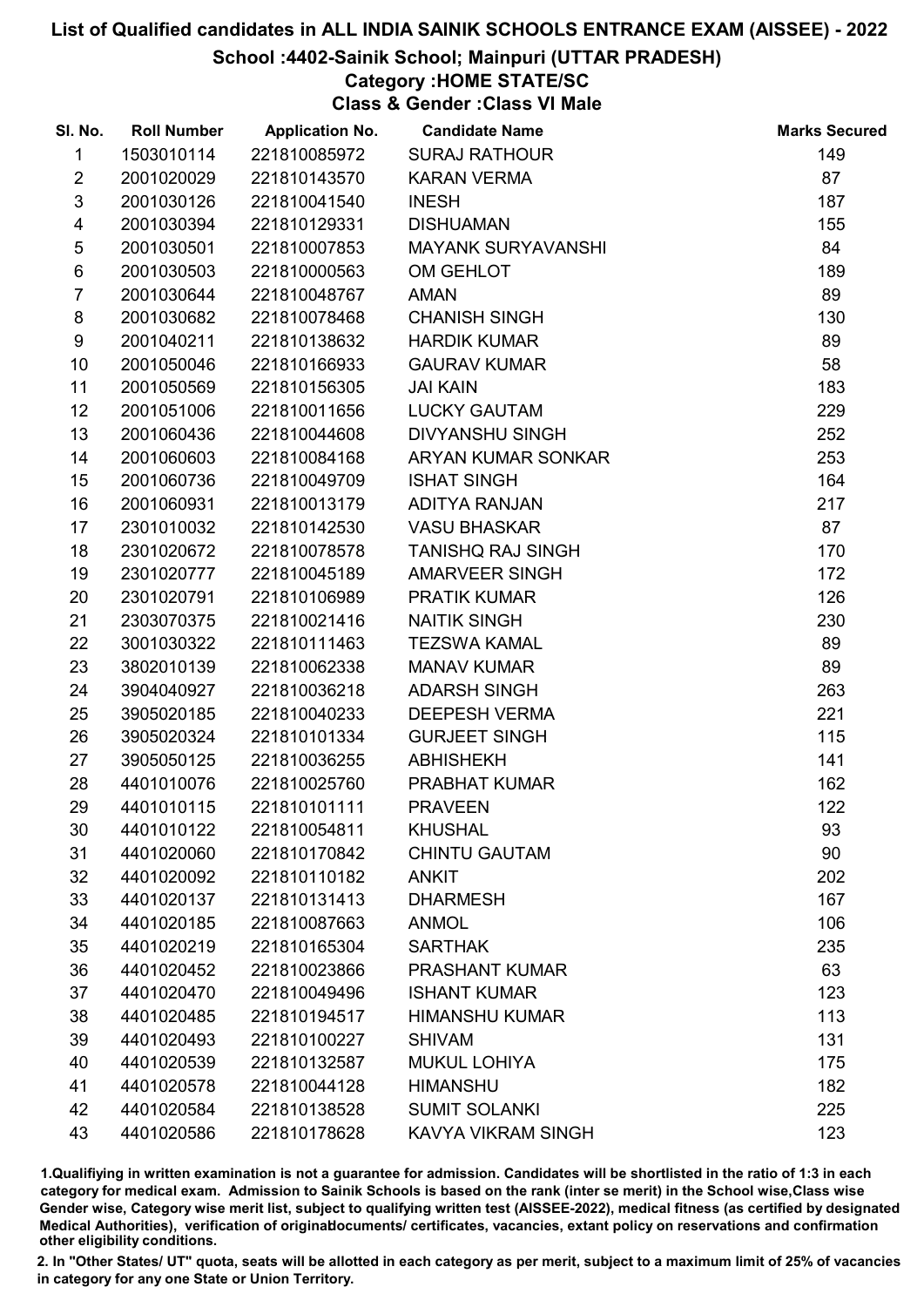## School :4402-Sainik School; Mainpuri (UTTAR PRADESH)

# Category :HOME STATE/SC

Class & Gender :Class VI Male

| SI. No. | <b>Roll Number</b> | <b>Application No.</b> | <b>Candidate Name</b>       |    | <b>Marks Secured</b> |
|---------|--------------------|------------------------|-----------------------------|----|----------------------|
| 44      | 4401020719         | 221810043659           | <b>SAKSHAM HITESHI</b>      |    | 183                  |
| 45      | 4401030117         | 221810147231           | <b>DIVYANSH CHHATRAPATI</b> |    | 121                  |
| 46      | 4401030127         | 221810032931           | <b>ANSHU KUMAR</b>          |    | 200                  |
| 47      | 4401030156         | 221810023371           | <b>DEEPANSH KUMAR</b>       |    | 212                  |
| 48      | 4401030167         | 221810167581           | <b>PRASHANT</b>             |    | 126                  |
| 49      | 4401030272         | 221810089603           | <b>ATUL SINGH</b>           |    | 111                  |
| 50      | 4401030328         | 221810007863           | <b>KRISHAN VEER</b>         |    | 105                  |
| 51      | 4401030338         | 221810034773           | <b>ANSH GAUTAM</b>          |    | 128                  |
| 52      | 4401040064         | 221810155455           | ADARSH PRATAP SINGH         |    | 115                  |
| 53      | 4401040070         | 221810043065           | HIMANSHU DABAURIYA          |    | 163                  |
| 54      | 4401040082         | 221810012475           | PRANJUL NIM                 |    | 202                  |
| 55      | 4401040107         | 221810078895           | <b>VIPUL RAJ SINGH</b>      |    | 209                  |
| 56      | 4401040138         | 221810080836           | <b>VINAY PRATAP SINGH</b>   |    | 196                  |
| 57      | 4401040161         | 221810052566           | <b>SHREYANSH KUMAR</b>      |    | 194                  |
| 58      | 4401040197         | 221810163107           | <b>CHHAVIKANT</b>           |    | 83                   |
| 59      | 4401040202         | 221810051607           | <b>AYUSH SINOL</b>          |    | 151                  |
| 60      | 4401040332         | 221810094648           | PRABAL PRATAP SINGH         |    | 131                  |
| 61      | 4401040340         | 221810118558           | <b>HARSH</b>                |    | 93                   |
| 62      | 4401040396         | 221810012919           | <b>GOURVINT</b>             |    | 82                   |
| 63      | 4401040454         | 221810118379           | <b>SARANSH GAUTAM</b>       |    | 129                  |
| 64      | 4401040461         | 221810082789           | <b>ANSHUMAN SINGH</b>       |    | 166                  |
| 65      | 4402010285         | 221810035627           | <b>HIMANSHU</b>             |    | 167                  |
| 66      | 4402010415         | 221810016121           | <b>SANGAM SEN</b>           |    | 114                  |
| 67      | 4405010169         | 221810090903           | <b>AMRISH KUMAR</b>         |    | 123                  |
| 68      | 4405010173         | 221810125513           | ADITYA KUMAR NIGAM          |    | 251                  |
| 69      | 4405010192         | 221810031163           | RAKESH KUMAR BHARTI         |    | 129                  |
| 70      | 4405020309         | 221810017209           | <b>VIPIN</b>                |    | 153                  |
| 71      | 4406010018         | 221810125330           | <b>ADARSH BABU</b>          | CG | 117                  |
| 72      | 4406010036         | 221810109880           | <b>VIKAL</b>                |    | 121                  |
| 73      | 4406010038         | 221810083690           | <b>JATIN</b>                |    | 215                  |
| 74      | 4406010041         | 221810183401           | <b>SIDDHARTH</b>            |    | 110                  |
| 75      | 4406010043         | 221810037901           | <b>SHIVANSH</b>             |    | 136                  |
| 76      | 4406010050         | 221810053021           | <b>PRASANJEET</b>           |    | 88                   |
| 77      | 4406010051         | 221810109221           | <b>PRINCE</b>               |    | 179                  |
| 78      | 4406010069         | 221810065941           | <b>GAGAN DEEP SINGH</b>     |    | 89                   |
| 79      | 4406010108         | 221810100732           | <b>DEVESH KUMAR</b>         |    | 63                   |
| 80      | 4406010144         | 221810103323           | <b>KRISHAN</b>              |    | 131                  |
| 81      | 4406010150         | 221810109343           | <b>ADARSH KUMAR</b>         |    | 125                  |
| 82      | 4406010154         | 221810053153           | <b>SANI JEET</b>            |    | 114                  |
| 83      | 4406010178         | 221810024593           | <b>ASHISH KUMAR</b>         |    | 241                  |
| 84      | 4406010197         | 221810152534           | <b>JAUNI</b>                |    | 172                  |
| 85      | 4406010203         | 221810157844           | <b>VANSH GAUTAM</b>         |    | 150                  |
| 86      | 4406010204         | 221810193554           | <b>MILAN</b>                |    | 168                  |

1.Qualifiying in written examination is not a guarantee for admission. Candidates will be shortlisted in the ratio of 1:3 in each category for medical exam. Admission to Sainik Schools is based on the rank (inter se merit) in the School wise,Class wise Gender wise, Category wise merit list, subject to qualifying written test (AISSEE-2022), medical fitness (as certified by designated Medical Authorities), verification of originablocuments/ certificates, vacancies, extant policy on reservations and confirmation other eligibility conditions.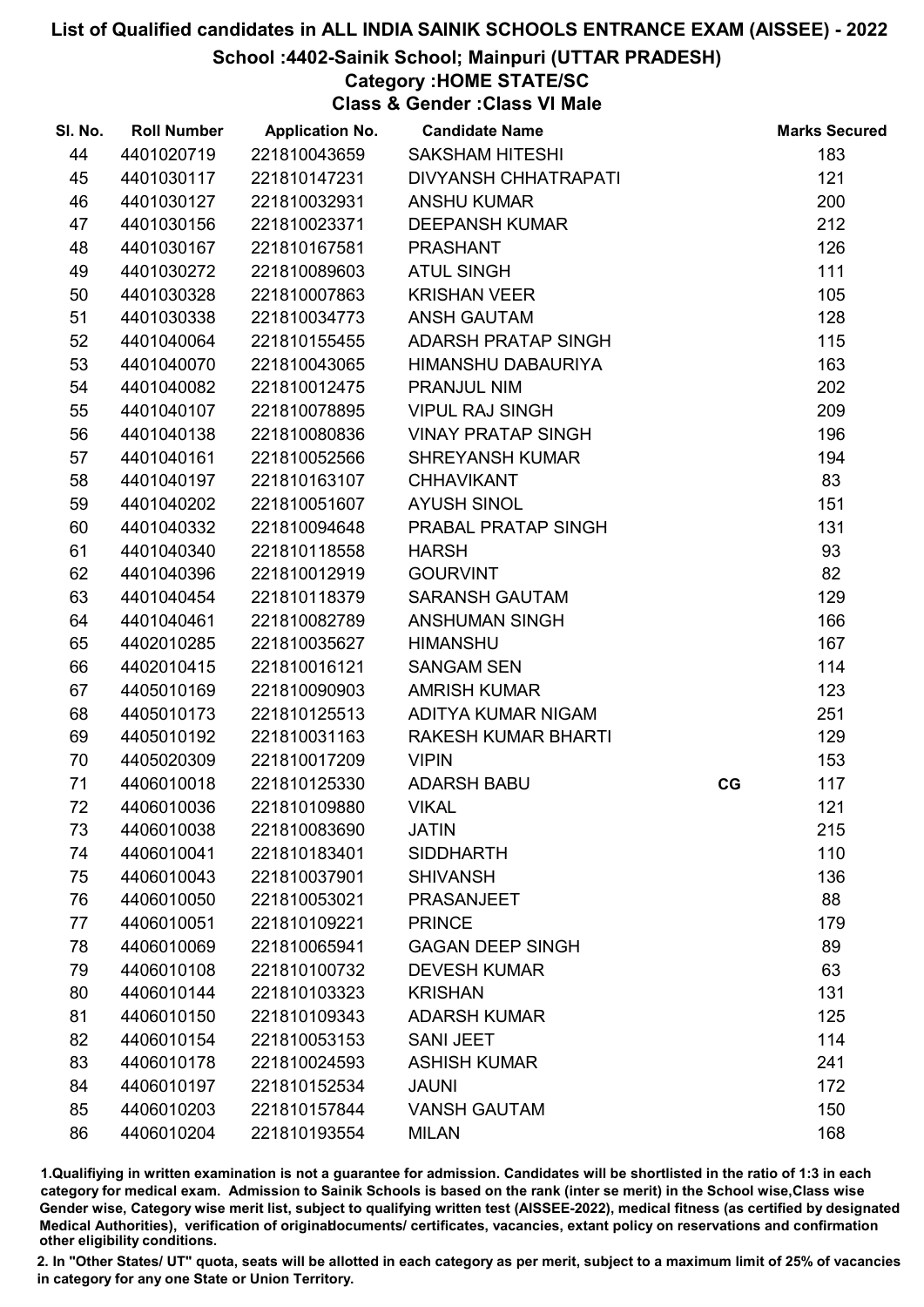## School :4402-Sainik School; Mainpuri (UTTAR PRADESH)

# Category :HOME STATE/SC

Class & Gender :Class VI Male

| SI. No. | <b>Roll Number</b> | <b>Application No.</b> | <b>Candidate Name</b>        | <b>Marks Secured</b> |
|---------|--------------------|------------------------|------------------------------|----------------------|
| 87      | 4406010240         | 221810091235           | YASH KUMAR BHARTI            | 188                  |
| 88      | 4406010274         | 221810098516           | <b>ASHISH KUMAR</b>          | 188                  |
| 89      | 4406010284         | 221810066926           | <b>DEV SINGH RAGHUVANSHI</b> | 150                  |
| 90      | 4406010296         | 221810017256           | <b>HARSHIT</b>               | 155                  |
| 91      | 4406010300         | 221810036866           | <b>AYUSH</b>                 | 104                  |
| 92      | 4406010302         | 221810102176           | <b>AASHEESH</b>              | 194                  |
| 93      | 4406020018         | 221810006610           | YAKSH VERMA                  | 211                  |
| 94      | 4406020119         | 221810033551           | <b>URVANSH</b>               | 90                   |
| 95      | 4406020136         | 221810006861           | SIDDHANT SINGH               | 230                  |
| 96      | 4406020240         | 221810069672           | <b>ANANT</b>                 | 155                  |
| 97      | 4406020298         | 221810157243           | <b>DEVANSH SINGH</b>         | 176                  |
| 98      | 4406020319         | 221810075673           | ANOOP KUMAR SUMAN            | 145                  |
| 99      | 4406020339         | 221810016996           | <b>UTKRASHT</b>              | 81                   |
| 100     | 4406020348         | 221810105217           | <b>ANIKET SINGH</b>          | 94                   |
| 101     | 4406020371         | 221810097957           | <b>RISHAV KUMAR</b>          | 224                  |
| 102     | 4406020416         | 221810102368           | <b>SHOBHIT KUMAR</b>         | 123                  |
| 103     | 4406020432         | 221810120998           | <b>UTKARSH</b>               | 129                  |
| 104     | 4406020460         | 221810112659           | <b>ANSH SINGH</b>            | 84                   |
| 105     | 4406030047         | 221810118154           | YASHVENDRA SINGH             | 122                  |
| 106     | 4406030070         | 221810025194           | ANSH KUMAR SHANKAR           | 110                  |
| 107     | 4406030081         | 221810056405           | DEEPANSHU KUMAR BHARTI       | 78                   |
| 108     | 4406030126         | 221810083155           | <b>DHRUVJEET KUMAR</b>       | 80                   |
| 109     | 4406030206         | 221810024166           | <b>HEMENDRA SINGH</b>        | 195                  |
| 110     | 4406030247         | 221810024107           | ANUJRAJ UJJAWAL              | 122                  |
| 111     | 4406030270         | 221810059037           | <b>DEVESH RISHI</b>          | 149                  |
| 112     | 4407010023         | 221810006640           | PUSHPENDRA KUMAR             | 154                  |
| 113     | 4407010115         | 221810081303           | <b>PRINCE KUMAR</b>          | 164                  |
| 114     | 4407010153         | 221810071084           | <b>KRITAGYA KUMAR</b>        | 239                  |
| 115     | 4407010216         | 221810110317           | <b>ABHISHEK PASWAN</b>       | 126                  |
| 116     | 4407020046         | 221810137190           | <b>GYAN PRAKASH</b>          | 186                  |
| 117     | 4407020252         | 221810062355           | <b>BIBHOR KUMAR</b>          | 58                   |
| 118     | 4407020480         | 221810076408           | <b>ADITYA KUMAR</b>          | 55                   |
| 119     | 4407020502         | 221810054968           | <b>AYUSH KUMAR</b>           | 159                  |
| 120     | 4408010159         | 221810157043           | <b>DIVYANSH MATHUR</b>       | 237                  |
| 121     | 4408010186         | 221810190964           | <b>ASHWANI KUMAR</b>         | 136                  |
| 122     | 4408010255         | 221810190747           | <b>VINAY KUMAR</b>           | 130                  |
| 123     | 4408020032         | 221810104391           | <b>UTSAV VARDH</b>           | 244                  |
| 124     | 4408020477         | 221810094329           | <b>ANKUSH VERMA</b>          | 261                  |
| 125     | 4409010017         | 221810036530           | <b>VINAY KUMAR</b>           | 132                  |
| 126     | 4409010035         | 221810026860           | <b>KINSHUK NIMAL</b>         | 101                  |
| 127     | 4409010192         | 221810063663           | <b>VEDANSH</b>               | 186                  |
| 128     | 4409010245         | 221810137384           | <b>ABHINAV PRATAP SINGH</b>  | 151                  |
| 129     | 4409010330         | 221810195486           | <b>TANISHQ VERMA</b>         | 122                  |

1.Qualifiying in written examination is not a guarantee for admission. Candidates will be shortlisted in the ratio of 1:3 in each category for medical exam. Admission to Sainik Schools is based on the rank (inter se merit) in the School wise,Class wise Gender wise, Category wise merit list, subject to qualifying written test (AISSEE-2022), medical fitness (as certified by designated Medical Authorities), verification of originablocuments/ certificates, vacancies, extant policy on reservations and confirmation other eligibility conditions.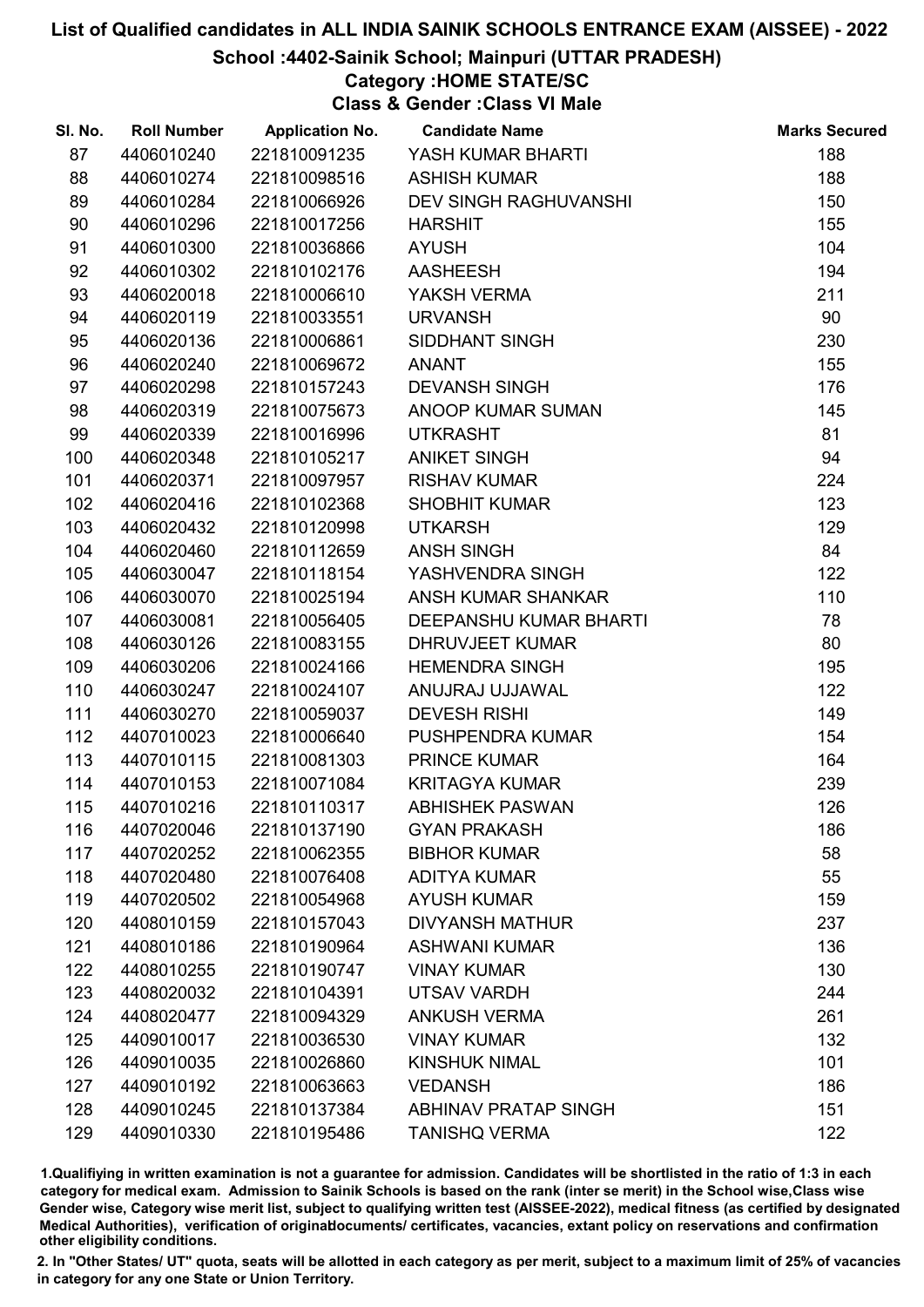School :4402-Sainik School; Mainpuri (UTTAR PRADESH)

# Category :HOME STATE/SC

Class & Gender :Class VI Male

| SI. No. | <b>Roll Number</b> | <b>Application No.</b> | <b>Candidate Name</b>        |    | <b>Marks Secured</b> |
|---------|--------------------|------------------------|------------------------------|----|----------------------|
| 130     | 4409010402         | 221810129328           | <b>GYANENDRA KUMAR SINGH</b> |    | 135                  |
| 131     | 4409010487         | 221810066689           | <b>ARJUN SINGH</b>           |    | 200                  |
| 132     | 4409010553         | 221810088272           | <b>RISHABH</b>               |    | 94                   |
| 133     | 4409010668         | 221810189129           | <b>MANISH SINGH</b>          |    | 140                  |
| 134     | 4410010026         | 221810138970           | <b>RAJVEER SINGH</b>         |    | 131                  |
| 135     | 4410020134         | 221810013221           | <b>AKHIL KUMAR</b>           |    | 257                  |
| 136     | 4410020313         | 221810069713           | <b>AGRIM SINGH ANAND</b>     |    | 212                  |
| 137     | 4410020477         | 221810019774           | <b>ASHIT KUMAR SINGH</b>     |    | 250                  |
| 138     | 4410020498         | 221810174565           | <b>RAJSHEKHAR</b>            |    | 199                  |
| 139     | 4410020525         | 221810056686           | <b>AMRITRAJ</b>              |    | 142                  |
| 140     | 4410020541         | 221810121737           | NISHANT GAUTAM               |    | 205                  |
| 141     | 4410020542         | 221810084737           | AJAY                         |    | 199                  |
| 142     | 4410020550         | 221810098667           | AHEM                         |    | 68                   |
| 143     | 4410030311         | 221810136138           | <b>AMAN VERMA</b>            |    | 206                  |
| 144     | 4410030359         | 221810006388           | <b>HARSH RAJ</b>             |    | 187                  |
| 145     | 4411010003         | 221810109900           | <b>AYUSH</b>                 |    | 82                   |
| 146     | 4411010017         | 221810111530           | <b>ARUN KUMAR</b>            |    | 115                  |
| 147     | 4411010055         | 221810045790           | <b>ARPIT KUMAR</b>           |    | 181                  |
| 148     | 4411010073         | 221810014531           | <b>ABHISHEK KUMAR</b>        |    | 198                  |
| 149     | 4411010074         | 221810088831           | <b>AYARSH</b>                |    | 83                   |
| 150     | 4411010082         | 221810165651           | <b>SAGAR</b>                 |    | 141                  |
| 151     | 4411010092         | 221810197571           | <b>ANMOL</b>                 |    | 202                  |
| 152     | 4411010104         | 221810196591           | <b>DAVID KUMAR</b>           |    | 92                   |
| 153     | 4411010117         | 221810035712           | NAMAN PRATAP                 |    | 166                  |
| 154     | 4411010150         | 221810162072           | <b>MAYANK</b>                | CG | 78                   |
| 155     | 4411010155         | 221810144472           | <b>LUCKY BABU</b>            |    | 109                  |
| 156     | 4411010165         | 221810086192           | <b>JATIN KUMAR</b>           |    | 182                  |
| 157     | 4411010174         | 221810080603           | ANSH PRATAP SINGH            |    | 190                  |
| 158     | 4411010177         | 221810126713           | SIDDHARTH SINGH              |    | 188                  |
| 159     | 4411010214         | 221810168293           | <b>SUGAM KUMAR</b>           |    | 217                  |
| 160     | 4411010215         | 221810162593           | <b>NIKHIL KUMAR</b>          |    | 154                  |
| 161     | 4411010225         | 221810001614           | <b>ADITYA KUMAR</b>          |    | 63                   |
| 162     | 4411010228         | 221810042424           | <b>ABHINAY</b>               |    | 48                   |
| 163     | 4411010253         | 221810086274           | <b>NIKHIL KUMAR</b>          |    | 176                  |
| 164     | 4411010268         | 221810156715           | <b>AMARDEEP</b>              |    | 207                  |
| 165     | 4411010283         | 221810117145           | <b>ROHIT KUMAR</b>           |    | 131                  |
| 166     | 4411010300         | 221810150465           | <b>MOHIT</b>                 |    | 175                  |
| 167     | 4411010339         | 221810095026           | <b>AYUSH GOYAL</b>           |    | 177                  |
| 168     | 4411010391         | 221810112217           | SIDDHARATH SINGH             |    | 171                  |
| 169     | 4411010393         | 221810117127           | <b>ANUJ PRATAP SINGH</b>     |    | 168                  |
| 170     | 4411020066         | 221810106721           | YASH KUMAR                   |    | 138                  |
| 171     | 4411020081         | 221810103261           | <b>VAIBHAV KUMAR SINGH</b>   |    | 209                  |
| 172     | 4411020123         | 221810133642           | <b>KRISHNA</b>               |    | 152                  |

1.Qualifiying in written examination is not a guarantee for admission. Candidates will be shortlisted in the ratio of 1:3 in each category for medical exam. Admission to Sainik Schools is based on the rank (inter se merit) in the School wise,Class wise Gender wise, Category wise merit list, subject to qualifying written test (AISSEE-2022), medical fitness (as certified by designated Medical Authorities), verification of originablocuments/ certificates, vacancies, extant policy on reservations and confirmation other eligibility conditions.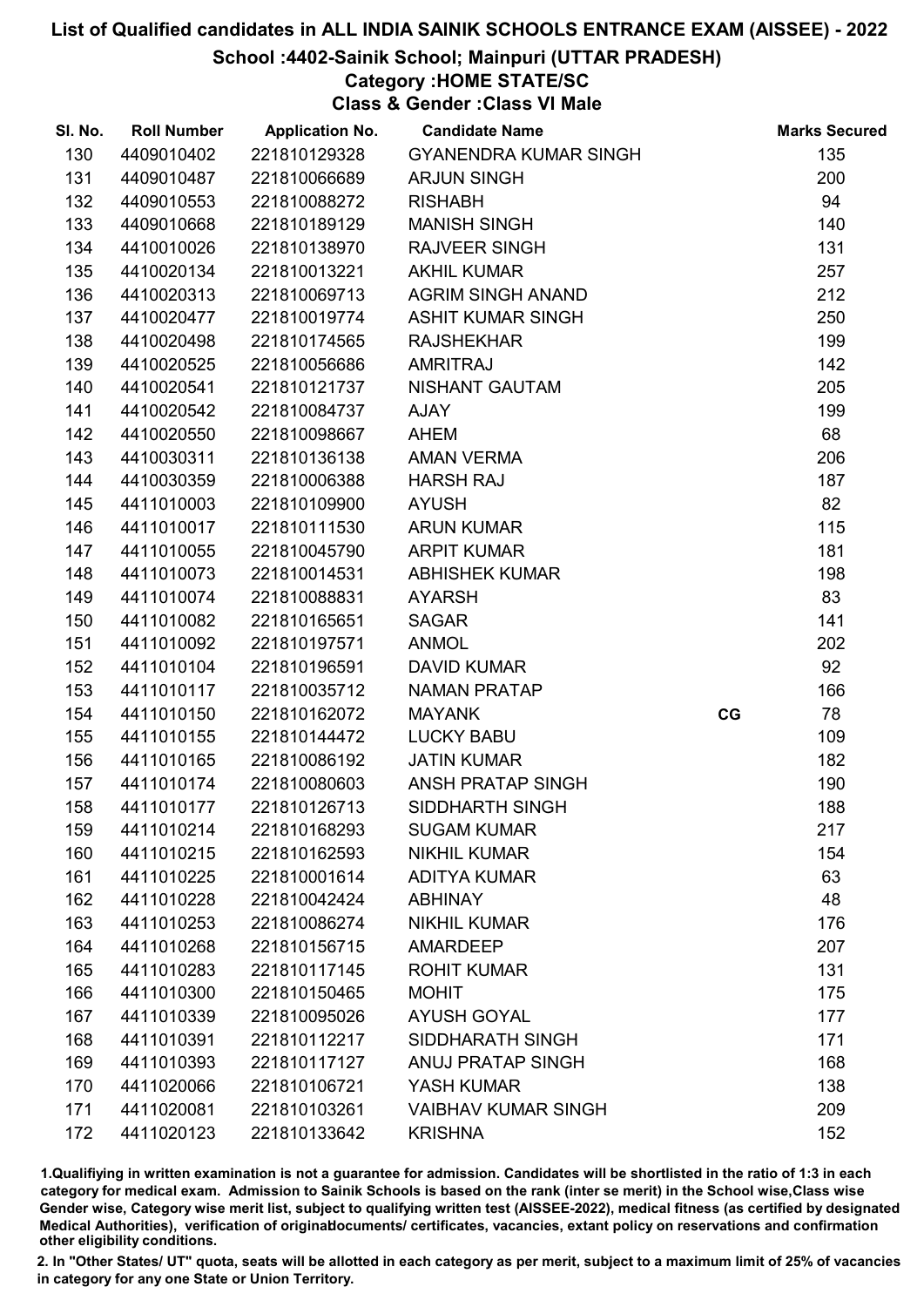## School :4402-Sainik School; Mainpuri (UTTAR PRADESH)

# Category :HOME STATE/SC

Class & Gender :Class VI Male

| SI. No. | <b>Roll Number</b> | <b>Application No.</b> | <b>Candidate Name</b>     | <b>Marks Secured</b> |
|---------|--------------------|------------------------|---------------------------|----------------------|
| 173     | 4411020168         | 221810099333           | <b>VANSHRAJ SINGH</b>     | 242                  |
| 174     | 4411020179         | 221810091263           | <b>DAKSH GAUTAM</b>       | 96                   |
| 175     | 4411020226         | 221810042974           | ANSHUL PRATAP SINGH       | 167                  |
| 176     | 4411020280         | 221810141848           | <b>RAJAN</b>              | 204                  |
| 177     | 4411020282         | 221810127258           | <b>ADITYA KUMAR</b>       | 78                   |
| 178     | 4411020290         | 221810086378           | <b>AKSHIT</b>             | 192                  |
| 179     | 4411020314         | 221810004209           | <b>KAMALKANT KUMAR</b>    | 127                  |
| 180     | 4411020336         | 221810195049           | <b>YUG MATHUR</b>         | 91                   |
| 181     | 4411020346         | 221810097869           | <b>ARYAN GAUTAM</b>       | 143                  |
| 182     | 4411020348         | 221810167079           | YUVRAJ SINGH              | 191                  |
| 183     | 4411030038         | 221810188646           | <b>HARDIK SINGH</b>       | 115                  |
| 184     | 4411030051         | 221810038476           | <b>RUDRAKSHA SINGH</b>    | 234                  |
| 185     | 4411030062         | 221810112896           | PRINCE SAGAR              | 97                   |
| 186     | 4411030079         | 221810192047           | <b>BHUVINESH SINGH</b>    | 89                   |
| 187     | 4411030100         | 221810138097           | <b>MANISH KUMAR</b>       | 74                   |
| 188     | 4411030138         | 221810026568           | KABEER PRAKASH            | 148                  |
| 189     | 4411030200         | 221810170079           | <b>BISHWADEEP SINGH</b>   | 199                  |
| 190     | 4411030205         | 221810021679           | <b>RISHABH SINGH</b>      | 116                  |
| 191     | 4412010032         | 221810115170           | <b>PRIYANSHU KUMAR</b>    | 199                  |
| 192     | 4412010063         | 221810125241           | <b>ARYAN SINGH</b>        | 147                  |
| 193     | 4412010113         | 221810079522           | <b>AYUSH</b>              | 157                  |
| 194     | 4412010163         | 221810009533           | <b>JAYDEEP KUMAR</b>      | 141                  |
| 195     | 4412010223         | 221810119654           | <b>SANKAR</b>             | 208                  |
| 196     | 4412010269         | 221810104135           | <b>VIVEK KUMAR</b>        | 168                  |
| 197     | 4412010330         | 221810114846           | <b>ABHISHEK GOND</b>      | 243                  |
| 198     | 4412020206         | 221810086435           | <b>RANJEET NARAYAN</b>    | 95                   |
| 199     | 4412020266         | 221810194876           | <b>SHUBHAM SONKAR</b>     | 113                  |
| 200     | 4412020415         | 221810150296           | <b>ARYMAN SINGH</b>       | 201                  |
| 201     | 4412020457         | 221810077228           | PRINCE GAURAV             | 199                  |
| 202     | 4412020513         | 221810149329           | <b>ANUBHAV KUMAR</b>      | 181                  |
| 203     | 4412020536         | 221810177079           | <b>RISHABH KUMAR</b>      | 158                  |
| 204     | 4502020421         | 221810038863           | YASH VARDHAN              | 172                  |
| 205     | 4505020110         | 221810071674           | <b>BHAVYA KUMAR</b>       | 110                  |
| 206     | 4505020257         | 221810071578           | <b>TANISHQ KUMAR</b>      | 105                  |
| 207     | 4507010021         | 221810025630           | <b>RAJVARDHAN SINGH</b>   | 222                  |
| 208     | 4507010105         | 221810147802           | <b>MANAV SINGH</b>        | 107                  |
| 209     | 4507010382         | 221810171977           | <b>KUSHAGRA DEV SINGH</b> | 190                  |
| 210     | 4507010439         | 221810050439           | <b>UDAY SINGH</b>         | 90                   |
| 211     | 4507010488         | 221810070131           | ADAMYA SHAURYA BAUDDH     | 78                   |
| 212     | 4507010507         | 221810194133           | <b>UJJAWAL SINGH</b>      | 135                  |
| 213     | 4507010523         | 221810099054           | <b>ROHAN</b>              | 147                  |
| 214     | 4507010538         | 221810097006           | <b>ARPIT KUMAR</b>        | 163                  |
| 215     | 4507010551         | 221810025607           | PRIYANSHU                 | 69                   |

1.Qualifiying in written examination is not a guarantee for admission. Candidates will be shortlisted in the ratio of 1:3 in each category for medical exam. Admission to Sainik Schools is based on the rank (inter se merit) in the School wise,Class wise Gender wise, Category wise merit list, subject to qualifying written test (AISSEE-2022), medical fitness (as certified by designated Medical Authorities), verification of originablocuments/ certificates, vacancies, extant policy on reservations and confirmation other eligibility conditions.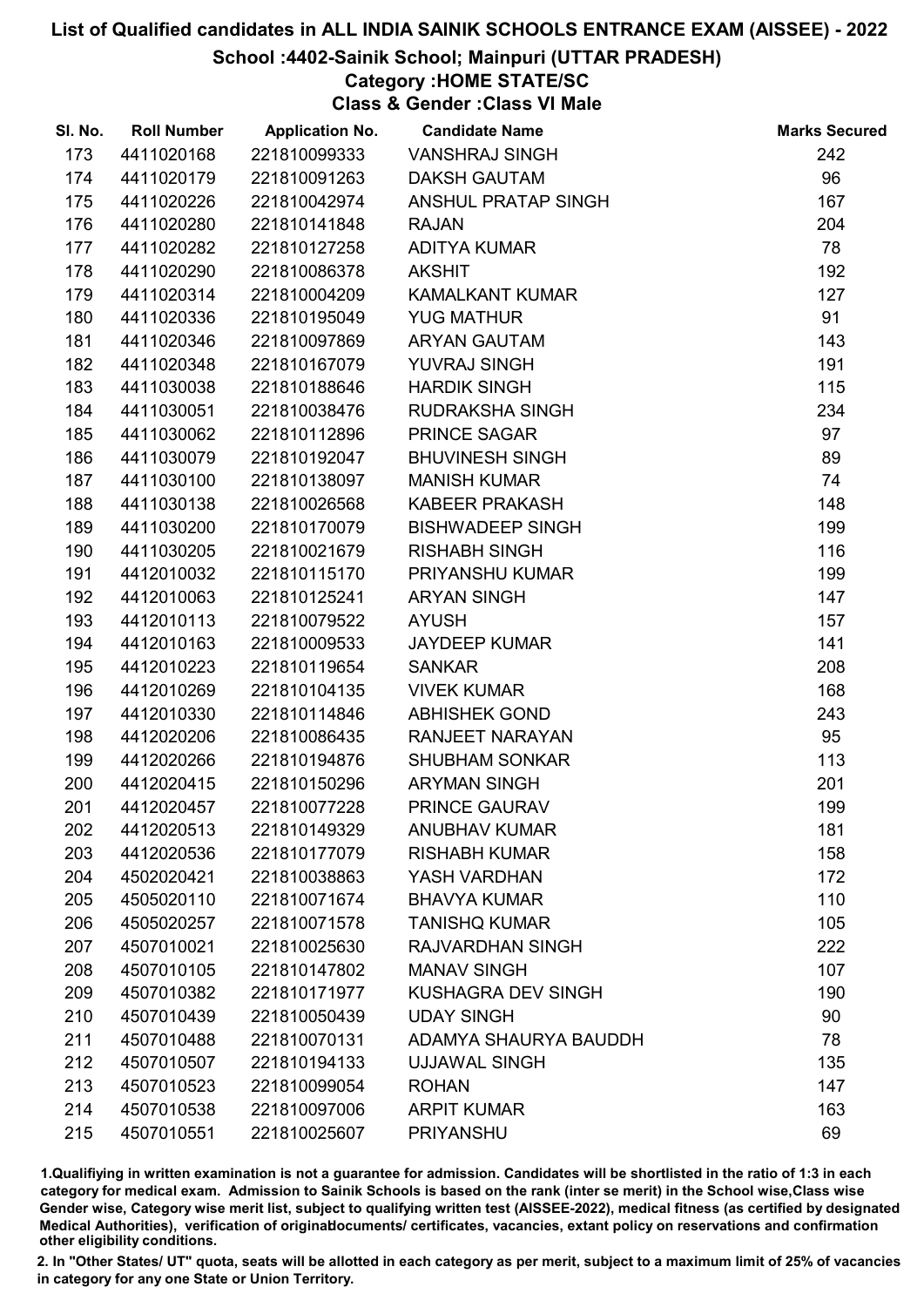# List of Qualified candidates in ALL INDIA SAINIK SCHOOLS ENTRANCE EXAM (AISSEE) - 2022 School :4402-Sainik School; Mainpuri (UTTAR PRADESH) Category :HOME STATE/SC Class & Gender :Class VI Male

| SI. No. | <b>Roll Number</b> | <b>Application No.</b> | <b>Candidate Name</b> | <b>Marks Secured</b> |
|---------|--------------------|------------------------|-----------------------|----------------------|
| 216     | 4507010567         | 221810118468           | ANMOL                 | 114                  |
| 217     | 4507010572         | 221810147419           | GURMIT                | 81                   |
| 218     | 4508010188         | 221810082067           | ADITYA SINGH          | 240                  |

1.Qualifiying in written examination is not a guarantee for admission. Candidates will be shortlisted in the ratio of 1:3 in each category for medical exam. Admission to Sainik Schools is based on the rank (inter se merit) in the School wise,Class wise Gender wise, Category wise merit list, subject to qualifying written test (AISSEE-2022), medical fitness (as certified by designated Medical Authorities), verification of originablocuments/ certificates, vacancies, extant policy on reservations and confirmation other eligibility conditions.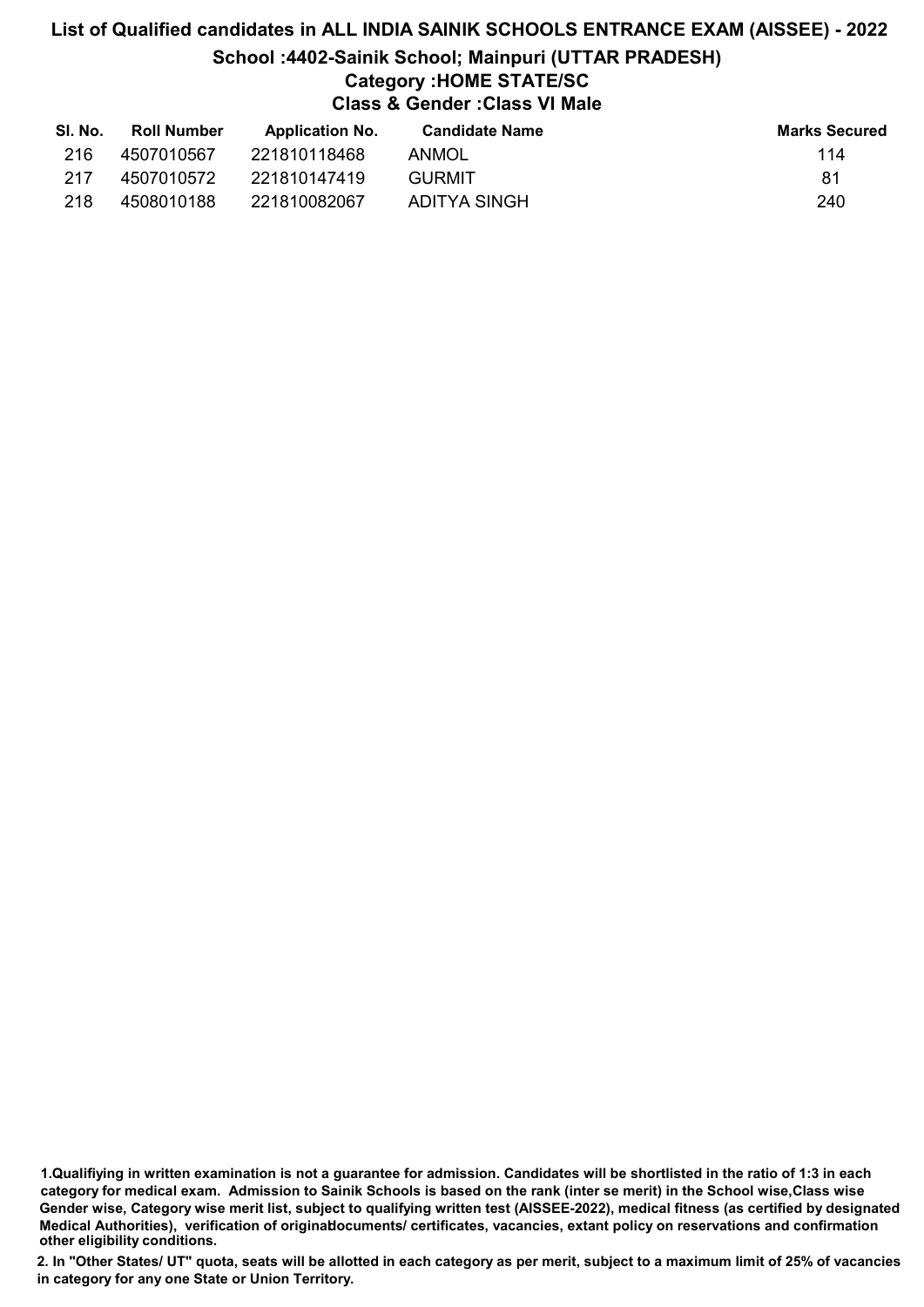# List of Qualified candidates in ALL INDIA SAINIK SCHOOLS ENTRANCE EXAM (AISSEE) - 2022 School :4402-Sainik School; Mainpuri (UTTAR PRADESH) Category :HOME STATE/ST Class & Gender :Class VI Male

| SI. No. | <b>Roll Number</b> | <b>Application No.</b> | <b>Candidate Name</b> | <b>Marks Secured</b> |
|---------|--------------------|------------------------|-----------------------|----------------------|
| 219     | 4407010107         | 221810087582           | <b>PRATEEK KUMAR</b>  | 87                   |
| 220     | 4412010328         | 221810117346           | RAMA SHANKAR          | 176                  |

<sup>1.</sup>Qualifiying in written examination is not a guarantee for admission. Candidates will be shortlisted in the ratio of 1:3 in each category for medical exam. Admission to Sainik Schools is based on the rank (inter se merit) in the School wise,Class wise Gender wise, Category wise merit list, subject to qualifying written test (AISSEE-2022), medical fitness (as certified by designated Medical Authorities), verification of originablocuments/ certificates, vacancies, extant policy on reservations and confirmation other eligibility conditions.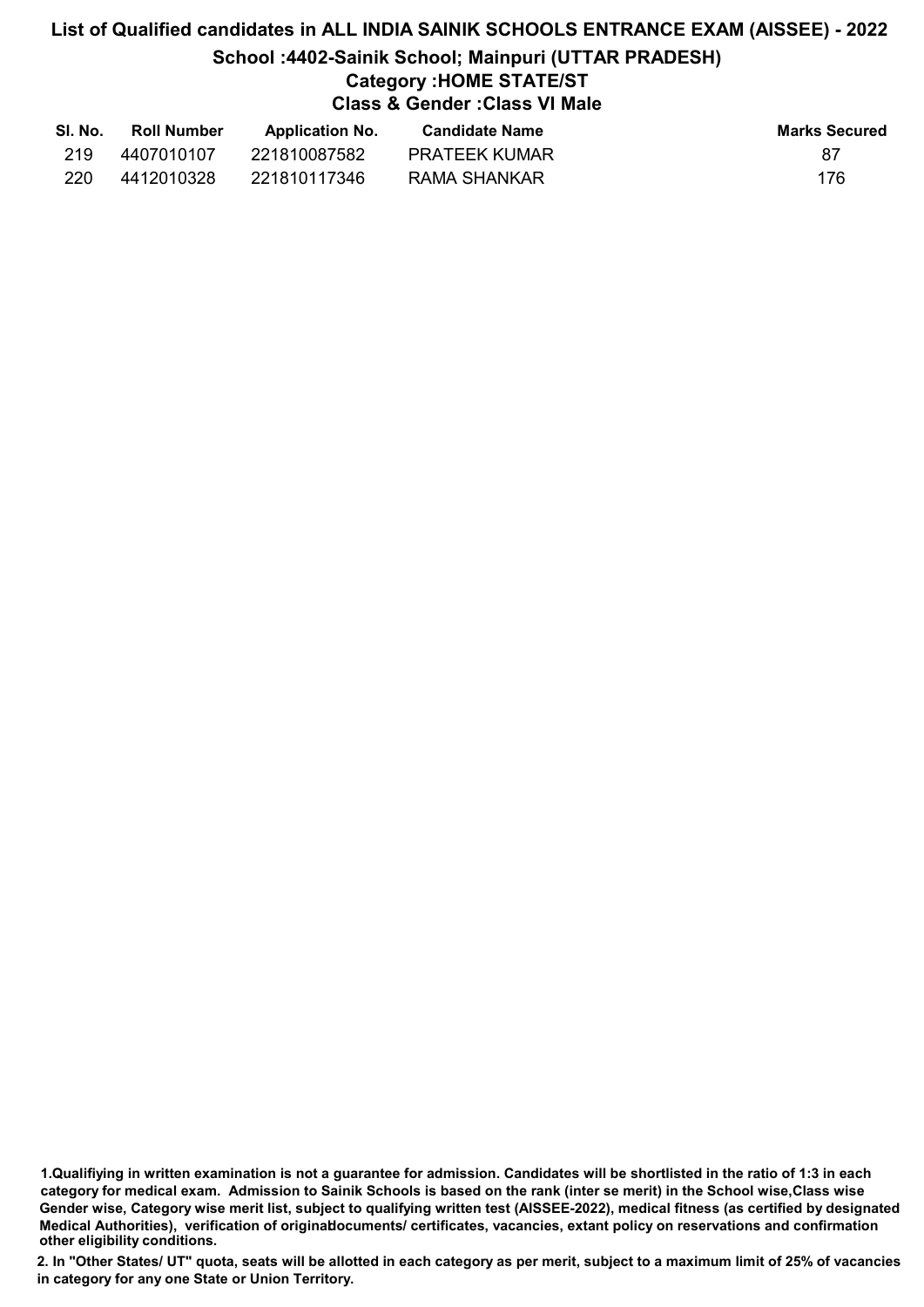## School :4402-Sainik School; Mainpuri (UTTAR PRADESH)

# Category :HOME STATE/OBC

Class & Gender :Class VI Male

| SI. No. | <b>Roll Number</b> | <b>Application No.</b> | <b>Candidate Name</b>      | <b>Marks Secured</b> |
|---------|--------------------|------------------------|----------------------------|----------------------|
| 221     | 1503010126         | 221810048913           | <b>CHANDAN KUMAR YADAV</b> | 208                  |
| 222     | 1506010333         | 221810134686           | <b>ANURAG VERMA</b>        | 219                  |
| 223     | 1506010342         | 221810162507           | <b>ARUN YADAV</b>          | 153                  |
| 224     | 2001020006         | 221810098410           | <b>ARYAN POONIA</b>        | 162                  |
| 225     | 2001020022         | 221810115760           | <b>ARVESH YADAV</b>        | 144                  |
| 226     | 2001030147         | 221810035450           | <b>JATIN YADAV</b>         | 154                  |
| 227     | 2001030174         | 221810088160           | <b>DIVYANSHU</b>           | 160                  |
| 228     | 2001030188         | 221810044560           | <b>AKSHIT</b>              | 231                  |
| 229     | 2001030279         | 221810090490           | <b>ISHANT</b>              | 182                  |
| 230     | 2001030348         | 221810134021           | <b>VANSH</b>               | 133                  |
| 231     | 2001030389         | 221810023231           | <b>KRISHNA KUMAR GOLE</b>  | 206                  |
| 232     | 2001030521         | 221810003114           | <b>ANSH DHAMA</b>          | 122                  |
| 233     | 2001030526         | 221810138524           | <b>MUKUL</b>               | 162                  |
| 234     | 2001030542         | 221810049584           | <b>ADITYA</b>              | 165                  |
| 235     | 2001030543         | 221810032784           | <b>ARJIT GURJAR</b>        | 194                  |
| 236     | 2001030562         | 221810107545           | <b>ARYAN PAL</b>           | 212                  |
| 237     | 2001030702         | 221810012819           | <b>SHAURYA PRATAP</b>      | 231                  |
| 238     | 2001040125         | 221810073702           | DEEPAK KUMAR MAHUR         | 227                  |
| 239     | 2001040193         | 221810023032           | <b>HARSH</b>               | 216                  |
| 240     | 2001040319         | 221810139172           | UTKARSH ARYA               | 130                  |
| 241     | 2001050047         | 221810053043           | <b>TANISH BHATI</b>        | 144                  |
| 242     | 2001050095         | 221810054553           | <b>BHAVESH YADAV</b>       | 122                  |
| 243     | 2001050233         | 221810092693           | NISHANK YADAV              | 167                  |
| 244     | 2001050604         | 221810113915           | <b>CHANDRAMAULI</b>        | 215                  |
| 245     | 2001050871         | 221810068016           | <b>HARSHIT KHATODIA</b>    | 174                  |
| 246     | 2001050985         | 221810084156           | <b>MIHIR BHATI</b>         | 268                  |
| 247     | 2001051010         | 221810087656           | <b>RIDHIMAN YADAV</b>      | 196                  |
| 248     | 2001060038         | 221810156176           | <b>KABIR YADAV</b>         | 146                  |
| 249     | 2001060185         | 221810132717           | <b>MURLI</b>               | 184                  |
| 250     | 2001060229         | 221810082437           | <b>SHUBHAM BHADANA</b>     | 164                  |
| 251     | 2001060429         | 221810064408           | <b>SURAJ PRAJAPATI</b>     | 250                  |
| 252     | 2001060509         | 221810130038           | <b>LAVISH NAGAR</b>        | 171                  |
| 253     | 2001060627         | 221810052968           | <b>ALMAAS PARVEZ</b>       | 202                  |
| 254     | 2001060762         | 221810092419           | <b>LAKSHAY KUMAR</b>       | 138                  |
| 255     | 2001060801         | 221810106629           | NIKHIL SHRIVASTAV          | 237                  |
| 256     | 2001060805         | 221810134829           | <b>ARPIT YADAV</b>         | 129                  |
| 257     | 2001060858         | 221810050649           | <b>ASHWIN YADAV</b>        | 171                  |
| 258     | 2001060909         | 221810084269           | <b>PRABHAT KUMAR</b>       | 147                  |
| 259     | 2301020052         | 221810129022           | <b>SHUBHANKAR</b>          | 146                  |
| 260     | 2301020318         | 221810032105           | <b>ARMAN KUSHWAHA</b>      | 153                  |
| 261     | 2301020539         | 221810048357           | <b>MANISH KUMAR YADAV</b>  | 130                  |
| 262     | 2501030449         | 221810024545           | YASH YADAV                 | 120                  |
| 263     | 2611010090         | 221810077283           | <b>SATYAM YADAV</b>        | 209                  |

1.Qualifiying in written examination is not a guarantee for admission. Candidates will be shortlisted in the ratio of 1:3 in each category for medical exam. Admission to Sainik Schools is based on the rank (inter se merit) in the School wise,Class wise Gender wise, Category wise merit list, subject to qualifying written test (AISSEE-2022), medical fitness (as certified by designated Medical Authorities), verification of originablocuments/ certificates, vacancies, extant policy on reservations and confirmation other eligibility conditions.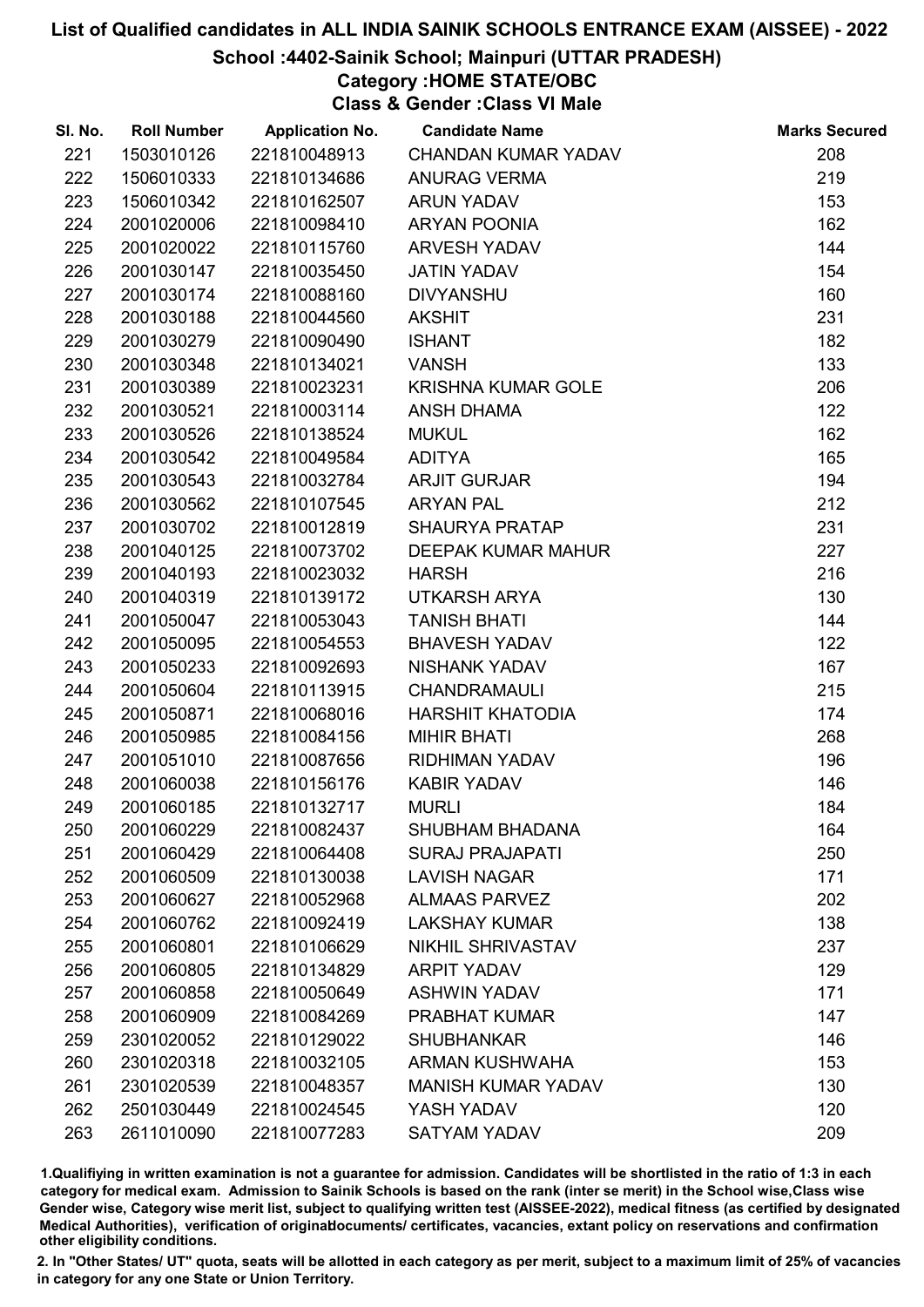# School :4402-Sainik School; Mainpuri (UTTAR PRADESH)

# Category :HOME STATE/OBC

Class & Gender :Class VI Male

| SI. No. | <b>Roll Number</b> | <b>Application No.</b> | <b>Candidate Name</b>      | <b>Marks Secured</b> |
|---------|--------------------|------------------------|----------------------------|----------------------|
| 264     | 3001030104         | 221810057181           | ADITYA KUMAR               | 131                  |
| 265     | 3002030480         | 221810012367           | <b>AYUSH SINGH</b>         | 217                  |
| 266     | 3801020207         | 221810131819           | <b>AYUSH KUMAR</b>         | 129                  |
| 267     | 3804010125         | 221810024037           | <b>KARTIK KUMAR</b>        | 216                  |
| 268     | 3904020549         | 221810049865           | PRANSHU PRAJAPATI          | 169                  |
| 269     | 3904030172         | 221810049756           | <b>SHOURYA YADAV</b>       | 235                  |
| 270     | 3905010049         | 221810117530           | AJENDRA SINGH              | 158                  |
| 271     | 3905020459         | 221810055455           | <b>DIVYANSH</b>            | 240                  |
| 272     | 3905030152         | 221810067787           | <b>PRASHANT</b>            | 204                  |
| 273     | 3906010137         | 221810009362           | <b>RAJVEER SINGH</b>       | 161                  |
| 274     | 4401010003         | 221810120100           | <b>PAVAN</b>               | 122                  |
| 275     | 4401010019         | 221810082510           | <b>MANJEET SINGH</b>       | 161                  |
| 276     | 4401010031         | 221810158720           | SHIVAM KUMAR YADAV         | 132                  |
| 277     | 4401010046         | 221810105140           | <b>JITENDRA KUMAR</b>      | 161                  |
| 278     | 4401010063         | 221810159450           | <b>PAWAN</b>               | 218                  |
| 279     | 4401010077         | 221810094860           | <b>VIVEK KUMAR</b>         | 175                  |
| 280     | 4401010111         | 221810170701           | <b>KULDEEP</b>             | 251                  |
| 281     | 4401010120         | 221810056511           | <b>ANUJ KUMAR</b>          | 199                  |
| 282     | 4401010140         | 221810031441           | <b>AMIT KUMAR</b>          | 240                  |
| 283     | 4401010154         | 221810121851           | <b>RAHUL</b>               | 194                  |
| 284     | 4401010164         | 221810149471           | <b>NITESH KUMAR</b>        | 233                  |
| 285     | 4401010165         | 221810070671           | <b>ANSH</b>                | 254                  |
| 286     | 4401020007         | 221810025291           | <b>ANUJ CHAHAR</b>         | 215                  |
| 287     | 4401020044         | 221810157032           | <b>DINESH PAL</b>          | 132                  |
| 288     | 4401020064         | 221810065052           | <b>ARYAN DAKSH</b>         | 135                  |
| 289     | 4401020071         | 221810030062           | <b>KHAGENDRA SINGH</b>     | 158                  |
| 290     | 4401020084         | 221810130962           | <b>PRABHASH</b>            | 157                  |
| 291     | 4401020112         | 221810099792           | PARAS YADAV                | 148                  |
| 292     | 4401020133         | 221810103903           | <b>MOHIT KUMAR</b>         | 233                  |
| 293     | 4401020158         | 221810139233           | <b>ISHANT SINGH</b>        | 123                  |
| 294     | 4401020163         | 221810121043           | <b>PRINCE</b>              | 223                  |
| 295     | 4401020181         | 221810100463           | <b>VANSH YADAV</b>         | 121                  |
| 296     | 4401020184         | 221810066563           | PRINCE VIJAY               | 218                  |
| 297     | 4401020189         | 221810103173           | <b>PREMVIR</b>             | 134                  |
| 298     | 4401020197         | 221810019973           | <b>SHIVA</b>               | 208                  |
| 299     | 4401020212         | 221810061993           | <b>SAHIL</b>               | 257                  |
| 300     | 4401020229         | 221810167914           | <b>LALIT</b>               | 222                  |
| 301     | 4401020238         | 221810193234           | <b>ROHIT RAJPOOT</b>       | 195                  |
| 302     | 4401020243         | 221810017734           | <b>MOHAMMAD LATIF KHAN</b> | 128                  |
| 303     | 4401020244         | 221810126934           | <b>AADITY BAGHEL</b>       | 217                  |
| 304     | 4401020250         | 221810196644           | <b>AYUSH VERMA</b>         | 163                  |
| 305     | 4401020277         | 221810082074           | <b>PRIYANSHU</b>           | 151                  |
| 306     | 4401020283         | 221810146774           | <b>LALIT KUMAR</b>         | 241                  |

1.Qualifiying in written examination is not a guarantee for admission. Candidates will be shortlisted in the ratio of 1:3 in each category for medical exam. Admission to Sainik Schools is based on the rank (inter se merit) in the School wise,Class wise Gender wise, Category wise merit list, subject to qualifying written test (AISSEE-2022), medical fitness (as certified by designated Medical Authorities), verification of originablocuments/ certificates, vacancies, extant policy on reservations and confirmation other eligibility conditions.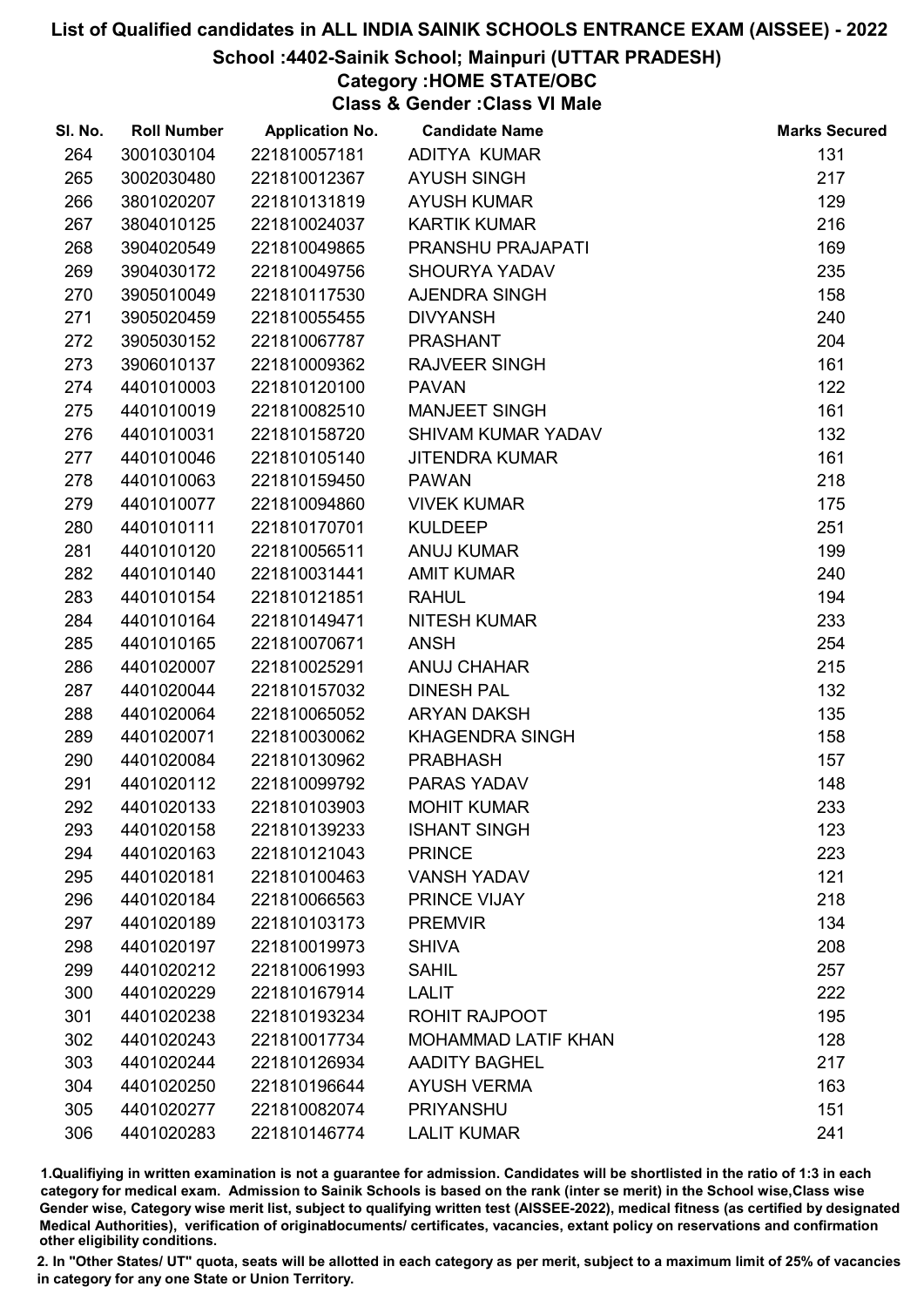## School :4402-Sainik School; Mainpuri (UTTAR PRADESH)

# Category :HOME STATE/OBC

Class & Gender :Class VI Male

| SI. No. | <b>Roll Number</b> | <b>Application No.</b> | <b>Candidate Name</b>    |    | <b>Marks Secured</b> |
|---------|--------------------|------------------------|--------------------------|----|----------------------|
| 307     | 4401020288         | 221810056084           | <b>NITIN KUMAR</b>       |    | 248                  |
| 308     | 4401020314         | 221810192715           | NAYAN KUMAR SINGH        |    | 197                  |
| 309     | 4401020320         | 221810196225           | <b>GREESH CHANDRA</b>    |    | 226                  |
| 310     | 4401020327         | 221810184535           | <b>ARNAV BAGHEL</b>      |    | 176                  |
| 311     | 4401020351         | 221810093755           | <b>ASHUTOSH</b>          |    | 205                  |
| 312     | 4401020361         | 221810012275           | <b>YOGESH</b>            |    | 220                  |
| 313     | 4401020364         | 221810022475           | AMAN YADAV               |    | 142                  |
| 314     | 4401020369         | 221810162185           | <b>PUNIT</b>             |    | 201                  |
| 315     | 4401020371         | 221810033585           | <b>LUCKY YADAV</b>       |    | 135                  |
| 316     | 4401020413         | 221810031526           | <b>HARSH DEEP</b>        |    | 251                  |
| 317     | 4401020414         | 221810040826           | <b>AKASH</b>             | CG | 231                  |
| 318     | 4401020417         | 221810094136           | <b>DHANANJAY SINGH</b>   |    | 200                  |
| 319     | 4401020435         | 221810117056           | <b>NAMAN YADAV</b>       |    | 159                  |
| 320     | 4401020446         | 221810149856           | <b>SHIVAM KUMAR</b>      |    | 149                  |
| 321     | 4401020483         | 221810121317           | <b>SHIVKANT YADAV</b>    |    | 142                  |
| 322     | 4401020486         | 221810197717           | <b>ASHOK KUMAR</b>       |    | 189                  |
| 323     | 4401020496         | 221810123427           | DIVY GIRI GOSWAMI        |    | 157                  |
| 324     | 4401020535         | 221810166877           | <b>DHRUV YADAV</b>       |    | 207                  |
| 325     | 4401020562         | 221810098408           | <b>HARSHIT YADAV</b>     |    | 132                  |
| 326     | 4401020564         | 221810103018           | DIVYANSHU RATHAUR        |    | 148                  |
| 327     | 4401020568         | 221810161218           | <b>ABHIMANYU</b>         |    | 240                  |
| 328     | 4401020600         | 221810108538           | <b>AKSHAY</b>            |    | 245                  |
| 329     | 4401020607         | 221810184348           | <b>MANOJ KUMAR</b>       |    | 170                  |
| 330     | 4401020625         | 221810105168           | YUPENDRA SINGH           |    | 153                  |
| 331     | 4401020641         | 221810179878           | <b>AYUSH KRASHAN</b>     |    | 209                  |
| 332     | 4401020646         | 221810128388           | <b>GAURAV</b>            |    | 230                  |
| 333     | 4401020663         | 221810027209           | <b>PRINCE</b>            |    | 244                  |
| 334     | 4401020671         | 221810048019           | <b>AYUSH GURJAR</b>      |    | 215                  |
| 335     | 4401020705         | 221810020049           | <b>BASSU CHAUDHARY</b>   |    | 206                  |
| 336     | 4401020708         | 221810164549           | <b>ADITYA KUMAR</b>      |    | 284                  |
| 337     | 4401020717         | 221810102459           | <b>SACHIN KUMAR</b>      |    | 168                  |
| 338     | 4401020718         | 221810025559           | <b>DHEERAJ</b>           |    | 131                  |
| 339     | 4401030038         | 221810074140           | <b>SHUBH YADAV</b>       |    | 176                  |
| 340     | 4401030050         | 221810184550           | PRAVAL BAGHEL            |    | 168                  |
| 341     | 4401030068         | 221810146770           | <b>KARTIKEY PRATIHAR</b> |    | 175                  |
| 342     | 4401030069         | 221810047870           | <b>ABHINAV YADAV</b>     |    | 228                  |
| 343     | 4401030126         | 221810064831           | <b>SHEKHAR YADAV</b>     |    | 140                  |
| 344     | 4401030148         | 221810183261           | <b>MOHD FARHAN</b>       |    | 120                  |
| 345     | 4401030198         | 221810176722           | <b>SHIVAM</b>            |    | 123                  |
| 346     | 4401030212         | 221810066832           | <b>OJASV SINGH</b>       |    | 129                  |
| 347     | 4401030257         | 221810112382           | SHOBHIT KUMAR RAJPOOT    |    | 230                  |
| 348     | 4401030310         | 221810026643           | <b>PRASHANT KUMAR</b>    |    | 179                  |
| 349     | 4401030318         | 221810039453           | <b>NISHANT YADAV</b>     |    | 210                  |

1.Qualifiying in written examination is not a guarantee for admission. Candidates will be shortlisted in the ratio of 1:3 in each category for medical exam. Admission to Sainik Schools is based on the rank (inter se merit) in the School wise,Class wise Gender wise, Category wise merit list, subject to qualifying written test (AISSEE-2022), medical fitness (as certified by designated Medical Authorities), verification of originablocuments/ certificates, vacancies, extant policy on reservations and confirmation other eligibility conditions.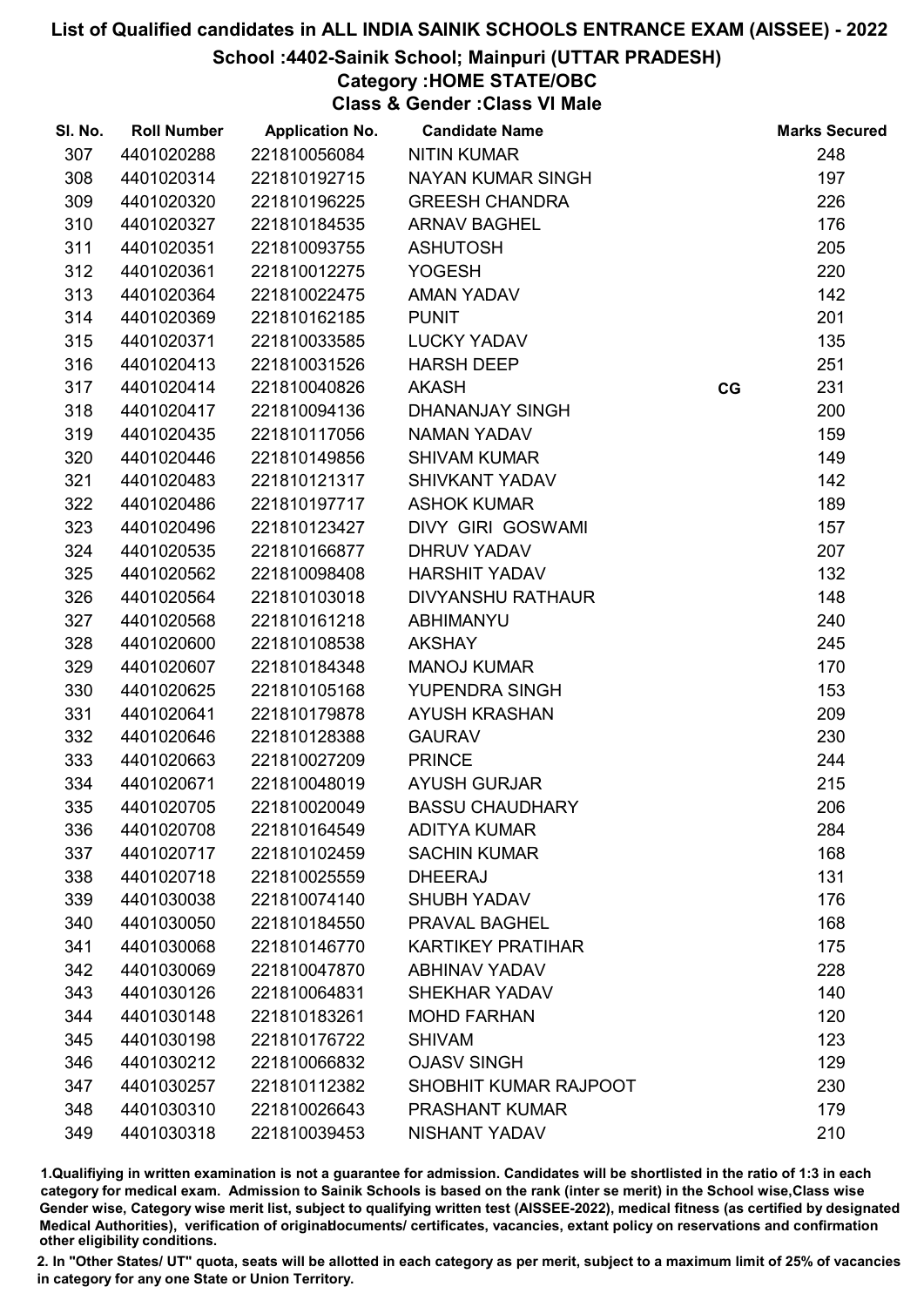School :4402-Sainik School; Mainpuri (UTTAR PRADESH)

# Category :HOME STATE/OBC

Class & Gender :Class VI Male

| SI. No. | <b>Roll Number</b> | <b>Application No.</b> | <b>Candidate Name</b>    | <b>Marks Secured</b> |
|---------|--------------------|------------------------|--------------------------|----------------------|
| 350     | 4401030326         | 221810144763           | <b>RUDRA YADAV</b>       | 121                  |
| 351     | 4401030334         | 221810047173           | <b>ARYAN BAGHEL</b>      | 203                  |
| 352     | 4401030361         | 221810026293           | <b>KRISHAN KANT</b>      | 167                  |
| 353     | 4401030394         | 221810154924           | <b>ADITYA YADAV</b>      | 121                  |
| 354     | 4401030399         | 221810126534           | <b>UTKARSH</b>           | 170                  |
| 355     | 4401030442         | 221810113874           | SIDDHARTH YADAV          | 206                  |
| 356     | 4401030448         | 221810190084           | <b>DEVANSH RAJPUT</b>    | 148                  |
| 357     | 4401030450         | 221810144184           | <b>ARNAV YADAV</b>       | 179                  |
| 358     | 4401030461         | 221810149484           | SHRESHTHA YADAV          | 135                  |
| 359     | 4401030471         | 221810000094           | <b>ABHIN KUMAR SINGH</b> | 229                  |
| 360     | 4401030475         | 221810002959           | <b>SAURABH KUMAR</b>     | 199                  |
| 361     | 4401030494         | 221810075979           | <b>SAMBHAV KUMAR</b>     | 188                  |
| 362     | 4401030508         | 221810169989           | <b>ASHISH</b>            | 180                  |
| 363     | 4401030512         | 221810071799           | <b>JAI KUMAR</b>         | 220                  |
| 364     | 4401030513         | 221810042899           | <b>GAURAV KUMAR</b>      | 183                  |
| 365     | 4401040025         | 221810067225           | <b>NAITIK</b>            | 184                  |
| 366     | 4401040037         | 221810099535           | PRIYANSHU YADAV          | 122                  |
| 367     | 4401040054         | 221810142845           | <b>SUMIT KUMAR</b>       | 136                  |
| 368     | 4401040081         | 221810119175           | SHIKHAR PRATAP SINGH     | 193                  |
| 369     | 4401040096         | 221810100885           | <b>DEEPAK RAJPUT</b>     | 232                  |
| 370     | 4401040113         | 221810101606           | LAKSHYA KUSHWAH          | 144                  |
| 371     | 4401040135         | 221810102336           | <b>ATENDRA KUMAR</b>     | 122                  |
| 372     | 4401040157         | 221810191266           | <b>NIKHIL PAL</b>        | 194                  |
| 373     | 4401040203         | 221810000317           | <b>TAPISH TANWAR</b>     | 264                  |
| 374     | 4401040231         | 221810031737           | MUKUL CHAUDHARY          | 156                  |
| 375     | 4401040238         | 221810023647           | <b>ABHINAV KUMAR</b>     | 167                  |
| 376     | 4401040242         | 221810168657           | PRANAV SINGH             | 136                  |
| 377     | 4401040299         | 221810008128           | <b>ARJUN PRATAP</b>      | 248                  |
| 378     | 4401040320         | 221810187148           | <b>SHAILENDRA BAGHEL</b> | 189                  |
| 379     | 4401040322         | 221810175248           | <b>ARYAN PAL</b>         | 173                  |
| 380     | 4401040375         | 221810107198           | <b>ADITYA KUMAR</b>      | 142                  |
| 381     | 4401040387         | 221810084509           | <b>SHIVAM</b>            | 247                  |
| 382     | 4401040425         | 221810169949           | <b>PRASHANT</b>          | 151                  |
| 383     | 4401040463         | 221810124889           | <b>SACHIN RAJPOOT</b>    | 229                  |
| 384     | 4401040475         | 221810068699           | <b>ABHAY YADAV</b>       | 206                  |
| 385     | 4402010085         | 221810099232           | <b>ANURAG YADAV</b>      | 120                  |
| 386     | 4402010134         | 221810130173           | <b>ANKUSH THAKUR</b>     | 222                  |
| 387     | 4402010141         | 221810075883           | ANUJ KUMAR MAURYA        | 233                  |
| 388     | 4402010243         | 221810177416           | <b>ANSH SINGH</b>        | 183                  |
| 389     | 4402010245         | 221810043716           | <b>GYANENDRA PRATAP</b>  | 212                  |
| 390     | 4402010304         | 221810023777           | <b>SHUBHAM YADAV</b>     | 180                  |
| 391     | 4404010040         | 221810098010           | <b>AYUSH YADAV</b>       | 162                  |
| 392     | 4404010087         | 221810078519           | PRAKHAR KUMAR VERMA      | 199                  |

1.Qualifiying in written examination is not a guarantee for admission. Candidates will be shortlisted in the ratio of 1:3 in each category for medical exam. Admission to Sainik Schools is based on the rank (inter se merit) in the School wise,Class wise Gender wise, Category wise merit list, subject to qualifying written test (AISSEE-2022), medical fitness (as certified by designated Medical Authorities), verification of originablocuments/ certificates, vacancies, extant policy on reservations and confirmation other eligibility conditions.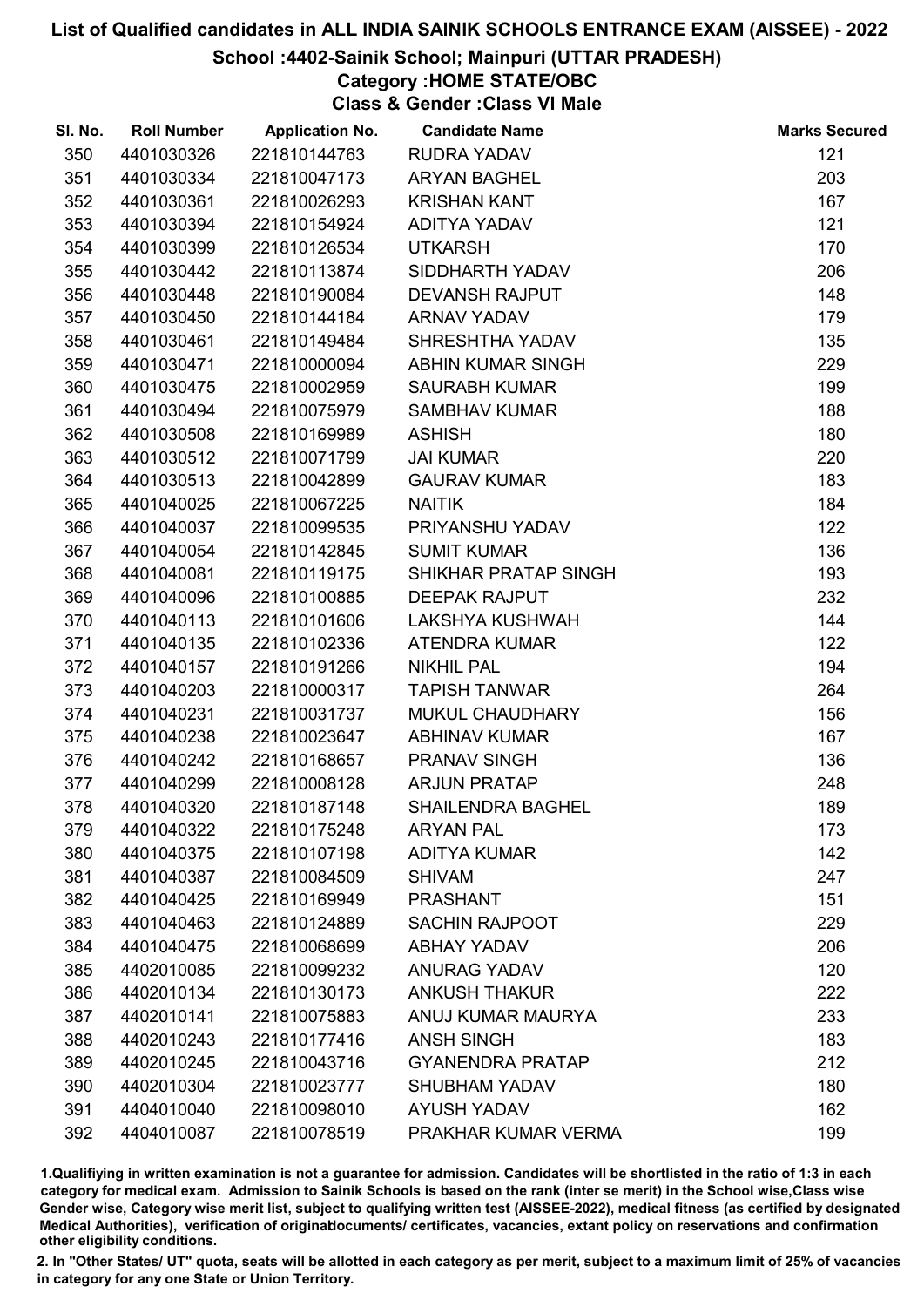# School :4402-Sainik School; Mainpuri (UTTAR PRADESH)

Category :HOME STATE/OBC

Class & Gender :Class VI Male

| SI. No. | <b>Roll Number</b> | <b>Application No.</b> | <b>Candidate Name</b>       | <b>Marks Secured</b> |
|---------|--------------------|------------------------|-----------------------------|----------------------|
| 393     | 4405010015         | 221810133130           | <b>GOVINDA YADAV</b>        | 224                  |
| 394     | 4405010033         | 221810031360           | ADITYA KUMAR YADAV          | 204                  |
| 395     | 4405010045         | 221810035680           | ADITYA KUMAR GUPTA          | 181                  |
| 396     | 4405010099         | 221810123771           | <b>SHASHANK KUMAR GUPTA</b> | 248                  |
| 397     | 4405010116         | 221810030902           | ANAY YADAV                  | 219                  |
| 398     | 4405010187         | 221810066053           | <b>ASHUTOSH YADAV</b>       | 200                  |
| 399     | 4405010195         | 221810152663           | <b>ABHAY YADAV</b>          | 262                  |
| 400     | 4405010210         | 221810163393           | ARPIT KUMAR CHAUHAN         | 224                  |
| 401     | 4405010212         | 221810030993           | AADARSH KUMAR YADAV         | 193                  |
| 402     | 4405010244         | 221810132154           | <b>ANUBHAV SHARMA</b>       | 214                  |
| 403     | 4405020154         | 221810042788           | <b>DIVYANSH YADAV</b>       | 229                  |
| 404     | 4405020184         | 221810038096           | <b>SURAJ YADAV</b>          | 247                  |
| 405     | 4405020200         | 221810020517           | RUDRA PRATAP CHAURASIA      | 174                  |
| 406     | 4405020210         | 221810130247           | NIRBHAY SAHANI              | 238                  |
| 407     | 4405020219         | 221810117757           | <b>SATYAM SONI</b>          | 198                  |
| 408     | 4405020221         | 221810077857           | PRIYANSHU CHAUHAN           | 251                  |
| 409     | 4405020279         | 221810031848           | <b>SHIVAM YADAV</b>         | 220                  |
| 410     | 4405020283         | 221810031958           | <b>SHUBHAM YADAV</b>        | 153                  |
| 411     | 4405020285         | 221810037168           | <b>DIPESH KUMAR YADAV</b>   | 235                  |
| 412     | 4405020306         | 221810060109           | <b>KRISH YADAV</b>          | 127                  |
| 413     | 4405020324         | 221810018339           | ANKUSH MADDHESHIYA          | 183                  |
| 414     | 4405020345         | 221810031089           | RIPANSHU YADAV              | 265                  |
| 415     | 4405020356         | 221810106699           | CHHOTU KUMAR BIND           | 260                  |
| 416     | 4406010003         | 221810122400           | <b>GOURAV</b>               | 141                  |
| 417     | 4406010031         | 221810118560           | <b>PRIYANSHU</b>            | 136                  |
| 418     | 4406010042         | 221810159501           | <b>BHANU PAL</b>            | 123                  |
| 419     | 4406010054         | 221810166521           | <b>ARUN YADAV</b>           | 124                  |
| 420     | 4406010071         | 221810143151           | <b>AKSHAY</b>               | 121                  |
| 421     | 4406010090         | 221810097981           | <b>NEESHU KUMAR</b>         | 225                  |
| 422     | 4406010094         | 221810164302           | <b>RAJA BABU</b>            | 156                  |
| 423     | 4406010101         | 221810040812           | <b>CHANDAN</b>              | 178                  |
| 424     | 4406010114         | 221810098942           | YASHVEER SINGH              | 197                  |
| 425     | 4406010117         | 221810118652           | <b>LAKSHYA</b>              | 129                  |
| 426     | 4406010126         | 221810102682           | <b>RAJAT KUMAR</b>          | 195                  |
| 427     | 4406010137         | 221810166403           | <b>SHIVAM VERMA</b>         | 227                  |
| 428     | 4406010162         | 221810156073           | <b>KARTIK BANSAL</b>        | 147                  |
| 429     | 4406010165         | 221810109373           | <b>NAMAN</b>                | 167                  |
| 430     | 4406010187         | 221810009124           | <b>ROHAN PAL</b>            | 212                  |
| 431     | 4406010191         | 221810164724           | <b>ROHIT GANGWAR</b>        | 137                  |
| 432     | 4406010196         | 221810020534           | <b>SAKSHAM GANGWAR</b>      | 217                  |
| 433     | 4406010206         | 221810076854           | <b>SAKSHAM</b>              | 166                  |
| 434     | 4406010210         | 221810184274           | <b>LAKSHAYA PATEL</b>       | 134                  |
| 435     | 4406010216         | 221810071684           | <b>AMAN</b>                 | 193                  |

1.Qualifiying in written examination is not a guarantee for admission. Candidates will be shortlisted in the ratio of 1:3 in each category for medical exam. Admission to Sainik Schools is based on the rank (inter se merit) in the School wise,Class wise Gender wise, Category wise merit list, subject to qualifying written test (AISSEE-2022), medical fitness (as certified by designated Medical Authorities), verification of originablocuments/ certificates, vacancies, extant policy on reservations and confirmation other eligibility conditions.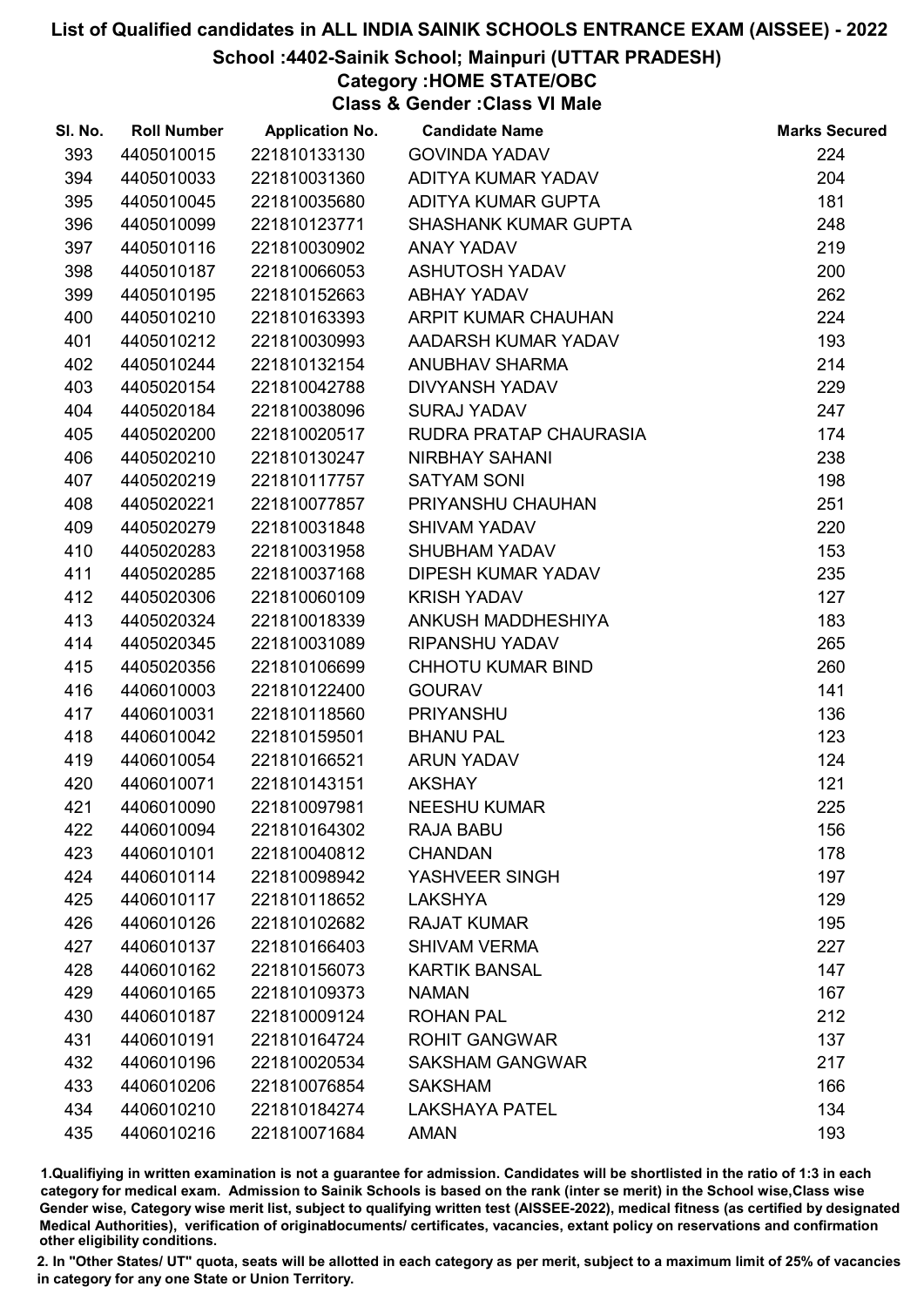## School :4402-Sainik School; Mainpuri (UTTAR PRADESH)

# Category :HOME STATE/OBC

Class & Gender :Class VI Male

| SI. No. | <b>Roll Number</b> | <b>Application No.</b> | <b>Candidate Name</b>     | <b>Marks Secured</b> |
|---------|--------------------|------------------------|---------------------------|----------------------|
| 436     | 4406010227         | 221810098794           | <b>VINEET KUMAR YADAV</b> | 184                  |
| 437     | 4406010242         | 221810102735           | <b>GOVIND</b>             | 219                  |
| 438     | 4406010244         | 221810142935           | <b>NEELAKSH DEEP</b>      | 194                  |
| 439     | 4406010246         | 221810150445           | <b>PAWAN</b>              | 194                  |
| 440     | 4406010253         | 221810069065           | <b>HARENDRA KUMAR</b>     | 163                  |
| 441     | 4406010263         | 221810171985           | <b>RAGHAV KUMAR</b>       | 129                  |
| 442     | 4406010267         | 221810101895           | <b>LOKESH YADAV</b>       | 174                  |
| 443     | 4406010268         | 221810193895           | <b>ANKIT KUMAR</b>        | 120                  |
| 444     | 4406010293         | 221810063846           | <b>NITESH</b>             | 141                  |
| 445     | 4406020004         | 221810025300           | <b>SHRESTH GANGWAR</b>    | 183                  |
| 446     | 4406020021         | 221810181120           | <b>VANSH KUMAR</b>        | 173                  |
| 447     | 4406020028         | 221810164820           | <b>JAYANK PHULSANA</b>    | 197                  |
| 448     | 4406020073         | 221810186790           | PRATYUSH GANGWAR          | 159                  |
| 449     | 4406020075         | 221810057890           | <b>MOHAMMAD ARHAM</b>     | 146                  |
| 450     | 4406020090         | 221810150811           | <b>ARYAN PATEL</b>        | 213                  |
| 451     | 4406020225         | 221810070662           | <b>ATHARVA SINGH</b>      | 121                  |
| 452     | 4406020301         | 221810074943           | <b>DEEPANSHU</b>          | 166                  |
| 453     | 4406020309         | 221810043853           | <b>TEJASWA YADAV</b>      | 173                  |
| 454     | 4406020340         | 221810098007           | <b>BHUVNESH KUMAR</b>     | 229                  |
| 455     | 4406020361         | 221810126937           | <b>VISHAL</b>             | 159                  |
| 456     | 4406020363         | 221810156147           | <b>UMESH YADAV</b>        | 213                  |
| 457     | 4406020374         | 221810009267           | <b>ARYAN</b>              | 189                  |
| 458     | 4406020379         | 221810101377           | YASH CHAUDHARY            | 146                  |
| 459     | 4406020381         | 221810050677           | <b>SWARNIM PAL</b>        | 167                  |
| 460     | 4406020382         | 221810162087           | <b>DHRUV</b>              | 147                  |
| 461     | 4406020387         | 221810120887           | <b>ABHINASH</b>           | 211                  |
| 462     | 4406020391         | 221810009008           | <b>ARUSH PAL</b>          | 203                  |
| 463     | 4406020434         | 221810134109           | <b>JATIN YADAV</b>        | 254                  |
| 464     | 4406020469         | 221810120479           | <b>ASHWANI ARY</b>        | 135                  |
| 465     | 4406020471         | 221810156479           | <b>RAHUL YADAV</b>        | 189                  |
| 466     | 4406020475         | 221810099089           | <b>MANOJ</b>              | 229                  |
| 467     | 4406030027         | 221810094614           | <b>SHUBHAM YADAV</b>      | 222                  |
| 468     | 4406030044         | 221810169344           | ABHIJEET SINGH RAJPUT     | 145                  |
| 469     | 4406030076         | 221810179894           | ANSH DEEP SINGH           | 165                  |
| 470     | 4406030131         | 221810082655           | <b>VISHAL YADAV</b>       | 260                  |
| 471     | 4406030139         | 221810005765           | <b>SANSKAR PATEL</b>      | 185                  |
| 472     | 4406030158         | 221810041685           | <b>DEVANSH SHARMA</b>     | 136                  |
| 473     | 4406030162         | 221810054395           | <b>DIVYANSH</b>           | 222                  |
| 474     | 4406030253         | 221810098117           | <b>PRASHANT SINGH</b>     | 121                  |
| 475     | 4406030272         | 221810042137           | <b>SHIKHAR SINGH</b>      | 240                  |
| 476     | 4406030285         | 221810032647           | <b>LAKSHIT KUMAR</b>      | 224                  |
| 477     | 4406030300         | 221810092077           | <b>ROBIN BHATI</b>        | 257                  |
| 478     | 4406030380         | 221810091298           | <b>SHIVA CHAUDHARY</b>    | 237                  |

1.Qualifiying in written examination is not a guarantee for admission. Candidates will be shortlisted in the ratio of 1:3 in each category for medical exam. Admission to Sainik Schools is based on the rank (inter se merit) in the School wise,Class wise Gender wise, Category wise merit list, subject to qualifying written test (AISSEE-2022), medical fitness (as certified by designated Medical Authorities), verification of originablocuments/ certificates, vacancies, extant policy on reservations and confirmation other eligibility conditions.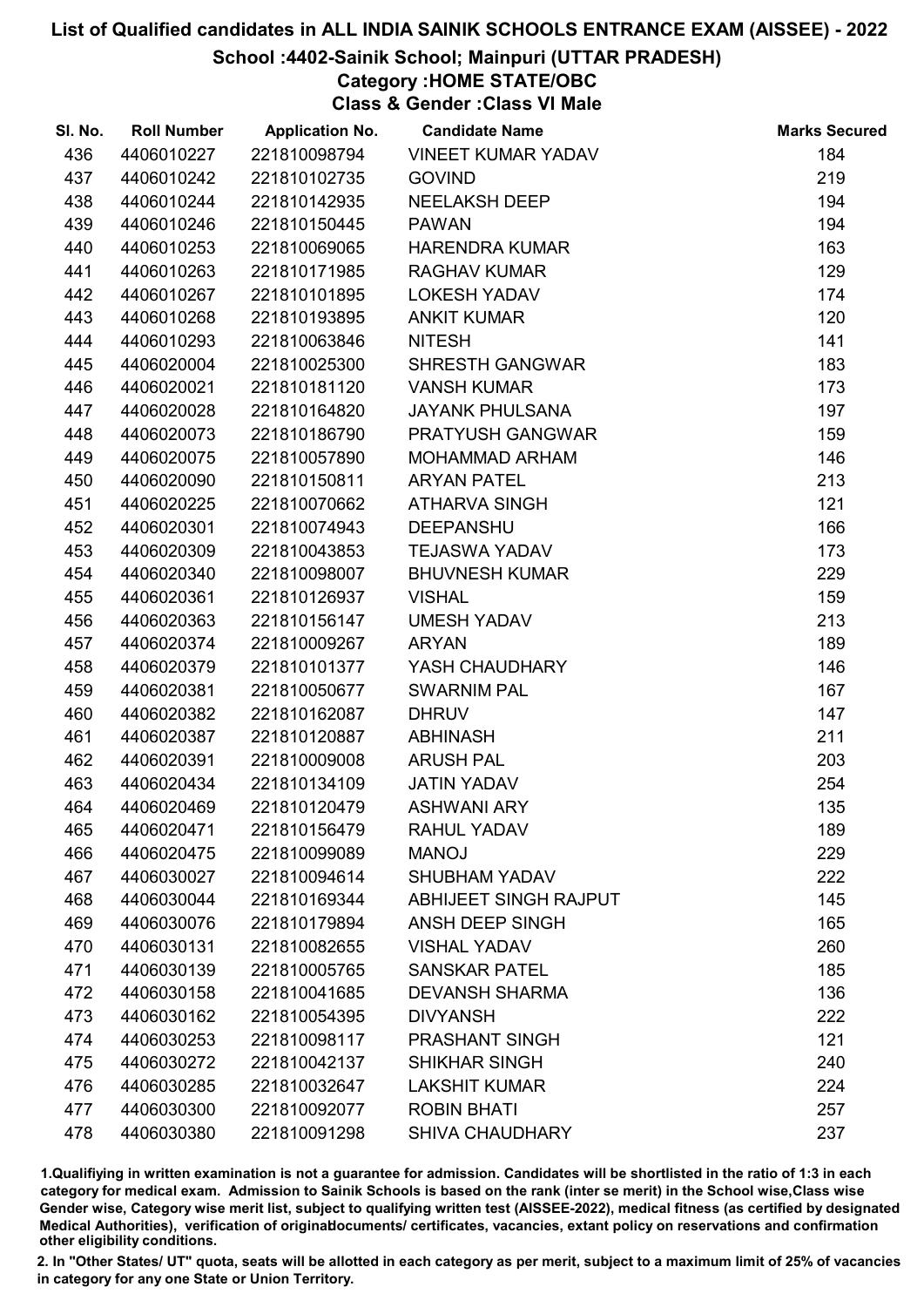# School :4402-Sainik School; Mainpuri (UTTAR PRADESH)

Category :HOME STATE/OBC

Class & Gender :Class VI Male

| SI. No. | <b>Roll Number</b> | <b>Application No.</b> | <b>Candidate Name</b>        |           | <b>Marks Secured</b> |
|---------|--------------------|------------------------|------------------------------|-----------|----------------------|
| 479     | 4406030392         | 221810112509           | ANIRUDDH GANGWAR             |           | 237                  |
| 480     | 4407010003         | 221810185300           | ANSH MANEE YADAV             | <b>AR</b> | 150                  |
| 481     | 4407010004         | 221810141600           | ABHINAV KUMAR SINGH          |           | 162                  |
| 482     | 4407010009         | 221810157810           | <b>ANKUR GUPTA</b>           |           | 176                  |
| 483     | 4407010059         | 221810171231           | <b>ADIL RAJ</b>              |           | 213                  |
| 484     | 4407010067         | 221810111741           | MITHILESH MAURYA             |           | 260                  |
| 485     | 4407010078         | 221810059181           | <b>KRISHNA NAND YADAV</b>    |           | 152                  |
| 486     | 4407010091         | 221810040822           | RANJAN KUMAR YADAV           |           | 231                  |
| 487     | 4407010109         | 221810178292           | AMAN CHAURASIYA              |           | 208                  |
| 488     | 4407010124         | 221810158143           | <b>PRINCE GIRI</b>           |           | 229                  |
| 489     | 4407010156         | 221810151094           | <b>RISHU GUPTA</b>           |           | 177                  |
| 490     | 4407010163         | 221810183705           | AVINASH YADAV                |           | 143                  |
| 491     | 4407010165         | 221810194115           | SAURAV RANJAN MAURYA         |           | 222                  |
| 492     | 4407010193         | 221810148336           | KRISHNA MADDESHIYA           |           | 164                  |
| 493     | 4407010201         | 221810070676           | <b>HARIOM YADAV</b>          |           | 224                  |
| 494     | 4407010208         | 221810038696           | VISHAL MADDHESHIYA           |           | 215                  |
| 495     | 4407020153         | 221810013513           | <b>BASANT KUSHWAHA</b>       |           | 183                  |
| 496     | 4407020251         | 221810010355           | <b>AARADHY GUPTA</b>         |           | 240                  |
| 497     | 4407020286         | 221810008136           | <b>VIJENDRA VIKRAM SINGH</b> |           | 166                  |
| 498     | 4407020341         | 221810050327           | <b>HARI SHYAM</b>            |           | 229                  |
| 499     | 4407020374         | 221810068897           | AADITYA PRATAP CHAUDHARY     |           | 140                  |
| 500     | 4407020384         | 221810159138           | <b>ADITYA JAISWAL</b>        |           | 130                  |
| 501     | 4407020510         | 221810129398           | AMIT VISHWAKARMA             |           | 163                  |
| 502     | 4407020537         | 221810133679           | AAYUSH YADAV                 |           | 132                  |
| 503     | 4407020538         | 221810107879           | SARAS CHANDRA VERMA          |           | 208                  |
| 504     | 4408010007         | 221810033900           | <b>KRISHNA KUSHWAHA</b>      |           | 220                  |
| 505     | 4408010094         | 221810152690           | <b>ANSH KUMAR</b>            |           | 223                  |
| 506     | 4408010129         | 221810158612           | ABHINAV YADAV                |           | 170                  |
| 507     | 4408010171         | 221810157683           | <b>ADARSH KUMAR</b>          |           | 140                  |
| 508     | 4408010211         | 221810154065           | <b>SHIVAM GURJAR</b>         |           | 238                  |
| 509     | 4408010262         | 221810156077           | <b>HARSH YADAV</b>           |           | 240                  |
| 510     | 4408020102         | 221810107513           | <b>SHIVANK KUSHWAHA</b>      |           | 262                  |
| 511     | 4408020258         | 221810079565           | <b>ANURAG PRAJAPATI</b>      |           | 269                  |
| 512     | 4408020272         | 221810051395           | <b>ADARSH KUSHWAHA</b>       |           | 263                  |
| 513     | 4408020427         | 221810139548           | <b>RAGIB MANSOORI</b>        |           | 152                  |
| 514     | 4408020465         | 221810122019           | <b>ABHISHEK KUMAR</b>        |           | 146                  |
| 515     | 4408020475         | 221810081129           | <b>KUSHAGRA RAJPOOT</b>      |           | 241                  |
| 516     | 4409010025         | 221810133250           | <b>VIKAS KUMAR</b>           |           | 135                  |
| 517     | 4409010074         | 221810145921           | <b>UTKARSH YADAV</b>         |           | 122                  |
| 518     | 4409010313         | 221810055346           | <b>ARCHIT RAJPUT</b>         |           | 182                  |
| 519     | 4409010320         | 221810148556           | <b>ANSHUMAN GUPTA</b>        |           | 225                  |
| 520     | 4409010367         | 221810108457           | AYUSH VISHWAKARMA            |           | 146                  |
| 521     | 4409010371         | 221810094067           | <b>SHIVANG SINGH</b>         |           | 131                  |

1.Qualifiying in written examination is not a guarantee for admission. Candidates will be shortlisted in the ratio of 1:3 in each category for medical exam. Admission to Sainik Schools is based on the rank (inter se merit) in the School wise,Class wise Gender wise, Category wise merit list, subject to qualifying written test (AISSEE-2022), medical fitness (as certified by designated Medical Authorities), verification of originablocuments/ certificates, vacancies, extant policy on reservations and confirmation other eligibility conditions.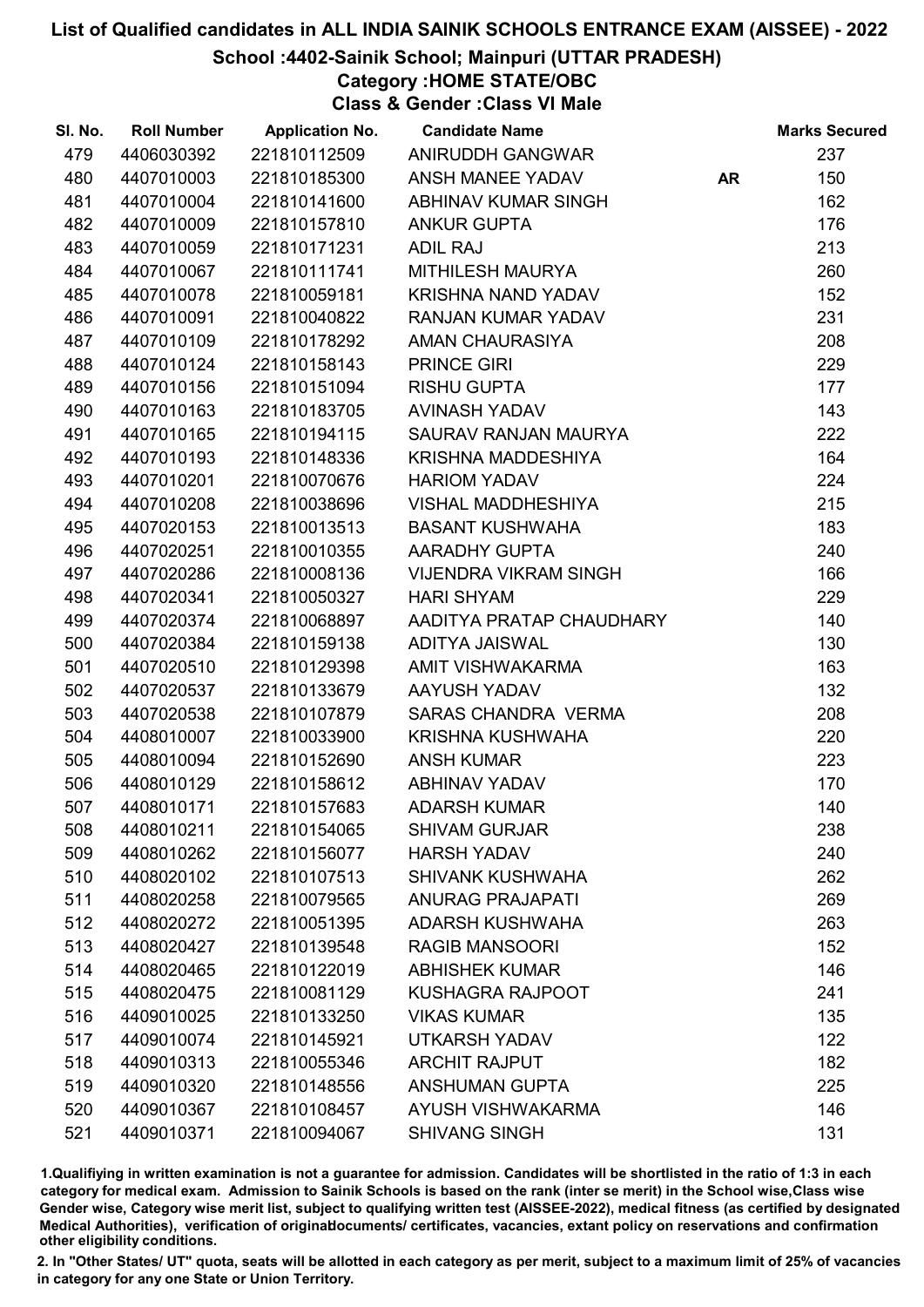## School :4402-Sainik School; Mainpuri (UTTAR PRADESH)

# Category :HOME STATE/OBC

Class & Gender :Class VI Male

| SI. No. | <b>Roll Number</b> | <b>Application No.</b> | <b>Candidate Name</b>      |           | <b>Marks Secured</b> |
|---------|--------------------|------------------------|----------------------------|-----------|----------------------|
| 522     | 4409010403         | 221810132428           | <b>SHUBHANG RAJPUT</b>     |           | 155                  |
| 523     | 4409010419         | 221810055758           | <b>AKSHAY RAJPUT</b>       |           | 146                  |
| 524     | 4409010420         | 221810031268           | ARYAN MAURYA               |           | 178                  |
| 525     | 4409010517         | 221810113790           | <b>RISHI MAURYA</b>        |           | 209                  |
| 526     | 4409010523         | 221810098531           | <b>RAVIKANT</b>            |           | 231                  |
| 527     | 4409010567         | 221810176653           | <b>AINUL</b>               |           | 141                  |
| 528     | 4409010608         | 221810148595           | <b>NAITIK RAJ</b>          |           | 149                  |
| 529     | 4409010614         | 221810054326           | <b>UTKARSH PATEL</b>       |           | 218                  |
| 530     | 4409010617         | 221810044046           | <b>ARPIT</b>               |           | 216                  |
| 531     | 4409010634         | 221810156247           | PRATEEK RAJPUT             |           | 152                  |
| 532     | 4409010639         | 221810111867           | <b>MANVENDRA SINGH</b>     |           | 156                  |
| 533     | 4409010647         | 221810161418           | <b>APOORV PAL</b>          |           | 223                  |
| 534     | 4409010651         | 221810081738           | <b>SHIVAM YADAV</b>        | CG        | 207                  |
| 535     | 4409010653         | 221810123248           | <b>ARUN KUSHVAHA</b>       |           | 217                  |
| 536     | 4409010673         | 221810125469           | <b>AKSHAT SINGH</b>        |           | 237                  |
| 537     | 4410010034         | 221810103011           | YUVRAJ SINGH YADAV         |           | 143                  |
| 538     | 4410010073         | 221810166842           | <b>ANSH YADAV</b>          |           | 153                  |
| 539     | 4410010125         | 221810127614           | <b>UPENDRA SINGH</b>       |           | 168                  |
| 540     | 4410020052         | 221810056250           | <b>ARIN SIGH</b>           |           | 209                  |
| 541     | 4410020055         | 221810072650           | <b>OM KUMAR</b>            |           | 216                  |
| 542     | 4410020103         | 221810108101           | ASHUTOSH KUMAR VISHWAKARMA |           | 162                  |
| 543     | 4410020111         | 221810073011           | <b>AKSHAT RATHORE</b>      |           | 220                  |
| 544     | 4410020287         | 221810117882           | <b>ANSH YADAV</b>          |           | 194                  |
| 545     | 4410020397         | 221810025693           | <b>AYUSH</b>               | <b>AR</b> | 161                  |
| 546     | 4410020437         | 221810109924           | ADARSH YADAV               |           | 146                  |
| 547     | 4410020462         | 221810073164           | <b>TANMAY SINGH BAGHEL</b> |           | 148                  |
| 548     | 4410020492         | 221810152035           | <b>ADITYA SINGH</b>        |           | 140                  |
| 549     | 4410020514         | 221810070746           | <b>DEV</b>                 |           | 147                  |
| 550     | 4410030077         | 221810011955           | <b>MOHD AHSAN ALI</b>      |           | 216                  |
| 551     | 4410030078         | 221810097955           | <b>CHIRAG YADAV</b>        |           | 192                  |
| 552     | 4410030081         | 221810036065           | PRIYANSHU YADAV            |           | 174                  |
| 553     | 4410030096         | 221810188975           | <b>ABHISHEK KUMAR</b>      |           | 137                  |
| 554     | 4410030107         | 221810072885           | <b>JYOTIRADITYA</b>        |           | 226                  |
| 555     | 4410030139         | 221810172326           | <b>AMAN KASYAP</b>         |           | 180                  |
| 556     | 4410030168         | 221810064446           | SOVAGYA VARDHAN            |           | 224                  |
| 557     | 4410030176         | 221810059056           | <b>SWARIT SINGH</b>        |           | 140                  |
| 558     | 4410030182         | 221810136856           | <b>SACHENDRA PAL</b>       |           | 182                  |
| 559     | 4410030207         | 221810115486           | <b>ADARSH PATEL</b>        |           | 175                  |
| 560     | 4410030363         | 221810119988           | <b>ASHUTOSH SINGH</b>      |           | 129                  |
| 561     | 4410030400         | 221810071819           | <b>ARYAN SINGH</b>         |           | 146                  |
| 562     | 4410030408         | 221810036129           | <b>AYUSH MAURYA</b>        |           | 168                  |
| 563     | 4411010005         | 221810181410           | <b>RAMAN</b>               |           | 228                  |
| 564     | 4411010006         | 221810195610           | <b>ARYAN SHAKYA</b>        |           | 213                  |

1.Qualifiying in written examination is not a guarantee for admission. Candidates will be shortlisted in the ratio of 1:3 in each category for medical exam. Admission to Sainik Schools is based on the rank (inter se merit) in the School wise,Class wise Gender wise, Category wise merit list, subject to qualifying written test (AISSEE-2022), medical fitness (as certified by designated Medical Authorities), verification of originablocuments/ certificates, vacancies, extant policy on reservations and confirmation other eligibility conditions.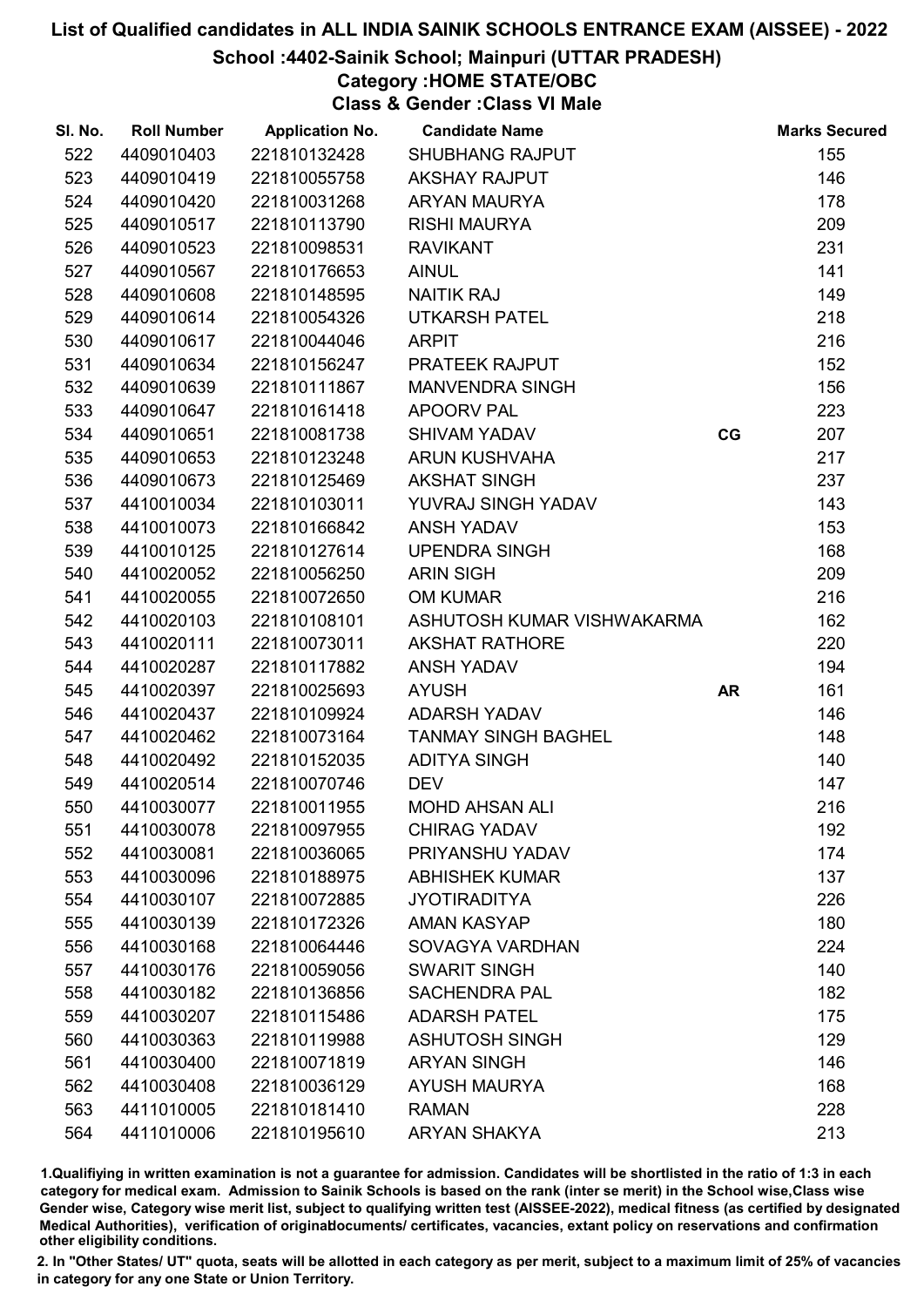# School :4402-Sainik School; Mainpuri (UTTAR PRADESH)

# Category :HOME STATE/OBC

Class & Gender :Class VI Male

| SI. No. | <b>Roll Number</b> | <b>Application No.</b> | <b>Candidate Name</b>  | <b>Marks Secured</b> |
|---------|--------------------|------------------------|------------------------|----------------------|
| 565     | 4411010009         | 221810189220           | <b>SHIVAM YADAV</b>    | 139                  |
| 566     | 4411010011         | 221810039520           | <b>AYUSH</b>           | 228                  |
| 567     | 4411010013         | 221810193720           | <b>CHHOTU YADAV</b>    | 191                  |
| 568     | 4411010014         | 221810097820           | <b>EESHENDRA YADAV</b> | 128                  |
| 569     | 4411010019         | 221810172630           | <b>CHIRAG</b>          | 141                  |
| 570     | 4411010021         | 221810188830           | <b>RAMSHANKAR</b>      | 148                  |
| 571     | 4411010026         | 221810174840           | <b>LOVE KUSH</b>       | 196                  |
| 572     | 4411010027         | 221810152450           | <b>AKHILESH</b>        | 164                  |
| 573     | 4411010034         | 221810188660           | SHIVANSH YADAV         | 182                  |
| 574     | 4411010038         | 221810006270           | <b>HARSH YADAV</b>     | 200                  |
| 575     | 4411010046         | 221810181080           | ADITYA SINGHANIYA      | 127                  |
| 576     | 4411010047         | 221810033180           | <b>AJEET KUMAR</b>     | 123                  |
| 577     | 4411010054         | 221810181690           | SHER SINGH             | 138                  |
| 578     | 4411010062         | 221810121801           | <b>YAMAN</b>           | 169                  |
| 579     | 4411010063         | 221810120011           | NIRBHAY PRATAP         | 159                  |
| 580     | 4411010072         | 221810080431           | <b>VIVEK KUMAR</b>     | 244                  |
| 581     | 4411010076         | 221810173541           | <b>DEVRAT YADAV</b>    | 256                  |
| 582     | 4411010081         | 221810082551           | <b>RAM MOHAN</b>       | 198                  |
| 583     | 4411010083         | 221810097651           | <b>ANUBHAV</b>         | 233                  |
| 584     | 4411010084         | 221810077261           | <b>SIDDHARTH</b>       | 202                  |
| 585     | 4411010086         | 221810162361           | <b>ANSH KUMAR</b>      | 137                  |
| 586     | 4411010089         | 221810066761           | <b>UTKARSH KUMAR</b>   | 230                  |
| 587     | 4411010090         | 221810142071           | <b>DEEPANSHU</b>       | 140                  |
| 588     | 4411010091         | 221810116371           | PANKAJ KUMAR           | 194                  |
| 589     | 4411010094         | 221810019971           | PAVAN KUMAR            | 228                  |
| 590     | 4411010095         | 221810159971           | <b>UTKARSH YADAV</b>   | 196                  |
| 591     | 4411010099         | 221810095781           | PRASHANT KUMAR         | 202                  |
| 592     | 4411010110         | 221810116202           | <b>SHIVANK</b>         | 232                  |
| 593     | 4411010112         | 221810141112           | <b>RITIK YADAV</b>     | 146                  |
| 594     | 4411010121         | 221810103622           | <b>VINSHUL</b>         | 236                  |
| 595     | 4411010122         | 221810106622           | <b>SHIVAM RAJPUT</b>   | 245                  |
| 596     | 4411010123         | 221810143822           | <b>VISHNU BARDHAN</b>  | 121                  |
| 597     | 4411010126         | 221810097922           | <b>ROHIT</b>           | 167                  |
| 598     | 4411010127         | 221810068132           | <b>SHUBH YADAV</b>     | 168                  |
| 599     | 4411010130         | 221810115832           | <b>SUSHEEL KUMAR</b>   | 148                  |
| 600     | 4411010132         | 221810065042           | <b>SANJESH</b>         | 219                  |
| 601     | 4411010134         | 221810181342           | <b>ARMAN KHAN</b>      | 135                  |
| 602     | 4411010136         | 221810115342           | <b>NAVNEET KUMAR</b>   | 232                  |
| 603     | 4411010137         | 221810178542           | YOGANSH RAJPUT         | 179                  |
| 604     | 4411010139         | 221810097842           | <b>AYUSH SHAKYA</b>    | 201                  |
| 605     | 4411010142         | 221810042052           | SIDDHARTH KASHYAP      | 228                  |
| 606     | 4411010143         | 221810070352           | <b>RAHUL KUMAR</b>     | 256                  |
| 607     | 4411010147         | 221810160762           | <b>AAYUSH</b>          | 239                  |

1.Qualifiying in written examination is not a guarantee for admission. Candidates will be shortlisted in the ratio of 1:3 in each category for medical exam. Admission to Sainik Schools is based on the rank (inter se merit) in the School wise,Class wise Gender wise, Category wise merit list, subject to qualifying written test (AISSEE-2022), medical fitness (as certified by designated Medical Authorities), verification of originablocuments/ certificates, vacancies, extant policy on reservations and confirmation other eligibility conditions.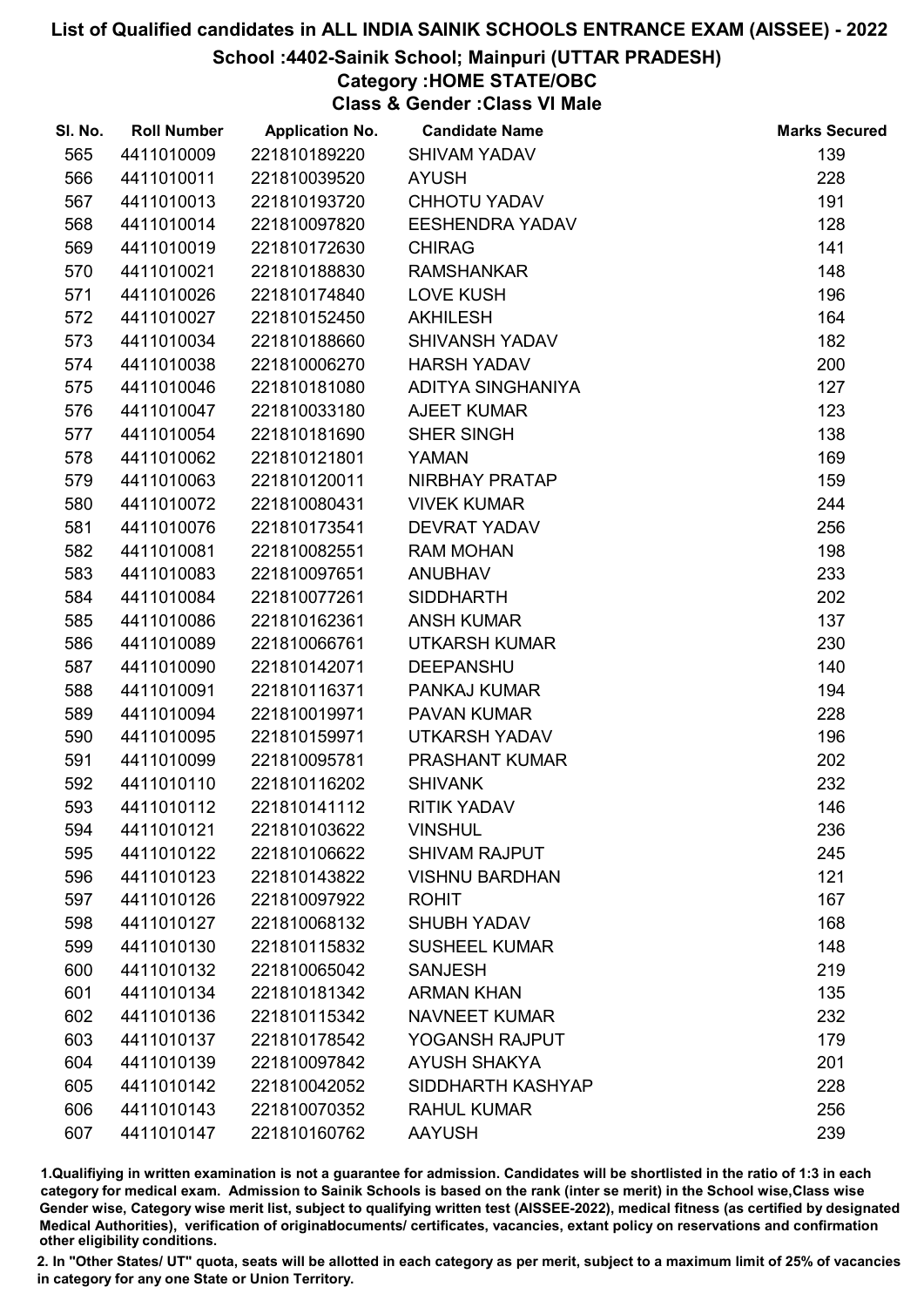## School :4402-Sainik School; Mainpuri (UTTAR PRADESH)

# Category :HOME STATE/OBC

Class & Gender :Class VI Male

| SI. No. | <b>Roll Number</b> | <b>Application No.</b> | <b>Candidate Name</b>   |    | <b>Marks Secured</b> |
|---------|--------------------|------------------------|-------------------------|----|----------------------|
| 608     | 4411010151         | 221810085072           | <b>ANUPAM KUMAR</b>     |    | 263                  |
| 609     | 4411010152         | 221810189172           | PARAS NATH              |    | 137                  |
| 610     | 4411010166         | 221810124492           | <b>MAYANK YADAV</b>     |    | 207                  |
| 611     | 4411010169         | 221810118003           | ADITYA PRATAP SINGH     |    | 263                  |
| 612     | 4411010171         | 221810139203           | <b>ANKIT RAJPUT</b>     |    | 236                  |
| 613     | 4411010173         | 221810068503           | <b>ARPIT KUMAR</b>      |    | 123                  |
| 614     | 4411010175         | 221810142803           | <b>GAURAV</b>           |    | 183                  |
| 615     | 4411010178         | 221810040913           | <b>PRAKHAR</b>          |    | 238                  |
| 616     | 4411010189         | 221810111143           | <b>SATYAM</b>           |    | 189                  |
| 617     | 4411010190         | 221810012243           | AARAV KASHYAP           |    | 175                  |
| 618     | 4411010197         | 221810189553           | <b>MOHIT</b>            |    | 202                  |
| 619     | 4411010207         | 221810196873           | <b>HARSHIT KUMAR</b>    |    | 144                  |
| 620     | 4411010210         | 221810156683           | <b>DEV PRATAP SINGH</b> |    | 161                  |
| 621     | 4411010213         | 221810138983           | <b>AYUSH KUMAR</b>      |    | 170                  |
| 622     | 4411010226         | 221810152614           | <b>LAB PRATAP</b>       |    | 202                  |
| 623     | 4411010230         | 221810115824           | <b>ADITYA KUMAR</b>     |    | 196                  |
| 624     | 4411010231         | 221810091234           | YASH PRATAP             |    | 171                  |
| 625     | 4411010233         | 221810122044           | <b>ANSH</b>             |    | 121                  |
| 626     | 4411010236         | 221810190244           | <b>HARSH RAJPUT</b>     |    | 164                  |
| 627     | 4411010241         | 221810029544           | YUVRAJ SINGH            |    | 222                  |
| 628     | 4411010242         | 221810115644           | <b>NITIN</b>            |    | 173                  |
| 629     | 4411010244         | 221810040744           | <b>ABHINAV</b>          |    | 241                  |
| 630     | 4411010249         | 221810140754           | <b>GULSHAN YADAV</b>    |    | 123                  |
| 631     | 4411010251         | 221810082764           | <b>AYUSH YADAV</b>      |    | 129                  |
| 632     | 4411010260         | 221810082294           | <b>ADHYAYAN</b>         |    | 194                  |
| 633     | 4411010262         | 221810179594           | <b>SHIVENRA KUMAR</b>   |    | 127                  |
| 634     | 4411010263         | 221810047205           | YATESH KUMAR            |    | 122                  |
| 635     | 4411010265         | 221810134805           | <b>OMVRAT</b>           |    | 221                  |
| 636     | 4411010271         | 221810171425           | <b>NITIN</b>            |    | 137                  |
| 637     | 4411010275         | 221810032435           | <b>ASIT YADAV</b>       |    | 163                  |
| 638     | 4411010280         | 221810183835           | <b>RAJAN YADAV</b>      |    | 149                  |
| 639     | 4411010282         | 221810031145           | <b>UJJAWAL SINGH</b>    |    | 252                  |
| 640     | 4411010288         | 221810156355           | <b>ABHISHEK</b>         |    | 232                  |
| 641     | 4411010294         | 221810074955           | <b>SHIVAM YADAV</b>     |    | 121                  |
| 642     | 4411010295         | 221810194065           | <b>NAVNEET</b>          |    | 142                  |
| 643     | 4411010301         | 221810131565           | <b>RAJAT YADAV</b>      | CG | 159                  |
| 644     | 4411010302         | 221810097565           | <b>BAIBHAV</b>          |    | 162                  |
| 645     | 4411010303         | 221810161865           | <b>NIKHIL KUMAR</b>     |    | 151                  |
| 646     | 4411010306         | 221810157775           | PRASANG RAJPUT          |    | 165                  |
| 647     | 4411010308         | 221810111975           | SIDDHANT SHAKYA         |    | 164                  |
| 648     | 4411010311         | 221810180285           | <b>SHIVAM RAJPUT</b>    |    | 139                  |
| 649     | 4411010318         | 221810117495           | <b>MADHAV RAJPUT</b>    |    | 196                  |
| 650     | 4411010322         | 221810191006           | <b>AYUSH KUSHWAHA</b>   |    | 175                  |

1.Qualifiying in written examination is not a guarantee for admission. Candidates will be shortlisted in the ratio of 1:3 in each category for medical exam. Admission to Sainik Schools is based on the rank (inter se merit) in the School wise,Class wise Gender wise, Category wise merit list, subject to qualifying written test (AISSEE-2022), medical fitness (as certified by designated Medical Authorities), verification of originablocuments/ certificates, vacancies, extant policy on reservations and confirmation other eligibility conditions.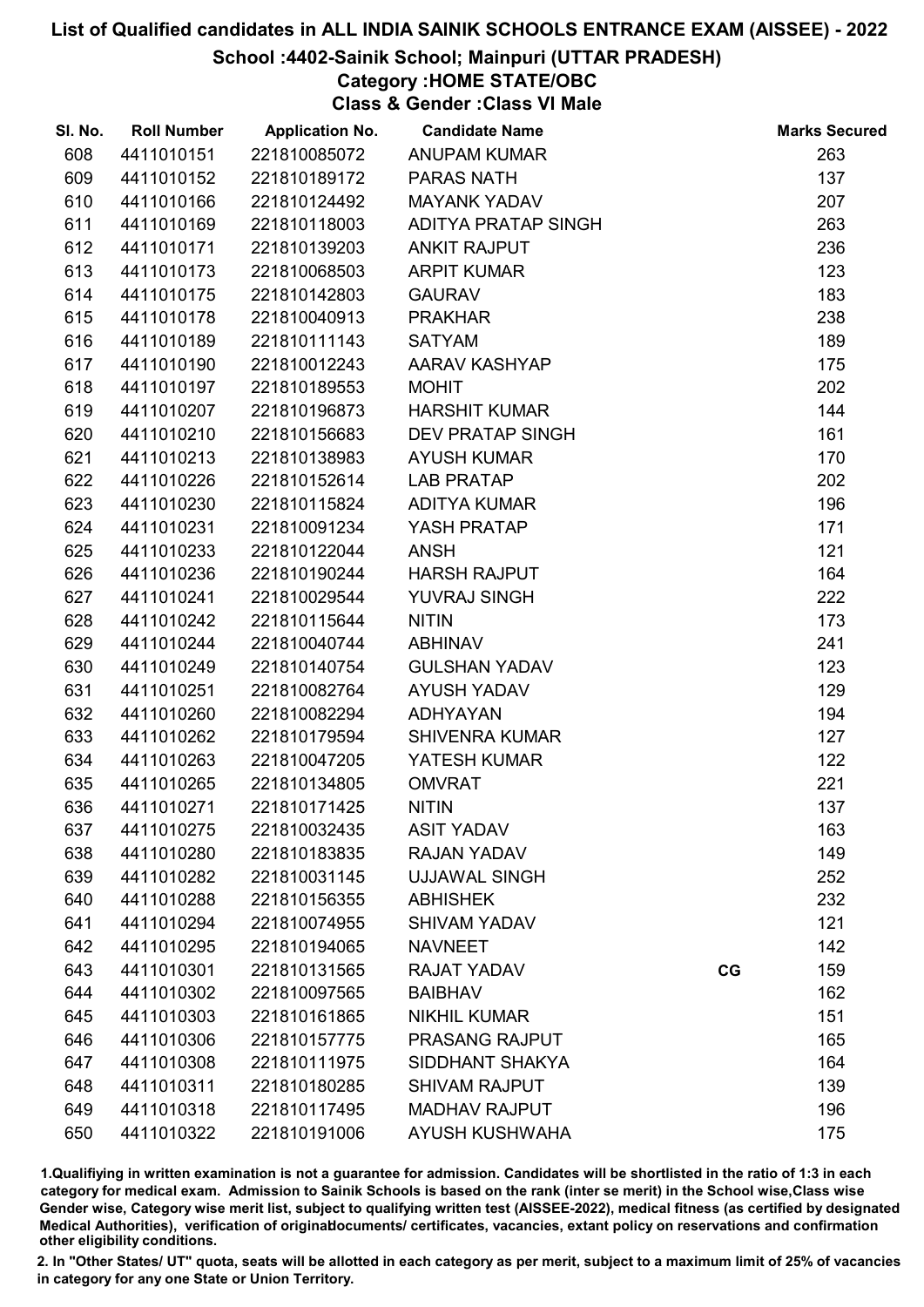School :4402-Sainik School; Mainpuri (UTTAR PRADESH)

# Category :HOME STATE/OBC

Class & Gender :Class VI Male

| SI. No. | <b>Roll Number</b> | <b>Application No.</b> | <b>Candidate Name</b>     | <b>Marks Secured</b> |
|---------|--------------------|------------------------|---------------------------|----------------------|
| 651     | 4411010324         | 221810115106           | <b>ROHIT KUMAR</b>        | 167                  |
| 652     | 4411010326         | 221810150506           | <b>SOHIT KUMAR</b>        | 168                  |
| 653     | 4411010330         | 221810106906           | PRIYAM YADAV              | 178                  |
| 654     | 4411010332         | 221810086316           | <b>KRISHNA</b>            | 142                  |
| 655     | 4411010333         | 221810150416           | <b>VIVEK KUMAR</b>        | 151                  |
| 656     | 4411010336         | 221810086716           | <b>SHUBH MANI</b>         | 237                  |
| 657     | 4411010337         | 221810148716           | <b>ABHI KUMAR</b>         | 154                  |
| 658     | 4411010338         | 221810164026           | <b>PRINCE</b>             | 137                  |
| 659     | 4411010342         | 221810110526           | <b>ROHIT</b>              | 169                  |
| 660     | 4411010343         | 221810150526           | <b>SONU KUMAR</b>         | 146                  |
| 661     | 4411010344         | 221810151626           | <b>ROHIT KUMAR</b>        | 234                  |
| 662     | 4411010346         | 221810172826           | <b>SAKSHAM</b>            | 188                  |
| 663     | 4411010350         | 221810043636           | <b>ABHIRAJ RATHORE</b>    | 270                  |
| 664     | 4411010352         | 221810172446           | <b>KAUSHAL KUMAR</b>      | 209                  |
| 665     | 4411010354         | 221810189646           | NIKHIL YADAV              | 126                  |
| 666     | 4411010355         | 221810171846           | <b>HARSH PRATAP</b>       | 189                  |
| 667     | 4411010357         | 221810107156           | <b>YUVRAJ</b>             | 211                  |
| 668     | 4411010358         | 221810162256           | <b>VAIBHAV KUMAR</b>      | 130                  |
| 669     | 4411010361         | 221810141856           | <b>VISHESH RAJPUT</b>     | 222                  |
| 670     | 4411010365         | 221810197566           | AMRATANSHU                | 185                  |
| 671     | 4411010366         | 221810114766           | AHASAS YADAV              | 212                  |
| 672     | 4411010371         | 221810138376           | <b>SARAS AMOD YADAV</b>   | 268                  |
| 673     | 4411010373         | 221810181576           | <b>HARSHIT YADAV</b>      | 170                  |
| 674     | 4411010375         | 221810180876           | <b>VIVEK</b>              | 180                  |
| 675     | 4411010381         | 221810180096           | <b>ANAND</b>              | 195                  |
| 676     | 4411010387         | 221810056407           | <b>AYUSH YADAV</b>        | 238                  |
| 677     | 4411010394         | 221810057327           | <b>NISHANT BAGHEL</b>     | 173                  |
| 678     | 4411010396         | 221810013137           | <b>DEV KRISHNAN</b>       | 179                  |
| 679     | 4411010398         | 221810179237           | <b>ANKUSH KUMAR</b>       | 223                  |
| 680     | 4411010401         | 221810114337           | <b>SANJAY KUMAR</b>       | 146                  |
| 681     | 4411010402         | 221810004837           | <b>DEV</b>                | 199                  |
| 682     | 4411010403         | 221810080547           | <b>ABHAY KUMAR</b>        | 152                  |
| 683     | 4411010404         | 221810175547           | <b>SONU KUMAR</b>         | 185                  |
| 684     | 4411010406         | 221810144157           | ANUJ YADAV                | 131                  |
| 685     | 4411010407         | 221810109157           | <b>KRISHNA</b>            | 243                  |
| 686     | 4411010411         | 221810100657           | <b>ABHISHEK KUMAR</b>     | 131                  |
| 687     | 4411010412         | 221810159567           | <b>SUMIT KUMAR</b>        | 202                  |
| 688     | 4411010414         | 221810173177           | <b>SOBHIT YADAV</b>       | 129                  |
| 689     | 4411010420         | 221810109597           | <b>DILEEP KUMAR</b>       | 204                  |
| 690     | 4411020004         | 221810063400           | <b>UJJABAL</b>            | 213                  |
| 691     | 4411020007         | 221810060310           | <b>ADITYA RAJPOOT</b>     | 248                  |
| 692     | 4411020009         | 221810031610           | <b>ABHAY PRATAP SINGH</b> | 136                  |
| 693     | 4411020012         | 221810145810           | <b>SHIV GOVIND</b>        | 139                  |

1.Qualifiying in written examination is not a guarantee for admission. Candidates will be shortlisted in the ratio of 1:3 in each category for medical exam. Admission to Sainik Schools is based on the rank (inter se merit) in the School wise,Class wise Gender wise, Category wise merit list, subject to qualifying written test (AISSEE-2022), medical fitness (as certified by designated Medical Authorities), verification of originablocuments/ certificates, vacancies, extant policy on reservations and confirmation other eligibility conditions.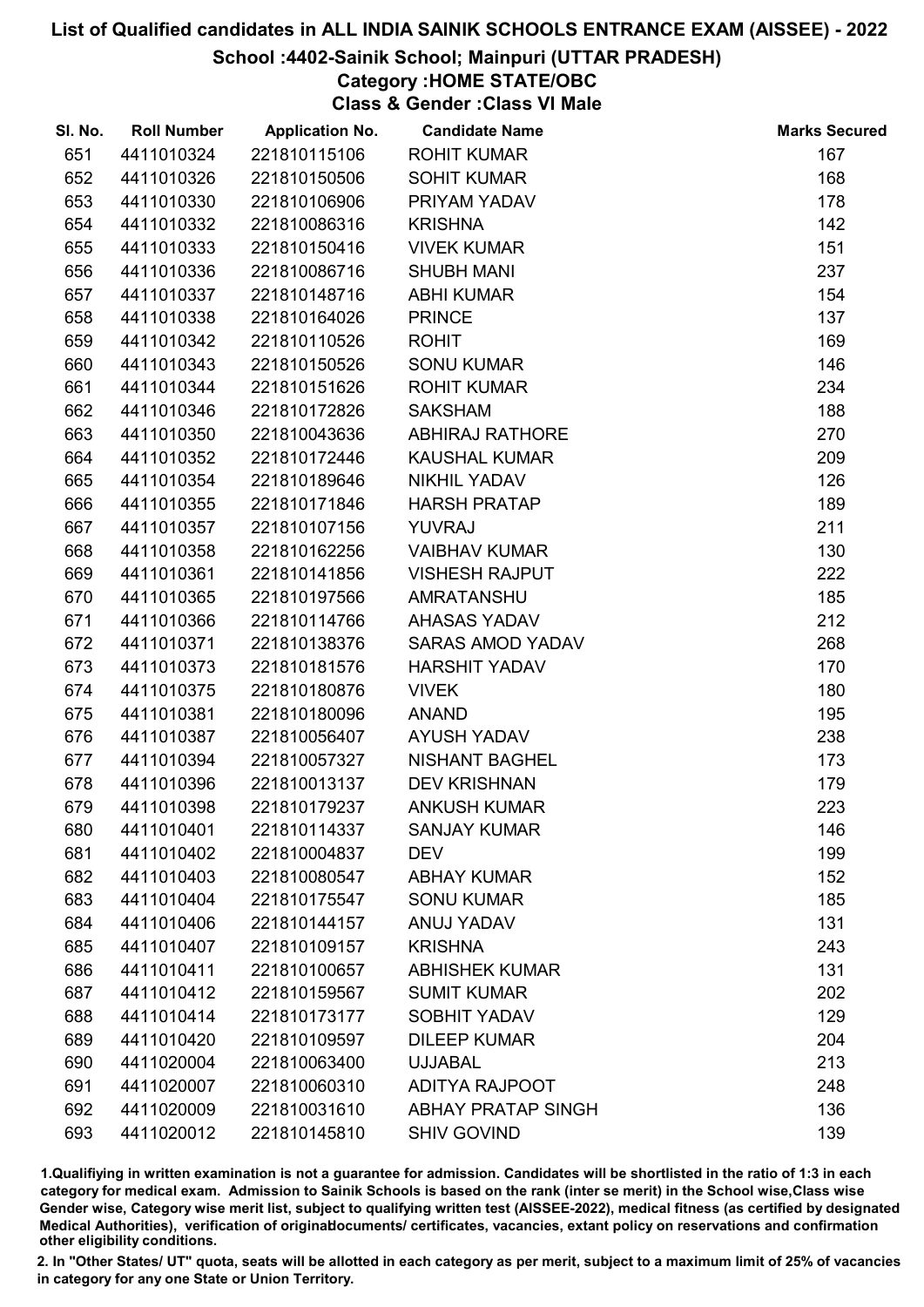#### School :4402-Sainik School; Mainpuri (UTTAR PRADESH)

Category :HOME STATE/OBC

Class & Gender :Class VI Male

| SI. No. | <b>Roll Number</b> | <b>Application No.</b> | <b>Candidate Name</b>       | <b>Marks Secured</b> |
|---------|--------------------|------------------------|-----------------------------|----------------------|
| 694     | 4411020016         | 221810104420           | <b>YUVRAJ</b>               | 207                  |
| 695     | 4411020019         | 221810079820           | <b>VIPUL YADAV</b>          | 144                  |
| 696     | 4411020021         | 221810125030           | <b>ABHI SHARMA</b>          | 134                  |
| 697     | 4411020034         | 221810124360           | <b>DEVANSH YADAV</b>        | 235                  |
| 698     | 4411020038         | 221810152270           | <b>DEEPENDRA</b>            | 181                  |
| 699     | 4411020045         | 221810138580           | <b>GAURAV YADAV</b>         | 221                  |
| 700     | 4411020046         | 221810054680           | <b>DEEPAK KUMAR</b>         | 154                  |
| 701     | 4411020049         | 221810117790           | <b>SHIVANG YADAV</b>        | 159                  |
| 702     | 4411020050         | 221810093890           | <b>KRISHNA SHARMA</b>       | 198                  |
| 703     | 4411020058         | 221810020411           | <b>KRISHNA</b>              | 191                  |
| 704     | 4411020064         | 221810115221           | <b>ARUSH YADAV</b>          | 137                  |
| 705     | 4411020071         | 221810156141           | <b>SARTHAK YADAV</b>        | 141                  |
| 706     | 4411020085         | 221810117471           | <b>GARV RAJPUT</b>          | 137                  |
| 707     | 4411020094         | 221810129291           | SARTHAK PAL                 | 162                  |
| 708     | 4411020095         | 221810079391           | <b>VISHESH PAL</b>          | 224                  |
| 709     | 4411020096         | 221810160591           | ANUBHAV RAJPUT              | 149                  |
| 710     | 4411020100         | 221810035302           | <b>UJJWAL</b>               | 193                  |
| 711     | 4411020110         | 221810022122           | <b>ASHUTOSH SINGH</b>       | 183                  |
| 712     | 4411020121         | 221810058442           | ANUBHAV KATIYAR             | 135                  |
| 713     | 4411020124         | 221810003742           | <b>ISHANT SINGH RATHOUR</b> | 188                  |
| 714     | 4411020133         | 221810088362           | PRAVAL YADAV                | 193                  |
| 715     | 4411020142         | 221810034182           | <b>HARIAVTAR YADAV</b>      | 159                  |
| 716     | 4411020152         | 221810026113           | <b>UTKARSH YADAV</b>        | 178                  |
| 717     | 4411020153         | 221810113813           | <b>ABIRAL CHAUDHARI</b>     | 141                  |
| 718     | 4411020164         | 221810061723           | <b>TANAY PRATAP SINGH</b>   | 186                  |
| 719     | 4411020171         | 221810016243           | <b>KHUSH RAJPUT</b>         | 146                  |
| 720     | 4411020178         | 221810000163           | DEV VIJAY SHARMA            | 201                  |
| 721     | 4411020184         | 221810001073           | <b>NAMAN KUMAR</b>          | 218                  |
| 722     | 4411020188         | 221810036483           | <b>AYUSH YADAV</b>          | 205                  |
| 723     | 4411020193         | 221810080004           | <b>PRINCE PAL</b>           | 200                  |
| 724     | 4411020198         | 221810086714           | <b>MANDEEP YADAV</b>        | 246                  |
| 725     | 4411020205         | 221810108624           | <b>LOVE YADAV</b>           | 143                  |
| 726     | 4411020218         | 221810102164           | <b>ABHAY YADAV</b>          | 226                  |
| 727     | 4411020221         | 221810151964           | <b>ABHIMANYU</b>            | 247                  |
| 728     | 4411020222         | 221810110474           | <b>ARUN KUMAR</b>           | 122                  |
| 729     | 4411020233         | 221810116594           | <b>HARSH YADAV</b>          | 151                  |
| 730     | 4411020240         | 221810192325           | OM KRISHNA YADAV            | 147                  |
| 731     | 4411020249         | 221810039345           | <b>AMIT PRATAP SINGH</b>    | 146                  |
| 732     | 4411020255         | 221810194255           | <b>HARSHIT KUMAR</b>        | 240                  |
| 733     | 4411020264         | 221810078918           | <b>SHANTANU PAL</b>         | 124                  |
| 734     | 4411020273         | 221810181148           | <b>PRANAM</b>               | 160                  |
| 735     | 4411020294         | 221810164878           | <b>UTKARSH</b>              | 208                  |
| 736     | 4411020297         | 221810184188           | <b>HIMANSHU</b>             | 144                  |

1.Qualifiying in written examination is not a guarantee for admission. Candidates will be shortlisted in the ratio of 1:3 in each category for medical exam. Admission to Sainik Schools is based on the rank (inter se merit) in the School wise,Class wise Gender wise, Category wise merit list, subject to qualifying written test (AISSEE-2022), medical fitness (as certified by designated Medical Authorities), verification of originablocuments/ certificates, vacancies, extant policy on reservations and confirmation other eligibility conditions.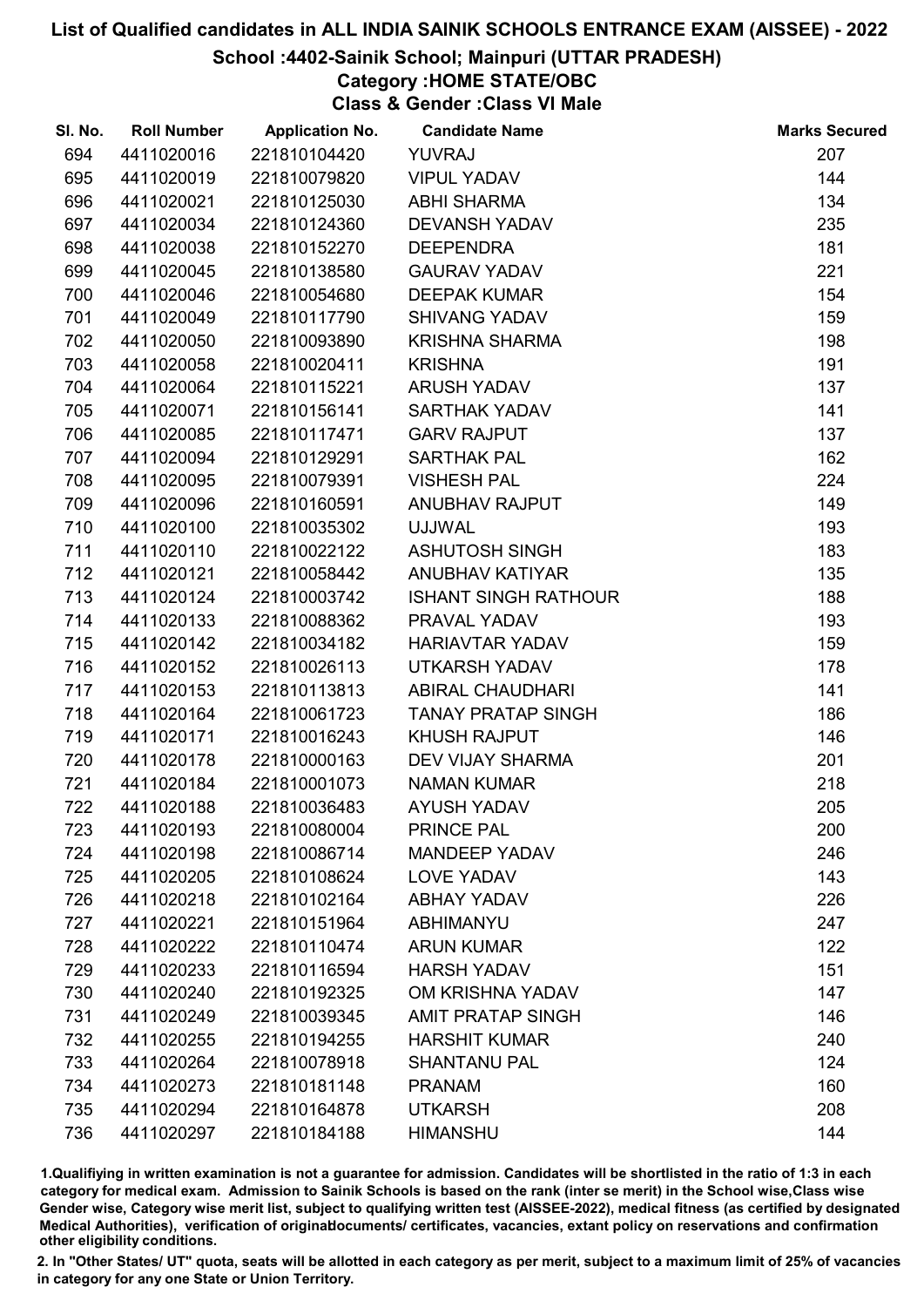## School :4402-Sainik School; Mainpuri (UTTAR PRADESH)

# Category :HOME STATE/OBC

Class & Gender :Class VI Male

| SI. No. | <b>Roll Number</b> | <b>Application No.</b> | <b>Candidate Name</b>      | <b>Marks Secured</b> |
|---------|--------------------|------------------------|----------------------------|----------------------|
| 737     | 4411020301         | 221810110488           | <b>SHIVAM KUMAR</b>        | 175                  |
| 738     | 4411020305         | 221810158988           | <b>SHIVAM KUMAR</b>        | 196                  |
| 739     | 4411020307         | 221810163298           | <b>ANKIT</b>               | 164                  |
| 740     | 4411020309         | 221810163598           | <b>ARPIT KUMAR</b>         | 238                  |
| 741     | 4411020310         | 221810088898           | <b>SHIVAM</b>              | 233                  |
| 742     | 4411020315         | 221810032509           | <b>PAWAN KUMAR</b>         | 213                  |
| 743     | 4411020318         | 221810110809           | <b>VIKASH KUMAR</b>        | 171                  |
| 744     | 4411020323         | 221810073029           | <b>AYUSH YADAV</b>         | 174                  |
| 745     | 4411020324         | 221810179029           | <b>SAURAV KUMAR</b>        | 144                  |
| 746     | 4411020325         | 221810047229           | <b>DEEPANSHU PAL</b>       | 158                  |
| 747     | 4411020328         | 221810013929           | <b>KRISHNA RAJ</b>         | 231                  |
| 748     | 4411020330         | 221810181439           | <b>ASHAVANI KUMAR</b>      | 141                  |
| 749     | 4411020333         | 221810032639           | <b>ASHISH YADAV</b>        | 203                  |
| 750     | 4411020334         | 221810066839           | <b>AYUSH RAJPUT</b>        | 136                  |
| 751     | 4411020338         | 221810172349           | <b>AKHIL YADAV</b>         | 176                  |
| 752     | 4411020345         | 221810183769           | <b>ISHU</b>                | 151                  |
| 753     | 4411020347         | 221810161079           | <b>ANKUL</b>               | 234                  |
| 754     | 4411020354         | 221810195789           | <b>UTKARSH</b>             | 140                  |
| 755     | 4411020359         | 221810131799           | <b>PREET</b>               | 127                  |
| 756     | 4411030003         | 221810137865           | <b>ABHINAV</b>             | 140                  |
| 757     | 4411030004         | 221810072075           | <b>KSHITIJ KUMAR</b>       | 272                  |
| 758     | 4411030009         | 221810117285           | <b>ASHIT</b>               | 151                  |
| 759     | 4411030011         | 221810040195           | <b>RISHABH PAL</b>         | 248                  |
| 760     | 4411030012         | 221810125195           | <b>RITIK YADAV</b>         | 134                  |
| 761     | 4411030014         | 221810011995           | YASH RATHORE               | 146                  |
| 762     | 4411030020         | 221810048016           | KUSHAGRA YADAV             | 131                  |
| 763     | 4411030021         | 221810145716           | <b>SHAURYA YADAV</b>       | 246                  |
| 764     | 4411030022         | 221810019716           | <b>ADARSH YADAV</b>        | 158                  |
| 765     | 4411030029         | 221810106926           | <b>AYUSHMAN</b>            | 209                  |
| 766     | 4411030034         | 221810065836           | <b>RACHIT YADAV</b>        | 175                  |
| 767     | 4411030039         | 221810134846           | NIKUNJ YADAV               | 125                  |
| 768     | 4411030047         | 221810170076           | <b>ABHISHEK</b>            | 174                  |
| 769     | 4411030049         | 221810109276           | <b>AYUSH</b>               | 135                  |
| 770     | 4411030052         | 221810111576           | <b>VAIBHAV KRISHNA</b>     | 236                  |
| 771     | 4411030056         | 221810139586           | KUSHAGRA SHAKYA            | 167                  |
| 772     | 4411030059         | 221810143496           | <b>SURYANSH YADAV</b>      | 182                  |
| 773     | 4411030060         | 221810034696           | <b>NISHANT KUMAR</b>       | 140                  |
| 774     | 4411030065         | 221810065607           | <b>MAYANK PRATAP SINGH</b> | 214                  |
| 775     | 4411030067         | 221810063417           | <b>KRISHNA YADAV</b>       | 201                  |
| 776     | 4411030077         | 221810120537           | UTTAKRAST YADAV            | 142                  |
| 777     | 4411030083         | 221810152557           | ASHWANI KUMAR YADAV        | 143                  |
| 778     | 4411030088         | 221810016667           | <b>DEVANJAL</b>            | 175                  |
| 779     | 4411030093         | 221810063777           | <b>SURYANSH SHAKYA</b>     | 206                  |

1.Qualifiying in written examination is not a guarantee for admission. Candidates will be shortlisted in the ratio of 1:3 in each category for medical exam. Admission to Sainik Schools is based on the rank (inter se merit) in the School wise,Class wise Gender wise, Category wise merit list, subject to qualifying written test (AISSEE-2022), medical fitness (as certified by designated Medical Authorities), verification of originablocuments/ certificates, vacancies, extant policy on reservations and confirmation other eligibility conditions.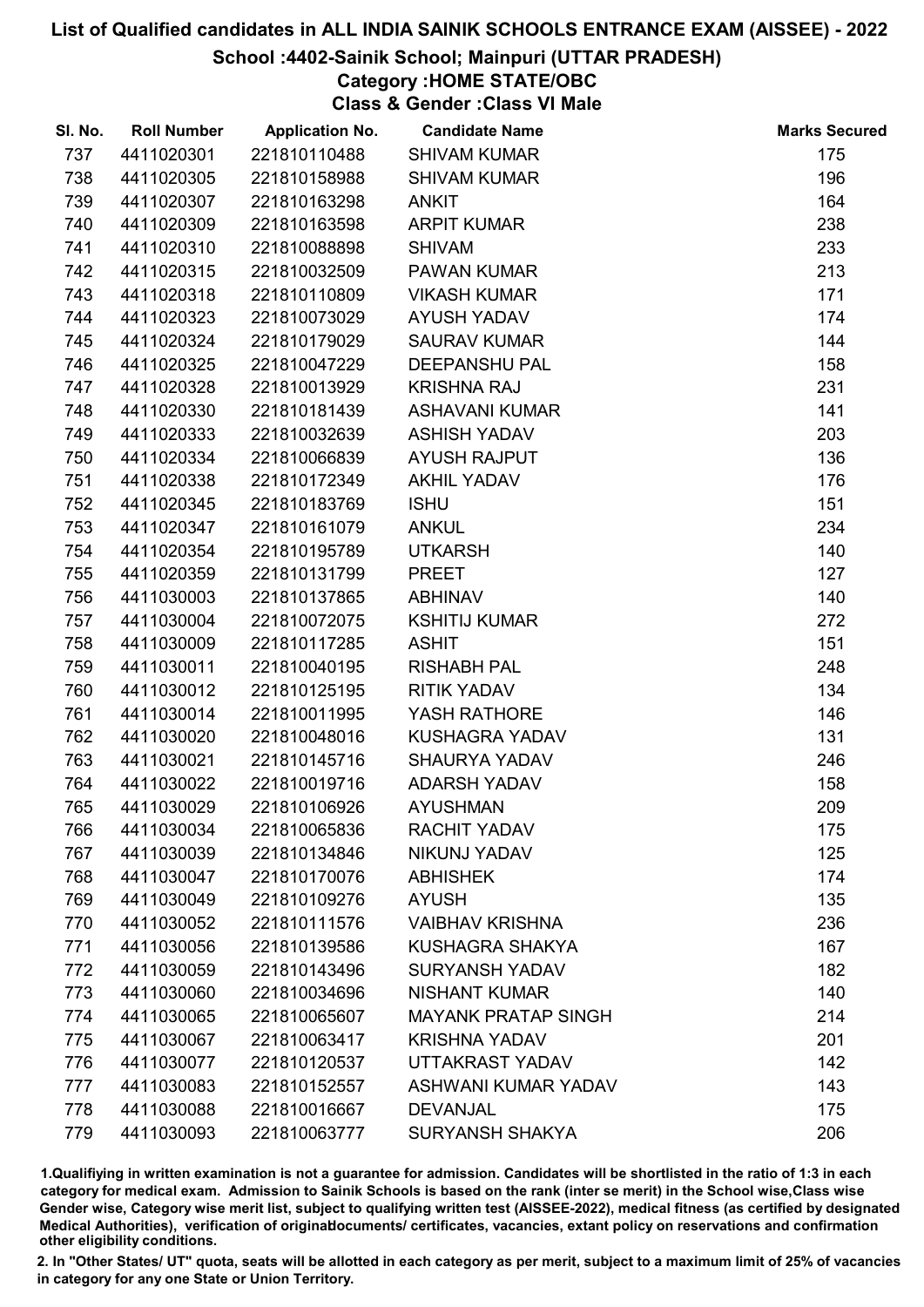## School :4402-Sainik School; Mainpuri (UTTAR PRADESH)

# Category :HOME STATE/OBC

Class & Gender :Class VI Male

| SI. No. | <b>Roll Number</b> | <b>Application No.</b> | <b>Candidate Name</b>     | <b>Marks Secured</b> |
|---------|--------------------|------------------------|---------------------------|----------------------|
| 780     | 4411030095         | 221810082087           | DEVRUDRA MANI YADAV       | 219                  |
| 781     | 4411030107         | 221810097608           | <b>VIKRANT YADAV</b>      | 189                  |
| 782     | 4411030111         | 221810164118           | <b>RISHIT RAJPUT</b>      | 127                  |
| 783     | 4411030120         | 221810048928           | <b>ARPIT YADAV</b>        | 164                  |
| 784     | 4411030125         | 221810168048           | <b>MAYANK KUMAR</b>       | 137                  |
| 785     | 4411030131         | 221810045058           | <b>ADITYA SATVAT</b>      | 143                  |
| 786     | 4411030140         | 221810112278           | <b>ARYAN KUMAR</b>        | 229                  |
| 787     | 4411030150         | 221810056988           | <b>ABHAY PRATAP</b>       | 167                  |
| 788     | 4411030167         | 221810010429           | <b>KHUSHAL</b>            | 253                  |
| 789     | 4411030170         | 221810141829           | <b>HARSH YADAV</b>        | 244                  |
| 790     | 4411030175         | 221810131439           | <b>SHUBH YADAV</b>        | 161                  |
| 791     | 4411030176         | 221810024539           | <b>ARYAN SINGH</b>        | 124                  |
| 792     | 4411030186         | 221810131259           | <b>PREM SHANKAR</b>       | 130                  |
| 793     | 4411030188         | 221810004359           | <b>ARPIT PAL</b>          | 220                  |
| 794     | 4411030192         | 221810116759           | <b>NAMAN PRATAP SINGH</b> | 264                  |
| 795     | 4411030194         | 221810174959           | <b>DIPANSHU KUMAR</b>     | 124                  |
| 796     | 4411030195         | 221810061369           | <b>AYUSHMAN BAGHEL</b>    | 124                  |
| 797     | 4411030198         | 221810107569           | PRATEEK YADAV             | 122                  |
| 798     | 4411030209         | 221810141989           | <b>UTKARSH</b>            | 189                  |
| 799     | 4412010002         | 221810069300           | <b>ABHIJEET YADAV</b>     | 171                  |
| 800     | 4412010003         | 221810126400           | <b>SAURABH YADAV</b>      | 216                  |
| 801     | 4412010012         | 221810068610           | <b>SHIVAM YADAV</b>       | 128                  |
| 802     | 4412010016         | 221810178320           | <b>SUJAL VERMA</b>        | 151                  |
| 803     | 4412010022         | 221810086040           | PRASHANT RAI              | 168                  |
| 804     | 4412010025         | 221810077640           | SONAL GUPTA               | 204                  |
| 805     | 4412010038         | 221810086090           | RAUNAK GUDDU MAURYA       | 129                  |
| 806     | 4412010041         | 221810159290           | <b>ANSHU KUMAR</b>        | 219                  |
| 807     | 4412010045         | 221810071790           | SIDHESH KUMAR YADAV       | 227                  |
| 808     | 4412010046         | 221810146890           | <b>VIPIN KUMAR YADAV</b>  | 146                  |
| 809     | 4412010049         | 221810066501           | <b>SHIVANSH MAURYA</b>    | 184                  |
| 810     | 4412010051         | 221810124901           | PRIYANSHU KUSHWAHA        | 229                  |
| 811     | 4412010065         | 221810029441           | <b>CHANDAN YADAV</b>      | 211                  |
| 812     | 4412010076         | 221810117661           | ABHIRAJ YADAV             | 181                  |
| 813     | 4412010079         | 221810086071           | SHUBHAM VISHWAKARMA       | 170                  |
| 814     | 4412010082         | 221810156271           | <b>SHUBHAM KUMAR</b>      | 239                  |
| 815     | 4412010106         | 221810112212           | PRIYANSHU KUSHWAHA        | 221                  |
| 816     | 4412010108         | 221810117122           | <b>SUNNY RAI</b>          | 178                  |
| 817     | 4412010111         | 221810018422           | <b>AMIT BIND</b>          | 255                  |
| 818     | 4412010120         | 221810180942           | <b>VISHAL RAJBHAR</b>     | 235                  |
| 819     | 4412010135         | 221810072572           | <b>INDRAJEET SINGH</b>    | 224                  |
| 820     | 4412010142         | 221810092392           | <b>ANIKET MAURYA</b>      | 193                  |
| 821     | 4412010147         | 221810103892           | <b>AKASH YADAV</b>        | 177                  |
| 822     | 4412010152         | 221810068903           | <b>AYUSH YADAV</b>        | 221                  |

1.Qualifiying in written examination is not a guarantee for admission. Candidates will be shortlisted in the ratio of 1:3 in each category for medical exam. Admission to Sainik Schools is based on the rank (inter se merit) in the School wise,Class wise Gender wise, Category wise merit list, subject to qualifying written test (AISSEE-2022), medical fitness (as certified by designated Medical Authorities), verification of originablocuments/ certificates, vacancies, extant policy on reservations and confirmation other eligibility conditions.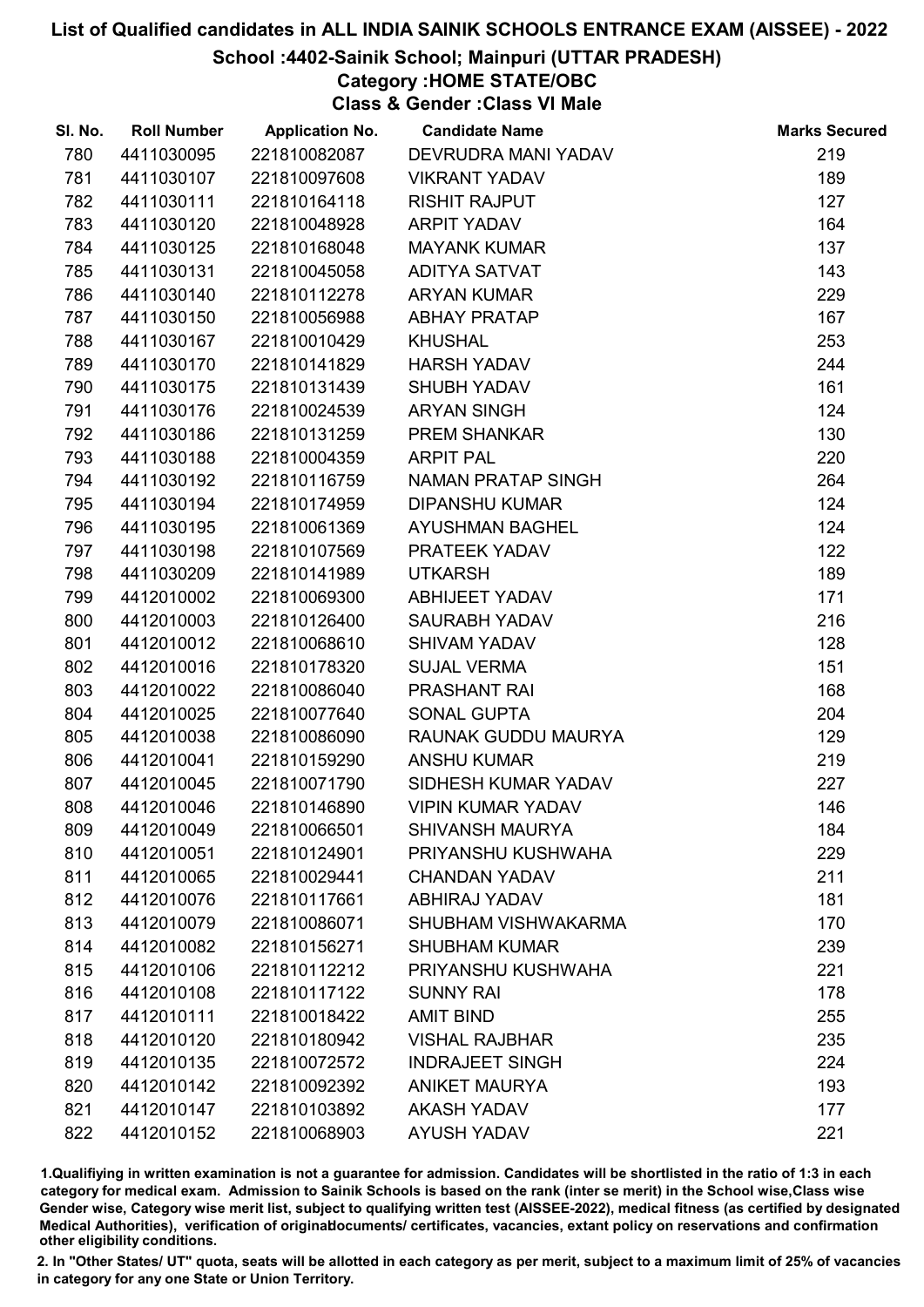## School :4402-Sainik School; Mainpuri (UTTAR PRADESH)

Category :HOME STATE/OBC

Class & Gender :Class VI Male

| SI. No. | <b>Roll Number</b> | <b>Application No.</b> | <b>Candidate Name</b>     | <b>Marks Secured</b> |
|---------|--------------------|------------------------|---------------------------|----------------------|
| 823     | 4412010161         | 221810099823           | ANAND KUMAR BIND          | 181                  |
| 824     | 4412010177         | 221810078763           | <b>SHIVAM YADAV</b>       | 201                  |
| 825     | 4412010188         | 221810070783           | <b>ADARSH MAURYA</b>      | 153                  |
| 826     | 4412010201         | 221810116804           | KUSHAGRA YADAV            | 226                  |
| 827     | 4412010202         | 221810191904           | <b>SACHIN CHAUHAN</b>     | 159                  |
| 828     | 4412010206         | 221810126914           | <b>VISHAL GUPTA</b>       | 136                  |
| 829     | 4412010216         | 221810150634           | <b>DURGESH GUPTA</b>      | 135                  |
| 830     | 4412010225         | 221810129854           | SACHIDANAND YADAV         | 235                  |
| 831     | 4412010226         | 221810163954           | SARVESH MAURYA            | 147                  |
| 832     | 4412010234         | 221810106964           | <b>INSAF ALI</b>          | 133                  |
| 833     | 4412010237         | 221810168274           | ARYAN YADAV               | 167                  |
| 834     | 4412010241         | 221810101184           | <b>AYUSH MAURYA</b>       | 145                  |
| 835     | 4412010249         | 221810100294           | PRASOON SHARMA            | 133                  |
| 836     | 4412010260         | 221810156215           | <b>ASHWANI YADAV</b>      | 196                  |
| 837     | 4412010261         | 221810069515           | <b>AMIT PAL</b>           | 172                  |
| 838     | 4412010282         | 221810129555           | <b>RAUSHAN RAJ</b>        | 169                  |
| 839     | 4412010287         | 221810093865           | <b>TUSHAR KUMAR YADAV</b> | 133                  |
| 840     | 4412010293         | 221810152385           | <b>ADITYA SETH</b>        | 231                  |
| 841     | 4412010305         | 221810165516           | <b>ADARSH YADAV</b>       | 232                  |
| 842     | 4412010322         | 221810127936           | <b>VIVEK GUPTA</b>        | 206                  |
| 843     | 4412010323         | 221810118936           | PUNIT KUSHWAHA            | 181                  |
| 844     | 4412010333         | 221810159066           | <b>SHUBHAM YADAV</b>      | 212                  |
| 845     | 4412020059         | 221810018881           | <b>GOURAV KUMAR</b>       | 148                  |
| 846     | 4412020099         | 221810015772           | <b>VINAYAK CHAUHAN</b>    | 251                  |
| 847     | 4412020107         | 221810192092           | <b>SHIVANSH YADAV</b>     | 222                  |
| 848     | 4412020123         | 221810052343           | <b>LUCKY YADAV</b>        | 192                  |
| 849     | 4412020124         | 221810023343           | RUDRAKSH YADAV            | 203                  |
| 850     | 4412020152         | 221810022224           | <b>SANSKAR CHAUHAN</b>    | 122                  |
| 851     | 4412020190         | 221810043015           | <b>AYUSH YADAV</b>        | 211                  |
| 852     | 4412020269         | 221810046286           | <b>KISHAN KUMAR</b>       | 133                  |
| 853     | 4412020286         | 221810139827           | <b>DEEPESH YADAV</b>      | 205                  |
| 854     | 4412020407         | 221810127476           | <b>ABHAY MAURYA</b>       | 242                  |
| 855     | 4412020426         | 221810147927           | <b>VIPUL KUMAR YADAV</b>  | 159                  |
| 856     | 4412020430         | 221810161847           | <b>MANISH YADAV</b>       | 231                  |
| 857     | 4412020431         | 221810112457           | <b>ADARSH PATEL</b>       | 163                  |
| 858     | 4412020432         | 221810054557           | <b>RAJENDRA</b>           | 205                  |
| 859     | 4412020460         | 221810168928           | <b>ADITYA YADAV</b>       | 184                  |
| 860     | 4412020462         | 221810104238           | ADITYA KUSHWAHA           | 187                  |
| 861     | 4412020471         | 221810110848           | <b>AMAAN ARIF</b>         | 237                  |
| 862     | 4412020482         | 221810157568           | <b>SHIVAM YADAV</b>       | 267                  |
| 863     | 4412020486         | 221810037378           | <b>SPANDAN KUMAR BIND</b> | 233                  |
| 864     | 4412020490         | 221810162678           | <b>ARYAN PAL</b>          | 194                  |
| 865     | 4412020497         | 221810085888           | <b>RITESH GUPTA</b>       | 251                  |

1.Qualifiying in written examination is not a guarantee for admission. Candidates will be shortlisted in the ratio of 1:3 in each category for medical exam. Admission to Sainik Schools is based on the rank (inter se merit) in the School wise,Class wise Gender wise, Category wise merit list, subject to qualifying written test (AISSEE-2022), medical fitness (as certified by designated Medical Authorities), verification of originablocuments/ certificates, vacancies, extant policy on reservations and confirmation other eligibility conditions.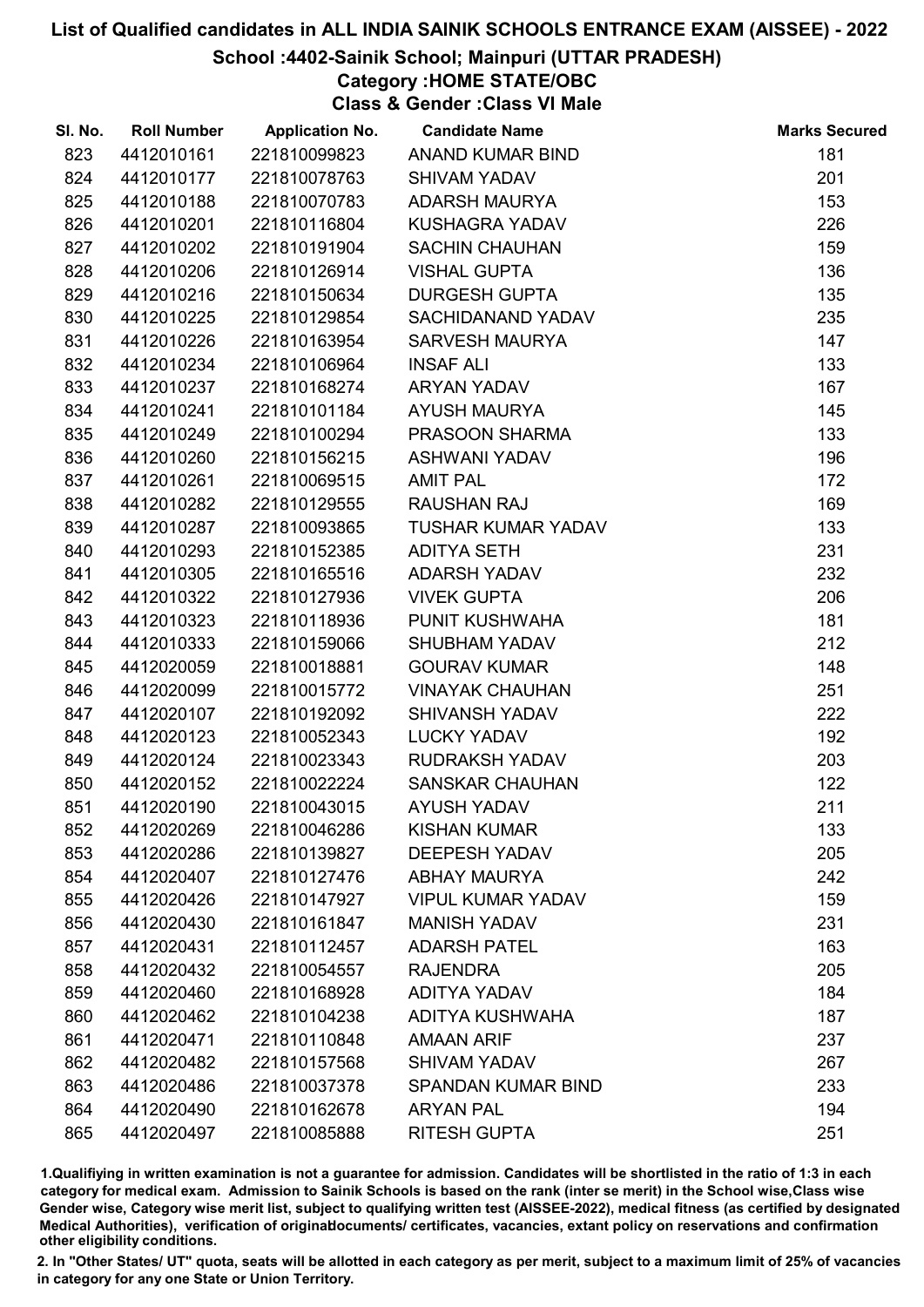## School :4402-Sainik School; Mainpuri (UTTAR PRADESH)

# Category :HOME STATE/OBC

Class & Gender :Class VI Male

| SI. No. | <b>Roll Number</b> | <b>Application No.</b> | <b>Candidate Name</b>  | <b>Marks Secured</b> |
|---------|--------------------|------------------------|------------------------|----------------------|
| 866     | 4412020499         | 221810098598           | <b>UTKARSH PATEL</b>   | 120                  |
| 867     | 4412020504         | 221810131709           | <b>DIVYANSHU SINGH</b> | 211                  |
| 868     | 4412020506         | 221810069019           | <b>AMAN CHAUHAN</b>    | 185                  |
| 869     | 4412020507         | 221810086219           | SHREYA YADAV           | 185                  |
| 870     | 4412020514         | 221810103529           | <b>ABHAY PAL</b>       | 262                  |
| 871     | 4412020517         | 221810111039           | <b>ARPIT YADAV</b>     | 233                  |
| 872     | 4412020534         | 221810128769           | OM JI THAKUR           | 200                  |
| 873     | 4412020537         | 221810119079           | <b>SHIVAM PAL</b>      | 220                  |
| 874     | 4412020548         | 221810077999           | AYUSH KUSHWAHA         | 228                  |
| 875     | 4502020248         | 221810012002           | <b>ROHIT KUMAR</b>     | 151                  |
| 876     | 4502020339         | 221810035372           | <b>AYUSH SAHANI</b>    | 132                  |
| 877     | 4502021122         | 221810035299           | ANUPAM VERMA           | 246                  |
| 878     | 4505010011         | 221810082620           | <b>DAIVIK MAVI</b>     | 146                  |
| 879     | 4505020026         | 221810149922           | <b>ARNAV SINGH</b>     | 176                  |
| 880     | 4505020149         | 221810049875           | <b>SARTHAK KUMAR</b>   | 266                  |
| 881     | 4507010010         | 221810125710           | <b>ANKUSH YADAV</b>    | 124                  |
| 882     | 4507010094         | 221810074481           | <b>LUV SAINI</b>       | 160                  |
| 883     | 4507010115         | 221810142522           | <b>LAKSHYA YADAV</b>   | 134                  |
| 884     | 4507010214         | 221810095744           | <b>AARUSH PANWAR</b>   | 174                  |
| 885     | 4507010365         | 221810045057           | <b>RUDHRA PANWAR</b>   | 179                  |
| 886     | 4507010493         | 221810131471           | <b>ARNAV CHAUDHARY</b> | 162                  |
| 887     | 4507010535         | 221810003095           | <b>SHAURYA CHAUHAN</b> | 152                  |
| 888     | 4508010147         | 221810081752           | <b>SWAPNIL PAL</b>     | 237                  |
| 889     | 4602010202         | 221810072713           | YAMAN KUMAR YADAV      | 171                  |

1.Qualifiying in written examination is not a guarantee for admission. Candidates will be shortlisted in the ratio of 1:3 in each category for medical exam. Admission to Sainik Schools is based on the rank (inter se merit) in the School wise,Class wise Gender wise, Category wise merit list, subject to qualifying written test (AISSEE-2022), medical fitness (as certified by designated Medical Authorities), verification of originablocuments/ certificates, vacancies, extant policy on reservations and confirmation other eligibility conditions.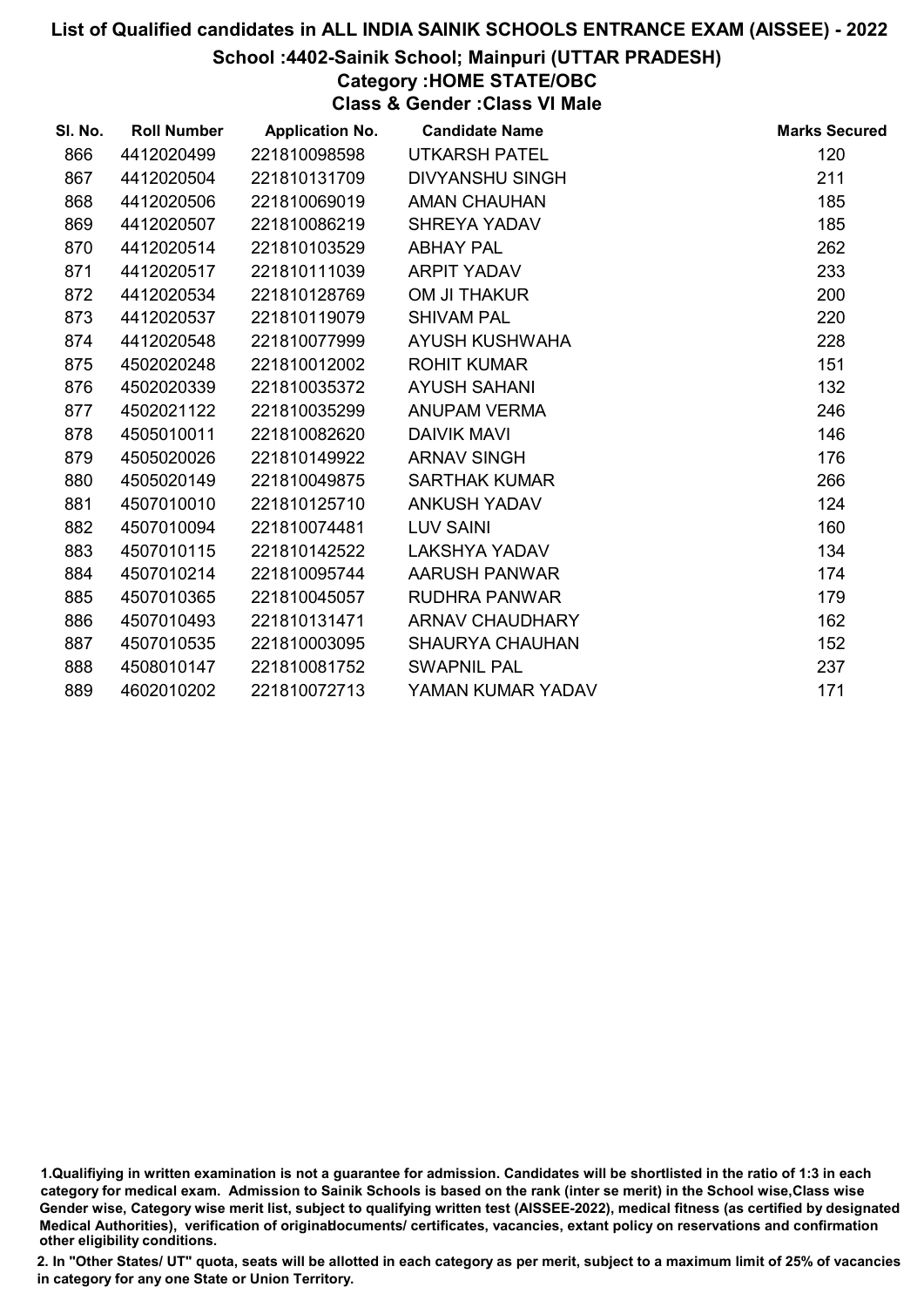## School :4402-Sainik School; Mainpuri (UTTAR PRADESH)

# Category :HOME STATE/DEF

Class & Gender :Class VI Male

| SI. No. | <b>Roll Number</b> | <b>Application No.</b> | <b>Candidate Name</b>         | <b>Marks Secured</b> |
|---------|--------------------|------------------------|-------------------------------|----------------------|
| 890     | 1401010158         | 221810049668           | YASHVARDHAN SINGH             | 151                  |
| 891     | 1404010085         | 221810001215           | DILEEP KUMAR RAJPUT           | 202                  |
| 892     | 1503010309         | 221810106478           | ABHISHEK KUMAR YADAV          | 224                  |
| 893     | 2001030167         | 221810032060           | <b>MOHMAD ZAID SAIFI</b>      | 212                  |
| 894     | 2001030381         | 221810053031           | <b>ARJUN SINGH</b>            | 173                  |
| 895     | 2001030471         | 221810120361           | <b>RAJAT CHOUDHARY</b>        | 182                  |
| 896     | 2001040142         | 221810034512           | <b>RITIK YADAV</b>            | 252                  |
| 897     | 2001050072         | 221810001943           | YATHARTH YADAV                | 156                  |
| 898     | 2001050087         | 221810082253           | <b>ARYA PRATAP SINGH</b>      | 153                  |
| 899     | 2001050092         | 221810039353           | <b>TANISHK SANGWAN</b>        | 177                  |
| 900     | 2001050121         | 221810054363           | <b>RAJAT KUMAR</b>            | 144                  |
| 901     | 2001050339         | 221810025034           | PRIYANSHU HOODA               | 158                  |
| 902     | 2001050391         | 221810002744           | <b>KAVYA KUMAR</b>            | 145                  |
| 903     | 2001050431         | 221810030954           | ANUBHAV PRATAP SINGH          | 169                  |
| 904     | 2001050499         | 221810079284           | <b>PUNIT KUMAR</b>            | 245                  |
| 905     | 2001050580         | 221810036905           | <b>SRESTH</b>                 | 125                  |
| 906     | 2001050691         | 221810047255           | <b>VEER PRATAP SINGH</b>      | 201                  |
| 907     | 2001060063         | 221810115876           | <b>KARTIK YADAV</b>           | 225                  |
| 908     | 2001060368         | 221810017187           | <b>DEV TOMAR</b>              | 126                  |
| 909     | 2001060542         | 221810078048           | <b>SHIVANKAR</b>              | 144                  |
| 910     | 2001060638         | 221810099178           | <b>RUDRA PRATAP</b>           | 140                  |
| 911     | 2001060680         | 221810146588           | YOUGRAJ SINGH                 | 140                  |
| 912     | 2001060751         | 221810076119           | <b>GARV CHAUHAN</b>           | 195                  |
| 913     | 2001060757         | 221810000319           | <b>DAKSH KUMAR</b>            | 134                  |
| 914     | 2001060784         | 221810037129           | <b>VANSH SHARMA</b>           | 160                  |
| 915     | 2001060880         | 221810183159           | <b>ABHIGYA SINGH</b>          | 190                  |
| 916     | 2001061000         | 221810021399           | <b>RAJAT</b>                  | 223                  |
| 917     | 2301020263         | 221810051444           | PRANAV TOMER                  | 151                  |
| 918     | 2301020319         | 221810024105           | <b>HITENDRA PAL</b>           | 205                  |
| 919     | 2301020571         | 221810030887           | <b>ABHI TYAGI</b>             | 129                  |
| 920     | 2301020715         | 221810008619           | <b>VIRAJ SINGH BHADAURIYA</b> | 171                  |
| 921     | 2304030580         | 221810099043           | NISHANT KUMAR TIWARI          | 207                  |
| 922     | 2501020192         | 221810063561           | <b>NAITIK</b>                 | 157                  |
| 923     | 2501040200         | 221810081076           | <b>UJJAWAL KUMAR</b>          | 126                  |
| 924     | 3002030026         | 221810146720           | <b>HARSH BHADAURIA</b>        | 223                  |
| 925     | 3103010047         | 221810100322           | <b>ABHAY PRATAP SINGH</b>     | 127                  |
| 926     | 3111020027         | 221810084781           | <b>ARYAN</b>                  | 145                  |
| 927     | 3113010033         | 221810006121           | <b>OM BABU</b>                | 135                  |
| 928     | 3802010116         | 221810026486           | <b>KRISHAN KUMAR YADAV</b>    | 171                  |
| 929     | 3803010119         | 221810030272           | <b>ADITYA SINGH</b>           | 172                  |
| 930     | 3805010063         | 221810107612           | <b>DIVYOME</b>                | 162                  |
| 931     | 3805010206         | 221810048687           | <b>HIMANSHU YADAV</b>         | 197                  |
| 932     | 3805010241         | 221810092898           | <b>ADARSH YADAV</b>           | 130                  |

1.Qualifiying in written examination is not a guarantee for admission. Candidates will be shortlisted in the ratio of 1:3 in each category for medical exam. Admission to Sainik Schools is based on the rank (inter se merit) in the School wise,Class wise Gender wise, Category wise merit list, subject to qualifying written test (AISSEE-2022), medical fitness (as certified by designated Medical Authorities), verification of originablocuments/ certificates, vacancies, extant policy on reservations and confirmation other eligibility conditions.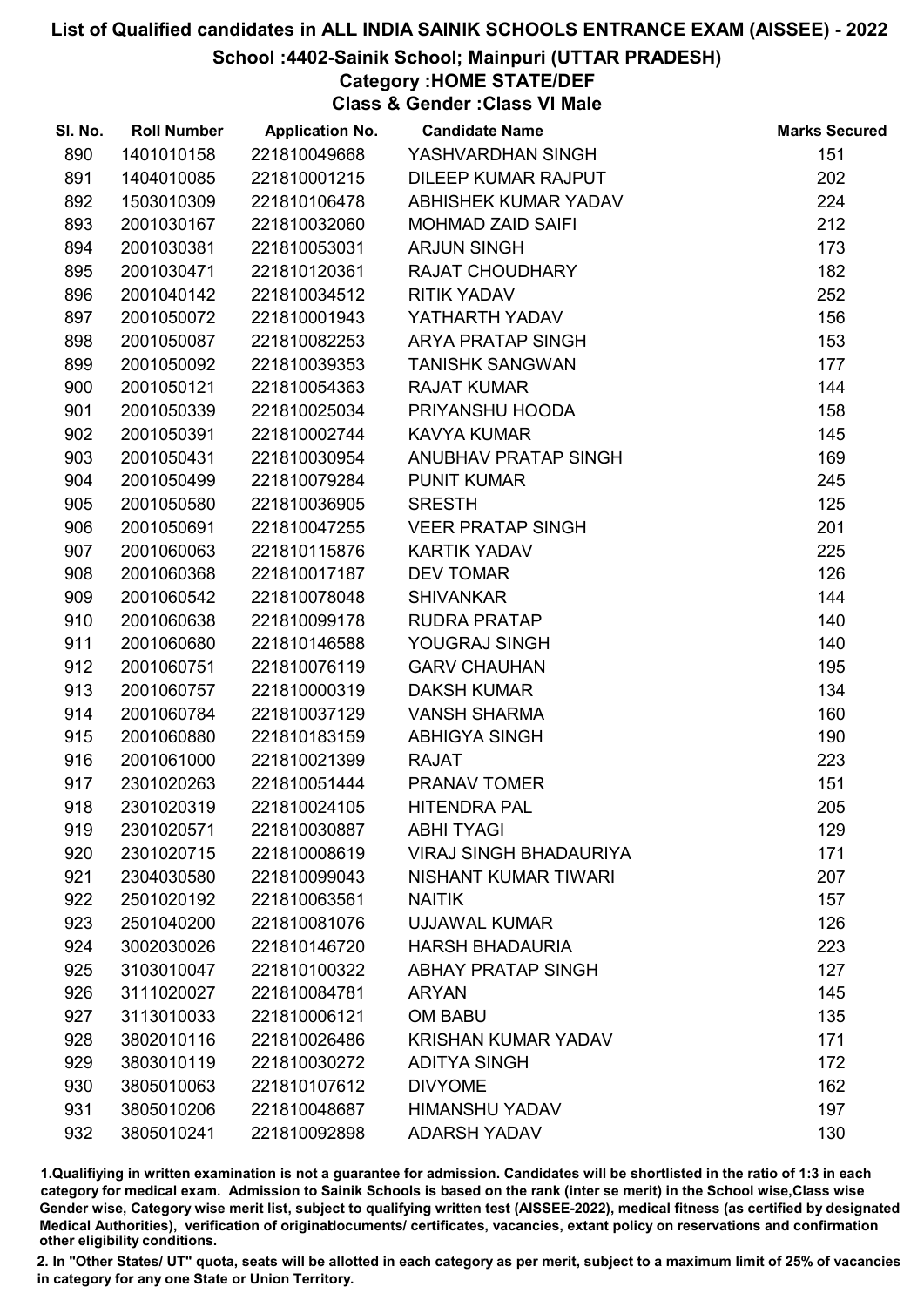## School :4402-Sainik School; Mainpuri (UTTAR PRADESH)

# Category :HOME STATE/DEF

Class & Gender :Class VI Male

| SI. No. | <b>Roll Number</b> | <b>Application No.</b> | <b>Candidate Name</b>       | <b>Marks Secured</b> |
|---------|--------------------|------------------------|-----------------------------|----------------------|
| 933     | 3901020340         | 221810030368           | <b>GARBHIT KUMAR SHARMA</b> | 184                  |
| 934     | 3905010192         | 221810100641           | <b>VISHNU KUMAR</b>         | 265                  |
| 935     | 3905010193         | 221810053641           | <b>ARYAN KUMAR</b>          | 190                  |
| 936     | 3905020467         | 221810079955           | NISHANT CHOUDHARY           | 229                  |
| 937     | 3905020528         | 221810094716           | PARTH TEOTIA                | 187                  |
| 938     | 3905030007         | 221810070176           | <b>LOKESH KUMAR</b>         | 160                  |
| 939     | 3905030109         | 221810118657           | <b>HARSH</b>                | 241                  |
| 940     | 3905030214         | 221810067538           | KUNAL TEOTIA                | 138                  |
| 941     | 3905040283         | 221810080613           | <b>VEER PRATAP</b>          | 179                  |
| 942     | 3905050042         | 221810062934           | <b>ANSHU RATHOUR</b>        | 240                  |
| 943     | 3905050238         | 221810123786           | SHAURYA PRATAP SINGH        | 221                  |
| 944     | 3905050271         | 221810051927           | RAJ YADAV                   | 169                  |
| 945     | 3905060044         | 221810131718           | <b>AYUSH KUMAR</b>          | 175                  |
| 946     | 3906010074         | 221810002921           | <b>RUDRANSH TRIPATHI</b>    | 184                  |
| 947     | 3906010333         | 221810017856           | <b>YASH</b>                 | 144                  |
| 948     | 3906010343         | 221810025096           | <b>ADARSH PACHORI</b>       | 146                  |
| 949     | 3908010053         | 221810002892           | RUDRA PRATAP SINGH          | 189                  |
| 950     | 4401020038         | 221810099322           | <b>MOHIT KUNTAL</b>         | 151                  |
| 951     | 4401020070         | 221810018752           | <b>ADITYA GAUR</b>          | 165                  |
| 952     | 4401020100         | 221810062782           | PRATEEK KUMAR               | 207                  |
| 953     | 4401020144         | 221810128813           | DHRUV CHAUDHARY             | 218                  |
| 954     | 4401020156         | 221810128133           | <b>ANUJ KUMAR</b>           | 139                  |
| 955     | 4401020187         | 221810018863           | <b>ARCHIES YADAV</b>        | 229                  |
| 956     | 4401020355         | 221810104165           | PRATEEK KUMAR               | 192                  |
| 957     | 4401020379         | 221810052395           | <b>DEVESH KUMAR</b>         | 133                  |
| 958     | 4401020380         | 221810026395           | <b>KARAN</b>                | 187                  |
| 959     | 4401020504         | 221810040537           | <b>ANURAG SINGH</b>         | 228                  |
| 960     | 4401020542         | 221810136687           | PRIYANSH CHAUDHARY          | 177                  |
| 961     | 4401020630         | 221810030568           | <b>MANU KUMAR</b>           | 268                  |
| 962     | 4401020693         | 221810031829           | <b>VIKRANT</b>              | 256                  |
| 963     | 4401030006         | 221810053110           | <b>VIKASH KUMAR</b>         | 167                  |
| 964     | 4401030011         | 221810052410           | <b>KRISH SHARMA</b>         | 177                  |
| 965     | 4401030041         | 221810073440           | <b>AMIT YADAV</b>           | 174                  |
| 966     | 4401030047         | 221810024350           | YASH                        | 144                  |
| 967     | 4401030063         | 221810091170           | <b>NAMAN KUMAR</b>          | 185                  |
| 968     | 4401030108         | 221810127121           | <b>UTKARSH SHARMA</b>       | 158                  |
| 969     | 4401030154         | 221810041861           | <b>TANISH DAGUR</b>         | 126                  |
| 970     | 4401030161         | 221810098771           | <b>KUSHAGRA CHAUHAN</b>     | 146                  |
| 971     | 4401030173         | 221810045791           | <b>DEEPENDRA SINGH</b>      | 207                  |
| 972     | 4401030210         | 221810012732           | <b>SHREYESH PANKAJ</b>      | 121                  |
| 973     | 4401030215         | 221810004142           | <b>GOPAL SINGH</b>          | 160                  |
| 974     | 4401030235         | 221810098552           | <b>SAMAR PRATAP SINGH</b>   | 145                  |
| 975     | 4401030252         | 221810004872           | <b>DIVYANSHU</b>            | 242                  |

1.Qualifiying in written examination is not a guarantee for admission. Candidates will be shortlisted in the ratio of 1:3 in each category for medical exam. Admission to Sainik Schools is based on the rank (inter se merit) in the School wise,Class wise Gender wise, Category wise merit list, subject to qualifying written test (AISSEE-2022), medical fitness (as certified by designated Medical Authorities), verification of originablocuments/ certificates, vacancies, extant policy on reservations and confirmation other eligibility conditions.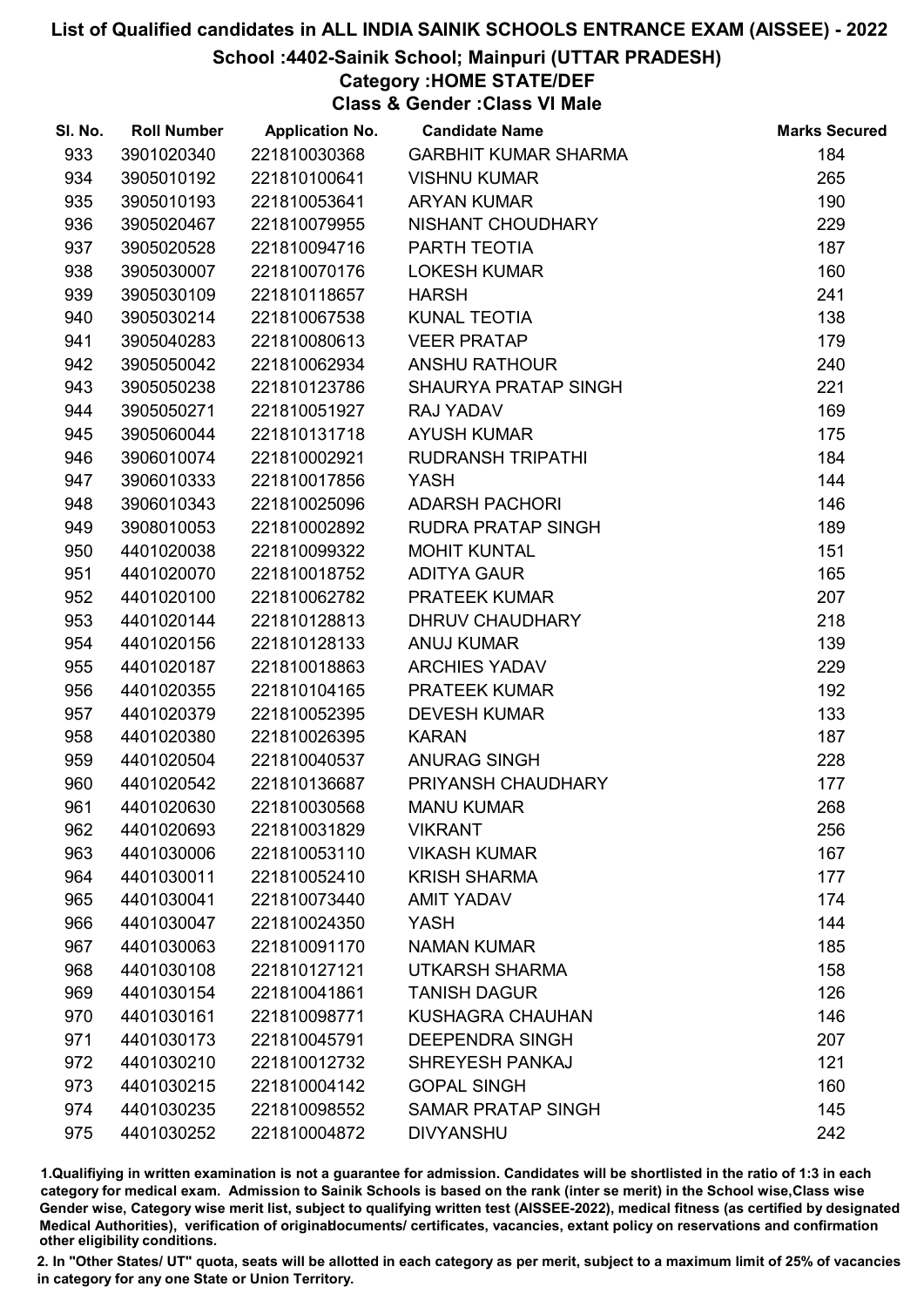School :4402-Sainik School; Mainpuri (UTTAR PRADESH)

Category :HOME STATE/DEF

Class & Gender :Class VI Male

| SI. No. | <b>Roll Number</b> | <b>Application No.</b> | <b>Candidate Name</b>       |           | <b>Marks Secured</b> |
|---------|--------------------|------------------------|-----------------------------|-----------|----------------------|
| 976     | 4401030347         | 221810009283           | <b>SHREEYANSH</b>           |           | 218                  |
| 977     | 4401030378         | 221810098014           | <b>AKSHAY RAGHAV</b>        |           | 155                  |
| 978     | 4401030486         | 221810097969           | <b>SHIVAM GAUTAM</b>        |           | 208                  |
| 979     | 4401040003         | 221810099494           | <b>ANURUDH YADAV</b>        |           | 127                  |
| 980     | 4401040007         | 221810017505           | <b>ABHISHEK SHARMA</b>      | CG        | 219                  |
| 981     | 4401040206         | 221810048417           | <b>KRISHNA SHARMA</b>       |           | 167                  |
| 982     | 4401040218         | 221810082627           | RUDRA CHAUDHARY             |           | 193                  |
| 983     | 4401040219         | 221810077627           | <b>SHRI KRISHNA</b>         |           | 143                  |
| 984     | 4401040254         | 221810114967           | <b>SHOURYA YADAV</b>        | <b>AR</b> | 249                  |
| 985     | 4401040256         | 221810149967           | <b>ARJUN VARSHNEY</b>       |           | 239                  |
| 986     | 4401040276         | 221810006297           | <b>RISHABH DUBEY</b>        |           | 126                  |
| 987     | 4401040295         | 221810086518           | NAVNEET SINGH               |           | 167                  |
| 988     | 4401040307         | 221810001928           | NAKSHATRA SHARMA            |           | 207                  |
| 989     | 4401040321         | 221810073248           | <b>RUDRA GAUTAM</b>         |           | 198                  |
| 990     | 4401040412         | 221810126539           | YASH CHOUDHARY              |           | 172                  |
| 991     | 4401040420         | 221810099049           | <b>ARYAN CHAUHAN</b>        |           | 134                  |
| 992     | 4401040450         | 221810107179           | <b>AYUSH CHAHAR</b>         |           | 206                  |
| 993     | 4405020079         | 221810017004           | <b>GOURAV VERMA</b>         |           | 159                  |
| 994     | 4405020139         | 221810009387           | <b>SAMEEP TIWARI</b>        |           | 134                  |
| 995     | 4406010072         | 221810084151           | <b>SOURAV TOMAR</b>         |           | 157                  |
| 996     | 4406010255         | 221810164965           | <b>RUDRAKSH</b>             |           | 132                  |
| 997     | 4406020068         | 221810046480           | SHRESHTHA SINGH CHAUHAN     |           | 183                  |
| 998     | 4406020102         | 221810031231           | <b>HARDIK PONIA</b>         |           | 214                  |
| 999     | 4406020179         | 221810073212           | <b>KAUSTUBH MISHRA</b>      |           | 255                  |
| 1000    | 4406020204         | 221810032732           | <b>ADITYA KUMAR</b>         |           | 232                  |
| 1001    | 4406020260         | 221810034303           | <b>VIRAT</b>                |           | 136                  |
| 1002    | 4406020278         | 221810082423           | <b>SHAURYA PANDEY</b>       |           | 224                  |
| 1003    | 4406020297         | 221810170243           | <b>ADITYA DESWAL</b>        |           | 128                  |
| 1004    | 4406020453         | 221810041849           | <b>VISHESH DAULAT</b>       |           | 159                  |
| 1005    | 4406030069         | 221810183094           | <b>YUVANSH SHARMA</b>       |           | 135                  |
| 1006    | 4406030308         | 221810086687           | <b>RAN DEEP MISHRA</b>      |           | 143                  |
| 1007    | 4406030379         | 221810171298           | PRASHANT TOMAR              |           | 134                  |
| 1008    | 4406030465         | 221810034389           | AVINASH SHARMA              |           | 121                  |
| 1009    | 4407020030         | 221810003450           | <b>DEVVERT TRIPATHI</b>     |           | 228                  |
| 1010    | 4407020083         | 221810000471           | <b>ANIKET SINGH</b>         |           | 161                  |
| 1011    | 4407020117         | 221810014052           | <b>SHUBH KUMAR TRIPATHI</b> |           | 217                  |
| 1012    | 4407020210         | 221810039244           | <b>PRINCE</b>               |           | 162                  |
| 1013    | 4408020028         | 221810111581           | <b>ANAND SINGH PAL</b>      |           | 225                  |
| 1014    | 4408020279         | 221810040306           | DIVYANSH SINGH RAJAWAT      |           | 265                  |
| 1015    | 4408020328         | 221810002107           | <b>ARJUN KUMAR</b>          |           | 199                  |
| 1016    | 4408020376         | 221810095977           | <b>SHAURYA PRATAP SINGH</b> |           | 160                  |
| 1017    | 4409010004         | 221810005900           | <b>AYUSH SINGH</b>          |           | 252                  |
| 1018    | 4409010045         | 221810033980           | AYUSH SINGH CHAUHAN         |           | 166                  |

1.Qualifiying in written examination is not a guarantee for admission. Candidates will be shortlisted in the ratio of 1:3 in each category for medical exam. Admission to Sainik Schools is based on the rank (inter se merit) in the School wise,Class wise Gender wise, Category wise merit list, subject to qualifying written test (AISSEE-2022), medical fitness (as certified by designated Medical Authorities), verification of originablocuments/ certificates, vacancies, extant policy on reservations and confirmation other eligibility conditions.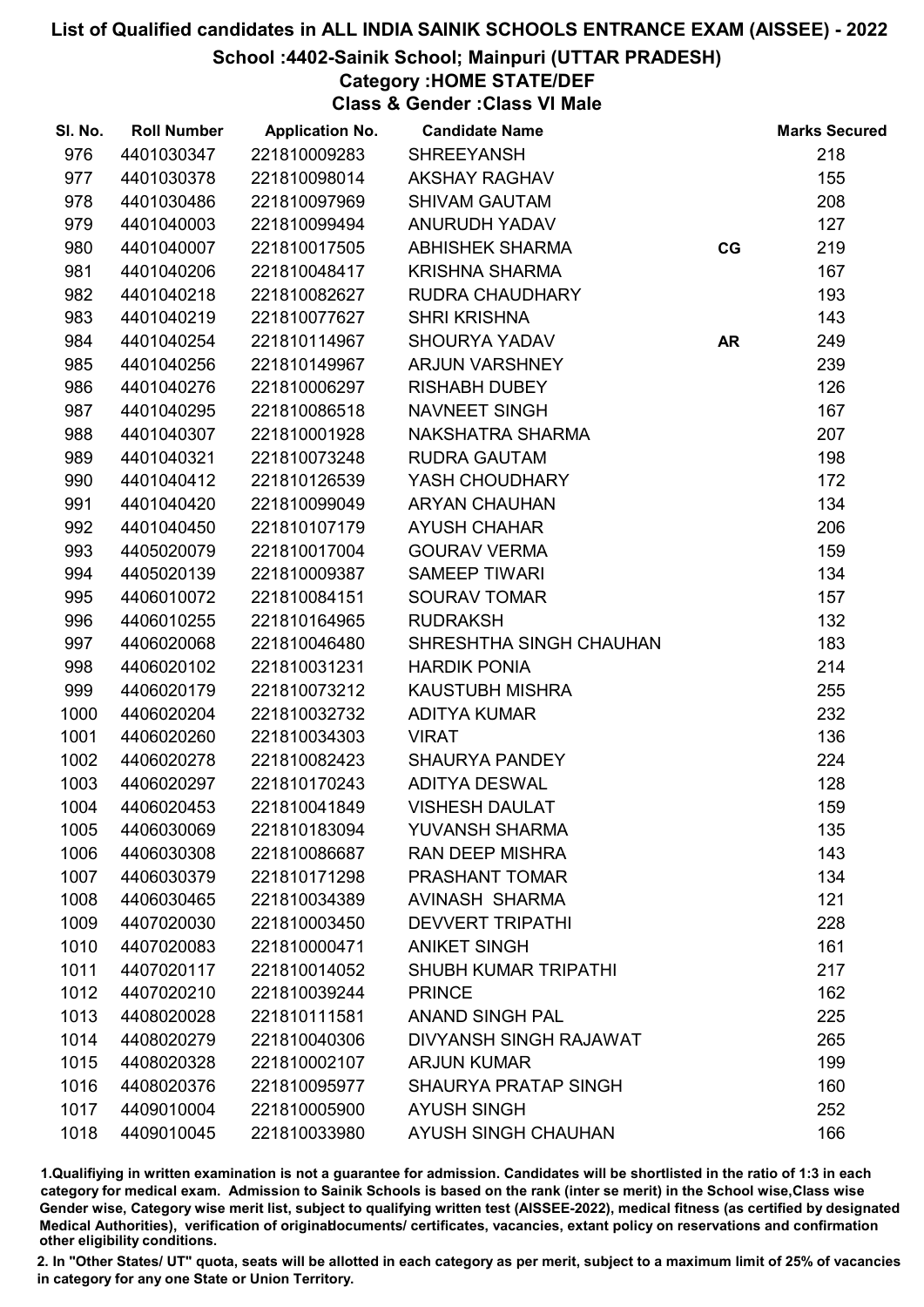# School :4402-Sainik School; Mainpuri (UTTAR PRADESH)

# Category :HOME STATE/DEF

Class & Gender :Class VI Male

| SI. No. | <b>Roll Number</b> | <b>Application No.</b> | <b>Candidate Name</b>       | <b>Marks Secured</b> |
|---------|--------------------|------------------------|-----------------------------|----------------------|
| 1019    | 4409010052         | 221810007101           | <b>SAKSHAM YADAV</b>        | 228                  |
| 1020    | 4409010241         | 221810029184           | <b>ARYAN SHUKLA</b>         | 142                  |
| 1021    | 4409010276         | 221810126945           | <b>TANMAY GUPTA</b>         | 205                  |
| 1022    | 4409010350         | 221810068917           | <b>ADARSH SINGH</b>         | 173                  |
| 1023    | 4409010387         | 221810004697           | PRAKHAR TRIPATHI            | 202                  |
| 1024    | 4410010096         | 221810073803           | <b>KRISHAN SINGH</b>        | 134                  |
| 1025    | 4410020044         | 221810049440           | <b>ARYAN TIWARI</b>         | 123                  |
| 1026    | 4410020301         | 221810030903           | NAVEEN KUMAR SINGH          | 177                  |
| 1027    | 4410020395         | 221810175293           | <b>PRATEEK SHAKYA</b>       | 237                  |
| 1028    | 4410030181         | 221810007756           | SHRESHTHA JAGVANSHI         | 128                  |
| 1029    | 4410030229         | 221810022627           | ANSH YADAV                  | 231                  |
| 1030    | 4410030273         | 221810097977           | PARTH SRIVASTAVA            | 130                  |
| 1031    | 4410030342         | 221810072368           | <b>ADARSH YADAV</b>         | 224                  |
| 1032    | 4410030354         | 221810121978           | <b>AYUS CHAUHAN</b>         | 202                  |
| 1033    | 4410030415         | 221810135529           | <b>ADITYA TIWARI</b>        | 160                  |
| 1034    | 4411010031         | 221810033060           | <b>SHUBH</b>                | 181                  |
| 1035    | 4411010039         | 221810018270           | <b>SHIVANSH</b>             | 194                  |
| 1036    | 4411010075         | 221810051041           | <b>AMAN KUMAR</b>           | 184                  |
| 1037    | 4411010229         | 221810086724           | ABHAY YADAV                 | 151                  |
| 1038    | 4411020043         | 221810197380           | <b>SOYAL KUMAR</b>          | 203                  |
| 1039    | 4411020118         | 221810160532           | <b>UJJAWAL</b>              | 159                  |
| 1040    | 4411020126         | 221810087152           | <b>ANKUR</b>                | 142                  |
| 1041    | 4411020132         | 221810002362           | <b>SHIVAM YADAV</b>         | 157                  |
| 1042    | 4411020150         | 221810157203           | <b>SACHIN KUMAR</b>         | 155                  |
| 1043    | 4411020173         | 221810018743           | <b>AYUSH SHARMA</b>         | 174                  |
| 1044    | 4411020196         | 221810011214           | YASH YADAV                  | 143                  |
| 1045    | 4411020199         | 221810115814           | UTKARSH CHAUHAN             | 151                  |
| 1046    | 4411020213         | 221810008254           | <b>ABHINAV CHAUHAN</b>      | 151                  |
| 1047    | 4411020214         | 221810056354           | <b>KHUSH</b>                | 233                  |
| 1048    | 4411020243         | 221810181335           | <b>ANSH RAJPUT</b>          | 150                  |
| 1049    | 4411030007         | 221810007675           | PARIKSHIT PANDEY            | 202                  |
| 1050    | 4411030017         | 221810023706           | <b>AYAN ANSARI</b>          | 207                  |
| 1051    | 4411030024         | 221810069916           | <b>ROHIT SRIVASTAVA</b>     | 229                  |
| 1052    | 4411030030         | 221810196136           | <b>HARSH YADAV</b>          | 141                  |
| 1053    | 4411030041         | 221810108456           | <b>NAITIK SINGH RATHORE</b> | 161                  |
| 1054    | 4411030063         | 221810115896           | <b>HARSH YADAV</b>          | 200                  |
| 1055    | 4411030132         | 221810002258           | <b>RISHI YADAV</b>          | 231                  |
| 1056    | 4411030133         | 221810004458           | <b>ANIRUDH KUMAR</b>        | 235                  |
| 1057    | 4411030154         | 221810095498           | AARAV CHAUDHARY             | 138                  |
| 1058    | 4411030156         | 221810032998           | <b>ABHINAV CHAUHAN</b>      | 201                  |
| 1059    | 4411030171         | 221810160039           | <b>SHAURYA CHAUHAN</b>      | 202                  |
| 1060    | 4411030180         | 221810181349           | <b>SHIVAM RAJPUT</b>        | 178                  |
| 1061    | 4411030204         | 221810027579           | <b>ABHISHEK</b>             | 129                  |

1.Qualifiying in written examination is not a guarantee for admission. Candidates will be shortlisted in the ratio of 1:3 in each category for medical exam. Admission to Sainik Schools is based on the rank (inter se merit) in the School wise,Class wise Gender wise, Category wise merit list, subject to qualifying written test (AISSEE-2022), medical fitness (as certified by designated Medical Authorities), verification of originablocuments/ certificates, vacancies, extant policy on reservations and confirmation other eligibility conditions.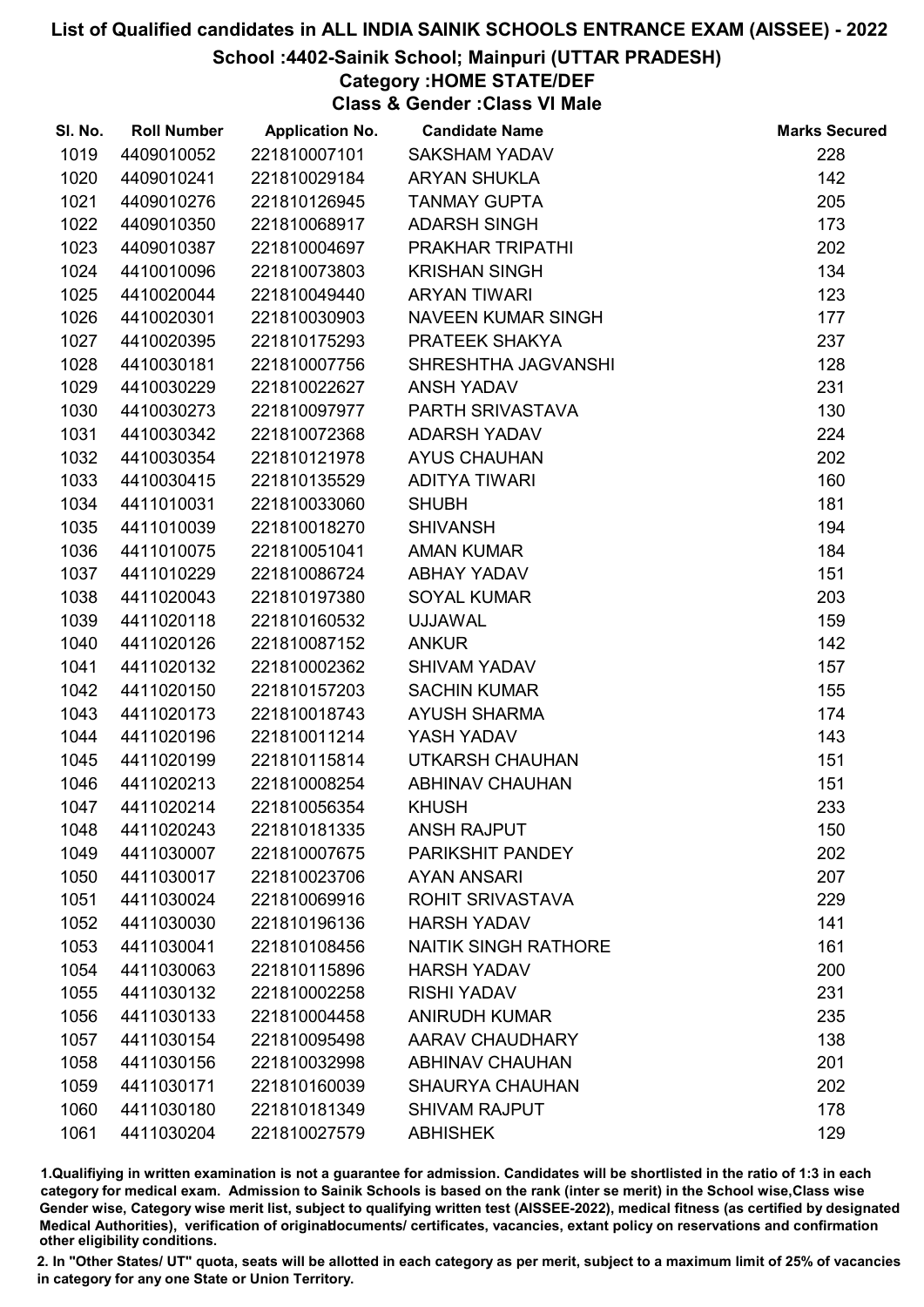#### School :4402-Sainik School; Mainpuri (UTTAR PRADESH)

# Category :HOME STATE/DEF

Class & Gender :Class VI Male

| SI. No. | <b>Roll Number</b> | <b>Application No.</b> | <b>Candidate Name</b>   | <b>Marks Secured</b> |
|---------|--------------------|------------------------|-------------------------|----------------------|
| 1062    | 4412010007         | 221810152700           | ASHWANI KUMAR YADAV     | 187                  |
| 1063    | 4412010199         | 221810148504           | <b>UJJAWAL SINGH</b>    | 147                  |
| 1064    | 4412020045         | 221810022921           | <b>RISHU SINGH</b>      | 210                  |
| 1065    | 4412020175         | 221810013394           | UTKARSH SINGH           | 235                  |
| 1066    | 4412020469         | 221810025548           | HIMANSHU YADAV          | 166                  |
| 1067    | 4502020787         | 221810004507           | <b>TANMAY SINGH</b>     | 261                  |
| 1068    | 4505010098         | 221810114865           | ANMOL KUMAR DHEEMAN     | 214                  |
| 1069    | 4507010090         | 221810119471           | ANIRUDH TYAGI           | 264                  |
| 1070    | 4507010195         | 221810106993           | <b>SHANTANU VATS</b>    | 199                  |
| 1071    | 4508020100         | 221810087235           | YASH SIROHI             | 233                  |
| 1072    | 4602010480         | 221810005409           | <b>ANUBHAV GANGWAR</b>  | 164                  |
| 1073    | 4604010094         | 221810024491           | ADITYA KUMAR            | 155                  |
| 1074    | 4604010254         | 221810130738           | <b>JAYANT CHOUDHARY</b> | 151                  |
| 1075    | 4604010297         | 221810069279           | <b>PARAS SINGH</b>      | 157                  |

1.Qualifiying in written examination is not a guarantee for admission. Candidates will be shortlisted in the ratio of 1:3 in each category for medical exam. Admission to Sainik Schools is based on the rank (inter se merit) in the School wise,Class wise Gender wise, Category wise merit list, subject to qualifying written test (AISSEE-2022), medical fitness (as certified by designated Medical Authorities), verification of originablocuments/ certificates, vacancies, extant policy on reservations and confirmation other eligibility conditions.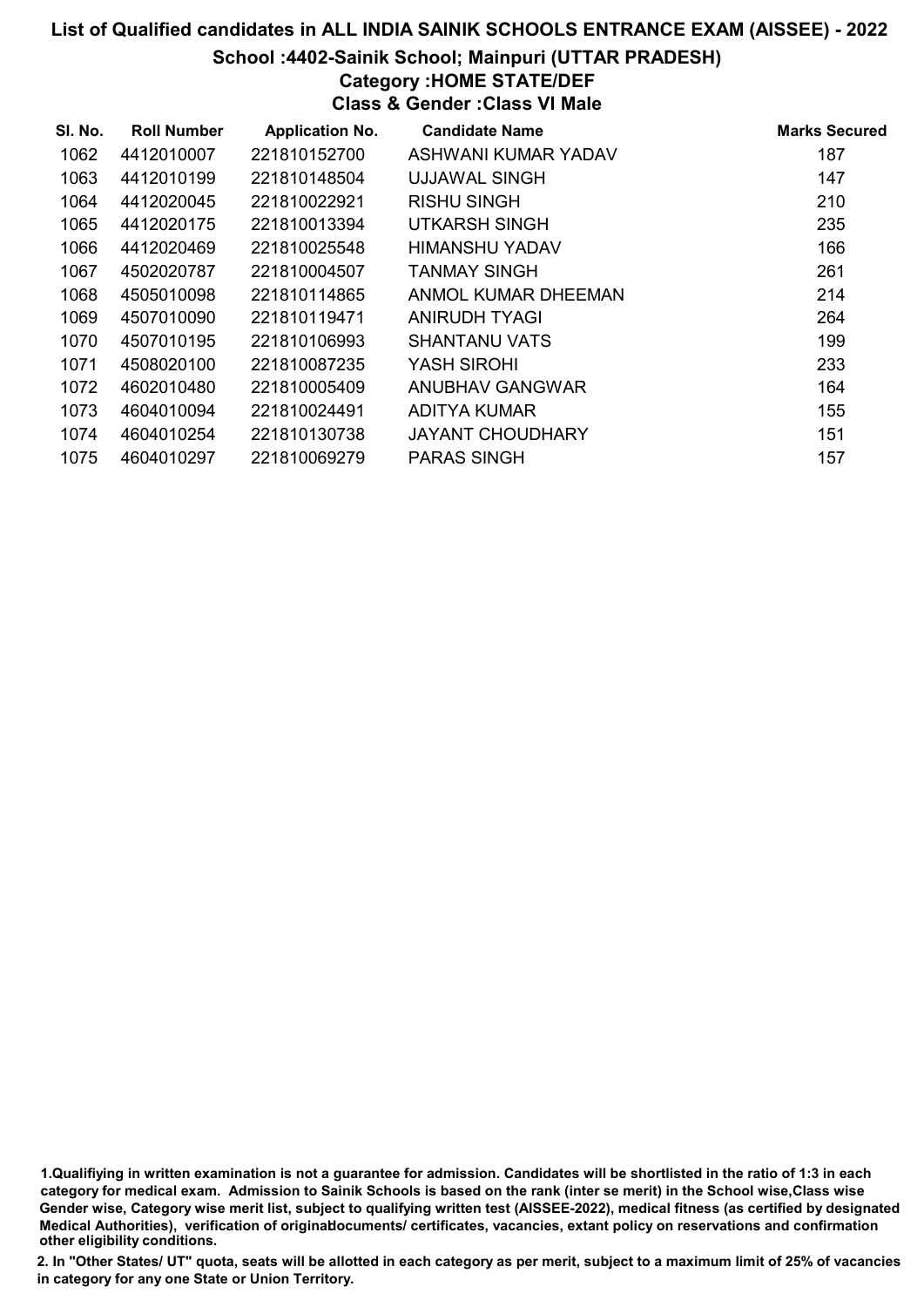School :4402-Sainik School; Mainpuri (UTTAR PRADESH)

Category :HOME STATE/GEN

Class & Gender :Class VI Male

| SI. No. | <b>Roll Number</b> | <b>Application No.</b> | <b>Candidate Name</b>        | <b>Marks Secured</b> |
|---------|--------------------|------------------------|------------------------------|----------------------|
| 1076    | 1503010172         | 221810076364           | <b>ANMOL GIRI</b>            | 144                  |
| 1077    | 1511060473         | 221810176128           | <b>MANAS SHARMA</b>          | 148                  |
| 1078    | 1514010196         | 221810056712           | <b>ABHIGYAN</b>              | 263                  |
| 1079    | 2001030019         | 221810153400           | <b>PUNIT SINGH</b>           | 164                  |
| 1080    | 2001030067         | 221810071420           | <b>ISHAN PANDEY</b>          | 228                  |
| 1081    | 2001030097         | 221810073530           | SIDDHARTH SINGH              | 164                  |
| 1082    | 2001030222         | 221810053670           | AAYUSHMAN SHARMA             | 248                  |
| 1083    | 2001030402         | 221810088631           | <b>SOHAM SHARMA</b>          | 195                  |
| 1084    | 2001030436         | 221810033941           | <b>ATHARV CHATURVEDI</b>     | 220                  |
| 1085    | 2001030516         | 221810109193           | AKHILESH PRATAP SISAUDIA     | 148                  |
| 1086    | 2001030603         | 221810053256           | <b>SHOURYA JADON</b>         | 128                  |
| 1087    | 2001030641         | 221810047357           | <b>TANUSH RATHI</b>          | 142                  |
| 1088    | 2001040033         | 221810026081           | SARWAGYA RHAGUVANSHI         | 155                  |
| 1089    | 2001040082         | 221810001491           | <b>ARNAV SHARMA</b>          | 228                  |
| 1090    | 2001040103         | 221810145202           | <b>ARAV DEO</b>              | 138                  |
| 1091    | 2001040105         | 221810060302           | <b>DEEPANSHU THAKUR</b>      | 155                  |
| 1092    | 2001040166         | 221810044122           | <b>KRISHNA GAUR</b>          | 230                  |
| 1093    | 2001040304         | 221810136662           | <b>NAMAN CHAUDHARY</b>       | 159                  |
| 1094    | 2001040328         | 221810149572           | <b>AARAMBH</b>               | 195                  |
| 1095    | 2001040461         | 221810013713           | <b>BHUVNESH KUMAR SHARMA</b> | 215                  |
| 1096    | 2001050005         | 221810020623           | <b>MAYANK CHAUDHARY</b>      | 266                  |
| 1097    | 2001050017         | 221810179033           | <b>ASHWANI DUBEY</b>         | 171                  |
| 1098    | 2001050055         | 221810194143           | <b>SHUBH PRATAP</b>          | 257                  |
| 1099    | 2001050103         | 221810136753           | <b>ISHANT SHARMA</b>         | 209                  |
| 1100    | 2001050109         | 221810135953           | KARTIKAY SAXENA              | 205                  |
| 1101    | 2001050144         | 221810022173           | <b>DHRUV SHARMA</b>          | 133                  |
| 1102    | 2001050162         | 221810168573           | <b>CHANAKYA ATTREY</b>       | 200                  |
| 1103    | 2001050192         | 221810068383           | LAKSHYA KASHYAP              | 232                  |
| 1104    | 2001050215         | 221810001193           | <b>AGAM DEEP PAL</b>         | 153                  |
| 1105    | 2001050236         | 221810008693           | <b>ARYAN TYAGI</b>           | 246                  |
| 1106    | 2001050605         | 221810175915           | <b>TARUN KUMAR</b>           | 131                  |
| 1107    | 2001050772         | 221810088285           | <b>SAHIL SINGH</b>           | 155                  |
| 1108    | 2001050829         | 221810015895           | <b>MRIDUL KUMAR SHARMA</b>   | 239                  |
| 1109    | 2001050943         | 221810024436           | <b>RUDRA SINGH RANA</b>      | 132                  |
| 1110    | 2001060025         | 221810101866           | <b>DAKSH SINGH TOMAR</b>     | 233                  |
| 1111    | 2001060031         | 221810089966           | <b>NIVEDIT</b>               | 126                  |
| 1112    | 2001060113         | 221810029496           | <b>RACHIT RANJAN</b>         | 167                  |
| 1113    | 2001060276         | 221810065557           | SUDEEP BHARDWAJ              | 163                  |
| 1114    | 2001060513         | 221810049138           | <b>PRINCE PANWAR</b>         | 180                  |
| 1115    | 2001060514         | 221810027238           | <b>SHIVANSH DWIVEDI</b>      | 162                  |
| 1116    | 2001060544         | 221810165248           | <b>SHUBH CHAUDHARY</b>       | 252                  |
| 1117    | 2001060600         | 221810093068           | <b>ADITYA SINGH</b>          | 244                  |
| 1118    | 2001060621         | 221810008768           | <b>AZAD SINGH</b>            | 144                  |
|         |                    |                        |                              |                      |

1.Qualifiying in written examination is not a guarantee for admission. Candidates will be shortlisted in the ratio of 1:3 in each category for medical exam. Admission to Sainik Schools is based on the rank (inter se merit) in the School wise,Class wise Gender wise, Category wise merit list, subject to qualifying written test (AISSEE-2022), medical fitness (as certified by designated Medical Authorities), verification of originablocuments/ certificates, vacancies, extant policy on reservations and confirmation other eligibility conditions.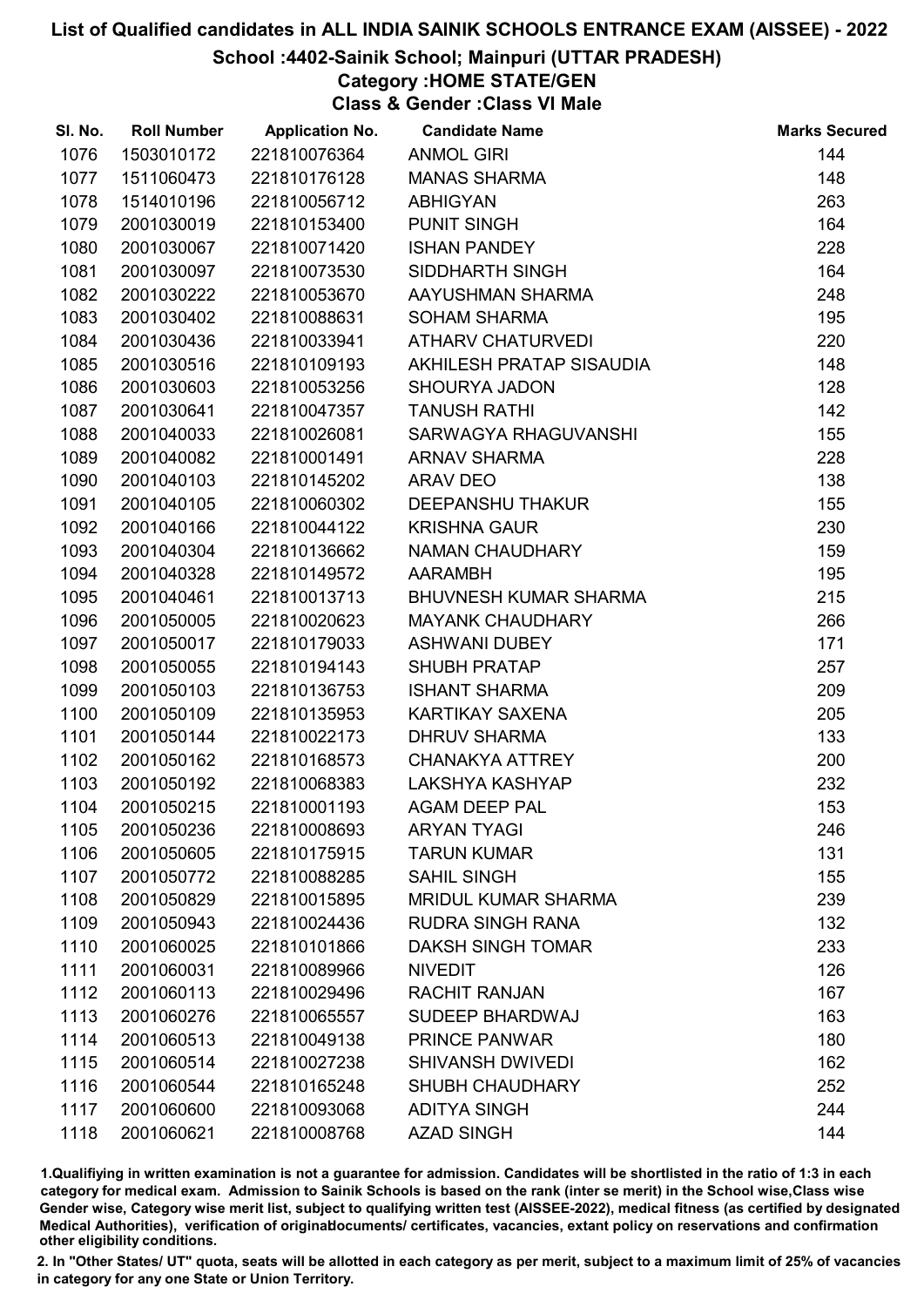## School :4402-Sainik School; Mainpuri (UTTAR PRADESH)

Category :HOME STATE/GEN

Class & Gender :Class VI Male

| SI. No. | <b>Roll Number</b> | <b>Application No.</b> | <b>Candidate Name</b>     |           | <b>Marks Secured</b> |
|---------|--------------------|------------------------|---------------------------|-----------|----------------------|
| 1119    | 2001060769         | 221810003619           | <b>NITESH GUPTA</b>       |           | 198                  |
| 1120    | 2001060789         | 221810148229           | RAIYYAN AHMED             |           | 178                  |
| 1121    | 2001060812         | 221810075039           | <b>ABHIMANYU VATS</b>     |           | 241                  |
| 1122    | 2001060869         | 221810022849           | <b>PRINCE MALIK</b>       |           | 145                  |
| 1123    | 2001060936         | 221810088179           | <b>AARAV MALIK</b>        |           | 179                  |
| 1124    | 2001060974         | 221810028289           | <b>JATIN PRATAP SINGH</b> |           | 190                  |
| 1125    | 2001060981         | 221810068489           | AKSHYA KASHYAP            |           | 175                  |
| 1126    | 2301020039         | 221810004212           | UTTAM DHAMA               |           | 211                  |
| 1127    | 2301020655         | 221810041668           | <b>DEVANG SINGHAL</b>     |           | 164                  |
| 1128    | 2303020159         | 221810010531           | YUVRAJ                    |           | 164                  |
| 1129    | 2303040343         | 221810100028           | <b>MANAN TYAGI</b>        |           | 204                  |
| 1130    | 2303080262         | 221810033237           | <b>UTKARSH RAI</b>        |           | 163                  |
| 1131    | 2303100021         | 221810039129           | <b>VIRAT CHANDEL</b>      |           | 241                  |
| 1132    | 2601010080         | 221810182848           | <b>DEV CHAUDHARY</b>      |           | 158                  |
| 1133    | 2701030010         | 221810027325           | ABHIMANYU SINGH TEOTIA    |           | 127                  |
| 1134    | 3002030470         | 221810056057           | <b>HARDIK PANDEY</b>      |           | 130                  |
| 1135    | 3002030500         | 221810047897           | <b>HARSHIT MISHRA</b>     |           | 214                  |
| 1136    | 3003030137         | 221810061895           | <b>KRISH</b>              |           | 197                  |
| 1137    | 3101010001         | 221810008500           | <b>DHRUV SHARMA</b>       |           | 180                  |
| 1138    | 3901010316         | 221810124726           | <b>KRISHAN</b>            |           | 208                  |
| 1139    | 3901020238         | 221810005556           | <b>ARNAV MISHRA</b>       |           | 162                  |
| 1140    | 3904040392         | 221810025704           | <b>MEHUL KAPOOR</b>       |           | 249                  |
| 1141    | 3905030248         | 221810037658           | <b>ARYAN KAUSHIK</b>      | <b>AR</b> | 129                  |
| 1142    | 3905030390         | 221810081069           | <b>RUDRA PUNDIR</b>       |           | 188                  |
| 1143    | 3906010755         | 221810093519           | ANSHUMAN BHADAURIYA       |           | 125                  |
| 1144    | 3908010128         | 221810000417           | <b>AYUSH RANA</b>         |           | 263                  |
| 1145    | 4401010043         | 221810036930           | <b>TARUN</b>              |           | 128                  |
| 1146    | 4401010052         | 221810186840           | AMARTYA DIXIT             |           | 170                  |
| 1147    | 4401010059         | 221810166250           | <b>RAGHAW NARWAR</b>      |           | 153                  |
| 1148    | 4401010061         | 221810092450           | <b>JIGAR KUMAR</b>        |           | 160                  |
| 1149    | 4401010075         | 221810068560           | PRAVEEN JADON             |           | 196                  |
| 1150    | 4401010083         | 221810117370           | <b>AYUSH SHARMA</b>       |           | 225                  |
| 1151    | 4401010107         | 221810114301           | <b>ADITYA KUMAR</b>       |           | 176                  |
| 1152    | 4401010109         | 221810173501           | <b>VANSH CHAUDHARY</b>    |           | 143                  |
| 1153    | 4401010110         | 221810144601           | <b>PAWAN KUMAR</b>        |           | 137                  |
| 1154    | 4401010125         | 221810054421           | <b>ABHINAB</b>            |           | 158                  |
| 1155    | 4401010151         | 221810167351           | <b>NITISH KUMAR</b>       |           | 190                  |
| 1156    | 4401010159         | 221810160561           | <b>ARPIT GUPTA</b>        |           | 194                  |
| 1157    | 4401010173         | 221810175581           | <b>MANMOHAN SINGH</b>     |           | 150                  |
| 1158    | 4401020017         | 221810081402           | <b>MAYANK SARASWAT</b>    |           | 136                  |
| 1159    | 4401020019         | 221810072702           | <b>MADHAV SHARMA</b>      |           | 231                  |
| 1160    | 4401020056         | 221810054442           | <b>JATIN KUMAR</b>        |           | 155                  |
| 1161    | 4401020094         | 221810165182           | OM DEV SHARMA             | CG        | 120                  |

1.Qualifiying in written examination is not a guarantee for admission. Candidates will be shortlisted in the ratio of 1:3 in each category for medical exam. Admission to Sainik Schools is based on the rank (inter se merit) in the School wise,Class wise Gender wise, Category wise merit list, subject to qualifying written test (AISSEE-2022), medical fitness (as certified by designated Medical Authorities), verification of originablocuments/ certificates, vacancies, extant policy on reservations and confirmation other eligibility conditions.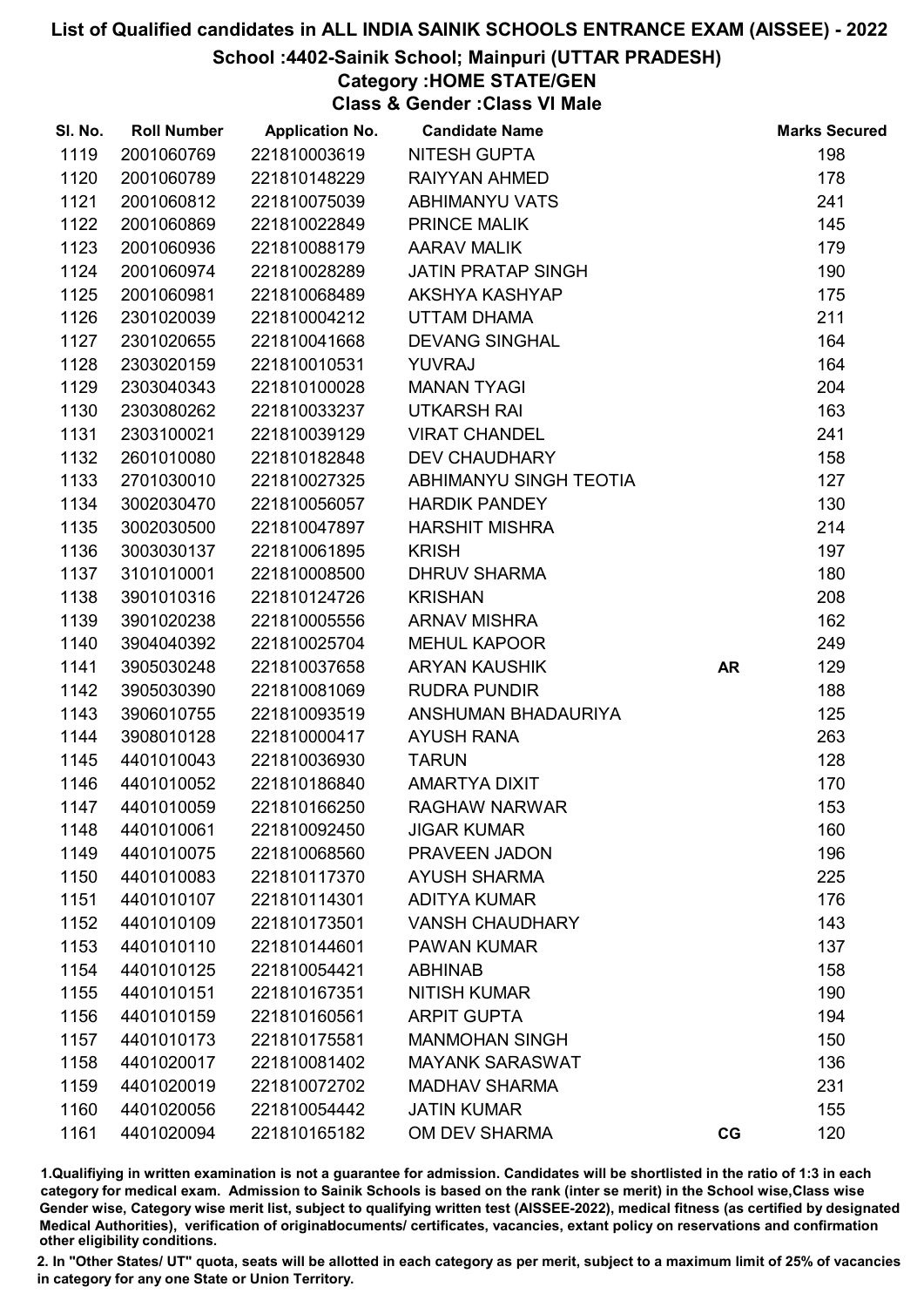## School :4402-Sainik School; Mainpuri (UTTAR PRADESH)

# Category :HOME STATE/GEN

Class & Gender :Class VI Male

| SI. No. | <b>Roll Number</b> | <b>Application No.</b> | <b>Candidate Name</b>     | <b>Marks Secured</b> |
|---------|--------------------|------------------------|---------------------------|----------------------|
| 1162    | 4401020106         | 221810158492           | <b>VISHAL SINGH</b>       | 176                  |
| 1163    | 4401020114         | 221810174892           | <b>AKHALESH SINGH</b>     | 145                  |
| 1164    | 4401020119         | 221810128103           | <b>NARENDRA</b>           | 224                  |
| 1165    | 4401020128         | 221810193703           | <b>VAIBHAV CHAUDHARY</b>  | 137                  |
| 1166    | 4401020130         | 221810080803           | <b>SHIVAM</b>             | 240                  |
| 1167    | 4401020164         | 221810062043           | <b>ARYAN MISHRA</b>       | 192                  |
| 1168    | 4401020177         | 221810148753           | PRAVEEN SINGH             | 227                  |
| 1169    | 4401020192         | 221810034573           | <b>ANUJ KUMAR</b>         | 160                  |
| 1170    | 4401020228         | 221810017814           | ARYAN CHAUDHARY           | 127                  |
| 1171    | 4401020257         | 221810176254           | <b>VIKRAM</b>             | 202                  |
| 1172    | 4401020276         | 221810082964           | <b>VARUN AGRAWAL</b>      | 226                  |
| 1173    | 4401020284         | 221810079774           | <b>NITIN KUMAR</b>        | 133                  |
| 1174    | 4401020298         | 221810098194           | HRIDYANSH PRATAP SINGH    | 160                  |
| 1175    | 4401020305         | 221810100205           | <b>JAYESH BHARDWAJ</b>    | 166                  |
| 1176    | 4401020313         | 221810068515           | PUSHPENDRA SINGH          | 177                  |
| 1177    | 4401020333         | 221810104145           | YASHRAJ RAWAT             | 136                  |
| 1178    | 4401020352         | 221810088755           | <b>ANKUSH CHAHAR</b>      | 257                  |
| 1179    | 4401020384         | 221810074795           | SIDDHARTH CHAHAR          | 145                  |
| 1180    | 4401020430         | 221810025646           | <b>ABHISHEK SHARMA</b>    | 200                  |
| 1181    | 4401020431         | 221810065646           | <b>PRASHANT</b>           | 160                  |
| 1182    | 4401020459         | 221810028576           | <b>PUNEET</b>             | 151                  |
| 1183    | 4401020463         | 221810117976           | <b>MONTI</b>              | 142                  |
| 1184    | 4401020467         | 221810142786           | <b>TARUN SHARMA</b>       | 226                  |
| 1185    | 4401020468         | 221810069396           | <b>SUNNY PRATAP SINGH</b> | 129                  |
| 1186    | 4401020505         | 221810173737           | <b>DEEPANSHU SHARMA</b>   | 205                  |
| 1187    | 4401020533         | 221810172577           | <b>AYUSH</b>              | 182                  |
| 1188    | 4401020548         | 221810155297           | <b>ADITYA</b>             | 128                  |
| 1189    | 4401020560         | 221810173308           | ANSH DEV YADAV            | 144                  |
| 1190    | 4401020570         | 221810078218           | <b>PRATIK CHAUDHARI</b>   | 120                  |
| 1191    | 4401020574         | 221810051918           | KHUSHWANT CHAUDHARY       | 239                  |
| 1192    | 4401020608         | 221810110648           | <b>ATUL TYAGI</b>         | 214                  |
| 1193    | 4401020612         | 221810032848           | PRIYANSHU PACHAURI        | 127                  |
| 1194    | 4401020629         | 221810123368           | PRINCE SHARMA             | 126                  |
| 1195    | 4401020632         | 221810104078           | <b>ANIKET</b>             | 143                  |
| 1196    | 4401020655         | 221810151598           | <b>ROHIT CHAUDHARY</b>    | 239                  |
| 1197    | 4401020661         | 221810175009           | <b>JATIN</b>              | 176                  |
| 1198    | 4401020678         | 221810150619           | <b>ABHINAV PATHAK</b>     | 126                  |
| 1199    | 4401020679         | 221810129619           | <b>VIKAS KUMAR</b>        | 184                  |
| 1200    | 4401020680         | 221810142819           | <b>HARSH CHAHAR</b>       | 183                  |
| 1201    | 4401020695         | 221810027829           | <b>CHANDRAKANT GAUTAM</b> | 247                  |
| 1202    | 4401030007         | 221810005110           | <b>KARAN NARANG</b>       | 196                  |
| 1203    | 4401030013         | 221810027510           | <b>KANAV SINGHAL</b>      | 213                  |
| 1204    | 4401030014         | 221810090610           | <b>NIKHIL SARSWAT</b>     | 219                  |

1.Qualifiying in written examination is not a guarantee for admission. Candidates will be shortlisted in the ratio of 1:3 in each category for medical exam. Admission to Sainik Schools is based on the rank (inter se merit) in the School wise,Class wise Gender wise, Category wise merit list, subject to qualifying written test (AISSEE-2022), medical fitness (as certified by designated Medical Authorities), verification of originablocuments/ certificates, vacancies, extant policy on reservations and confirmation other eligibility conditions.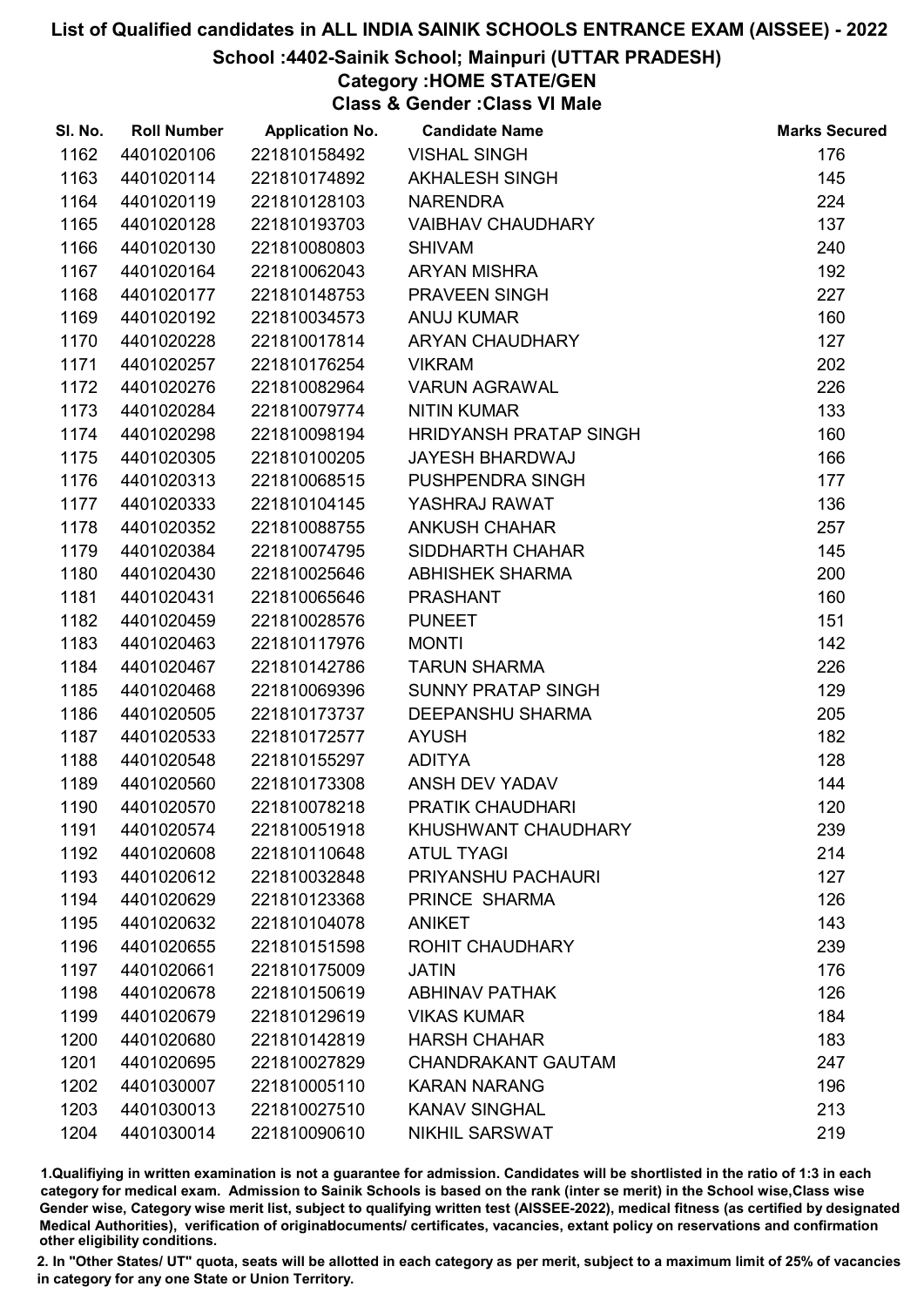## School :4402-Sainik School; Mainpuri (UTTAR PRADESH)

Category :HOME STATE/GEN

Class & Gender :Class VI Male

| SI. No. | <b>Roll Number</b> | <b>Application No.</b> | <b>Candidate Name</b>          | <b>Marks Secured</b> |
|---------|--------------------|------------------------|--------------------------------|----------------------|
| 1205    | 4401030032         | 221810148030           | <b>JASPREET SINGH BASI</b>     | 245                  |
| 1206    | 4401030034         | 221810056430           | <b>NAKUL CHAUDHARY</b>         | 139                  |
| 1207    | 4401030048         | 221810097350           | YASH PRATAP SINGH              | 191                  |
| 1208    | 4401030049         | 221810171450           | <b>JATIN SHARMA</b>            | 218                  |
| 1209    | 4401030078         | 221810167480           | SHAURYA PRATAP SINGH           | 128                  |
| 1210    | 4401030088         | 221810095201           | <b>SATVIK SOLANKI</b>          | 204                  |
| 1211    | 4401030092         | 221810051801           | <b>RAGHAV CHAHAR</b>           | 265                  |
| 1212    | 4401030097         | 221810116901           | <b>AKSHAT SINGH</b>            | 123                  |
| 1213    | 4401030124         | 221810124731           | <b>AYUSH SINGH</b>             | 153                  |
| 1214    | 4401030140         | 221810066651           | <b>KARTIK SHARMA</b>           | 233                  |
| 1215    | 4401030143         | 221810083951           | <b>KUSHAGRA SINGH</b>          | 181                  |
| 1216    | 4401030174         | 221810108002           | <b>VIVEK KUMAR</b>             | 209                  |
| 1217    | 4401030188         | 221810016412           | <b>PREMSAGAR</b>               | 137                  |
| 1218    | 4401030190         | 221810036912           | ANIRUDH VIKRAM SINGH           | 208                  |
| 1219    | 4401030193         | 221810139222           | <b>PRAGUN SINGH</b>            | 155                  |
| 1220    | 4401030204         | 221810067232           | NAITIK SINGH RATHAUR           | 121                  |
| 1221    | 4401030211         | 221810045832           | <b>VAIBHAV BHARDWAJ</b>        | 228                  |
| 1222    | 4401030248         | 221810146862           | <b>BHASHKAR SHARMA</b>         | 145                  |
| 1223    | 4401030263         | 221810161192           | <b>RAYANSH GUPTA</b>           | 174                  |
| 1224    | 4401030277         | 221810195213           | <b>SHAURYA</b>                 | 165                  |
| 1225    | 4401030279         | 221810110413           | SHUBH BHADAURIYA               | 144                  |
| 1226    | 4401030317         | 221810113453           | <b>NITIN KUMAR SINGH</b>       | 156                  |
| 1227    | 4401030356         | 221810037093           | AMOGH SINGH                    | 148                  |
| 1228    | 4401030360         | 221810066193           | <b>VANSH DUBEY</b>             | 255                  |
| 1229    | 4401030370         | 221810159004           | <b>GAURAV SENGAR</b>           | 179                  |
| 1230    | 4401030374         | 221810119404           | <b>DRASHYA SINGH</b>           | 139                  |
| 1231    | 4401030391         | 221810016624           | AMOGH DHAKRAY                  | 173                  |
| 1232    | 4401030416         | 221810163354           | NARENDRA BHARDWAJ              | 124                  |
| 1233    | 4401030440         | 221810037674           | <b>RUDRAKSH AGRAWAL</b>        | 166                  |
| 1234    | 4401030445         | 221810117974           | <b>ADITYA SHARMA</b>           | 164                  |
| 1235    | 4401030502         | 221810120589           | <b>KUSHAGRA YADAV</b>          | 155                  |
| 1236    | 4401040012         | 221810024415           | <b>DEVANSH TAYAL</b>           | 140                  |
| 1237    | 4401040018         | 221810005815           | <b>SHUBH ATTRI</b>             | 139                  |
| 1238    | 4401040059         | 221810010055           | <b>SAGAR CHAUDHARY</b>         | 250                  |
| 1239    | 4401040067         | 221810005655           | <b>HARSH SHARMA</b>            | 152                  |
| 1240    | 4401040078         | 221810165075           | <b>AKSHIT UPADHAYAY</b>        | 131                  |
| 1241    | 4401040095         | 221810112785           | <b>ANKIT KUMAR</b>             | 196                  |
| 1242    | 4401040103         | 221810116595           | <b>ADITYA KUMAR</b>            | 141                  |
| 1243    | 4401040106         | 221810124895           | <b>NAITIK RAWAT</b>            | 139                  |
| 1244    | 4401040108         | 221810012995           | <b>RAJAT SINGH</b>             | 183                  |
| 1245    | 4401040114         | 221810037706           | <b>MUKUND PARIHAR</b>          | 189                  |
| 1246    | 4401040130         | 221810053426           | <b>JASHN</b>                   | 136                  |
| 1247    | 4401040137         | 221810073736           | <b>MADHAV SINGH BHADOURIYA</b> | 148                  |

1.Qualifiying in written examination is not a guarantee for admission. Candidates will be shortlisted in the ratio of 1:3 in each category for medical exam. Admission to Sainik Schools is based on the rank (inter se merit) in the School wise,Class wise Gender wise, Category wise merit list, subject to qualifying written test (AISSEE-2022), medical fitness (as certified by designated Medical Authorities), verification of originablocuments/ certificates, vacancies, extant policy on reservations and confirmation other eligibility conditions.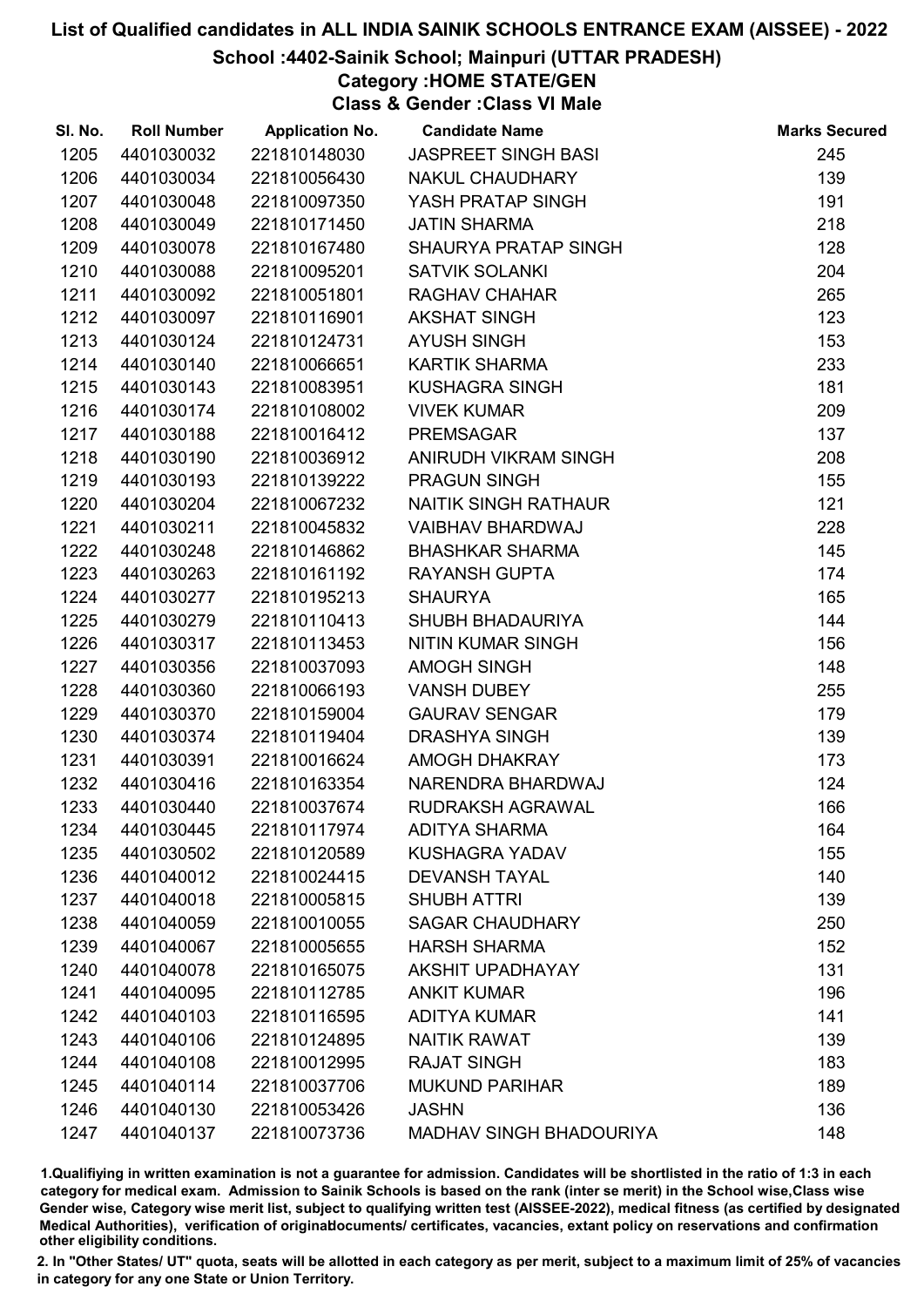## School :4402-Sainik School; Mainpuri (UTTAR PRADESH)

Category :HOME STATE/GEN

Class & Gender :Class VI Male

| SI. No. | <b>Roll Number</b> | <b>Application No.</b> | <b>Candidate Name</b>        | <b>Marks Secured</b> |
|---------|--------------------|------------------------|------------------------------|----------------------|
| 1248    | 4401040160         | 221810003366           | <b>VAIBHAV RAGHAV</b>        | 160                  |
| 1249    | 4401040170         | 221810099176           | PRANJAL CHAUDHARY            | 220                  |
| 1250    | 4401040174         | 221810146676           | <b>BHAVESH RAWAT</b>         | 126                  |
| 1251    | 4401040178         | 221810096086           | <b>SHAILESH PRATAP SINGH</b> | 124                  |
| 1252    | 4401040216         | 221810087127           | <b>ANSHU SINGH</b>           | 194                  |
| 1253    | 4401040217         | 221810000227           | <b>ABHAY KUMAR ATRI</b>      | 228                  |
| 1254    | 4401040269         | 221810098587           | AADIK SARASWAT               | 246                  |
| 1255    | 4401040286         | 221810119308           | PRINCE INDOLIA               | 190                  |
| 1256    | 4401040291         | 221810000218           | <b>ADITYA ATRI</b>           | 239                  |
| 1257    | 4401040313         | 221810153838           | <b>ATHARV PARASHAR</b>       | 183                  |
| 1258    | 4401040344         | 221810108958           | <b>TANUJ</b>                 | 189                  |
| 1259    | 4401040352         | 221810188868           | <b>AKASH GAUTAM</b>          | 196                  |
| 1260    | 4401040368         | 221810044688           | MANIGYA PRATAP SINGH         | 179                  |
| 1261    | 4401040383         | 221810050109           | SHRESTH AGARWAL              | 181                  |
| 1262    | 4401040392         | 221810196319           | <b>DEVANSH MISHRA</b>        | 140                  |
| 1263    | 4401040415         | 221810019839           | <b>ANKIT CHAHAR</b>          | 189                  |
| 1264    | 4401040429         | 221810037259           | <b>ARYAN SINGH</b>           | 206                  |
| 1265    | 4401040431         | 221810073459           | AARADHY JAIN                 | 218                  |
| 1266    | 4401040435         | 221810069659           | <b>KARTIKEY SHARMA</b>       | 198                  |
| 1267    | 4401040439         | 221810069859           | <b>SHIVAM SINGH</b>          | 226                  |
| 1268    | 4401040441         | 221810139069           | <b>AMAN KUMAR</b>            | 192                  |
| 1269    | 4401040465         | 221810044299           | PARTH KUNTAL                 | 137                  |
| 1270    | 4402010036         | 221810041490           | <b>HIMANSHU SHEKHAR</b>      | 188                  |
| 1271    | 4402010281         | 221810099117           | PRATEEK MISHRA               | 127                  |
| 1272    | 4402010320         | 221810028828           | <b>ANIKET SINGH</b>          | 166                  |
| 1273    | 4402010440         | 221810071243           | <b>DIVYANSH SINGH</b>        | 157                  |
| 1274    | 4403020236         | 221810155769           | <b>MOHD ZOHAIB AMEER</b>     | 133                  |
| 1275    | 4404010049         | 221810053832           | <b>NAMAN AWASTHI</b>         | 253                  |
| 1276    | 4404010071         | 221810194326           | <b>HIMANSHU SHARMA</b>       | 183                  |
| 1277    | 4405010082         | 221810090341           | <b>RISHIKESH KUMAR SINGH</b> | 193                  |
| 1278    | 4405010095         | 221810042861           | RITESH KUMAR TIWARI          | 201                  |
| 1279    | 4405010137         | 221810176252           | <b>RISHABH SINGH</b>         | 188                  |
| 1280    | 4405010152         | 221810015582           | <b>SUJAL BARNWAL</b>         | 200                  |
| 1281    | 4405010265         | 221810156494           | <b>REHAN FAZAL ANSARI</b>    | 163                  |
| 1282    | 4405010309         | 221810031265           | <b>ARYAN SINGH</b>           | 138                  |
| 1283    | 4405020099         | 221810119016           | <b>ANUBHAW KUMAR SINGH</b>   | 173                  |
| 1284    | 4405020336         | 221810021269           | <b>SAMEER KHAN</b>           | 240                  |
| 1285    | 4406010014         | 221810118620           | <b>VIRAT SINGH</b>           | 142                  |
| 1286    | 4406010030         | 221810100460           | <b>KANISH DEOL</b>           | 137                  |
| 1287    | 4406010034         | 221810116770           | PRANJAL SHARMA               | 145                  |
| 1288    | 4406010048         | 221810158911           | <b>AYUSHVEER SINGH</b>       | 218                  |
| 1289    | 4406010084         | 221810183671           | <b>JITESH KUMAR</b>          | 199                  |
| 1290    | 4406010122         | 221810024672           | <b>RUDRA PRATAP SINGH</b>    | 246                  |

1.Qualifiying in written examination is not a guarantee for admission. Candidates will be shortlisted in the ratio of 1:3 in each category for medical exam. Admission to Sainik Schools is based on the rank (inter se merit) in the School wise,Class wise Gender wise, Category wise merit list, subject to qualifying written test (AISSEE-2022), medical fitness (as certified by designated Medical Authorities), verification of originablocuments/ certificates, vacancies, extant policy on reservations and confirmation other eligibility conditions.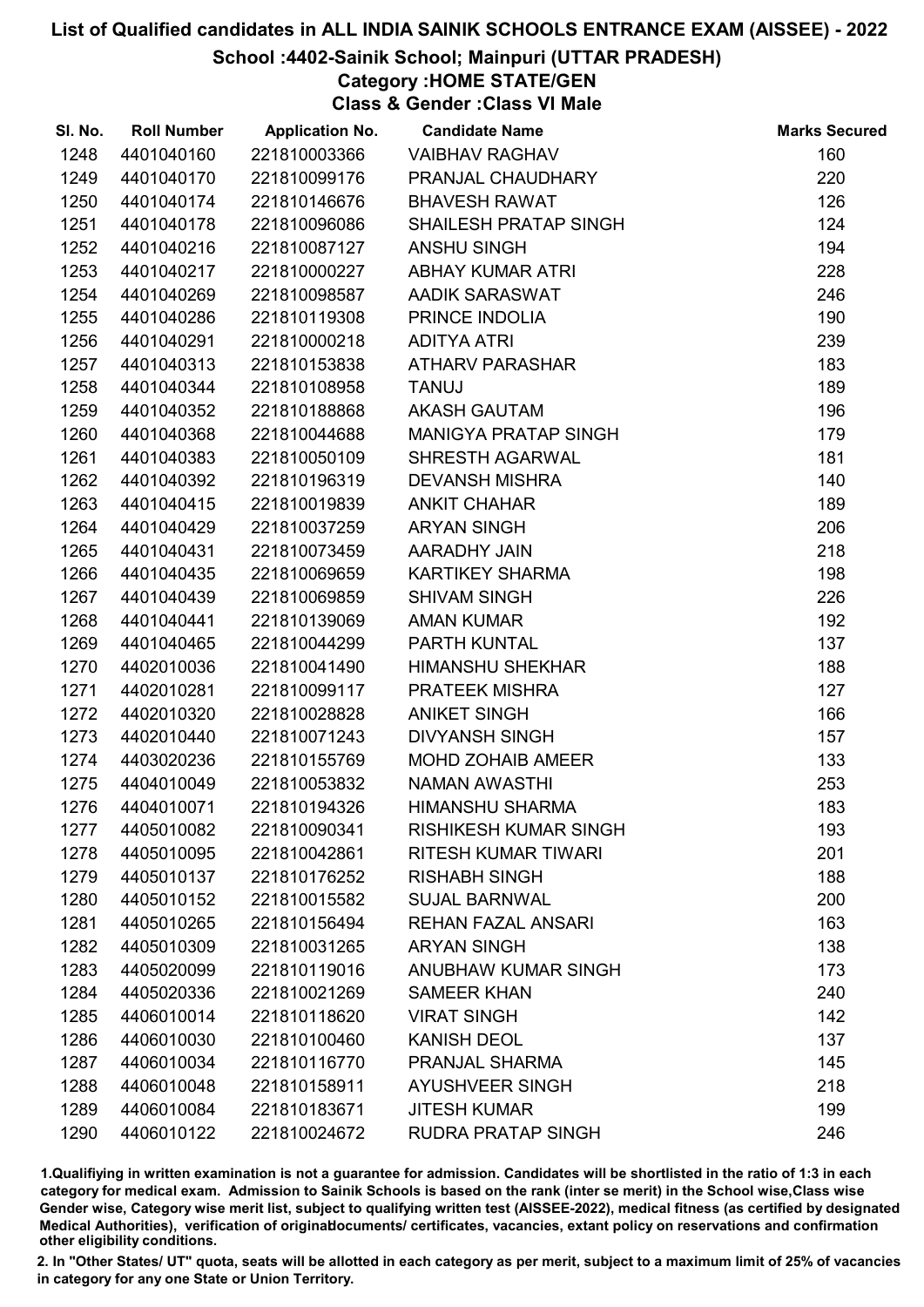#### School :4402-Sainik School; Mainpuri (UTTAR PRADESH)

Category :HOME STATE/GEN

Class & Gender :Class VI Male

| SI. No. | <b>Roll Number</b> | <b>Application No.</b> | <b>Candidate Name</b>        | <b>Marks Secured</b> |
|---------|--------------------|------------------------|------------------------------|----------------------|
| 1291    | 4406010127         | 221810149782           | <b>AARIS</b>                 | 165                  |
| 1292    | 4406010131         | 221810093592           | PRANAV RAJPUT                | 241                  |
| 1293    | 4406010133         | 221810149692           | <b>ROHIT KUMAR</b>           | 223                  |
| 1294    | 4406010136         | 221810026303           | <b>VARUN RAGHAV</b>          | 204                  |
| 1295    | 4406010139         | 221810098013           | <b>MOKSH CHAUDHARY</b>       | 154                  |
| 1296    | 4406010141         | 221810122023           | MOHAMMAD AREEB RAZA          | 123                  |
| 1297    | 4406010219         | 221810052884           | <b>ANSHUL SINGH</b>          | 162                  |
| 1298    | 4406010279         | 221810150326           | SHOBHIT KUMAR RANA           | 128                  |
| 1299    | 4406010294         | 221810149946           | <b>NAMIT ALUNA</b>           | 228                  |
| 1300    | 4406020001         | 221810065100           | <b>ANSH BANGA</b>            | 261                  |
| 1301    | 4406020027         | 221810022820           | SAMARTH CHAUDHARY            | 193                  |
| 1302    | 4406020040         | 221810111540           | PARTH TOMAR                  | 216                  |
| 1303    | 4406020060         | 221810085860           | AARAV DAHIYA                 | 172                  |
| 1304    | 4406020072         | 221810024590           | <b>VIRAJ GUPTA</b>           | 152                  |
| 1305    | 4406020116         | 221810181351           | <b>HANSIN CHAUHAN</b>        | 144                  |
| 1306    | 4406020123         | 221810003651           | ARJUN BHARDWAJ               | 169                  |
| 1307    | 4406020135         | 221810059761           | YASH GREWAL                  | 254                  |
| 1308    | 4406020149         | 221810085971           | <b>ARPAN KHARE</b>           | 137                  |
| 1309    | 4406020181         | 221810066212           | <b>HONEY SINGH</b>           | 146                  |
| 1310    | 4406020192         | 221810086022           | <b>ANMOL BANGA</b>           | 249                  |
| 1311    | 4406020201         | 221810083032           | ARNAV SHANKHDHAR             | 183                  |
| 1312    | 4406020214         | 221810064052           | <b>AARAV DHAKA</b>           | 163                  |
| 1313    | 4406020220         | 221810065952           | <b>NISKARSH SINGH</b>        | 249                  |
| 1314    | 4406020223         | 221810155162           | <b>NAMAN GILL</b>            | 152                  |
| 1315    | 4406020229         | 221810046962           | <b>TEJAS GAUTAM</b>          | 215                  |
| 1316    | 4406020242         | 221810037772           | KARTAVYA CHAUHAN             | 120                  |
| 1317    | 4406020253         | 221810008392           | PUSHKAL AGARWAL              | 160                  |
| 1318    | 4406020272         | 221810083913           | <b>DEVANSH SIROHI</b>        | 198                  |
| 1319    | 4406020320         | 221810167873           | <b>MUKUL CHAUDHARY</b>       | 133                  |
| 1320    | 4406020328         | 221810074086           | <b>ABHINAV CHAUDHARY</b>     | 182                  |
| 1321    | 4406020333         | 221810104886           | <b>LUCKY GILL</b>            | 138                  |
| 1322    | 4406020337         | 221810193796           | <b>KAPIL KUMAR</b>           | 235                  |
| 1323    | 4406020351         | 221810013817           | <b>ABHINAV SINGH CHAUHAN</b> | 192                  |
| 1324    | 4406020357         | 221810102137           | <b>LASHIT KUMAR CHAHAL</b>   | 178                  |
| 1325    | 4406020362         | 221810073047           | <b>SHIVAM</b>                | 197                  |
| 1326    | 4406020369         | 221810172957           | ANUJ YADAV                   | 182                  |
| 1327    | 4406020400         | 221810133928           | <b>ARSH ALI</b>              | 130                  |
| 1328    | 4406020405         | 221810149638           | <b>HIMANSHU ALUNA</b>        | 127                  |
| 1329    | 4406020431         | 221810097898           | <b>HARSHUL CHOUDHARY</b>     | 148                  |
| 1330    | 4406020454         | 221810108849           | RAKSHIT SHARMA               | 168                  |
| 1331    | 4406020455         | 221810097059           | <b>NIKHIL SHARMA</b>         | 177                  |
| 1332    | 4406020466         | 221810111969           | <b>ABDUL REHMAN KHAN</b>     | 189                  |
| 1333    | 4406030043         | 221810147244           | <b>KARTIKEY PANDEY</b>       | 211                  |

1.Qualifiying in written examination is not a guarantee for admission. Candidates will be shortlisted in the ratio of 1:3 in each category for medical exam. Admission to Sainik Schools is based on the rank (inter se merit) in the School wise,Class wise Gender wise, Category wise merit list, subject to qualifying written test (AISSEE-2022), medical fitness (as certified by designated Medical Authorities), verification of originablocuments/ certificates, vacancies, extant policy on reservations and confirmation other eligibility conditions.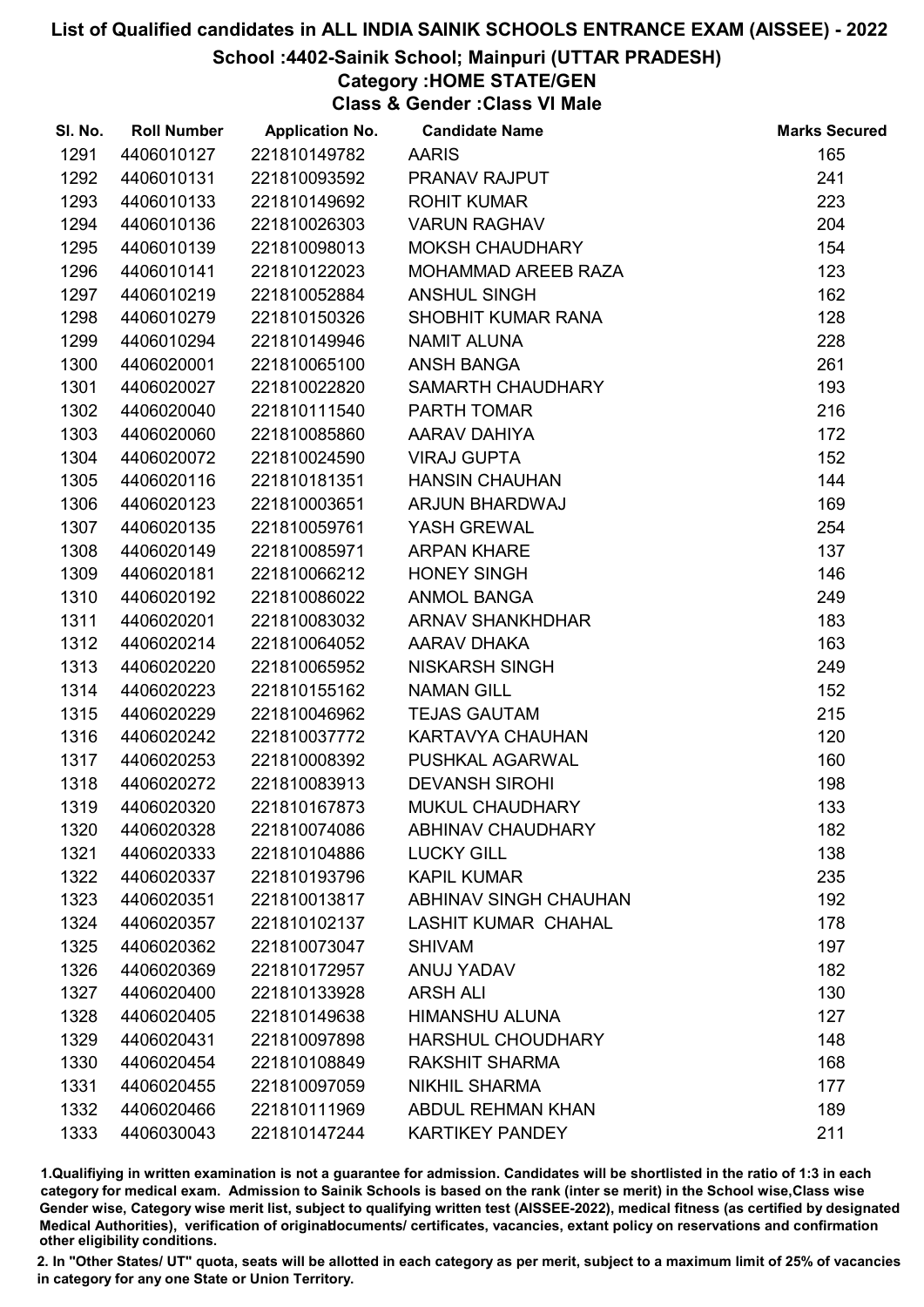## School :4402-Sainik School; Mainpuri (UTTAR PRADESH)

Category :HOME STATE/GEN

Class & Gender :Class VI Male

| SI. No. | <b>Roll Number</b> | <b>Application No.</b> | <b>Candidate Name</b>          | <b>Marks Secured</b> |
|---------|--------------------|------------------------|--------------------------------|----------------------|
| 1334    | 4406030062         | 221810095574           | PRAYAG MANGAT                  | 139                  |
| 1335    | 4406030064         | 221810169084           | <b>GEETANSH CHOUDHARY</b>      | 148                  |
| 1336    | 4406030156         | 221810087285           | <b>ANUPRIT SINGH</b>           | 189                  |
| 1337    | 4406030160         | 221810121295           | <b>DEVANSH GUPTA</b>           | 230                  |
| 1338    | 4406030169         | 221810067806           | <b>TANISHK CHAUDHARY</b>       | 153                  |
| 1339    | 4406030172         | 221810120416           | <b>TEJAS SAXENA</b>            | 150                  |
| 1340    | 4406030205         | 221810065656           | <b>MANIK SINGH</b>             | 240                  |
| 1341    | 4406030240         | 221810005296           | ASHVIN CHOUDHARY               | 124                  |
| 1342    | 4406030245         | 221810060796           | MOHD. KASHIF JELANI            | 152                  |
| 1343    | 4406030256         | 221810065417           | <b>DHRUV BANGA</b>             | 247                  |
| 1344    | 4406030262         | 221810129227           | <b>SHREYANSH KUMAR</b>         | 148                  |
| 1345    | 4406030263         | 221810080327           | <b>RITIK</b>                   | 215                  |
| 1346    | 4406030268         | 221810030037           | ADITYA DWIVEDI                 | 141                  |
| 1347    | 4406030324         | 221810088508           | RAGHAV SHUKLA                  | 231                  |
| 1348    | 4406030331         | 221810069018           | <b>SAR GUPTA</b>               | 184                  |
| 1349    | 4406030340         | 221810026038           | <b>RAM</b>                     | 230                  |
| 1350    | 4406030346         | 221810031948           | <b>ADITYA KUMAR</b>            | 191                  |
| 1351    | 4406030355         | 221810110368           | <b>ABDUL AHAD</b>              | 251                  |
| 1352    | 4406030410         | 221810080229           | RUDHRA CHOUDHARY               | 169                  |
| 1353    | 4406030412         | 221810071329           | AADITYA PRATAP SINGH           | 234                  |
| 1354    | 4406030423         | 221810062929           | <b>JATIN PANDEY</b>            | 166                  |
| 1355    | 4406030429         | 221810055939           | <b>NIKHIL</b>                  | 135                  |
| 1356    | 4406030458         | 221810085979           | <b>UDAY SARASWAT</b>           | 169                  |
| 1357    | 4406030469         | 221810145689           | <b>SANKALP CHAUHAN</b>         | 126                  |
| 1358    | 4407010002         | 221810116200           | <b>AVINASH PANDEY</b>          | 217                  |
| 1359    | 4407010070         | 221810011151           | <b>AYUSHMAN PANDEY</b>         | 156                  |
| 1360    | 4407010147         | 221810024964           | SHAURY KUMAR SRIVASTAVA        | 167                  |
| 1361    | 4407010173         | 221810115635           | <b>MAYANK</b>                  | 176                  |
| 1362    | 4407020162         | 221810152543           | <b>MAYANK GIRI</b>             | 233                  |
| 1363    | 4407020194         | 221810041404           | AYUSHMAAN UPADHYAY             | 210                  |
| 1364    | 4407020218         | 221810014654           | <b>ANUJ TRIPATHI</b>           | 235                  |
| 1365    | 4407020312         | 221810127276           | <b>TEJAS TIWARI</b>            | 139                  |
| 1366    | 4407020333         | 221810193707           | <b>KUNAL SINGH</b>             | 149                  |
| 1367    | 4407020460         | 221810090289           | <b>ABHINAV RAI</b>             | 158                  |
| 1368    | 4407020481         | 221810148608           | <b>SHATRUGHAN SINGH</b>        | 212                  |
| 1369    | 4408010286         | 221810154748           | PIYUSH KULSHRESTHA             | 240                  |
| 1370    | 4408020117         | 221810100353           | <b>SWASTIK SINGH GAUR</b>      | 255                  |
| 1371    | 4408020223         | 221810137715           | <b>ATHARV</b>                  | 177                  |
| 1372    | 4408020409         | 221810101128           | YASH PANDEY                    | 240                  |
| 1373    | 4408020471         | 221810080919           | <b>KARANVEER SINGH</b>         | 243                  |
| 1374    | 4409010029         | 221810044550           | <b>AAYUSH SINGH</b>            | 151                  |
| 1375    | 4409010030         | 221810135750           | <b>AYUSH KUMAR YADAV</b>       | 233                  |
| 1376    | 4409010044         | 221810036780           | <b>DEVADITYA SINGH RATHORE</b> | 147                  |

1.Qualifiying in written examination is not a guarantee for admission. Candidates will be shortlisted in the ratio of 1:3 in each category for medical exam. Admission to Sainik Schools is based on the rank (inter se merit) in the School wise,Class wise Gender wise, Category wise merit list, subject to qualifying written test (AISSEE-2022), medical fitness (as certified by designated Medical Authorities), verification of originablocuments/ certificates, vacancies, extant policy on reservations and confirmation other eligibility conditions.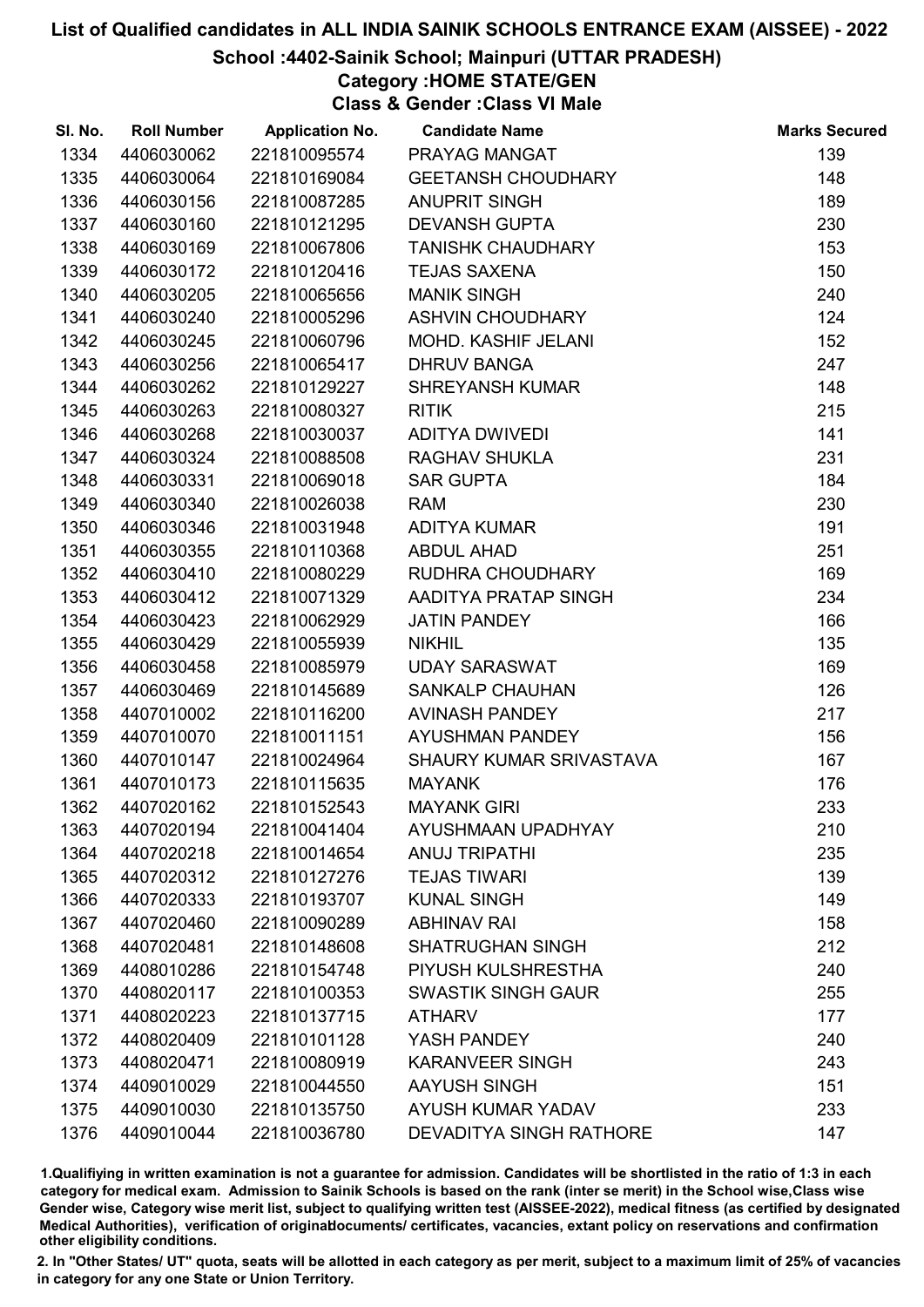## School :4402-Sainik School; Mainpuri (UTTAR PRADESH)

Category :HOME STATE/GEN

Class & Gender :Class VI Male

| SI. No. | <b>Roll Number</b> | <b>Application No.</b> | <b>Candidate Name</b>         | <b>Marks Secured</b> |
|---------|--------------------|------------------------|-------------------------------|----------------------|
| 1377    | 4409010108         | 221810179791           | PARTH ASHUTOSH                | 182                  |
| 1378    | 4409010129         | 221810049442           | <b>MOAJJAM KHAN</b>           | 196                  |
| 1379    | 4409010141         | 221810066462           | KARTIK PRATAP SINGH           | 130                  |
| 1380    | 4409010151         | 221810124582           | SHAURYA PRATAP SINGH          | 124                  |
| 1381    | 4409010169         | 221810072723           | <b>SARTHAK</b>                | 254                  |
| 1382    | 4409010199         | 221810094973           | <b>VEDANT SINGH</b>           | 208                  |
| 1383    | 4409010214         | 221810105314           | <b>KARTIKEY SINGH</b>         | 166                  |
| 1384    | 4409010226         | 221810093944           | <b>PARTH SINGH</b>            | 167                  |
| 1385    | 4409010229         | 221810131354           | <b>ANSH GUPTA</b>             | 141                  |
| 1386    | 4409010267         | 221810129435           | <b>DIVYANSHU SINGH TOMAR</b>  | 184                  |
| 1387    | 4409010317         | 221810178256           | <b>ARNAV DIXIT</b>            | 137                  |
| 1388    | 4409010318         | 221810190356           | <b>KRISHNA BAJPAI</b>         | 248                  |
| 1389    | 4409010326         | 221810188966           | <b>DIVYANSH KUMAR</b>         | 155                  |
| 1390    | 4409010407         | 221810164138           | PRAVAR DWIVEDI                | 191                  |
| 1391    | 4409010411         | 221810028048           | <b>AKSHAT DUBEY</b>           | 138                  |
| 1392    | 4409010417         | 221810180058           | KRISHNA SINGH SHIKARWAR       | 120                  |
| 1393    | 4409010435         | 221810000888           | <b>ATHARV SHUKLA</b>          | 156                  |
| 1394    | 4409010447         | 221810074019           | <b>KARTIKEY</b>               | 169                  |
| 1395    | 4409010460         | 221810020439           | VASHU DEV DUBEY               | 138                  |
| 1396    | 4409010465         | 221810020449           | ANSHUMAN SHUKLA               | 166                  |
| 1397    | 4409010503         | 221810092040           | <b>ANUBHAV SHUKLA</b>         | 148                  |
| 1398    | 4409010524         | 221810117741           | <b>APAAR TIWARI</b>           | 153                  |
| 1399    | 4409010603         | 221810138175           | YUVRAJ CHAUHAN                | 208                  |
| 1400    | 4410010009         | 221810071920           | <b>DEV BHASKAR SINGH</b>      | 239                  |
| 1401    | 4410010019         | 221810072760           | <b>MOHIT SINGH SENGAR</b>     | 207                  |
| 1402    | 4410010036         | 221810138511           | <b>VANSH SONI</b>             | 135                  |
| 1403    | 4410010041         | 221810071731           | <b>SATYAM SINGH</b>           | 202                  |
| 1404    | 4410010052         | 221810157171           | <b>RAJ SINGH</b>              | 151                  |
| 1405    | 4410010092         | 221810154892           | <b>ABHISHEK SINGH</b>         | 179                  |
| 1406    | 4410010104         | 221810158723           | <b>OM DIXIT</b>               | 155                  |
| 1407    | 4410010119         | 221810114504           | <b>SHLOK</b>                  | 190                  |
| 1408    | 4410010123         | 221810145114           | <b>LAKSHYA KUMAR</b>          | 129                  |
| 1409    | 4410010151         | 221810159415           | <b>MRITUNJAY DWIVEDI</b>      | 183                  |
| 1410    | 4410020082         | 221810135970           | <b>KARTIKEYA PRATAP SINGH</b> | 142                  |
| 1411    | 4410020089         | 221810026780           | <b>VISHRUT CHAUHAN</b>        | 259                  |
| 1412    | 4410020097         | 221810180690           | <b>VIKHYAT SAXENA</b>         | 137                  |
| 1413    | 4410020159         | 221810137251           | <b>RAJ TEOTIA</b>             | 149                  |
| 1414    | 4410020223         | 221810137232           | <b>SHUBHAM SINGH</b>          | 128                  |
| 1415    | 4410020272         | 221810035472           | <b>AHAM SINGH</b>             | 231                  |
| 1416    | 4410020299         | 221810055603           | <b>HARSH CHAUDHARY</b>        | 210                  |
| 1417    | 4410020350         | 221810114843           | <b>RISHABH SINGH</b>          | 162                  |
| 1418    | 4410020384         | 221810173773           | ATYENDRA PRATAP SINGH         | 217                  |
| 1419    | 4410020388         | 221810033383           | <b>ADVIK KUMAR PANDEY</b>     | 160                  |

1.Qualifiying in written examination is not a guarantee for admission. Candidates will be shortlisted in the ratio of 1:3 in each category for medical exam. Admission to Sainik Schools is based on the rank (inter se merit) in the School wise,Class wise Gender wise, Category wise merit list, subject to qualifying written test (AISSEE-2022), medical fitness (as certified by designated Medical Authorities), verification of originablocuments/ certificates, vacancies, extant policy on reservations and confirmation other eligibility conditions.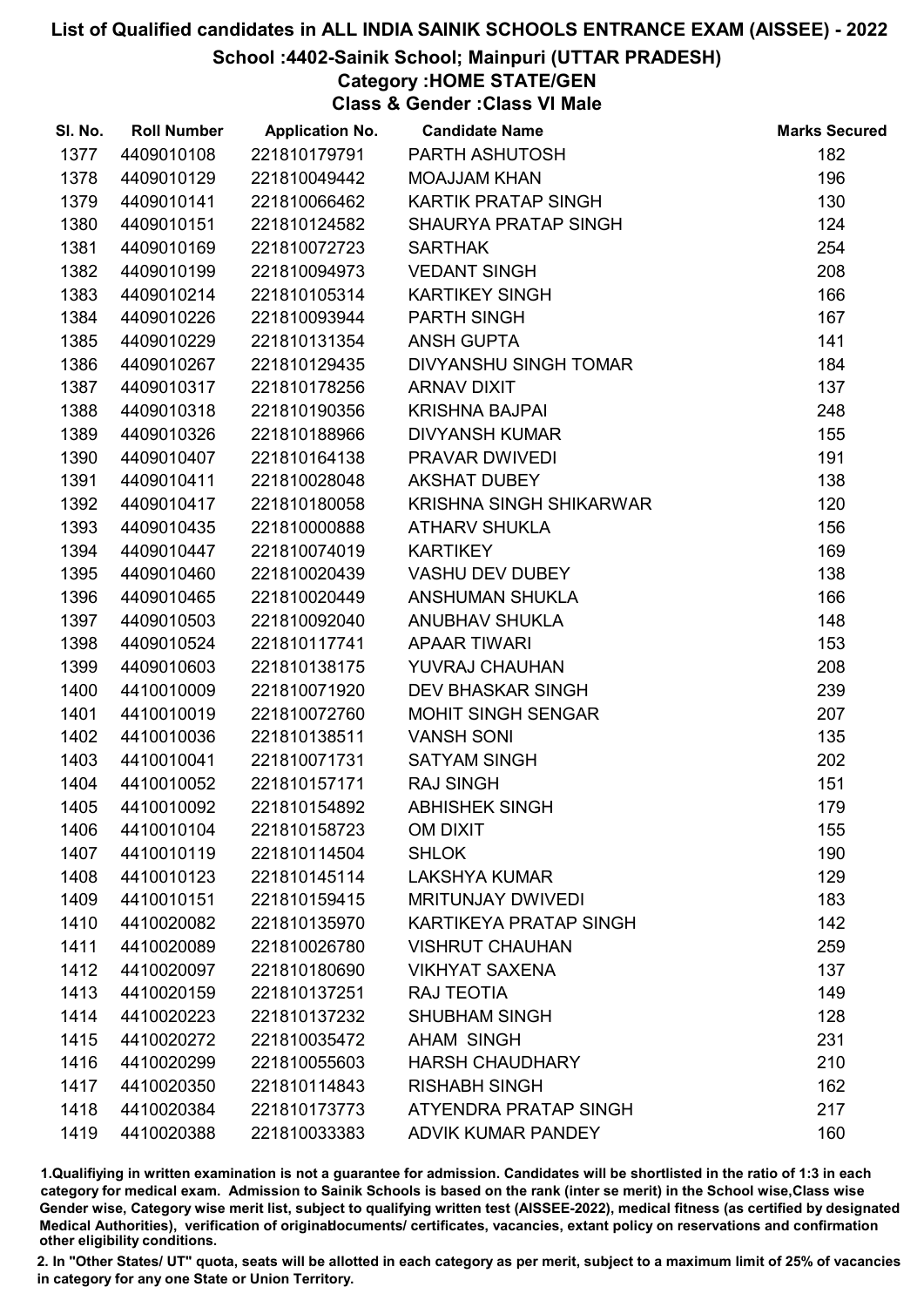## School :4402-Sainik School; Mainpuri (UTTAR PRADESH)

Category :HOME STATE/GEN

Class & Gender :Class VI Male

| SI. No. | <b>Roll Number</b> | <b>Application No.</b> | <b>Candidate Name</b>         |    | <b>Marks Secured</b> |
|---------|--------------------|------------------------|-------------------------------|----|----------------------|
| 1420    | 4410020389         | 221810097783           | AKSHADHA DUBEY                |    | 148                  |
| 1421    | 4410020507         | 221810112506           | <b>ANURAG PANDEY</b>          |    | 193                  |
| 1422    | 4410020545         | 221810070947           | ADDHYAN RAJ                   |    | 132                  |
| 1423    | 4410020597         | 221810108089           | <b>ADITYA VAISH</b>           |    | 187                  |
| 1424    | 4410030022         | 221810100115           | <b>SHAN SRIVASTAVA</b>        |    | 176                  |
| 1425    | 4410030040         | 221810166625           | ANSH PRATAP SINGH             |    | 120                  |
| 1426    | 4410030153         | 221810138136           | <b>SURYANSHU SINGH</b>        |    | 201                  |
| 1427    | 4410030160         | 221810028836           | <b>AMITABH THAKUR</b>         |    | 167                  |
| 1428    | 4410030199         | 221810148676           | <b>AYUSH MISHRA</b>           | CG | 161                  |
| 1429    | 4410030245         | 221810047647           | <b>ARNAV KUMAR</b>            |    | 124                  |
| 1430    | 4410030252         | 221810014557           | <b>ARYAN TIWARI</b>           |    | 165                  |
| 1431    | 4410030285         | 221810166397           | <b>SHIVAAY SINGH</b>          |    | 211                  |
| 1432    | 4410030298         | 221810049708           | <b>DEVANSH DUBEY</b>          |    | 159                  |
| 1433    | 4411010022         | 221810021140           | PRABAL TRIPATHI               |    | 153                  |
| 1434    | 4411010030         | 221810090060           | <b>RUDRA PRATAP SINGH</b>     |    | 199                  |
| 1435    | 4411010040         | 221810165470           | <b>UPENDRA SINGH</b>          |    | 200                  |
| 1436    | 4411010048         | 221810003580           | <b>ABHINAV KUMAR</b>          |    | 141                  |
| 1437    | 4411010052         | 221810163290           | <b>ARAV</b>                   |    | 171                  |
| 1438    | 4411010102         | 221810171191           | <b>SAMEER</b>                 |    | 167                  |
| 1439    | 4411010116         | 221810136212           | <b>SHIVAM</b>                 |    | 219                  |
| 1440    | 4411010119         | 221810150322           | <b>ABHISHEK DIXIT</b>         |    | 255                  |
| 1441    | 4411010145         | 221810110462           | <b>HARSH PRATAP SINGH</b>     |    | 212                  |
| 1442    | 4411010146         | 221810124462           | <b>NISHANK YADAV</b>          |    | 124                  |
| 1443    | 4411010153         | 221810146372           | SHRESTH PANDEY                |    | 146                  |
| 1444    | 4411010154         | 221810158372           | <b>NAMAN KUMAR</b>            |    | 206                  |
| 1445    | 4411010191         | 221810175243           | <b>ANSH DUBEY</b>             |    | 157                  |
| 1446    | 4411010192         | 221810132743           | <b>AYUSHMAN</b>               |    | 185                  |
| 1447    | 4411010209         | 221810197283           | <b>TRISHANK CHAUHAN</b>       |    | 224                  |
| 1448    | 4411010245         | 221810024944           | <b>UJJWAL TIWARI</b>          |    | 159                  |
| 1449    | 4411010257         | 221810154584           | DHAMMARATAN BAUDDH            |    | 189                  |
| 1450    | 4411010272         | 221810092425           | <b>RITIK PRATAP</b>           |    | 229                  |
| 1451    | 4411010349         | 221810167536           | <b>ARVAZ KHAN</b>             |    | 212                  |
| 1452    | 4411010363         | 221810138166           | <b>ABHINAV</b>                |    | 204                  |
| 1453    | 4411010364         | 221810195466           | <b>ANANT DEEP</b>             |    | 158                  |
| 1454    | 4411010367         | 221810040866           | <b>UJJWAL TIWARI</b>          |    | 215                  |
| 1455    | 4411010377         | 221810155286           | <b>ADITYA</b>                 |    | 121                  |
| 1456    | 4411010400         | 221810161337           | <b>BHARAT SINGH</b>           |    | 174                  |
| 1457    | 4411020006         | 221810088900           | <b>SUMIT SINGH</b>            |    | 132                  |
| 1458    | 4411020018         | 221810069820           | <b>KARTIKEY SINGH RATHORE</b> |    | 185                  |
| 1459    | 4411020020         | 221810032920           | <b>ARIHANT</b>                |    | 128                  |
| 1460    | 4411020023         | 221810167040           | <b>ARPIT SINGH CHAUHAN</b>    |    | 139                  |
| 1461    | 4411020029         | 221810050450           | <b>KRATARTH GUPTA</b>         |    | 198                  |
| 1462    | 4411020044         | 221810012480           | <b>SOHAM GUPTA</b>            |    | 235                  |
|         |                    |                        |                               |    |                      |

1.Qualifiying in written examination is not a guarantee for admission. Candidates will be shortlisted in the ratio of 1:3 in each category for medical exam. Admission to Sainik Schools is based on the rank (inter se merit) in the School wise,Class wise Gender wise, Category wise merit list, subject to qualifying written test (AISSEE-2022), medical fitness (as certified by designated Medical Authorities), verification of originablocuments/ certificates, vacancies, extant policy on reservations and confirmation other eligibility conditions.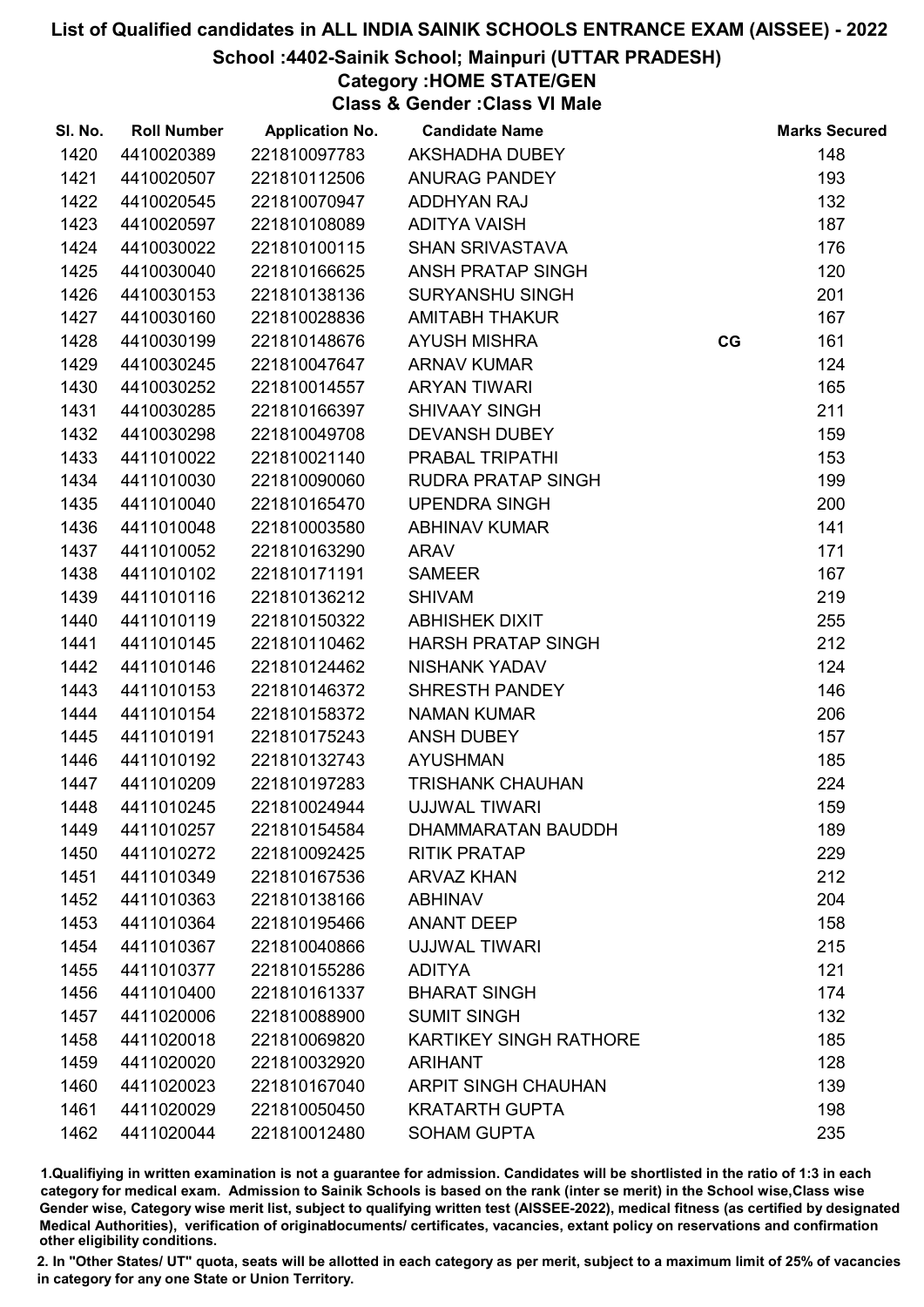## School :4402-Sainik School; Mainpuri (UTTAR PRADESH)

Category :HOME STATE/GEN

Class & Gender :Class VI Male

| SI. No. | <b>Roll Number</b> | <b>Application No.</b> | <b>Candidate Name</b>       | <b>Marks Secured</b> |
|---------|--------------------|------------------------|-----------------------------|----------------------|
| 1463    | 4411020057         | 221810141311           | ABHINAV SHUKLA              | 167                  |
| 1464    | 4411020061         | 221810075611           | HARSH VARDHAN CHAUHAN       | 188                  |
| 1465    | 4411020074         | 221810035541           | <b>VARUN DUBEY</b>          | 128                  |
| 1466    | 4411020084         | 221810055071           | <b>SHAURYA JAIN</b>         | 189                  |
| 1467    | 4411020088         | 221810094971           | <b>AKSHAT DWIVEDI</b>       | 183                  |
| 1468    | 4411020099         | 221810017202           | SHRAVAN PRATAP SINGH        | 134                  |
| 1469    | 4411020104         | 221810059412           | <b>ARYAN</b>                | 211                  |
| 1470    | 4411020108         | 221810026812           | DAKSHRAJ SINGH CHAUHAN      | 151                  |
| 1471    | 4411020113         | 221810054232           | <b>RUDRA TOMAR</b>          | 147                  |
| 1472    | 4411020117         | 221810109432           | <b>VIBHU PRASAD JEE</b>     | 186                  |
| 1473    | 4411020120         | 221810116342           | AAYU CHAUDHARY              | 191                  |
| 1474    | 4411020130         | 221810024852           | SAMARTH CHATURVEDI          | 131                  |
| 1475    | 4411020131         | 221810191262           | <b>SAHIL SINGH</b>          | 193                  |
| 1476    | 4411020141         | 221810079572           | SAUMYA PRATAP SINGH CHAUHAN | 154                  |
| 1477    | 4411020158         | 221810114223           | PRATHVI RAJ CHAUHAN         | 156                  |
| 1478    | 4411020180         | 221810117263           | KARTIKEYA SAURABH DIWAN     | 213                  |
| 1479    | 4411020185         | 221810195773           | <b>CHETAN DIXIT</b>         | 182                  |
| 1480    | 4411020186         | 221810083183           | <b>VANSH SHARMA</b>         | 157                  |
| 1481    | 4411020190         | 221810158093           | <b>AARAV RATHORE</b>        | 130                  |
| 1482    | 4411020192         | 221810024993           | <b>RUDRA TRIPATHI</b>       | 187                  |
| 1483    | 4411020202         | 221810114324           | ARJUN SINGH BHADAURIYA      | 224                  |
| 1484    | 4411020208         | 221810012634           | <b>SAKSHAM GUPTA</b>        | 251                  |
| 1485    | 4411020216         | 221810189954           | KAUTILYA PRATAP SINGH       | 182                  |
| 1486    | 4411020220         | 221810101564           | UTKARSH SHUKLA              | 185                  |
| 1487    | 4411020225         | 221810158774           | <b>ABHINAY</b>              | 149                  |
| 1488    | 4411020231         | 221810036194           | <b>VEDANT MISHRA</b>        | 235                  |
| 1489    | 4411020238         | 221810081915           | <b>UDIT TRIPATHI</b>        | 179                  |
| 1490    | 4411020242         | 221810129135           | <b>SUVARN SINGH</b>         | 150                  |
| 1491    | 4411020244         | 221810185335           | <b>SHREYASH DUBEY</b>       | 192                  |
| 1492    | 4411020246         | 221810052935           | SMRAT PRADHAN               | 131                  |
| 1493    | 4411020248         | 221810103245           | <b>NAITIK CHAUDHARY</b>     | 171                  |
| 1494    | 4411020251         | 221810117645           | <b>ADITYA MISHRA</b>        | 193                  |
| 1495    | 4411020274         | 221810191248           | <b>ANSH</b>                 | 161                  |
| 1496    | 4411020286         | 221810047068           | <b>HONEY</b>                | 224                  |
| 1497    | 4411020287         | 221810060568           | <b>ARYAN TIWARI</b>         | 131                  |
| 1498    | 4411020321         | 221810119419           | <b>KRISHNA SINGH</b>        | 143                  |
| 1499    | 4411020327         | 221810008729           | <b>AMAN</b>                 | 127                  |
| 1500    | 4411020332         | 221810027539           | <b>ABHINAV SHEKHAR</b>      | 153                  |
| 1501    | 4411020340         | 221810160059           | <b>ABHAY PRATAP SINGH</b>   | 171                  |
| 1502    | 4411020356         | 221810074099           | <b>SHUBH AGNIHOTRI</b>      | 258                  |
| 1503    | 4411020358         | 221810040499           | <b>MRITYUNJAY</b>           | 158                  |
| 1504    | 4411030001         | 221810176265           | <b>KRISHNA SINGH</b>        | 210                  |
| 1505    | 4411030032         | 221810030536           | SHAURYA BHADAURIYA          | 170                  |

1.Qualifiying in written examination is not a guarantee for admission. Candidates will be shortlisted in the ratio of 1:3 in each category for medical exam. Admission to Sainik Schools is based on the rank (inter se merit) in the School wise,Class wise Gender wise, Category wise merit list, subject to qualifying written test (AISSEE-2022), medical fitness (as certified by designated Medical Authorities), verification of originablocuments/ certificates, vacancies, extant policy on reservations and confirmation other eligibility conditions.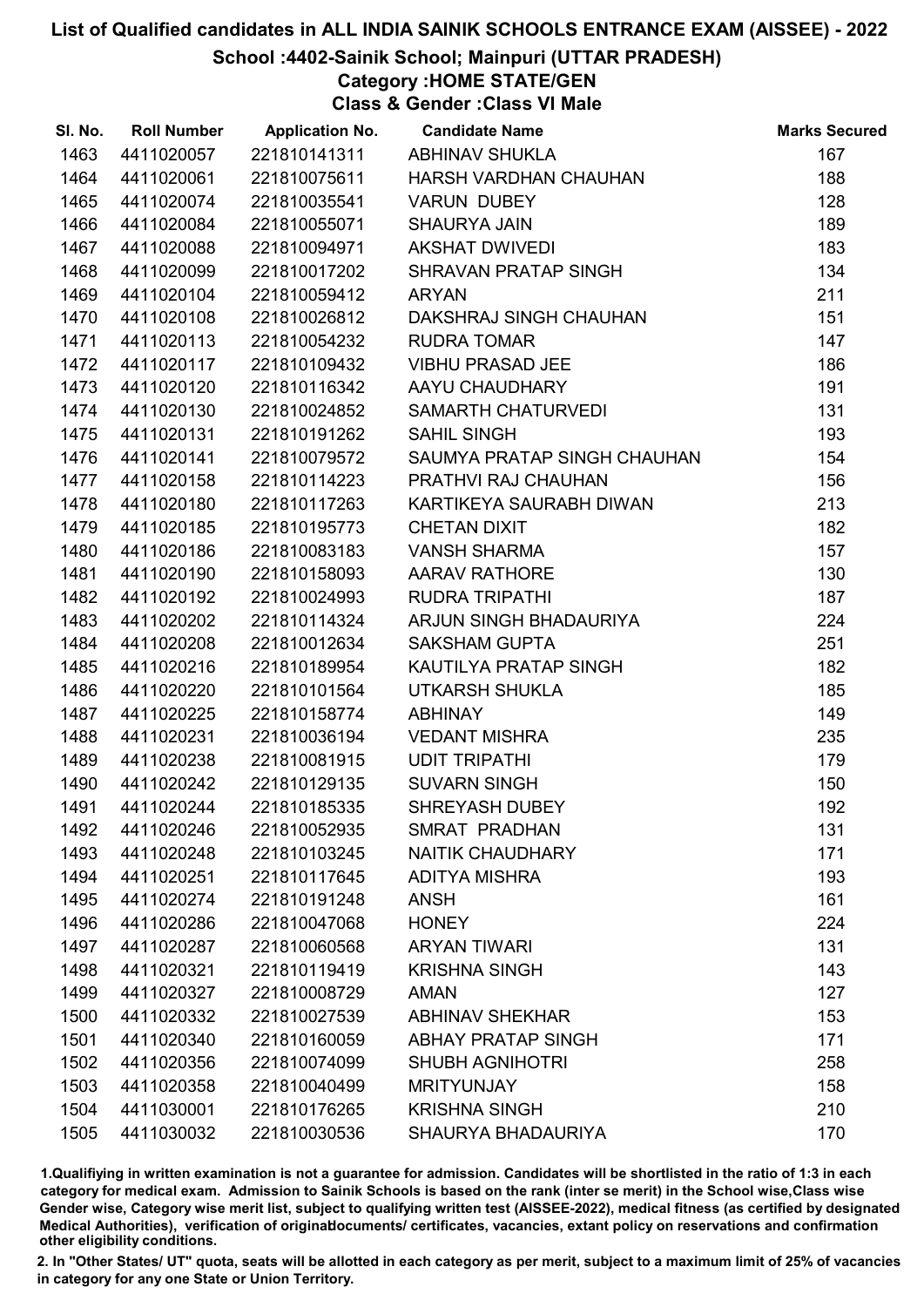## School :4402-Sainik School; Mainpuri (UTTAR PRADESH)

Category :HOME STATE/GEN

Class & Gender :Class VI Male

| SI. No. | <b>Roll Number</b> | <b>Application No.</b> | <b>Candidate Name</b>             | <b>Marks Secured</b> |
|---------|--------------------|------------------------|-----------------------------------|----------------------|
| 1506    | 4411030035         | 221810145936           | <b>SHOURYA RATHORE</b>            | 154                  |
| 1507    | 4411030086         | 221810047857           | <b>ANUKALP DUBEY</b>              | 155                  |
| 1508    | 4411030089         | 221810099867           | <b>NAITIK AGNIHOTRI</b>           | 141                  |
| 1509    | 4411030099         | 221810107887           | SHOURYA SAHAY SAXENA              | 127                  |
| 1510    | 4411030101         | 221810008197           | <b>LAKSHAY CHAUDHARY</b>          | 204                  |
| 1511    | 4411030103         | 221810061897           | <b>KUSHAGRA TRIPATHI</b>          | 199                  |
| 1512    | 4411030110         | 221810153018           | PRATYUSH PRATAP SINGH             | 235                  |
| 1513    | 4411030113         | 221810038118           | <b>VAIBHAV SINGH</b>              | 266                  |
| 1514    | 4411030127         | 221810134248           | <b>NIMIT</b>                      | 185                  |
| 1515    | 4411030136         | 221810112168           | <b>SHREYASH VERMA</b>             | 183                  |
| 1516    | 4411030143         | 221810045778           | <b>BHAVYANSH SINGH</b>            | 260                  |
| 1517    | 4411030145         | 221810116978           | PARTH TRIPATHI                    | 256                  |
| 1518    | 4411030152         | 221810008198           | PRATHAM SHARMA                    | 207                  |
| 1519    | 4411030157         | 221810114998           | <b>ANSHUL TIWARI</b>              | 148                  |
| 1520    | 4411030162         | 221810007909           | <b>VANSH VASHISHTHA</b>           | 214                  |
| 1521    | 4411030164         | 221810045319           | <b>ARJUN DIXIT</b>                | 157                  |
| 1522    | 4411030165         | 221810159419           | <b>MOHAMMAD YUSUF KHAN</b>        | 205                  |
| 1523    | 4411030166         | 221810030819           | <b>VARUN PRATAP SINGH CHAUHAN</b> | 234                  |
| 1524    | 4411030187         | 221810000359           | <b>DIVY PRATAP SINGH</b>          | 199                  |
| 1525    | 4411030197         | 221810075469           | ANSHUMAN PRATAP SINGH             | 256                  |
| 1526    | 4411030201         | 221810124079           | SANIDHYA CHAUHAN                  | 148                  |
| 1527    | 4411030202         | 221810025179           | <b>SHIVANSH SINGH</b>             | 193                  |
| 1528    | 4411030210         | 221810008099           | PRATYAKSH SHARMA                  | 160                  |
| 1529    | 4412010084         | 221810099271           | ANUBHAV SINGH                     | 151                  |
| 1530    | 4412010138         | 221810083672           | <b>RAJNISH RAI</b>                | 237                  |
| 1531    | 4412010172         | 221810136153           | <b>VAIBHAV RAI</b>                | 230                  |
| 1532    | 4412010198         | 221810087404           | <b>SHIVAM SINGH</b>               | 219                  |
| 1533    | 4412010222         | 221810107654           | ANUDESH SINGH                     | 246                  |
| 1534    | 4412010257         | 221810112305           | <b>KRIPA SHANKAR DUBEY</b>        | 188                  |
| 1535    | 4412010295         | 221810160685           | <b>ADITYA SINGH</b>               | 168                  |
| 1536    | 4412010309         | 221810068816           | <b>SHREYANSH SINGH</b>            | 230                  |
| 1537    | 4412010313         | 221810100526           | <b>LUCKY SINGH</b>                | 232                  |
| 1538    | 4412020038         | 221810140101           | <b>TEJSVI YADAV</b>               | 161                  |
| 1539    | 4412020172         | 221810109184           | <b>AYUSH KUMAR</b>                | 200                  |
| 1540    | 4412020193         | 221810175815           | <b>ADARSH KUMAR SINGH</b>         | 198                  |
| 1541    | 4412020211         | 221810058835           | OM UPADHYAY                       | 145                  |
| 1542    | 4412020248         | 221810012736           | <b>TEJASH SHUKLA</b>              | 191                  |
| 1543    | 4412020455         | 221810166028           | <b>ATHANG MISHRA</b>              | 209                  |
| 1544    | 4412020494         | 221810100188           | <b>SHASHANK SINGH</b>             | 207                  |
| 1545    | 4502020393         | 221810119033           | <b>VARUN CHAUHAN</b>              | 164                  |
| 1546    | 4502020705         | 221810188716           | <b>VISHWAJEET SINGH</b>           | 128                  |
| 1547    | 4505020014         | 221810006591           | <b>NAMAN TOMAR</b>                | 243                  |
| 1548    | 4507010060         | 221810065021           | <b>JATIN VASHISTHA</b>            | 227                  |

1.Qualifiying in written examination is not a guarantee for admission. Candidates will be shortlisted in the ratio of 1:3 in each category for medical exam. Admission to Sainik Schools is based on the rank (inter se merit) in the School wise,Class wise Gender wise, Category wise merit list, subject to qualifying written test (AISSEE-2022), medical fitness (as certified by designated Medical Authorities), verification of originablocuments/ certificates, vacancies, extant policy on reservations and confirmation other eligibility conditions.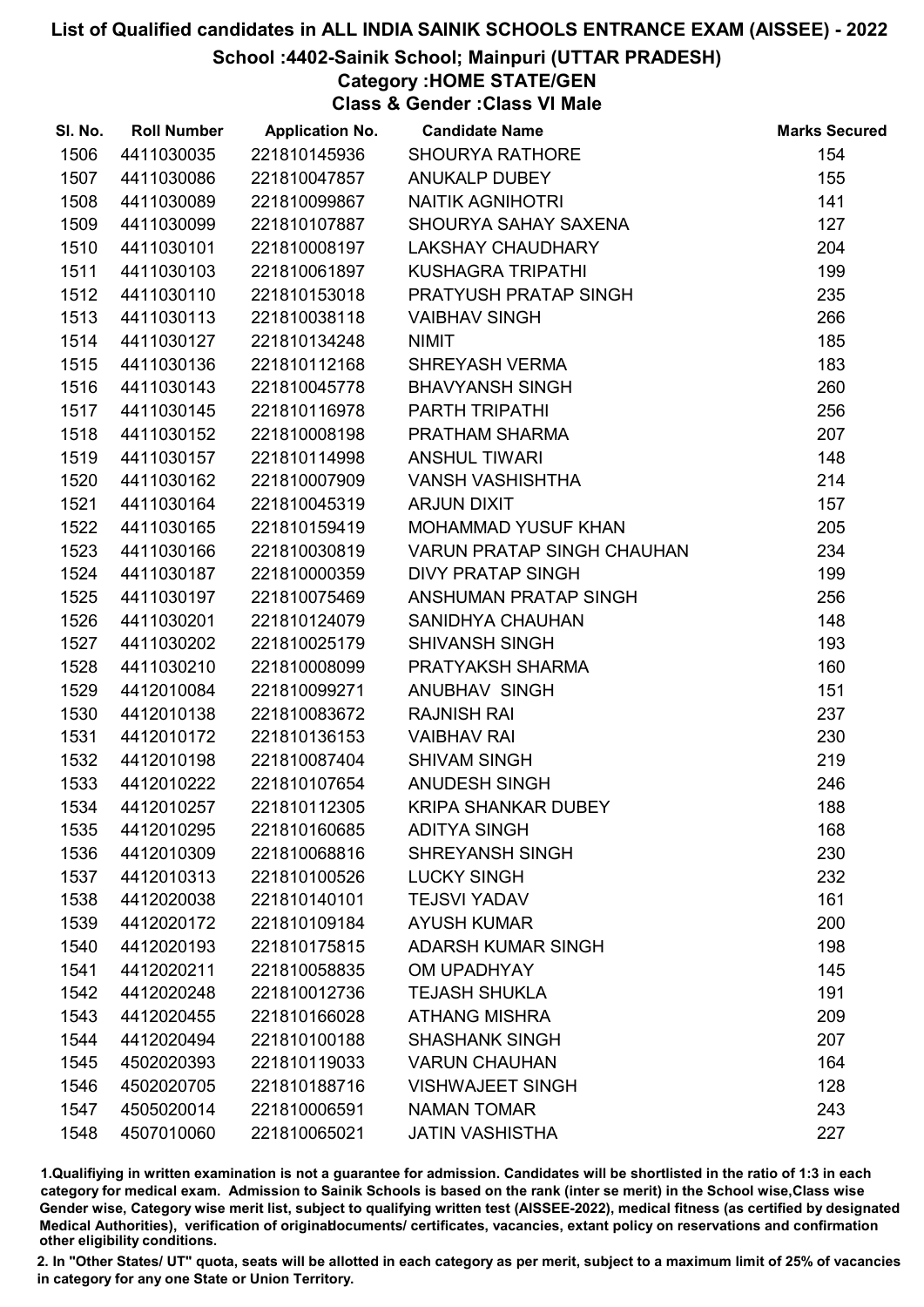# List of Qualified candidates in ALL INDIA SAINIK SCHOOLS ENTRANCE EXAM (AISSEE) - 2022 School :4402-Sainik School; Mainpuri (UTTAR PRADESH) Category :HOME STATE/GEN Class & Gender :Class VI Male

| SI. No. | <b>Roll Number</b> | <b>Application No.</b> | <b>Candidate Name</b>      | <b>Marks Secured</b> |
|---------|--------------------|------------------------|----------------------------|----------------------|
| 1549    | 4507010073         | 221810000741           | ARJUN SAHARAN              | 232                  |
| 1550    | 4507010074         | 221810082841           | KANHAIYA SINGHAL           | 161                  |
| 1551    | 4507010307         | 221810001126           | <b>ARPIT TYAGI</b>         | 158                  |
| 1552    | 4508010057         | 221810053621           | SUYOG AGARWAL              | 155                  |
| 1553    | 4508010078         | 221810031961           | PRIYANSHU CHAUHAN          | 263                  |
| 1554    | 4508010140         | 221810154561           | <b>PARTH PUNIA</b>         | 186                  |
| 1555    | 4508010207         | 221810095539           | <b>SHORYA SINGH SIROHI</b> | 243                  |
| 1556    | 4508020154         | 221810050726           | ANAY AGARWAL               | 169                  |
| 1557    | 4602010093         | 221810179770           | <b>KRISH YADAV</b>         | 121                  |
| 1558    | 4602010456         | 221810068858           | <b>PRATIK KUMAR</b>        | 124                  |

1.Qualifiying in written examination is not a guarantee for admission. Candidates will be shortlisted in the ratio of 1:3 in each category for medical exam. Admission to Sainik Schools is based on the rank (inter se merit) in the School wise,Class wise Gender wise, Category wise merit list, subject to qualifying written test (AISSEE-2022), medical fitness (as certified by designated Medical Authorities), verification of originablocuments/ certificates, vacancies, extant policy on reservations and confirmation other eligibility conditions.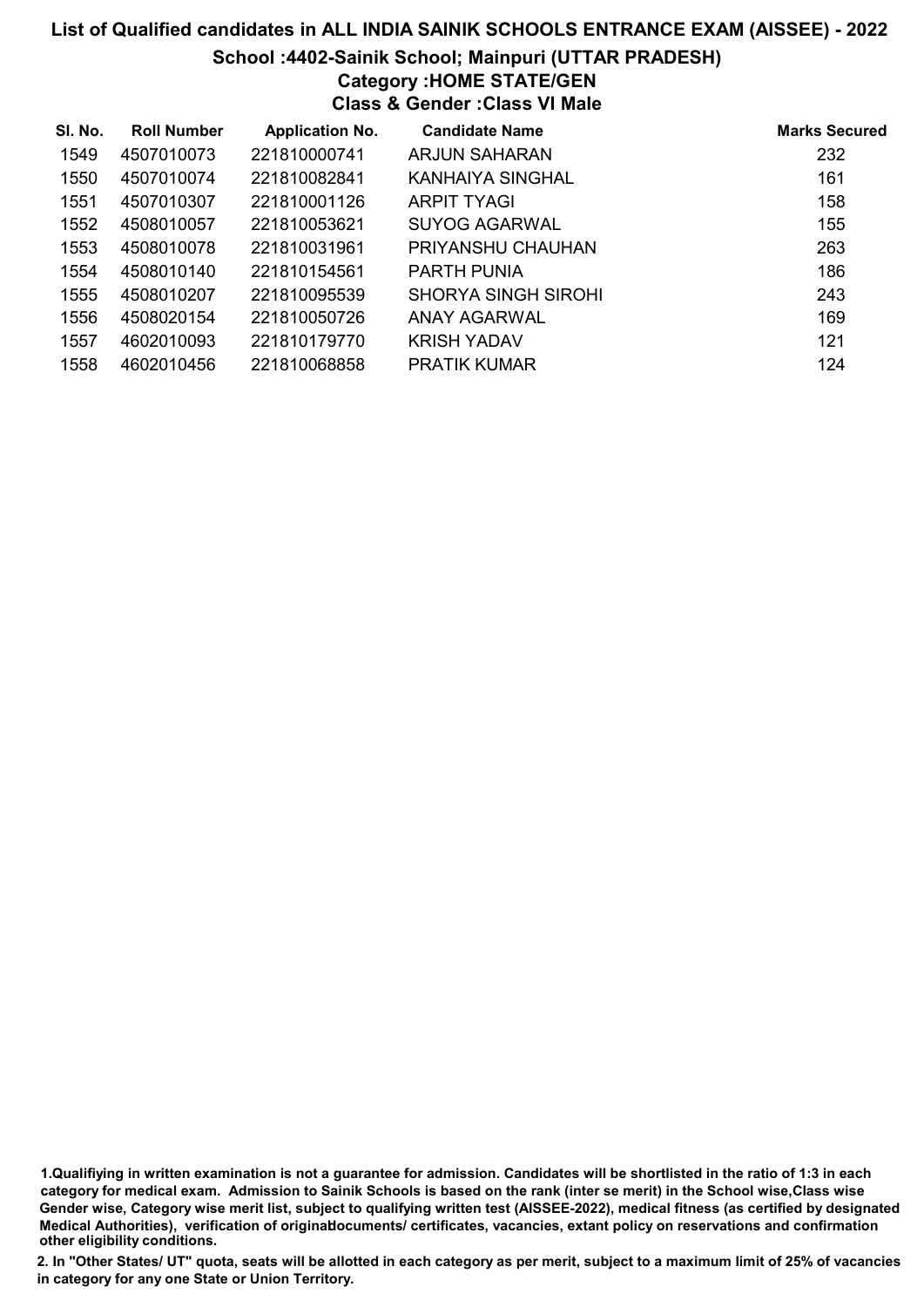School :4402-Sainik School; Mainpuri (UTTAR PRADESH)

# Category :OTHER STATE/SC

Class & Gender :Class VI Male

| SI. No. | <b>Roll Number</b> | <b>Application No.</b> | <b>Candidate Name</b>     | <b>Marks Secured</b> |
|---------|--------------------|------------------------|---------------------------|----------------------|
| 1559    | 1503010130         | 221810104053           | JITU KUMAR                | 148                  |
| 1560    | 1503020185         | 221810113145           | <b>ANURAG KUMAR</b>       | 174                  |
| 1561    | 1505010170         | 221810126553           | <b>MAYANK NIGAM</b>       | 129                  |
| 1562    | 1506010060         | 221810106531           | <b>AMIT RAJ</b>           | 209                  |
| 1563    | 1506010167         | 221810189963           | <b>AMIT KUMAR</b>         | 206                  |
| 1564    | 1506020316         | 221810093429           | <b>SHASHI SHEKHAR</b>     | 172                  |
| 1565    | 1506020343         | 221810052469           | <b>MOHIT KUMAR</b>        | 216                  |
| 1566    | 1507010148         | 221810153655           | NISHANT BHARTI            | 179                  |
| 1567    | 1507010255         | 221810093369           | <b>ANKIT KUMAR</b>        | 209                  |
| 1568    | 1507010368         | 221810136716           | SAHIL RAJ                 | 205                  |
| 1569    | 1511020130         | 221810043911           | <b>VIVEK KUMAR</b>        | 209                  |
| 1570    | 1514010004         | 221810109810           | UTSAV RAJ                 | 227                  |
| 1571    | 2001030559         | 221810186835           | AMAN SAGAR                | 80                   |
| 1572    | 2001050308         | 221810104224           | JATIN KUMAR               | 123                  |
| 1573    | 3002030620         | 221810033619           | <b>PRINCE</b>             | 164                  |
| 1574    | 3110020035         | 221810148453           | <b>DIVIT NITIN CHAVAN</b> | 72                   |
| 1575    | 3901020378         | 221810077629           | <b>PIYUSH KUMAR</b>       | 173                  |

<sup>1.</sup>Qualifiying in written examination is not a guarantee for admission. Candidates will be shortlisted in the ratio of 1:3 in each category for medical exam. Admission to Sainik Schools is based on the rank (inter se merit) in the School wise,Class wise Gender wise, Category wise merit list, subject to qualifying written test (AISSEE-2022), medical fitness (as certified by designated Medical Authorities), verification of originablocuments/ certificates, vacancies, extant policy on reservations and confirmation other eligibility conditions.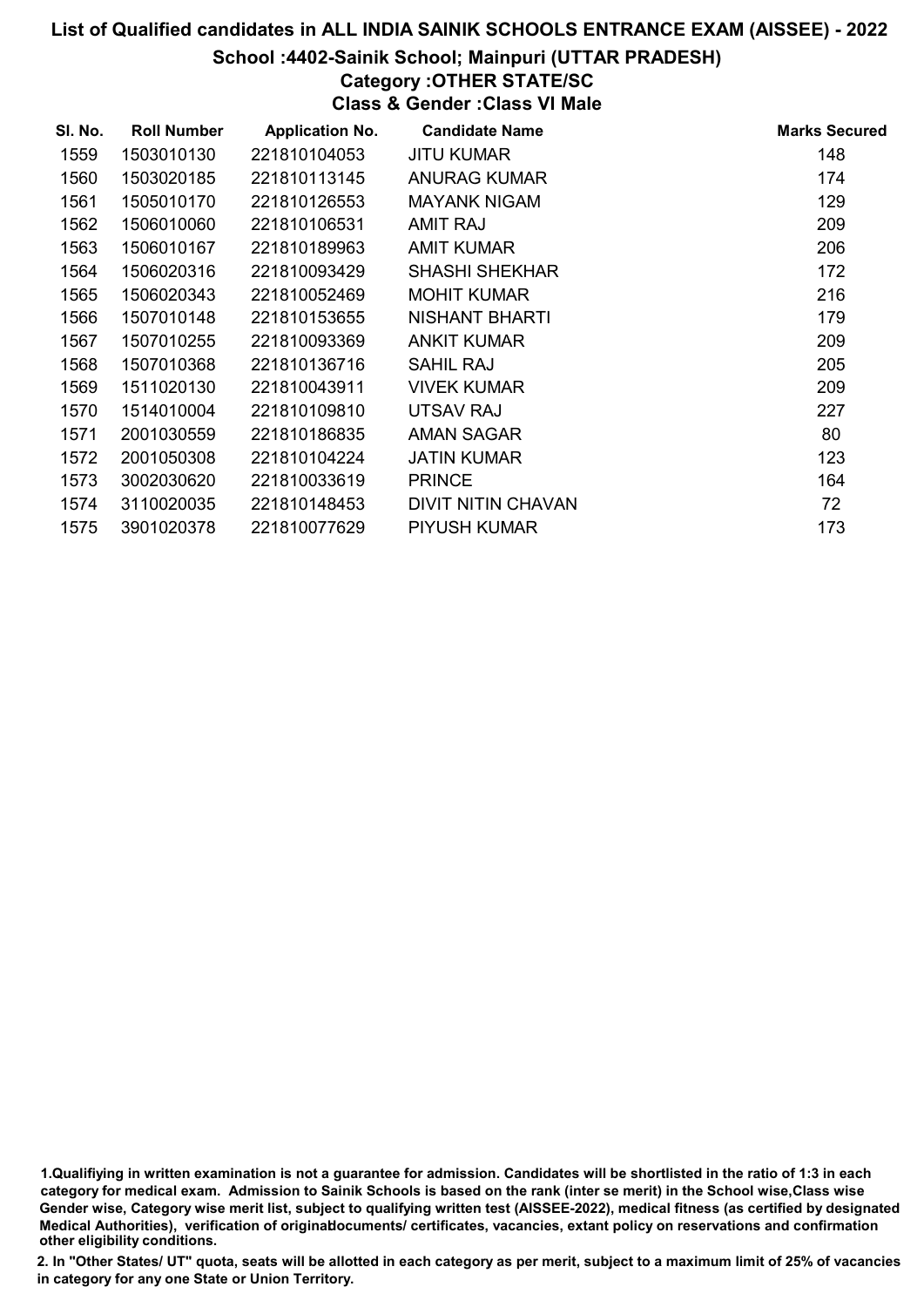# List of Qualified candidates in ALL INDIA SAINIK SCHOOLS ENTRANCE EXAM (AISSEE) - 2022 School :4402-Sainik School; Mainpuri (UTTAR PRADESH) Category :OTHER STATE/ST Class & Gender :Class VI Male

| SI. No. | <b>Roll Number</b> | <b>Application No.</b> | Candidate Name        | <b>Marks Secured</b> |
|---------|--------------------|------------------------|-----------------------|----------------------|
| 1576    | 1506020338         | 221810107459           | ANISH SHARMA          | 189                  |
| 1577    | 1514010262         | 221810087916           | AMRIT RAJ             | 136                  |
| 1578    | 3904020455         | 221810105884           | GAJENDER MEENA        | 185                  |
| 1579    | 4201030410         | 221810124402           | <b>BANOTH VIGNESH</b> | 56                   |

1.Qualifiying in written examination is not a guarantee for admission. Candidates will be shortlisted in the ratio of 1:3 in each category for medical exam. Admission to Sainik Schools is based on the rank (inter se merit) in the School wise,Class wise Gender wise, Category wise merit list, subject to qualifying written test (AISSEE-2022), medical fitness (as certified by designated Medical Authorities), verification of originablocuments/ certificates, vacancies, extant policy on reservations and confirmation other eligibility conditions.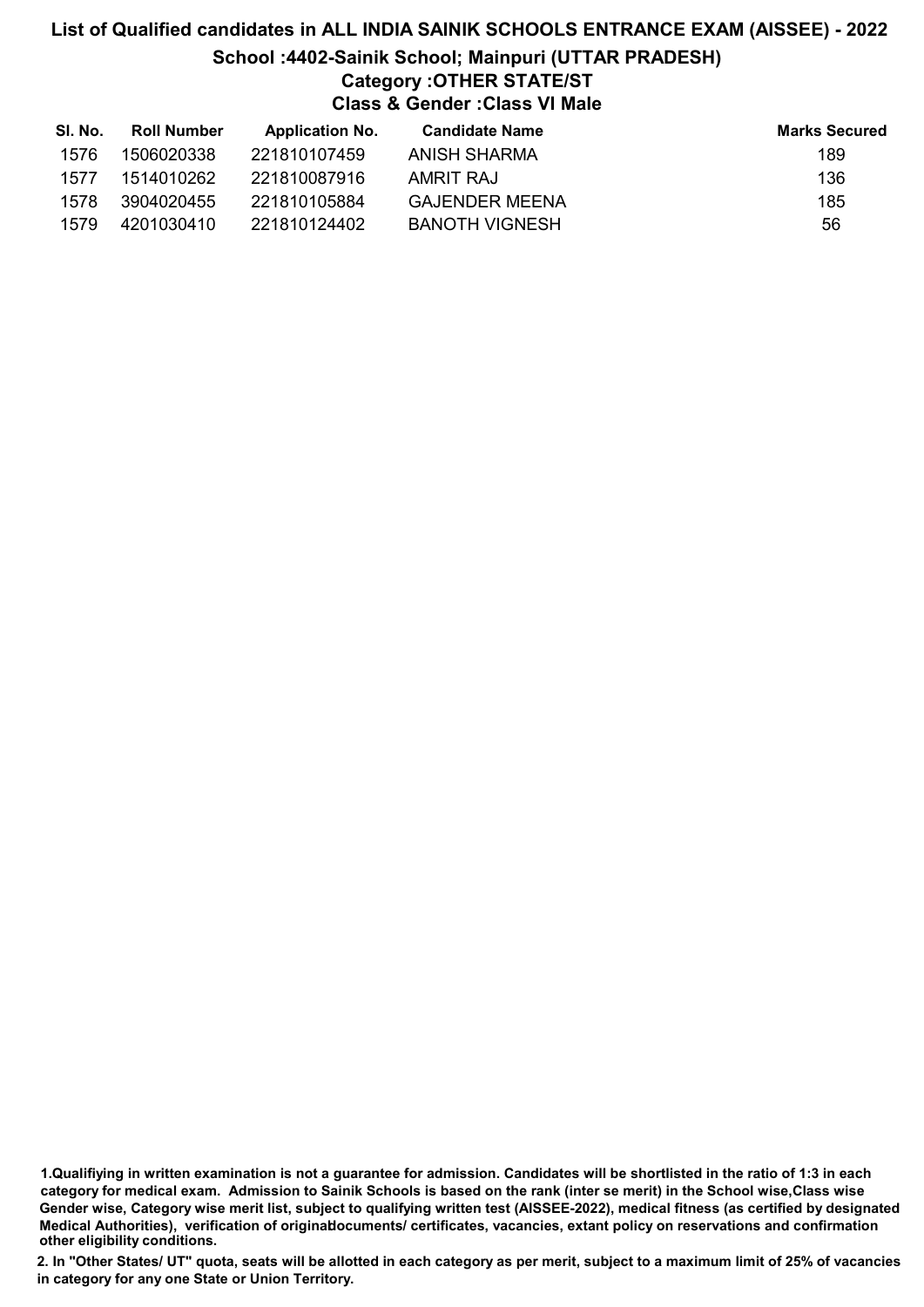#### School :4402-Sainik School; Mainpuri (UTTAR PRADESH)

# Category :OTHER STATE/OBC

Class & Gender :Class VI Male

| SI. No. | <b>Roll Number</b> | <b>Application No.</b> | <b>Candidate Name</b>            | <b>Marks Secured</b> |
|---------|--------------------|------------------------|----------------------------------|----------------------|
| 1580    | 1502010211         | 221810027020           | <b>AVNISH KUMAR</b>              | 161                  |
| 1581    | 1503010201         | 221810104735           | <b>ANAND KUMAR</b>               | 128                  |
| 1582    | 1503010217         | 221810088995           | <b>PIYUSH RAJ</b>                | 206                  |
| 1583    | 1503010221         | 221810131606           | <b>NITISH KUMAR</b>              | 158                  |
| 1584    | 1503010232         | 221810119036           | <b>CHANDAN KUMAR</b>             | 173                  |
| 1585    | 1503010320         | 221810106109           | <b>ANKIT KUMAR</b>               | 176                  |
| 1586    | 1503010345         | 221810132079           | PRINCE RAJ                       | 238                  |
| 1587    | 1505011001         | 221810016628           | <b>AYUSH KUMAR</b>               | 178                  |
| 1588    | 1506010100         | 221810118932           | <b>SHYAM KUMAR</b>               | 217                  |
| 1589    | 1506010116         | 221810104872           | <b>ADARSH RAJ</b>                | 229                  |
| 1590    | 1506010153         | 221810120453           | <b>RAJAN KUMAR</b>               | 144                  |
| 1591    | 1506010222         | 221810105774           | <b>SATYAM KUMAR</b>              | 238                  |
| 1592    | 1506010253         | 221810049535           | <b>NAITIK VERMA</b>              | 237                  |
| 1593    | 1506010266         | 221810181955           | <b>AMIT RAJBHAR</b>              | 139                  |
| 1594    | 1506020174         | 221810176257           | <b>NAMAN GOYAL</b>               | 158                  |
| 1595    | 1506020209         | 221810090529           | <b>SHIVAM KUMAR</b>              | 154                  |
| 1596    | 1507010030         | 221810106411           | <b>UTKRIST RANJAN</b>            | 165                  |
| 1597    | 1507010144         | 221810161225           | <b>KRISH KUMAR</b>               | 138                  |
| 1598    | 1507010369         | 221810112126           | <b>NILMANI</b>                   | 193                  |
| 1599    | 1509010029         | 221810108760           | <b>PIYUSH RAJ</b>                | 253                  |
| 1600    | 1509030086         | 221810117382           | <b>HARSH RAJ</b>                 | 210                  |
| 1601    | 1509040304         | 221810170368           | <b>HEMANT KUMAR</b>              | 206                  |
| 1602    | 1510010264         | 221810126505           | <b>ANAND KUMAR</b>               | 211                  |
| 1603    | 1511020175         | 221810098161           | <b>SPARSH ANAND</b>              | 212                  |
| 1604    | 1511020377         | 221810167143           | <b>ADITYA RAJ</b>                | 209                  |
| 1605    | 1511020480         | 221810074314           | <b>NITISH KUMAR</b>              | 211                  |
| 1606    | 1511040271         | 221810123471           | <b>RAUSHAN KUMAR</b>             | 204                  |
| 1607    | 1513010026         | 221810190050           | <b>ADITYA KUMAR</b>              | 206                  |
| 1608    | 1513010097         | 221810123912           | <b>LAV VERMA</b>                 | 248                  |
| 1609    | 1513020257         | 221810139888           | <b>VIKASH KUMAR</b>              | 254                  |
| 1610    | 1514010259         | 221810084595           | <b>SRIJAN KUMAR SAURABH</b>      | 196                  |
| 1611    | 2303020106         | 221810076880           | <b>SHASHANK</b>                  | 190                  |
| 1612    | 3002010014         | 221810082310           | <b>AMIT DHAKAR</b>               | 210                  |
| 1613    | 3002010066         | 221810068060           | <b>SUMIT DHAKAD</b>              | 175                  |
| 1614    | 3002010118         | 221810133801           | <b>DEEPAK DHAKAR</b>             | 170                  |
| 1615    | 3002010274         | 221810065532           | <b>SHANI PRATAP SINGH DHAKAR</b> | 124                  |
| 1616    | 3002030244         | 221810125473           | <b>GAURAV BAGHEL</b>             | 251                  |
| 1617    | 3116020020         | 221810097611           | <b>ARYAN DIGAMBAR KINGE</b>      | 134                  |
| 1618    | 3901020323         | 221810037438           | <b>HIMANSHU</b>                  | 192                  |
| 1619    | 3905010108         | 221810067680           | <b>RITIK KUMAR</b>               | 139                  |
| 1620    | 3905010183         | 221810026141           | <b>GORANSH</b>                   | 203                  |
| 1621    | 4405010153         | 221810080882           | <b>MOHIT KUAMR</b>               | 199                  |
| 1622    | 4407020147         | 221810078792           | <b>NITISH KUMAR</b>              | 224                  |

1.Qualifiying in written examination is not a guarantee for admission. Candidates will be shortlisted in the ratio of 1:3 in each category for medical exam. Admission to Sainik Schools is based on the rank (inter se merit) in the School wise,Class wise Gender wise, Category wise merit list, subject to qualifying written test (AISSEE-2022), medical fitness (as certified by designated Medical Authorities), verification of originablocuments/ certificates, vacancies, extant policy on reservations and confirmation other eligibility conditions.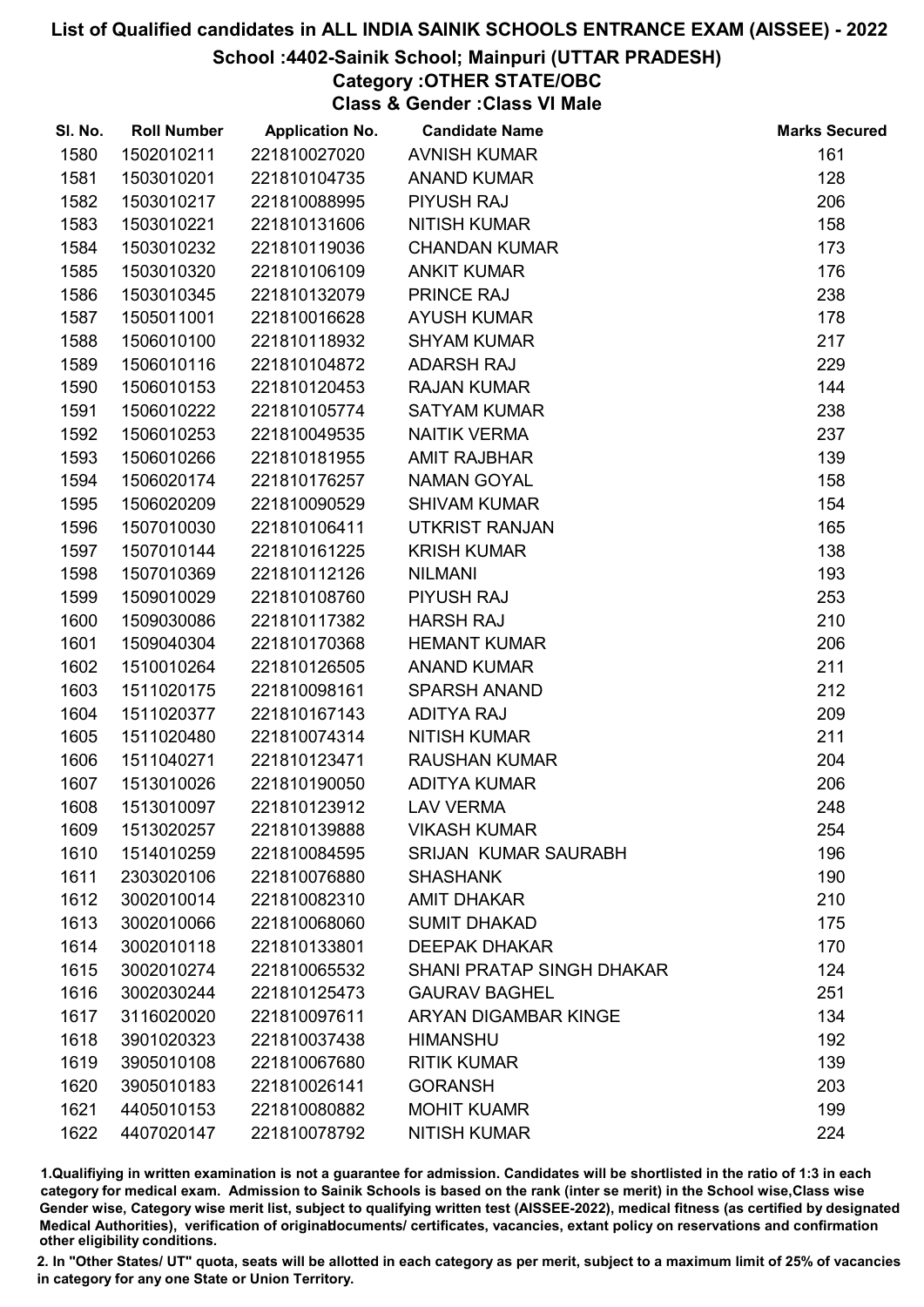# List of Qualified candidates in ALL INDIA SAINIK SCHOOLS ENTRANCE EXAM (AISSEE) - 2022 School :4402-Sainik School; Mainpuri (UTTAR PRADESH) Category :OTHER STATE/OBC Class & Gender :Class VI Male

| SI. No. | <b>Roll Number</b> | <b>Application No.</b> | <b>Candidate Name</b> | <b>Marks Secured</b> |
|---------|--------------------|------------------------|-----------------------|----------------------|
| 1623    | 4412020523         | 221810109639           | <b>ROHIT KUMAR</b>    |                      |

<sup>1.</sup>Qualifiying in written examination is not a guarantee for admission. Candidates will be shortlisted in the ratio of 1:3 in each category for medical exam. Admission to Sainik Schools is based on the rank (inter se merit) in the School wise,Class wise Gender wise, Category wise merit list, subject to qualifying written test (AISSEE-2022), medical fitness (as certified by designated Medical Authorities), verification of originablocuments/ certificates, vacancies, extant policy on reservations and confirmation other eligibility conditions.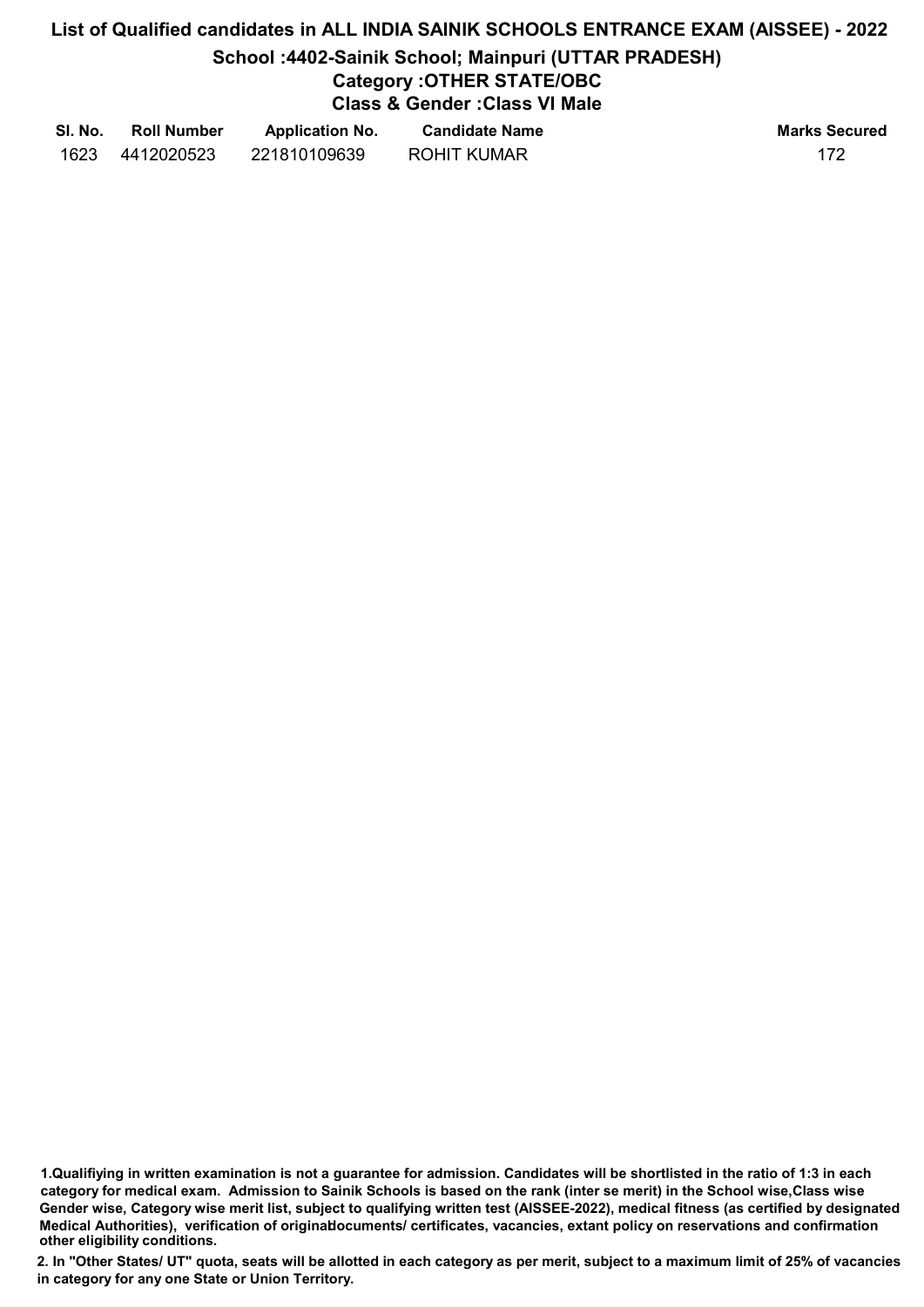School :4402-Sainik School; Mainpuri (UTTAR PRADESH)

# Category :OTHER STATE/DEF

Class & Gender :Class VI Male

| SI. No. | <b>Roll Number</b> | <b>Application No.</b> | <b>Candidate Name</b>   | <b>Marks Secured</b> |
|---------|--------------------|------------------------|-------------------------|----------------------|
| 1624    | 1507010247         | 221810022349           | <b>AMAN ROY</b>         | 198                  |
| 1625    | 1511050299         | 221810110114           | ANKIT KUMAR OJHA        | 163                  |
| 1626    | 1511070148         | 221810118629           | RISHAV RAJ              | 124                  |
| 1627    | 1511070244         | 221810119989           | <b>UMANG KUMAR</b>      | 201                  |
| 1628    | 1514010315         | 221810048509           | REESANT KUMAR YADAV     | 171                  |
| 1629    | 2001061002         | 221810044499           | MD TAHA ALI             | 177                  |
| 1630    | 3002020293         | 221810026245           | NISHANT BHARTI GOSWAMI  | 235                  |
| 1631    | 3002020517         | 221810035347           | YASHRAJ SINGH JADOUN    | 251                  |
| 1632    | 3904040834         | 221810071047           | SIDDHARTH SINGH CHOUHAN | 175                  |
| 1633    | 3905020208         | 221810150253           | <b>VAIBHAV KUMAR</b>    | 257                  |
| 1634    | 3905030139         | 221810017087           | <b>MOHIT</b>            | 213                  |
| 1635    | 3905050036         | 221810051134           | NAMANDEEP SINGH         | 159                  |
| 1636    | 4401040125         | 221810024916           | PRIYANSHU VERMA         | 180                  |

1.Qualifiying in written examination is not a guarantee for admission. Candidates will be shortlisted in the ratio of 1:3 in each category for medical exam. Admission to Sainik Schools is based on the rank (inter se merit) in the School wise,Class wise Gender wise, Category wise merit list, subject to qualifying written test (AISSEE-2022), medical fitness (as certified by designated Medical Authorities), verification of originablocuments/ certificates, vacancies, extant policy on reservations and confirmation other eligibility conditions.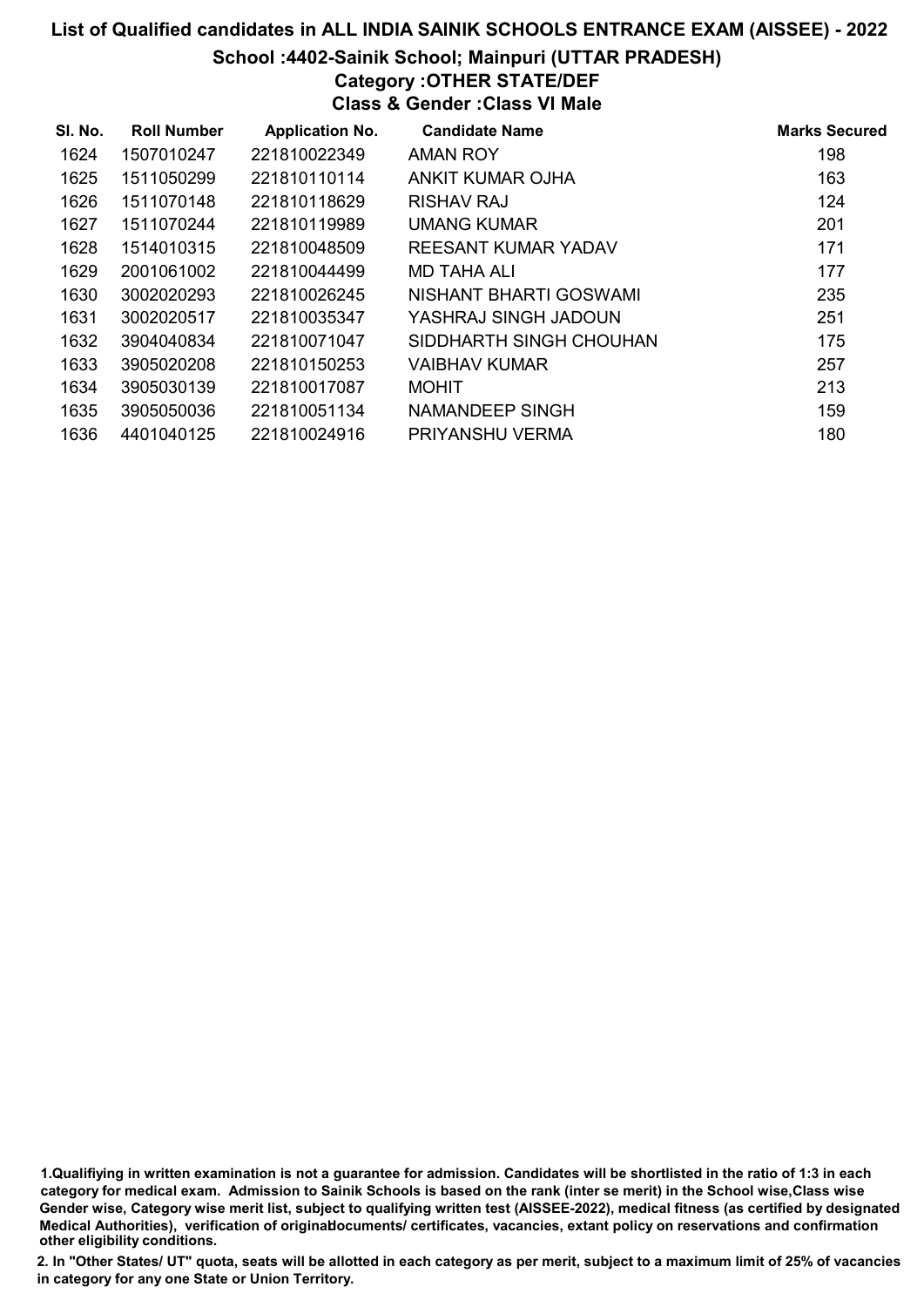## School :4402-Sainik School; Mainpuri (UTTAR PRADESH)

# Category :OTHER STATE/GEN

Class & Gender :Class VI Male

| SI. No. | <b>Roll Number</b> | <b>Application No.</b> | <b>Candidate Name</b>         | <b>Marks Secured</b> |
|---------|--------------------|------------------------|-------------------------------|----------------------|
| 1637    | 1501010510         | 221810152936           | <b>SAMARTH RAJ</b>            | 209                  |
| 1638    | 1503010154         | 221810128993           | <b>PRATIK SINGH</b>           | 180                  |
| 1639    | 1503010317         | 221810089298           | <b>ASWIN KUMAR</b>            | 126                  |
| 1640    | 1503020321         | 221810110278           | <b>SHIVAM KUMAR SINGH</b>     | 203                  |
| 1641    | 1503020333         | 221810065519           | <b>RATNAM KUMAR</b>           | 201                  |
| 1642    | 1505010093         | 221810167891           | PRIYANSHU SINGH               | 186                  |
| 1643    | 1506010024         | 221810107250           | <b>SAKSHAM KUMAR SINGH</b>    | 256                  |
| 1644    | 1506020229         | 221810085899           | <b>KRISHNA KUMAR</b>          | 177                  |
| 1645    | 1507010013         | 221810092340           | <b>ARYAN KUMAR</b>            | 124                  |
| 1646    | 1507010123         | 221810059454           | PRITHWI RAJ CHAUHAN           | 218                  |
| 1647    | 1507010203         | 221810085377           | <b>ADITYA RAJ</b>             | 128                  |
| 1648    | 1508010114         | 221810121114           | <b>MUHAMMAD DANISH</b>        | 164                  |
| 1649    | 1509010034         | 221810155080           | <b>SHIVANSH PARASHAR</b>      | 178                  |
| 1650    | 1509010050         | 221810145821           | <b>SURYANSH RAJ</b>           | 261                  |
| 1651    | 1509030159         | 221810163133           | <b>DIVYANSHU PRASHAR</b>      | 181                  |
| 1652    | 1509030237         | 221810037493           | <b>HIMANSHU KUMAR</b>         | 126                  |
| 1653    | 1509030256         | 221810094014           | <b>ADITYA RAJ</b>             | 250                  |
| 1654    | 1509030353         | 221810111894           | ARPIT KUMAR DWIVEDI           | 244                  |
| 1655    | 1509040033         | 221810082936           | <b>HARDIK VATSA</b>           | 197                  |
| 1656    | 1510010071         | 221810034721           | <b>KRISH RAJ</b>              | 246                  |
| 1657    | 1511020046         | 221810090540           | <b>ANURAG KUMAR</b>           | 140                  |
| 1658    | 1511020335         | 221810105313           | <b>ADITYA KUMAR</b>           | 239                  |
| 1659    | 1511030268         | 221810041786           | <b>RAMBABAU THAKUR</b>        | 260                  |
| 1660    | 1511030426         | 221810105128           | ABHISHEK KUMAR SINGH          | 138                  |
| 1661    | 1511050202         | 221810117053           | <b>ALOK KUMAR SINGH</b>       | 178                  |
| 1662    | 1513010207         | 221810111424           | <b>ABHISHEK KUMAR</b>         | 253                  |
| 1663    | 1513020104         | 221810006746           | <b>AMAN KUMAR</b>             | 207                  |
| 1664    | 1514010120         | 221810109096           | <b>RISHIT SINGH</b>           | 267                  |
| 1665    | 2001020069         | 221810123012           | AYUSHMAN SINGH KUSHWAH        | 134                  |
| 1666    | 2001050607         | 221810140125           | <b>DIVYANSH NOVHAR</b>        | 189                  |
| 1667    | 2001060214         | 221810042927           | <b>ARYAMAN</b>                | 166                  |
| 1668    | 2001060400         | 221810099297           | RAMEEZ AHMED                  | 237                  |
| 1669    | 2607010035         | 221810172194           | <b>SIDDHIKA SHREE</b>         | 196                  |
| 1670    | 3001030580         | 221810049985           | <b>TUSHAR SINGH BORA</b>      | 207                  |
| 1671    | 3002010097         | 221810032980           | <b>MANGAL TOMAR</b>           | 216                  |
| 1672    | 3002010182         | 221810087161           | <b>SURYANSH BHADORIYA</b>     | 241                  |
| 1673    | 3002010307         | 221810101062           | <b>HEMANT PAL SINGH</b>       | 217                  |
| 1674    | 3002020059         | 221810039023           | DIVYADITYA RAJAWAT            | 250                  |
| 1675    | 3002020314         | 221810039465           | <b>HARIKESH SINGH RAJAWAT</b> | 175                  |
| 1676    | 3002020490         | 221810021217           | YASH KUMAR TRIPATHI           | 229                  |
| 1677    | 3002020676         | 221810150078           | ROHIT SINGH BHADAURIA         | 166                  |
| 1678    | 3002030023         | 221810100520           | ANSH BHARADWAJ                | 241                  |
| 1679    | 3002030568         | 221810127998           | LAKSHYA SHARMA                | 215                  |

1.Qualifiying in written examination is not a guarantee for admission. Candidates will be shortlisted in the ratio of 1:3 in each category for medical exam. Admission to Sainik Schools is based on the rank (inter se merit) in the School wise,Class wise Gender wise, Category wise merit list, subject to qualifying written test (AISSEE-2022), medical fitness (as certified by designated Medical Authorities), verification of originablocuments/ certificates, vacancies, extant policy on reservations and confirmation other eligibility conditions.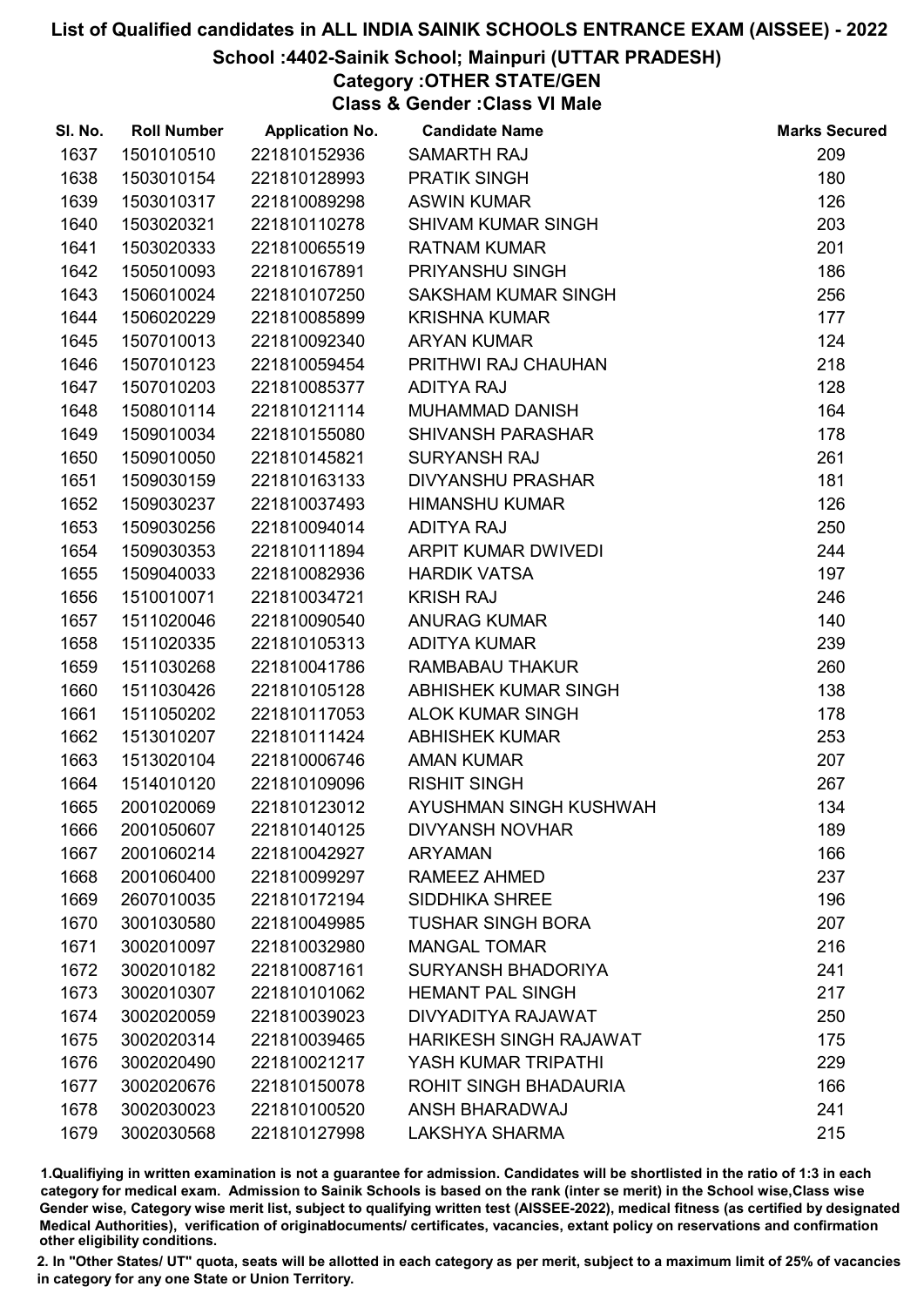## School :4402-Sainik School; Mainpuri (UTTAR PRADESH)

# Category :OTHER STATE/GEN

Class & Gender :Class VI Male

| SI. No. | <b>Roll Number</b> | <b>Application No.</b> | <b>Candidate Name</b>   | <b>Marks Secured</b> |
|---------|--------------------|------------------------|-------------------------|----------------------|
| 1680    | 3002030663         | 221810145349           | YASH VARDHAN SINGH      | 141                  |
| 1681    | 3002030693         | 221810083379           | PARTH DIXIT             | 184                  |
| 1682    | 3002030701         | 221810068979           | NIKHIL JOSHI            | 140                  |
| 1683    | 3002030710         | 221810009989           | HARSHIT SINGH RAJAWAT   | 170                  |
| 1684    | 3004040167         | 221810058827           | ADVAIT SHARMA           | 231                  |
| 1685    | 3116020178         | 221810056269           | DAKSH DHANANJAY PATIL   | 194                  |
| 1686    | 3904040423         | 221810086924           | <b>UDAY VEER SINGH</b>  | 135                  |
| 1687    | 3904040908         | 221810170997           | AACHARYA AYUSH          | 153                  |
| 1688    | 3905010096         | 221810046770           | <b>KESHAV</b>           | 230                  |
| 1689    | 3905020541         | 221810016036           | NIRANJAN SINGH          | 213                  |
| 1690    | 4201020230         | 221810113620           | EMMADI RUTHWIK          | 202                  |
| 1691    | 4401020269         | 221810195564           | <b>KULDEEP</b>          | 142                  |
| 1692    | 4405010002         | 221810054200           | ANURAG KUMAR            | 246                  |
| 1693    | 4407020347         | 221810040637           | ANMOL RANJAN PRADHAN    | 174                  |
| 1694    | 4502020188         | 221810014351           | <b>DEWANSH BACHHETI</b> | 137                  |
| 1695    | 4601010050         | 221810124002           | <b>BITTU RAY</b>        | 140                  |

1.Qualifiying in written examination is not a guarantee for admission. Candidates will be shortlisted in the ratio of 1:3 in each category for medical exam. Admission to Sainik Schools is based on the rank (inter se merit) in the School wise,Class wise Gender wise, Category wise merit list, subject to qualifying written test (AISSEE-2022), medical fitness (as certified by designated Medical Authorities), verification of originablocuments/ certificates, vacancies, extant policy on reservations and confirmation other eligibility conditions.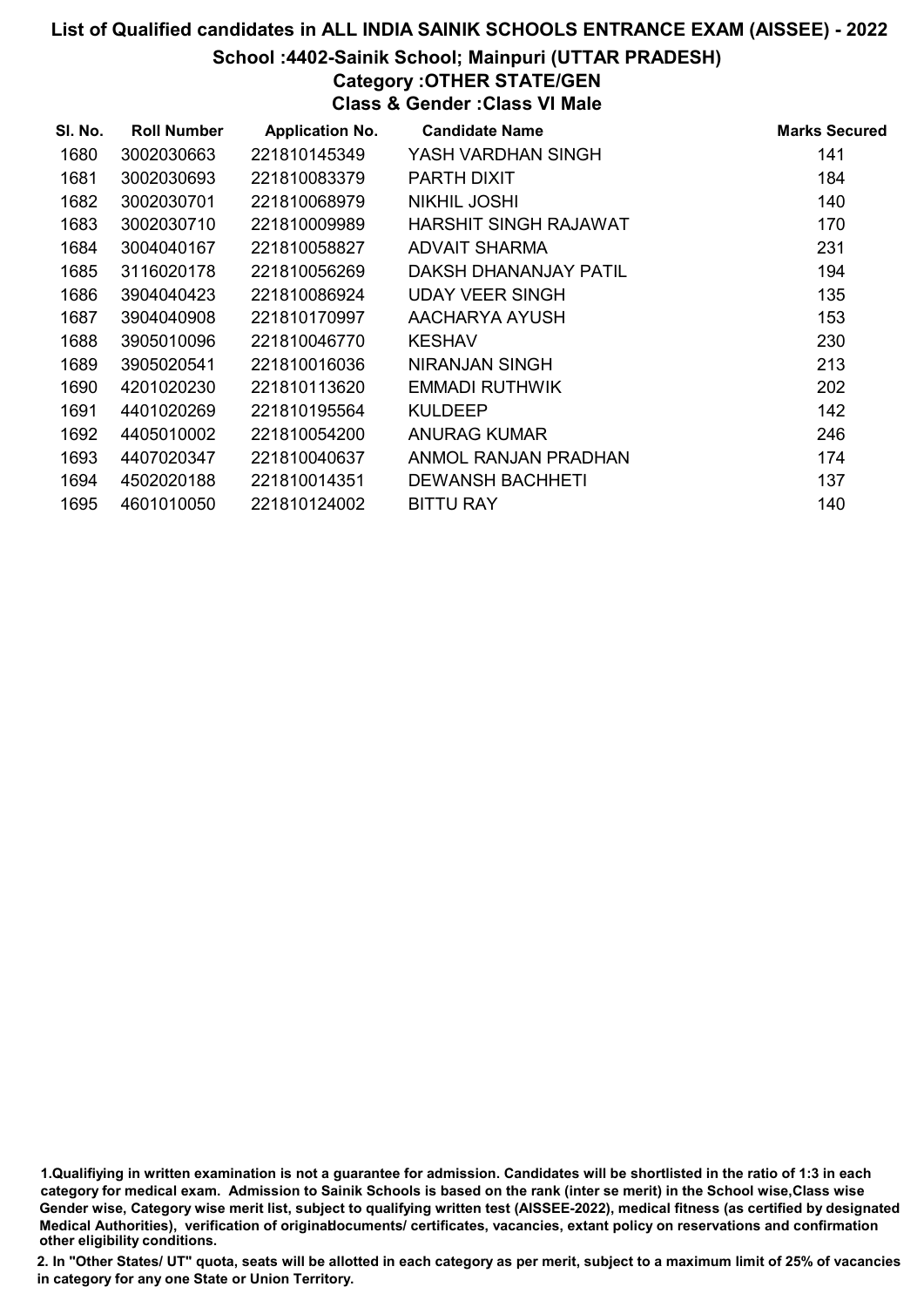### School :4402-Sainik School; Mainpuri (UTTAR PRADESH)

# Category :HOME STATE/SC

Class & Gender :Class VI Female

| SI. No. | <b>Roll Number</b> | <b>Application No.</b> | <b>Candidate Name</b>     |    | <b>Marks Secured</b> |
|---------|--------------------|------------------------|---------------------------|----|----------------------|
| 1696    | 2001020005         | 221810021310           | <b>BANSHIKA SINGH</b>     |    | 189                  |
| 1697    | 2001050518         | 221810047784           | RIDAM BARANWAL            |    | 149                  |
| 1698    | 2001060431         | 221810036408           | <b>KAJAL KUMARI</b>       |    | 61                   |
| 1699    | 4401010016         | 221810015110           | <b>BHUMIKA</b>            |    | 125                  |
| 1700    | 4401010093         | 221810195680           | <b>SURBHI</b>             |    | 188                  |
| 1701    | 4401020500         | 221810020827           | <b>KHUSHI BHARTI</b>      |    | 90                   |
| 1702    | 4401020563         | 221810149608           | <b>CHANCHAL SINGH</b>     |    | 178                  |
| 1703    | 4401020566         | 221810175118           | <b>SWETA BHARTI</b>       |    | 78                   |
| 1704    | 4401020640         | 221810098678           | <b>DOLLY</b>              |    | 103                  |
| 1705    | 4401020667         | 221810164409           | <b>HANSHIKA RAJ</b>       |    | 126                  |
| 1706    | 4401030168         | 221810159781           | <b>ANAMIKA</b>            |    | 76                   |
| 1707    | 4401030419         | 221810139454           | <b>DEEPIKA SINGH</b>      |    | 168                  |
| 1708    | 4401030436         | 221810045174           | <b>GHANISHKA</b>          | CG | 169                  |
| 1709    | 4401040034         | 221810034135           | <b>DIVYANSHI</b>          |    | 105                  |
| 1710    | 4405010157         | 221810147392           | <b>ARJITA SURYA</b>       |    | 220                  |
| 1711    | 4405020347         | 221810119189           | KUMARI SADHNA             |    | 114                  |
| 1712    | 4406010021         | 221810086140           | <b>MARIYA</b>             |    | 163                  |
| 1713    | 4406010160         | 221810133463           | <b>PRIYA</b>              |    | 105                  |
| 1714    | 4406010167         | 221810151673           | <b>ASTHA</b>              |    | 93                   |
| 1715    | 4406010200         | 221810024044           | <b>NAMAN</b>              |    | 71                   |
| 1716    | 4406020022         | 221810107320           | <b>PLAKSHA SINGH</b>      |    | 148                  |
| 1717    | 4406020458         | 221810153459           | <b>UPASHNA</b>            |    | 126                  |
| 1718    | 4406030050         | 221810132554           | <b>DIVYANSHI KATARIA</b>  |    | 143                  |
| 1719    | 4406030054         | 221810125364           | <b>DEEPTI SINGH</b>       |    | 227                  |
| 1720    | 4406030059         | 221810111474           | <b>PRIYA</b>              |    | 132                  |
| 1721    | 4406030319         | 221810187897           | <b>TANU RANI</b>          |    | 184                  |
| 1722    | 4406030333         | 221810098318           | <b>SHAILY</b>             |    | 115                  |
| 1723    | 4406030362         | 221810076578           | <b>ZIYA KAUR</b>          |    | 174                  |
| 1724    | 4406030386         | 221810182798           | <b>VANSHIKA CHAUDHARY</b> |    | 87                   |
| 1725    | 4409010579         | 221810104544           | <b>KAAVYA VERMA</b>       |    | 162                  |
| 1726    | 4409010674         | 221810108079           | SHREYA JHAANSI            |    | 145                  |
| 1727    | 4410010028         | 221810096090           | <b>KRATIKA VIMAL</b>      |    | 247                  |
| 1728    | 4410020544         | 221810155247           | <b>DIKSHA SAROJ</b>       |    | 87                   |
| 1729    | 4410030017         | 221810112405           | <b>ANJALI KUMARI</b>      |    | 66                   |
| 1730    | 4411010103         | 221810174291           | <b>DRASTI</b>             |    | 194                  |
| 1731    | 4411010164         | 221810155092           | <b>BHUMI</b>              |    | 157                  |
| 1732    | 4411010212         | 221810113983           | <b>SANJANA SINGH</b>      |    | 113                  |
| 1733    | 4411010252         | 221810126764           | <b>ANUSHKA VERMA</b>      |    | 79                   |
| 1734    | 4411010312         | 221810113385           | <b>KIRTI</b>              | CG | 103                  |
| 1735    | 4411010397         | 221810192237           | <b>DEEPIKA</b>            |    | 141                  |
| 1736    | 4411020054         | 221810157401           | <b>ANANYA</b>             |    | 89                   |
| 1737    | 4411020128         | 221810103552           | <b>KAVYA SINGH</b>        |    | 77                   |
| 1738    | 4411020155         | 221810047913           | <b>TANISHKA</b>           | CG | 103                  |

1.Qualifiying in written examination is not a guarantee for admission. Candidates will be shortlisted in the ratio of 1:3 in each category for medical exam. Admission to Sainik Schools is based on the rank (inter se merit) in the School wise,Class wise Gender wise, Category wise merit list, subject to qualifying written test (AISSEE-2022), medical fitness (as certified by designated Medical Authorities), verification of originablocuments/ certificates, vacancies, extant policy on reservations and confirmation other eligibility conditions.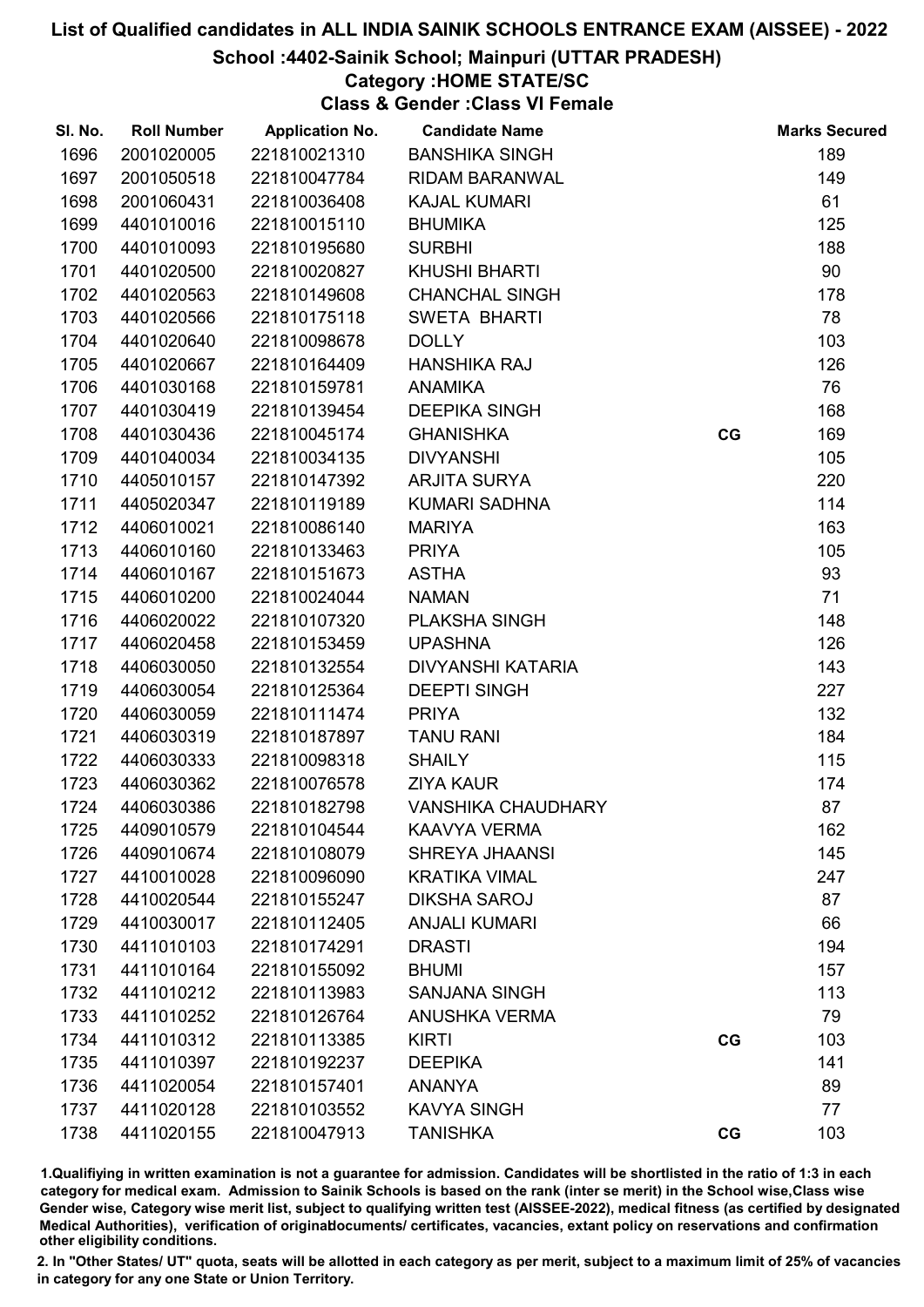#### School :4402-Sainik School; Mainpuri (UTTAR PRADESH)

# Category :HOME STATE/SC

Class & Gender :Class VI Female

| SI. No. | <b>Roll Number</b> | <b>Application No.</b> | <b>Candidate Name</b> |    | <b>Marks Secured</b> |
|---------|--------------------|------------------------|-----------------------|----|----------------------|
| 1739    | 4411020174         | 221810045353           | ANSHIKA               |    | 134                  |
| 1740    | 4411020176         | 221810165063           | <b>RIYA</b>           |    | 196                  |
| 1741    | 4411020256         | 221810108655           | <b>AYUSHI SINGH</b>   | CG | 162                  |
| 1742    | 4411020298         | 221810106188           | <b>PALLAVI</b>        |    | 110                  |
| 1743    | 4411020329         | 221810086039           | <b>JHANVI</b>         |    | 84                   |
| 1744    | 4411020343         | 221810170169           | <b>TRISHA SINGH</b>   |    | 119                  |
| 1745    | 4411030042         | 221810157856           | DHRITI VERMA          |    | 99                   |
| 1746    | 4411030142         | 221810187678           | <b>SHAGUN</b>         |    | 158                  |
| 1747    | 4412020498         | 221810112098           | <b>KARISHMA VERMA</b> |    | 146                  |
| 1748    | 4412020512         | 221810078329           | AMRITA KUMARI         |    | 214                  |
| 1749    | 4412020544         | 221810085789           | <b>SONI KUMARI</b>    |    | 169                  |
| 1750    | 4507010149         | 221810145992           | AARADHYA SINGH        |    | 132                  |

1.Qualifiying in written examination is not a guarantee for admission. Candidates will be shortlisted in the ratio of 1:3 in each category for medical exam. Admission to Sainik Schools is based on the rank (inter se merit) in the School wise,Class wise Gender wise, Category wise merit list, subject to qualifying written test (AISSEE-2022), medical fitness (as certified by designated Medical Authorities), verification of originablocuments/ certificates, vacancies, extant policy on reservations and confirmation other eligibility conditions.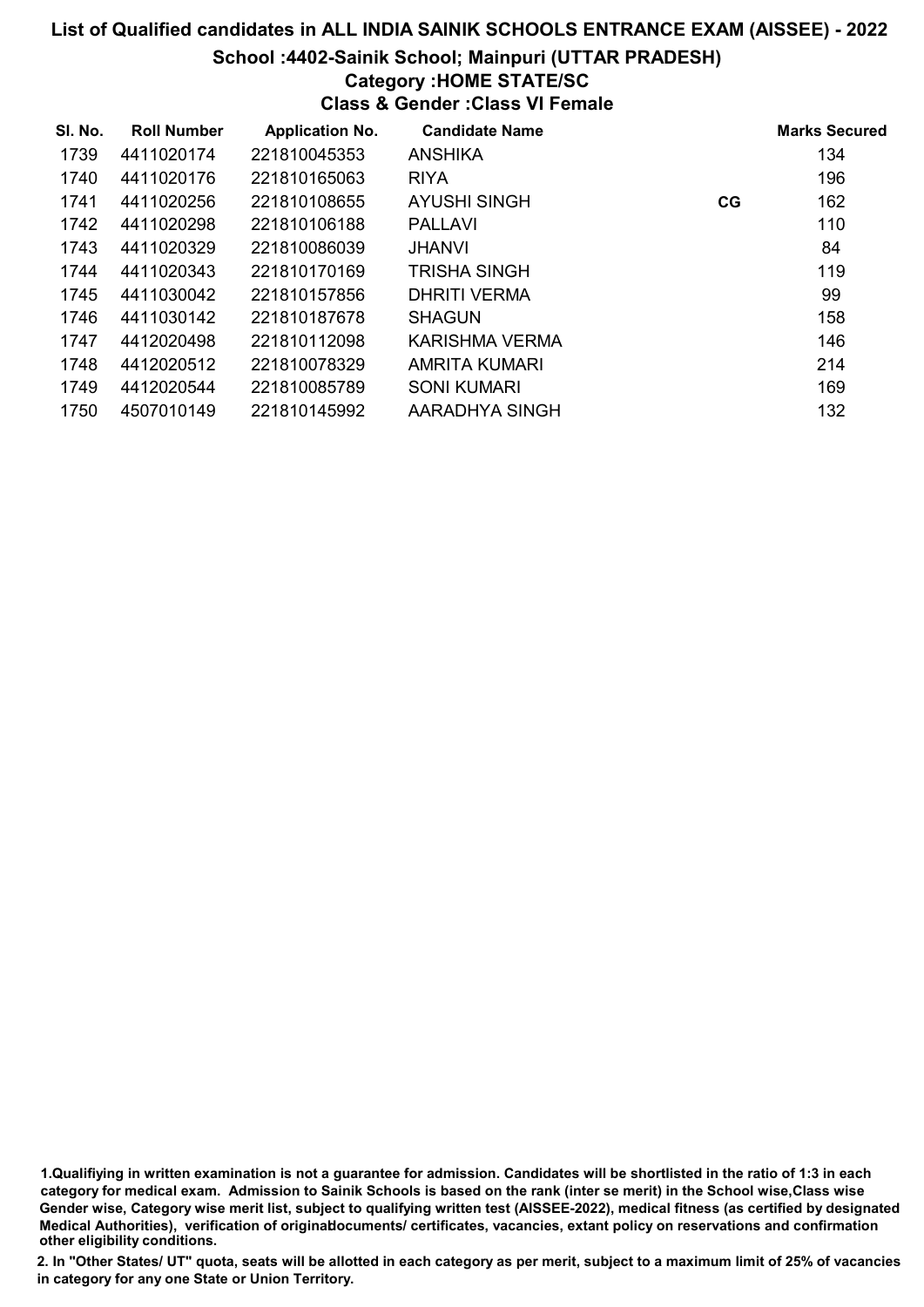# List of Qualified candidates in ALL INDIA SAINIK SCHOOLS ENTRANCE EXAM (AISSEE) - 2022 School :4402-Sainik School; Mainpuri (UTTAR PRADESH) Category :HOME STATE/ST Class & Gender :Class VI Female

| SI. No. | <b>Roll Number</b> | <b>Application No.</b> | <b>Candidate Name</b> | <b>Marks Secured</b> |
|---------|--------------------|------------------------|-----------------------|----------------------|
| 1751    | 4412010018         | 221810085920           | SHEETAL KUMARI        | 227                  |
| 1752    | 4412010037         | 221810136580           | GARIMA                | 185                  |

<sup>1.</sup>Qualifiying in written examination is not a guarantee for admission. Candidates will be shortlisted in the ratio of 1:3 in each category for medical exam. Admission to Sainik Schools is based on the rank (inter se merit) in the School wise,Class wise Gender wise, Category wise merit list, subject to qualifying written test (AISSEE-2022), medical fitness (as certified by designated Medical Authorities), verification of originablocuments/ certificates, vacancies, extant policy on reservations and confirmation other eligibility conditions.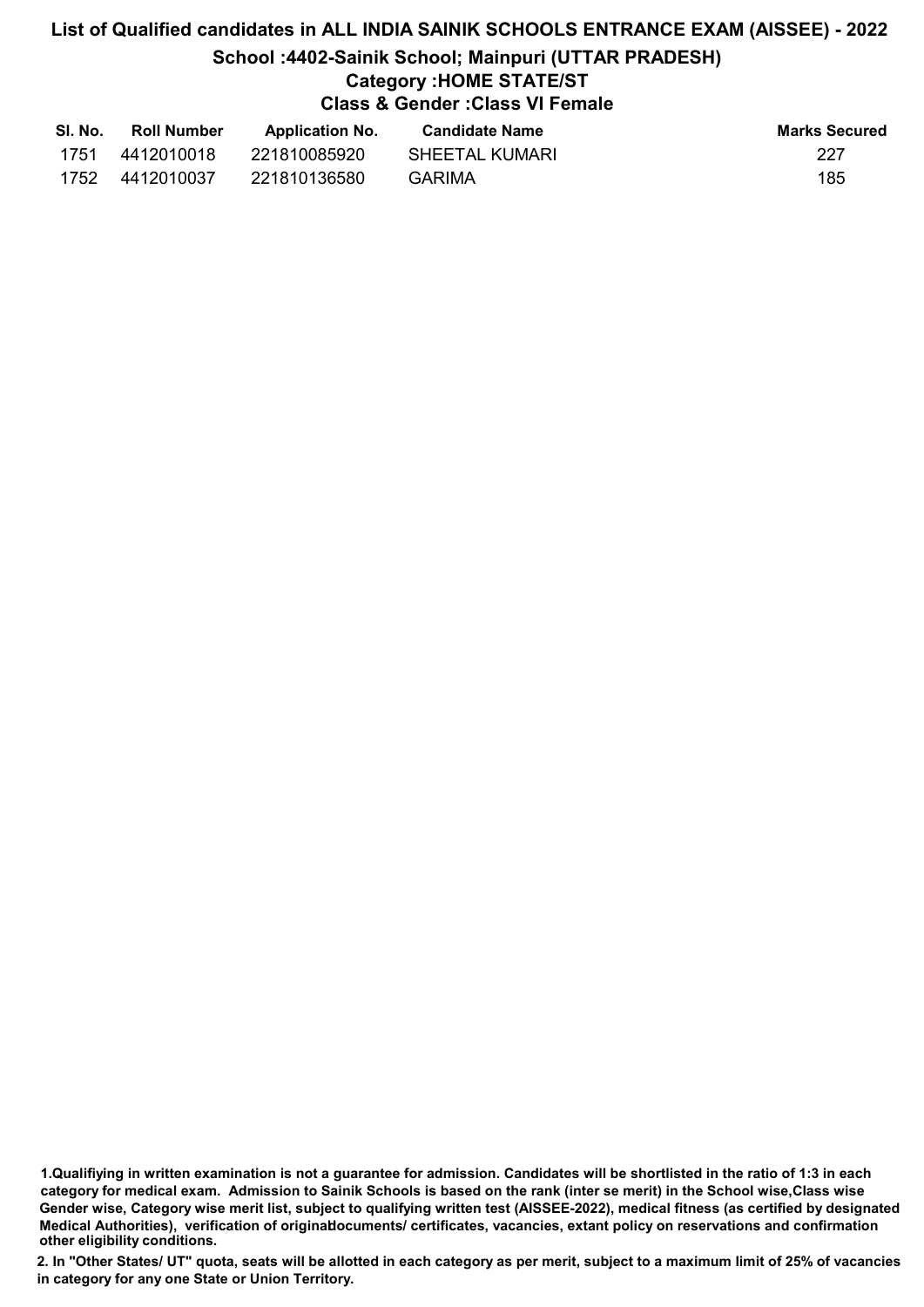## School :4402-Sainik School; Mainpuri (UTTAR PRADESH)

# Category :HOME STATE/OBC

Class & Gender :Class VI Female

| SI. No. | <b>Roll Number</b> | <b>Application No.</b> | <b>Candidate Name</b>   | <b>Marks Secured</b> |
|---------|--------------------|------------------------|-------------------------|----------------------|
| 1753    | 1702020085         | 221810049662           | SHREYA YADAV            | 143                  |
| 1754    | 2001020018         | 221810038530           | PURNIMA YADAV           | 192                  |
| 1755    | 2001030266         | 221810120980           | <b>CHAHAT CHOUDHARY</b> | 133                  |
| 1756    | 2001030493         | 221810114633           | <b>ANSHIKA</b>          | 187                  |
| 1757    | 2001040425         | 221810028703           | <b>TEJASVINI SAHU</b>   | 156                  |
| 1758    | 2001050761         | 221810023875           | <b>ABHISHREE</b>        | 188                  |
| 1759    | 2001060879         | 221810053159           | <b>AASIFA PARVEZ</b>    | 131                  |
| 1760    | 2301010093         | 221810045970           | <b>RISHIKA PAL</b>      | 188                  |
| 1761    | 2302020474         | 221810122677           | <b>HARSHITA PANWAR</b>  | 191                  |
| 1762    | 2303040164         | 221810077750           | <b>RUHI SINGH</b>       | 157                  |
| 1763    | 3002010010         | 221810025600           | <b>ANSHIKA PAL</b>      | 151                  |
| 1764    | 3802010074         | 221810041624           | SHREYA YADAV            | 228                  |
| 1765    | 3908010217         | 221810091597           | AYSHA YADAV             | 138                  |
| 1766    | 4401010020         | 221810156710           | <b>REENA KUMARI</b>     | 147                  |
| 1767    | 4401010166         | 221810179671           | <b>TANVI</b>            | 146                  |
| 1768    | 4401020076         | 221810086462           | <b>NAINSI KUMARI</b>    | 148                  |
| 1769    | 4401020249         | 221810196444           | <b>JONARS</b>           | 136                  |
| 1770    | 4401020356         | 221810152265           | <b>ARJU</b>             | 206                  |
| 1771    | 4401020365         | 221810164475           | <b>SANDHYA KUMARI</b>   | 200                  |
| 1772    | 4401020576         | 221810153028           | <b>GARIMA</b>           | 146                  |
| 1773    | 4401020707         | 221810174449           | AARUSHI YADAV           | 167                  |
| 1774    | 4401030112         | 221810099321           | SHAMBHAVI YADAV         | 121                  |
| 1775    | 4401030177         | 221810082702           | <b>VAISHNAVI SHAKYA</b> | 169                  |
| 1776    | 4401030209         | 221810111732           | PRIYANSHI YADAV         | 198                  |
| 1777    | 4401030253         | 221810044872           | <b>GUNJAN YADAV</b>     | 123                  |
| 1778    | 4401040086         | 221810157575           | <b>NEHA</b>             | 157                  |
| 1779    | 4401040126         | 221810114326           | <b>DOLLY</b>            | 156                  |
| 1780    | 4401040410         | 221810164439           | <b>GUNJAN</b>           | 154                  |
| 1781    | 4402010146         | 221810121004           | <b>SAKSHI MAURYA</b>    | 179                  |
| 1782    | 4402010191         | 221810090694           | <b>SWATI YADAV</b>      | 128                  |
| 1783    | 4402010384         | 221810138389           | <b>RUCHI YADAV</b>      | 165                  |
| 1784    | 4402010474         | 221810108525           | <b>SUPRIYA YADAV</b>    | 132                  |
| 1785    | 4405010081         | 221810022241           | <b>NISHA YADAV</b>      | 206                  |
| 1786    | 4405010263         | 221810130784           | <b>KUMARI NEHA</b>      | 222                  |
| 1787    | 4405010282         | 221810147915           | <b>ANSHIKA CHAUHAN</b>  | 192                  |
| 1788    | 4405010310         | 221810022365           | <b>SWEETA YADAV</b>     | 219                  |
| 1789    | 4405020075         | 221810182983           | <b>JANHAVI YADAV</b>    | 139                  |
| 1790    | 4405020178         | 221810154576           | <b>ANSONI VERMA</b>     | 186                  |
| 1791    | 4405020244         | 221810101887           | <b>SALONI</b>           | 217                  |
| 1792    | 4406010012         | 221810167120           | <b>SHRADDHA YADAV</b>   | 126                  |
| 1793    | 4406010056         | 221810146921           | <b>ANU SHRIVASTAVA</b>  | 225                  |
| 1794    | 4406010065         | 221810050341           | <b>KARUNA PAL</b>       | 175                  |
| 1795    | 4406010211         | 221810036274           | <b>MRINAAL BAGHEL</b>   | 224                  |

1.Qualifiying in written examination is not a guarantee for admission. Candidates will be shortlisted in the ratio of 1:3 in each category for medical exam. Admission to Sainik Schools is based on the rank (inter se merit) in the School wise,Class wise Gender wise, Category wise merit list, subject to qualifying written test (AISSEE-2022), medical fitness (as certified by designated Medical Authorities), verification of originablocuments/ certificates, vacancies, extant policy on reservations and confirmation other eligibility conditions.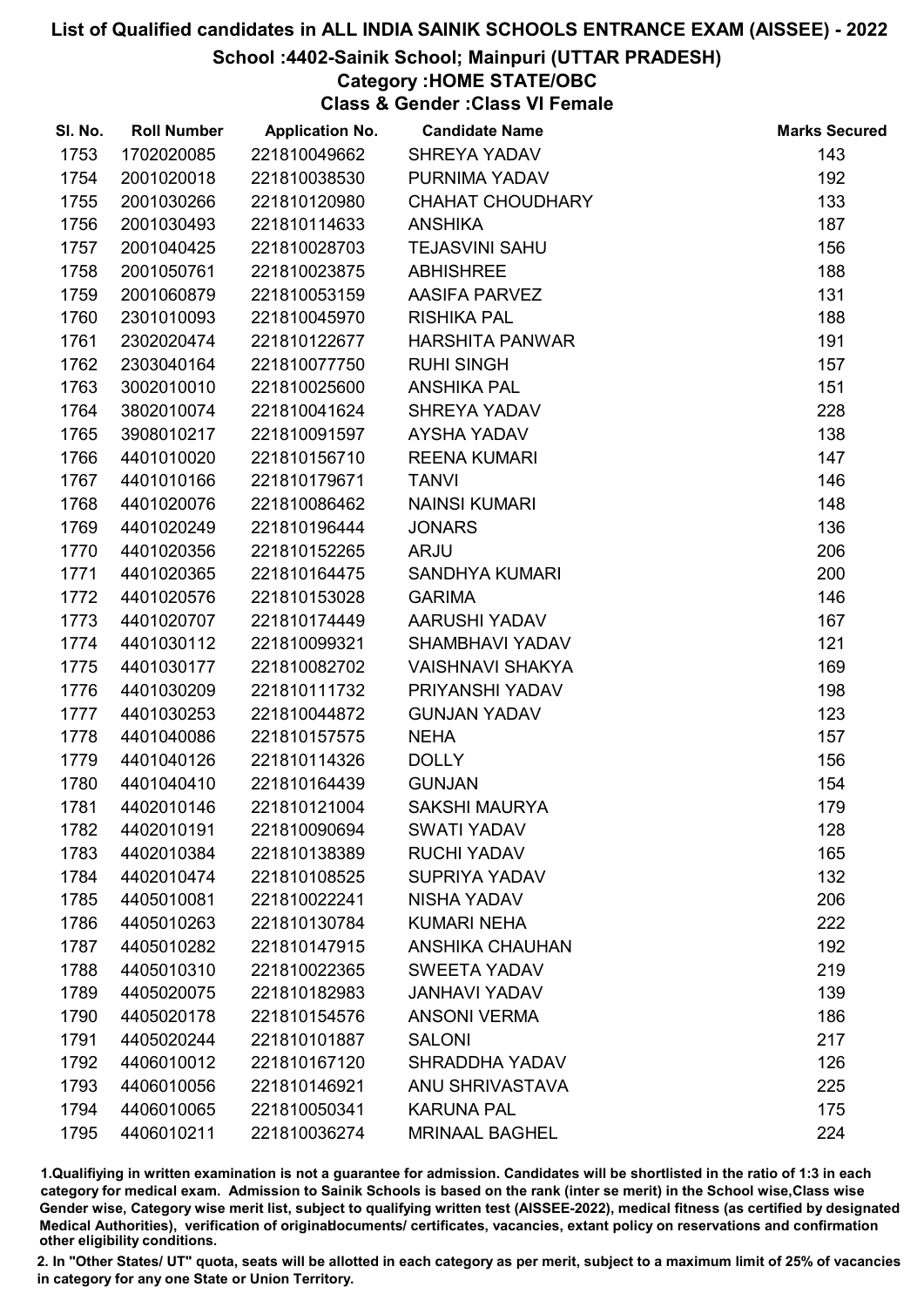## School :4402-Sainik School; Mainpuri (UTTAR PRADESH)

# Category :HOME STATE/OBC

Class & Gender :Class VI Female

| SI. No. | <b>Roll Number</b> | <b>Application No.</b> | <b>Candidate Name</b>   |    | <b>Marks Secured</b> |
|---------|--------------------|------------------------|-------------------------|----|----------------------|
| 1796    | 4406010212         | 221810153674           | <b>SONAM</b>            |    | 143                  |
| 1797    | 4406010270         | 221810104506           | PRAGATI RAJPUT          |    | 139                  |
| 1798    | 4406020020         | 221810060120           | <b>KRISHNA YADAV</b>    |    | 135                  |
| 1799    | 4406020082         | 221810030601           | <b>SANVI YADAV</b>      |    | 132                  |
| 1800    | 4406020117         | 221810061451           | PRATIGYA PATEL          |    | 192                  |
| 1801    | 4406020196         | 221810096122           | <b>SANDHYA YADAV</b>    |    | 169                  |
| 1802    | 4406020355         | 221810078827           | <b>SOMANSHI</b>         |    | 125                  |
| 1803    | 4406020384         | 221810084187           | <b>ANSHIKA</b>          |    | 135                  |
| 1804    | 4406020438         | 221810121129           | <b>TASHU YADAV</b>      |    | 134                  |
| 1805    | 4406020465         | 221810107669           | <b>NECHAR</b>           |    | 186                  |
| 1806    | 4406030078         | 221810051005           | NAVYA YADAV             | CG | 177                  |
| 1807    | 4406030106         | 221810044925           | <b>ANANYA PAL</b>       |    | 241                  |
| 1808    | 4406030136         | 221810002465           | <b>DEEPSIKHA</b>        | CG | 123                  |
| 1809    | 4406030219         | 221810143576           | <b>MANSI RAJPUT</b>     |    | 161                  |
| 1810    | 4406030266         | 221810036527           | <b>MANISHA RATHORE</b>  |    | 120                  |
| 1811    | 4406030337         | 221810050528           | <b>ANSHIKA</b>          |    | 129                  |
| 1812    | 4407010089         | 221810122312           | <b>SUJEETA KUMARI</b>   |    | 198                  |
| 1813    | 4407010183         | 221810139175           | KAJAL KUMARI CHAURASIYA |    | 185                  |
| 1814    | 4407020148         | 221810091103           | <b>MONIKA YADAV</b>     |    | 154                  |
| 1815    | 4407020444         | 221810173359           | <b>VANSHIKA YADAV</b>   |    | 147                  |
| 1816    | 4407020513         | 221810076998           | <b>MAHAK KUSHWAHA</b>   |    | 192                  |
| 1817    | 4408020314         | 221810062766           | <b>DIVYANSHI SAHU</b>   |    | 150                  |
| 1818    | 4408020367         | 221810100177           | SIDDHIDATRI YADAV       |    | 233                  |
| 1819    | 4409010027         | 221810104450           | <b>AYUSHI</b>           |    | 121                  |
| 1820    | 4409010137         | 221810035652           | AAMNA HUSSAIN           |    | 121                  |
| 1821    | 4409010222         | 221810046934           | <b>DIVYANSHI RAJPUT</b> |    | 138                  |
| 1822    | 4409010234         | 221810071964           | <b>RASHI</b>            |    | 194                  |
| 1823    | 4409010432         | 221810133288           | <b>HARSHIKA YADAV</b>   |    | 129                  |
| 1824    | 4409010493         | 221810155200           | <b>VAISHNAVI PAL</b>    |    | 146                  |
| 1825    | 4409010512         | 221810057770           | <b>AKRITI</b>           |    | 218                  |
| 1826    | 4409010583         | 221810100074           | <b>RAKHI YADAV</b>      |    | 161                  |
| 1827    | 4410010012         | 221810194540           | <b>NISHA</b>            |    | 130                  |
| 1828    | 4410010025         | 221810085970           | <b>SHIPRA YADAV</b>     |    | 214                  |
| 1829    | 4410010040         | 221810039231           | <b>APARNA ANAND</b>     |    | 195                  |
| 1830    | 4410010111         | 221810005453           | <b>BASUNDHARA</b>       |    | 191                  |
| 1831    | 4410020353         | 221810094053           | <b>ARPITA YADAV</b>     |    | 141                  |
| 1832    | 4410020449         | 221810184044           | <b>AANCHAL YADAV</b>    |    | 167                  |
| 1833    | 4411010001         | 221810176000           | <b>PALLAVI KUMARI</b>   |    | 173                  |
| 1834    | 4411010020         | 221810178730           | <b>JYOTI</b>            |    | 134                  |
| 1835    | 4411010042         | 221810196770           | <b>MANVI</b>            |    | 124                  |
| 1836    | 4411010065         | 221810117011           | <b>NIDHI</b>            |    | 204                  |
| 1837    | 4411010113         | 221810099112           | <b>SHRESHTHI</b>        |    | 148                  |
| 1838    | 4411010125         | 221810179822           | <b>RADHIKA</b>          |    | 131                  |

1.Qualifiying in written examination is not a guarantee for admission. Candidates will be shortlisted in the ratio of 1:3 in each category for medical exam. Admission to Sainik Schools is based on the rank (inter se merit) in the School wise,Class wise Gender wise, Category wise merit list, subject to qualifying written test (AISSEE-2022), medical fitness (as certified by designated Medical Authorities), verification of originablocuments/ certificates, vacancies, extant policy on reservations and confirmation other eligibility conditions.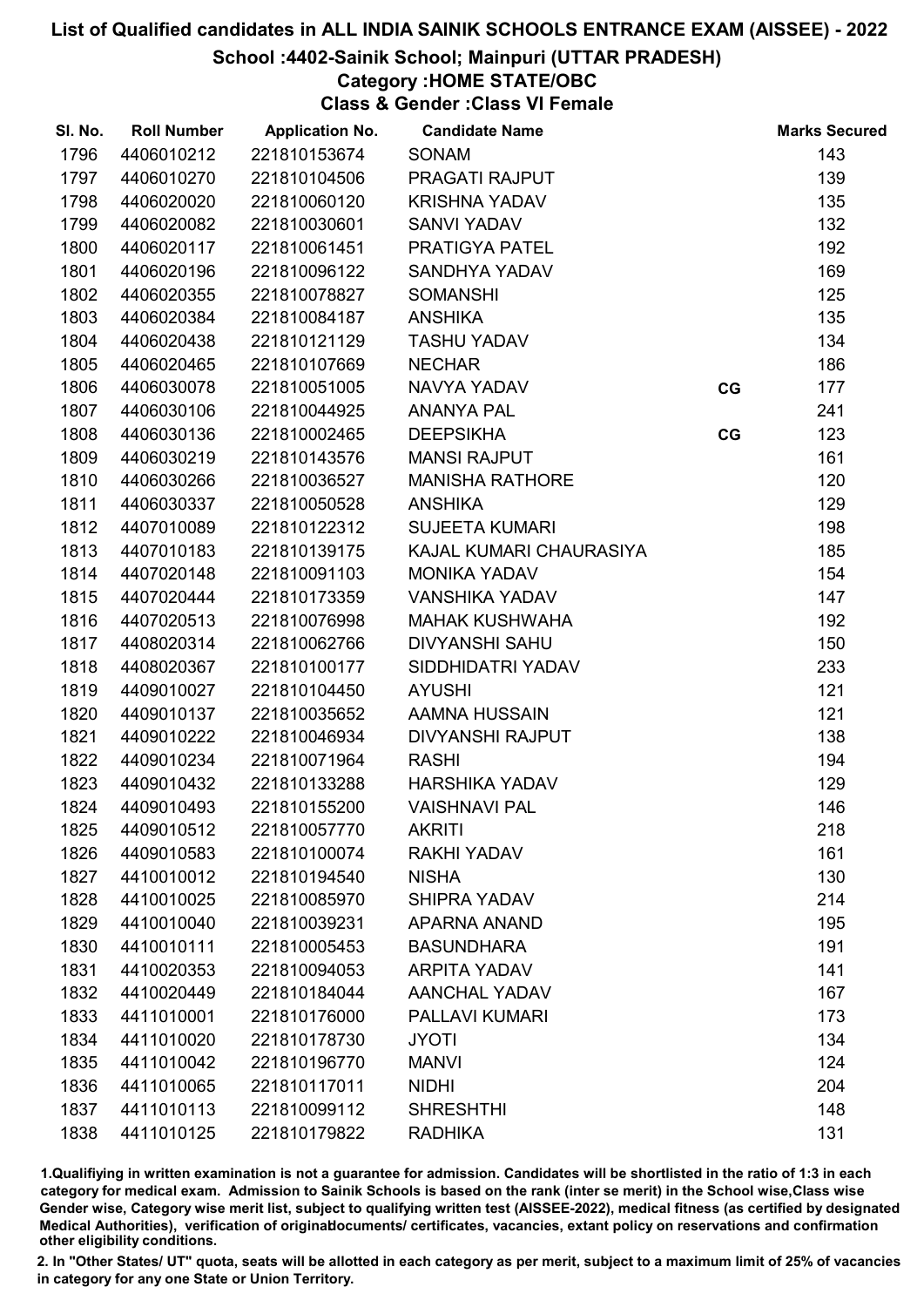#### School :4402-Sainik School; Mainpuri (UTTAR PRADESH)

# Category :HOME STATE/OBC

Class & Gender :Class VI Female

| SI. No. | <b>Roll Number</b> | <b>Application No.</b> | <b>Candidate Name</b>  | <b>Marks Secured</b> |
|---------|--------------------|------------------------|------------------------|----------------------|
| 1839    | 4411010149         | 221810191072           | <b>ABHIGYA RAJPUT</b>  | 129                  |
| 1840    | 4411010170         | 221810194203           | SONI                   | 123                  |
| 1841    | 4411010195         | 221810087253           | <b>MANU YADAV</b>      | 121                  |
| 1842    | 4411010198         | 221810037063           | <b>VANSHIKA BAIYAN</b> | 178                  |
| 1843    | 4411010223         | 221810143114           | <b>SWATI PAL</b>       | 210                  |
| 1844    | 4411010234         | 221810107044           | <b>MONIKA</b>          | 124                  |
| 1845    | 4411010235         | 221810114144           | <b>NEHA</b>            | 207                  |
| 1846    | 4411010248         | 221810171654           | <b>DRISHTI KUMARI</b>  | 165                  |
| 1847    | 4411010261         | 221810144394           | <b>CHETNA</b>          | 190                  |
| 1848    | 4411010266         | 221810118315           | <b>ARADHYA</b>         | 139                  |
| 1849    | 4411010269         | 221810149915           | ARYA                   | 178                  |
| 1850    | 4411010277         | 221810058535           | <b>MAHI</b>            | 154                  |
| 1851    | 4411010305         | 221810098175           | <b>TANU</b>            | 180                  |
| 1852    | 4411010345         | 221810158626           | <b>JIYA RAJPUT</b>     | 167                  |
| 1853    | 4411010351         | 221810087146           | RADHA YADAV            | 223                  |
| 1854    | 4411010379         | 221810161586           | <b>ASTHA</b>           | 217                  |
| 1855    | 4411010384         | 221810083696           | KANISHKA SINGH SHAKYA  | 184                  |
| 1856    | 4411010385         | 221810078696           | <b>SOMYA YADAV</b>     | 162                  |
| 1857    | 4411010413         | 221810097867           | <b>PRINSHI</b>         | 171                  |
| 1858    | 4411010416         | 221810097787           | <b>MAHAK</b>           | 139                  |
| 1859    | 4411020008         | 221810068310           | <b>SHREYA</b>          | 163                  |
| 1860    | 4411020075         | 221810139841           | <b>ISHA YADAV</b>      | 164                  |
| 1861    | 4411020076         | 221810052151           | <b>VANSHIKA YADAV</b>  | 215                  |
| 1862    | 4411020080         | 221810080951           | <b>MAHI</b>            | 189                  |
| 1863    | 4411020109         | 221810031912           | <b>MANASI VERMA</b>    | 240                  |
| 1864    | 4411020114         | 221810072332           | <b>KM TAPASYA</b>      | 152                  |
| 1865    | 4411020122         | 221810159542           | <b>SHIVANGI</b>        | 138                  |
| 1866    | 4411020212         | 221810180254           | <b>SHWETA RAJPUT</b>   | 160                  |
| 1867    | 4411020230         | 221810164194           | <b>ASTHA YADAV</b>     | 182                  |
| 1868    | 4411020261         | 221810170518           | <b>PRIYA</b>           | 155                  |
| 1869    | 4411020269         | 221810113438           | <b>DOLLY DHANGAR</b>   | 182                  |
| 1870    | 4411020288         | 221810144278           | <b>RUCHI</b>           | 228                  |
| 1871    | 4411020292         | 221810168678           | <b>SHRASTI</b>         | 144                  |
| 1872    | 4411020296         | 221810007978           | <b>ANGEL YADAV</b>     | 177                  |
| 1873    | 4411020306         | 221810084198           | <b>MOHINI KUMARI</b>   | 126                  |
| 1874    | 4411020308         | 221810154398           | <b>HIMANSHI PAL</b>    | 216                  |
| 1875    | 4411020313         | 221810032209           | <b>NAVYA YADAV</b>     | 149                  |
| 1876    | 4411020349         | 221810143279           | <b>CHITRANSHI</b>      | 172                  |
| 1877    | 4411030005         | 221810045175           | <b>ADITI SATVAT</b>    | 197                  |
| 1878    | 4411030013         | 221810042795           | <b>ISHITA YADAV</b>    | 145                  |
| 1879    | 4411030025         | 221810170626           | <b>SIMRA ZAHEER</b>    | 205                  |
| 1880    | 4411030040         | 221810141456           | <b>ANSHIKA SHAKYA</b>  | 181                  |
| 1881    | 4411030043         | 221810080956           | <b>ISHU RAJPUT</b>     | 140                  |

1.Qualifiying in written examination is not a guarantee for admission. Candidates will be shortlisted in the ratio of 1:3 in each category for medical exam. Admission to Sainik Schools is based on the rank (inter se merit) in the School wise,Class wise Gender wise, Category wise merit list, subject to qualifying written test (AISSEE-2022), medical fitness (as certified by designated Medical Authorities), verification of originablocuments/ certificates, vacancies, extant policy on reservations and confirmation other eligibility conditions.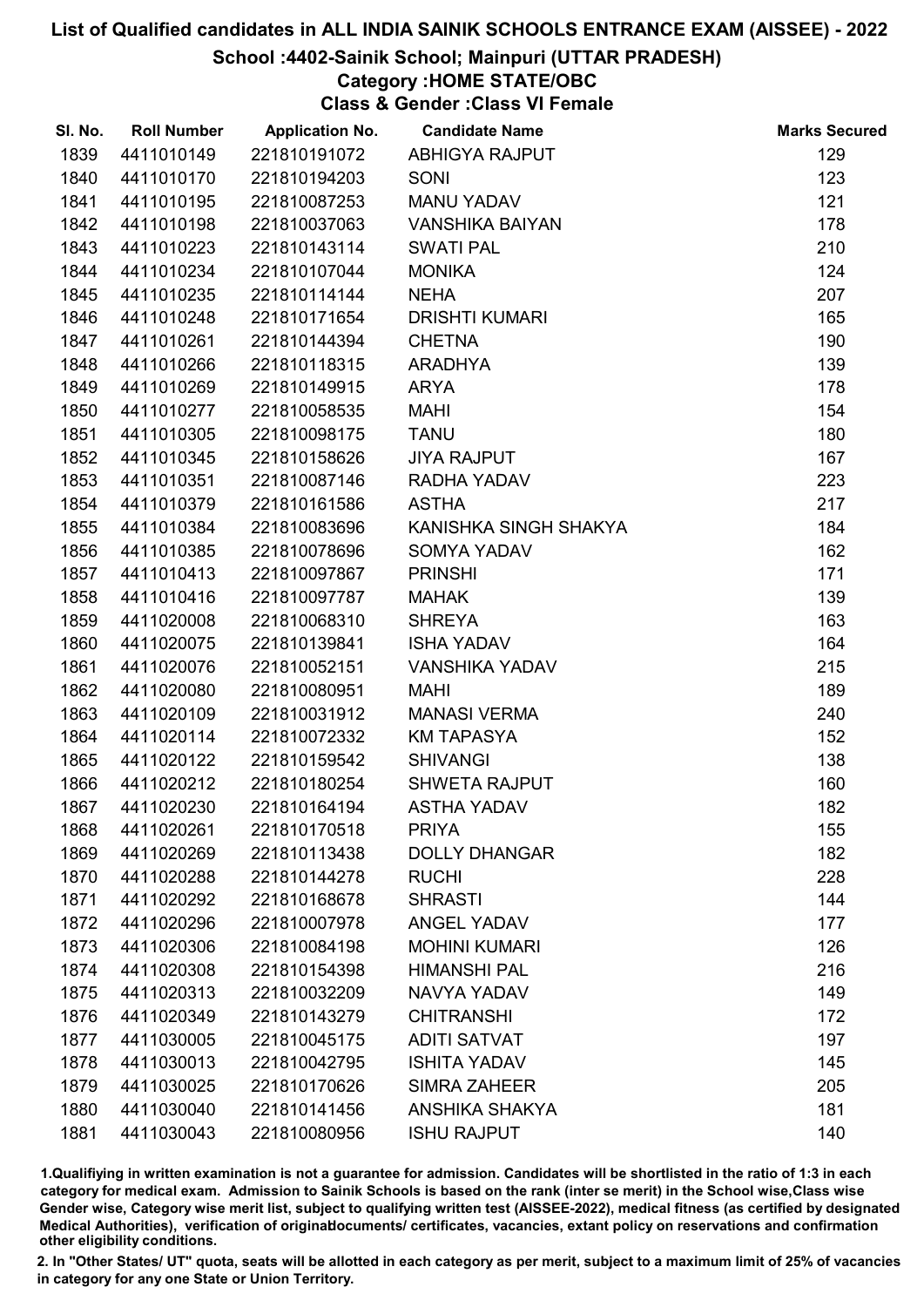#### School :4402-Sainik School; Mainpuri (UTTAR PRADESH)

# Category :HOME STATE/OBC

Class & Gender :Class VI Female

| SI. No. | <b>Roll Number</b> | <b>Application No.</b> | <b>Candidate Name</b>   | <b>Marks Secured</b> |
|---------|--------------------|------------------------|-------------------------|----------------------|
| 1882    | 4411030055         | 221810064486           | <b>VAISHNAVI</b>        | 185                  |
| 1883    | 4411030076         | 221810109237           | <b>SHIVANGI</b>         | 188                  |
| 1884    | 4411030090         | 221810003967           | <b>AKSHITA YADAV</b>    | 210                  |
| 1885    | 4411030122         | 221810109438           | <b>DIVYANSHI</b>        | 129                  |
| 1886    | 4411030137         | 221810086368           | <b>DIVYA</b>            | 166                  |
| 1887    | 4411030159         | 221810051409           | <b>MANASVI GUPTA</b>    | 120                  |
| 1888    | 4411030172         | 221810040239           | <b>SAANVI YADAV</b>     | 164                  |
| 1889    | 4411030193         | 221810151959           | KAASHWI YADAV           | 190                  |
| 1890    | 4412010093         | 221810105091           | ASTHA KUSHWAHA          | 153                  |
| 1891    | 4412010122         | 221810086052           | <b>MAHIMA KUSHWAHA</b>  | 181                  |
| 1892    | 4412010297         | 221810116895           | <b>EKTA MAURYA</b>      | 203                  |
| 1893    | 4412020345         | 221810186788           | SIDDHI GUPTA            | 136                  |
| 1894    | 4412020384         | 221810008759           | <b>SHIVANGI KUMARI</b>  | 191                  |
| 1895    | 4412020422         | 221810158907           | <b>RISHU YADAV</b>      | 144                  |
| 1896    | 4412020493         | 221810094978           | <b>SWATI</b>            | 190                  |
| 1897    | 4412020524         | 221810069149           | NIDHI YADAV             | 217                  |
| 1898    | 4412020539         | 221810107379           | ARJUN KUMAR VISHWAKARMA | 175                  |
| 1899    | 4507010509         | 221810153243           | <b>TANVI</b>            | 133                  |
| 1900    | 4508010009         | 221810010210           | <b>JASMEET KAUR</b>     | 136                  |
| 1901    | 4508010166         | 221810119205           | <b>PRIYANKA</b>         | 205                  |
| 1902    | 4509010077         | 221810147954           | <b>SUPRIYA</b>          | 199                  |

<sup>1.</sup>Qualifiying in written examination is not a guarantee for admission. Candidates will be shortlisted in the ratio of 1:3 in each category for medical exam. Admission to Sainik Schools is based on the rank (inter se merit) in the School wise,Class wise Gender wise, Category wise merit list, subject to qualifying written test (AISSEE-2022), medical fitness (as certified by designated Medical Authorities), verification of originablocuments/ certificates, vacancies, extant policy on reservations and confirmation other eligibility conditions.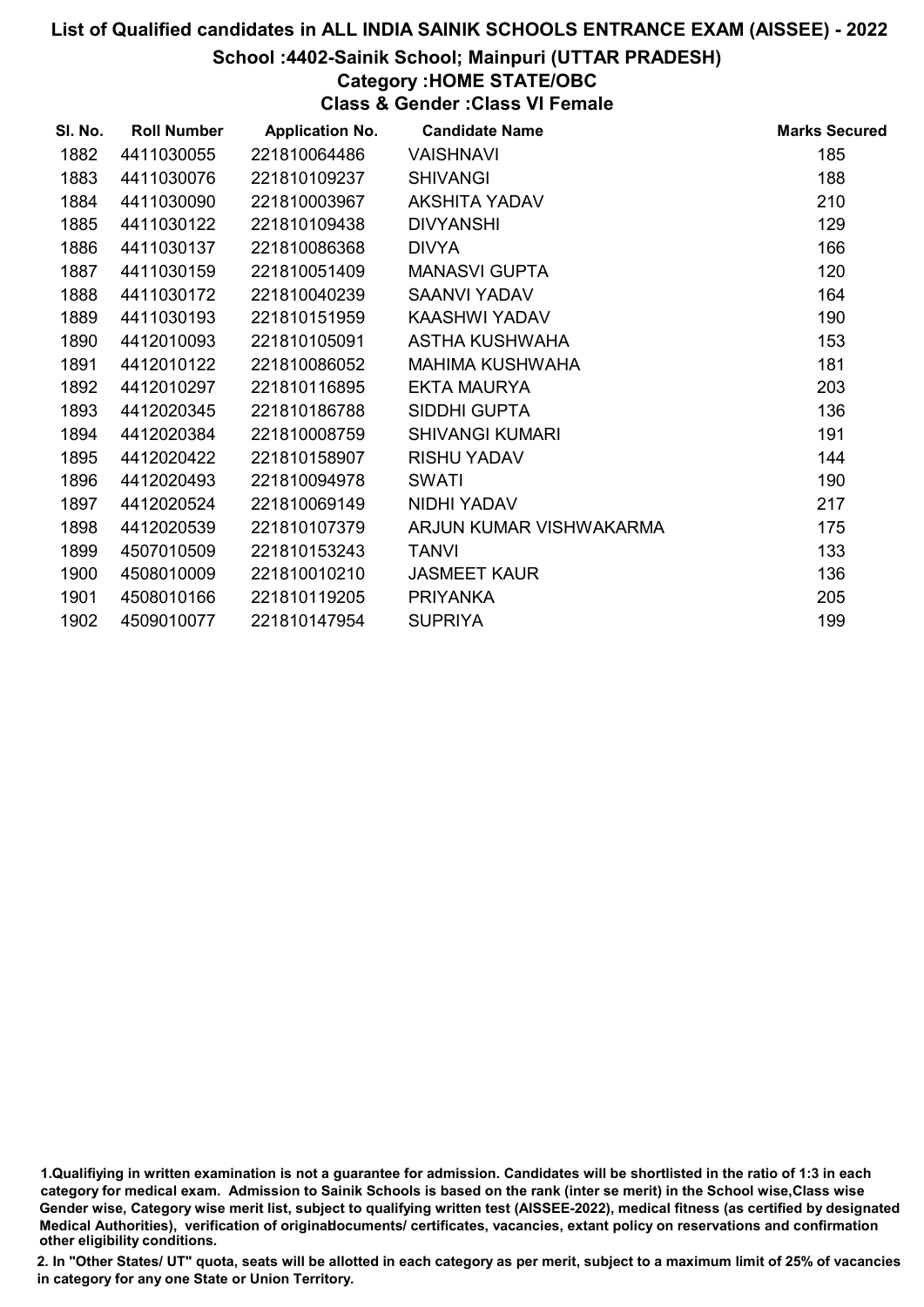#### School :4402-Sainik School; Mainpuri (UTTAR PRADESH)

# Category :HOME STATE/DEF

Class & Gender :Class VI Female

| SI. No. | <b>Roll Number</b> | <b>Application No.</b> | <b>Candidate Name</b>  | <b>Marks Secured</b> |
|---------|--------------------|------------------------|------------------------|----------------------|
| 1903    | 2001020081         | 221810026142           | SUPRIYA YADAV          | 174                  |
| 1904    | 2001040312         | 221810032962           | <b>ANJEE</b>           | 213                  |
| 1905    | 2001050315         | 221810047424           | <b>AVI RANA</b>        | 207                  |
| 1906    | 2001050699         | 221810072655           | PRACHI KUMARI          | 127                  |
| 1907    | 2001060183         | 221810135517           | <b>NAMITA GUPTA</b>    | 134                  |
| 1908    | 2301010034         | 221810169630           | <b>RITIKA GUPTA</b>    | 125                  |
| 1909    | 2407020425         | 221810137385           | <b>SWATI YADAV</b>     | 135                  |
| 1910    | 3003030005         | 221810074504           | <b>SAKSHI RANI</b>     | 123                  |
| 1911    | 3902010102         | 221810111907           | <b>PRIYANSHI</b>       | 215                  |
| 1912    | 4401020282         | 221810032774           | <b>SWETA</b>           | 131                  |
| 1913    | 4401030055         | 221810048160           | <b>VANSHIKA</b>        | 122                  |
| 1914    | 4401030163         | 221810066871           | <b>ICHCHHA CHAHAR</b>  | 197                  |
| 1915    | 4401030220         | 221810090642           | <b>HIMANSHI</b>        | 162                  |
| 1916    | 4401030226         | 221810193842           | <b>SANJNA KUMARI</b>   | 133                  |
| 1917    | 4401030467         | 221810055884           | <b>KANISHKA</b>        | 141                  |
| 1918    | 4401040072         | 221810004365           | <b>LAVI YADAV</b>      | 165                  |
| 1919    | 4401040168         | 221810012966           | <b>GOURVY UPADHYAY</b> | 129                  |
| 1920    | 4406020051         | 221810149550           | <b>SAMRIDHI</b>        | 145                  |
| 1921    | 4407020094         | 221810040002           | <b>RIYA YADAV</b>      | 123                  |
| 1922    | 4409010081         | 221810042941           | <b>ANUSHKA</b>         | 167                  |
| 1923    | 4411010101         | 221810087091           | <b>SHRASHTI YADAV</b>  | 129                  |
| 1924    | 4411020002         | 221810016100           | <b>RUCHIKA</b>         | 158                  |
| 1925    | 4411020037         | 221810113170           | <b>LAINA</b>           | 150                  |
| 1926    | 4411020086         | 221810009571           | AARYA BAGHEL           | 151                  |
| 1927    | 4411020106         | 221810030712           | UNNATI TRIVEDI         | 206                  |
| 1928    | 4411030104         | 221810040308           | <b>SHIVANGI YADAV</b>  | 150                  |
| 1929    | 4411030115         | 221810197218           | <b>AMRATA</b>          | 218                  |
| 1930    | 4411030121         | 221810179138           | <b>AGRIMA SINGH</b>    | 144                  |
| 1931    | 4411030134         | 221810049558           | <b>AKSHITA RATRA</b>   | 138                  |
| 1932    | 4411030146         | 221810171388           | <b>SHIKHA RAJPUT</b>   | 141                  |
| 1933    | 4411030178         | 221810195939           | <b>ANUSHKA</b>         | 128                  |
| 1934    | 4412020100         | 221810045772           | RIYA SEN YADAV         | 219                  |
| 1935    | 4507010372         | 221810177267           | PRACHI SHAKYA          | 159                  |
|         |                    |                        |                        |                      |

<sup>1.</sup>Qualifiying in written examination is not a guarantee for admission. Candidates will be shortlisted in the ratio of 1:3 in each category for medical exam. Admission to Sainik Schools is based on the rank (inter se merit) in the School wise,Class wise Gender wise, Category wise merit list, subject to qualifying written test (AISSEE-2022), medical fitness (as certified by designated Medical Authorities), verification of originablocuments/ certificates, vacancies, extant policy on reservations and confirmation other eligibility conditions.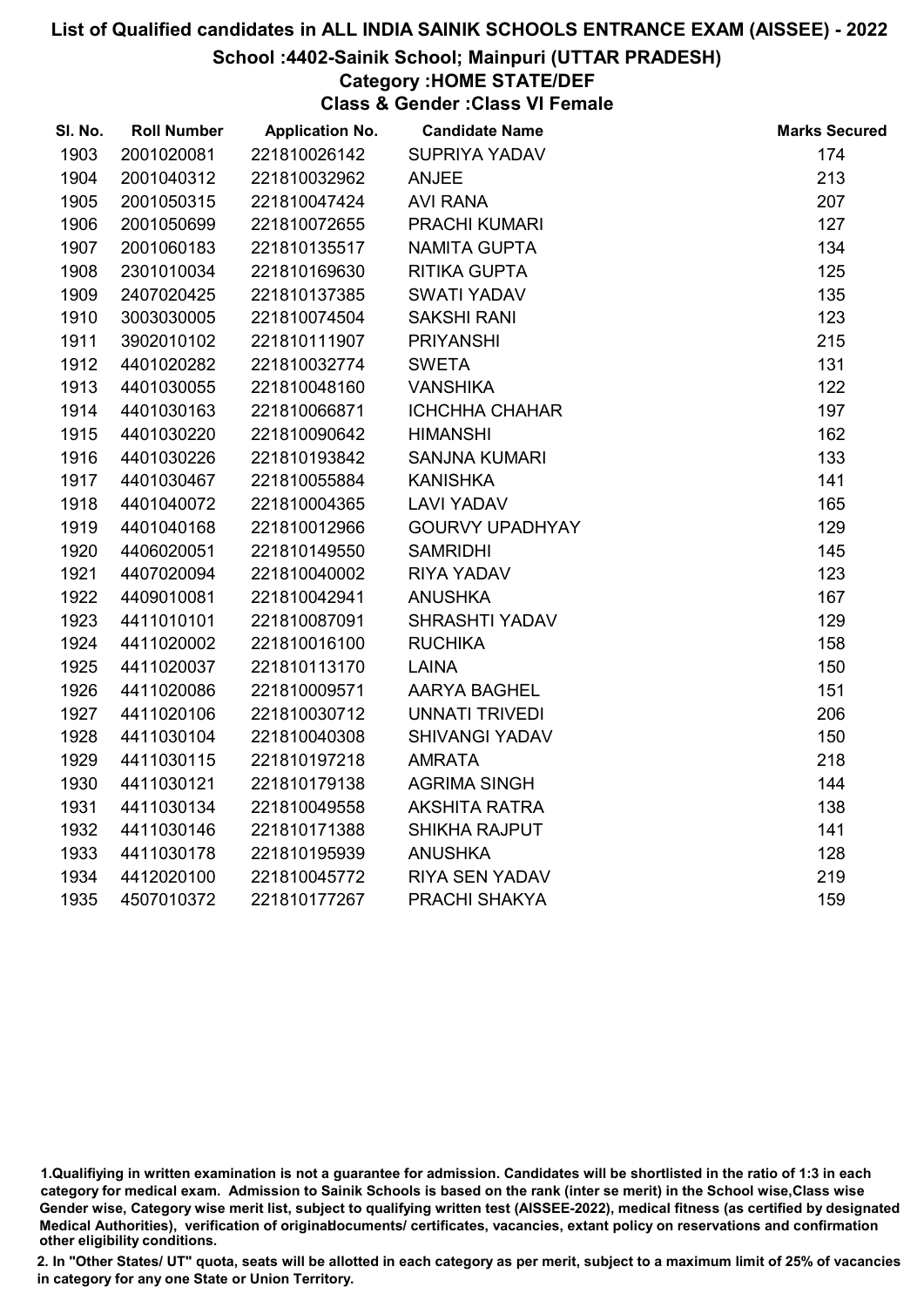#### School :4402-Sainik School; Mainpuri (UTTAR PRADESH)

# Category :HOME STATE/GEN

Class & Gender :Class VI Female

| SI. No. | <b>Roll Number</b> | <b>Application No.</b> | <b>Candidate Name</b>  |           | <b>Marks Secured</b> |
|---------|--------------------|------------------------|------------------------|-----------|----------------------|
| 1936    | 2001030099         | 221810149630           | <b>GAURISHA SHARMA</b> |           | 230                  |
| 1937    | 2001030391         | 221810028231           | <b>ANANYA TRIPATHI</b> |           | 139                  |
| 1938    | 2001040395         | 221810075692           | <b>SURBHI KUMARI</b>   |           | 165                  |
| 1939    | 2001050224         | 221810012493           | <b>TANUSHKA GUPTA</b>  |           | 138                  |
| 1940    | 2001050415         | 221810080454           | ADWITA JAISWAL         |           | 210                  |
| 1941    | 2001050483         | 221810073674           | <b>RIDHIMA PANDEY</b>  |           | 152                  |
| 1942    | 2001050641         | 221810121235           | <b>ANANYA SINGH</b>    |           | 170                  |
| 1943    | 2001060103         | 221810075196           | PARI CHAUHAN           |           | 195                  |
| 1944    | 2001060152         | 221810056507           | <b>MAHI NEHWAL</b>     | <b>AR</b> | 246                  |
| 1945    | 2001060158         | 221810187607           | <b>MANYA TRIPATHI</b>  |           | 171                  |
| 1946    | 2001060213         | 221810009627           | <b>SHIPRA KUMARI</b>   |           | 210                  |
| 1947    | 2001060289         | 221810076857           | <b>JIGYASA DAS</b>     |           | 226                  |
| 1948    | 2001060690         | 221810060888           | <b>VIDHI</b>           |           | 133                  |
| 1949    | 2001060963         | 221810170979           | <b>SHAKSHI RAJAWAT</b> |           | 130                  |
| 1950    | 2301020014         | 221810029081           | <b>PAYAL</b>           |           | 164                  |
| 1951    | 2302020116         | 221810050221           | <b>DEVANSHI PANWAR</b> |           | 227                  |
| 1952    | 2302040288         | 221810032749           | <b>NIA</b>             |           | 201                  |
| 1953    | 2612010345         | 221810186969           | <b>SHRUTI</b>          |           | 167                  |
| 1954    | 3002030358         | 221810120865           | HARSHITA BHADAURIA     |           | 185                  |
| 1955    | 3110010154         | 221810187202           | <b>SHIKSHABHARTI</b>   |           | 193                  |
| 1956    | 4401010017         | 221810065110           | PARI CHAUDHARY         |           | 172                  |
| 1957    | 4401010028         | 221810068420           | <b>VARSHA</b>          |           | 173                  |
| 1958    | 4401010073         | 221810029160           | <b>KHUSHI</b>          |           | 157                  |
| 1959    | 4401010108         | 221810106401           | KASHISH CHAUDHARY      |           | 135                  |
| 1960    | 4401020015         | 221810161302           | <b>PALAK SIKARWAR</b>  |           | 155                  |
| 1961    | 4401020170         | 221810116943           | <b>RADHIKA</b>         |           | 201                  |
| 1962    | 4401020266         | 221810170364           | <b>KASHISH</b>         |           | 246                  |
| 1963    | 4401020297         | 221810119094           | <b>KHUSHBOO</b>        |           | 153                  |
| 1964    | 4401020490         | 221810044027           | <b>ANSHIKA KAUSHIK</b> |           | 130                  |
| 1965    | 4401020554         | 221810112797           | <b>KHUSHI</b>          |           | 238                  |
| 1966    | 4401020573         | 221810170718           | <b>ANJALI YADAV</b>    |           | 139                  |
| 1967    | 4401020603         | 221810125048           | <b>RIDHIMA YADAV</b>   |           | 131                  |
| 1968    | 4401020716         | 221810196259           | AARYA RAJORIYA         |           | 136                  |
| 1969    | 4401030057         | 221810121360           | <b>NIDHI</b>           |           | 190                  |
| 1970    | 4401030099         | 221810190111           | <b>ANVI SHARMA</b>     |           | 195                  |
| 1971    | 4401030261         | 221810001192           | <b>VIDHI</b>           |           | 155                  |
| 1972    | 4401030301         | 221810098833           | YASHI GAUTAM           |           | 199                  |
| 1973    | 4401030355         | 221810017883           | <b>DIVYA ARYA</b>      |           | 176                  |
| 1974    | 4401030412         | 221810093744           | <b>VANSHIKA YADAV</b>  |           | 123                  |
| 1975    | 4401030478         | 221810176169           | <b>BHARTI</b>          |           | 162                  |
| 1976    | 4401030493         | 221810127779           | <b>NANDINI SINGH</b>   |           | 180                  |
| 1977    | 4401040033         | 221810151035           | <b>PRACHI</b>          |           | 205                  |
| 1978    | 4401040131         | 221810011726           | <b>RIDDHI</b>          |           | 177                  |

1.Qualifiying in written examination is not a guarantee for admission. Candidates will be shortlisted in the ratio of 1:3 in each category for medical exam. Admission to Sainik Schools is based on the rank (inter se merit) in the School wise,Class wise Gender wise, Category wise merit list, subject to qualifying written test (AISSEE-2022), medical fitness (as certified by designated Medical Authorities), verification of originablocuments/ certificates, vacancies, extant policy on reservations and confirmation other eligibility conditions.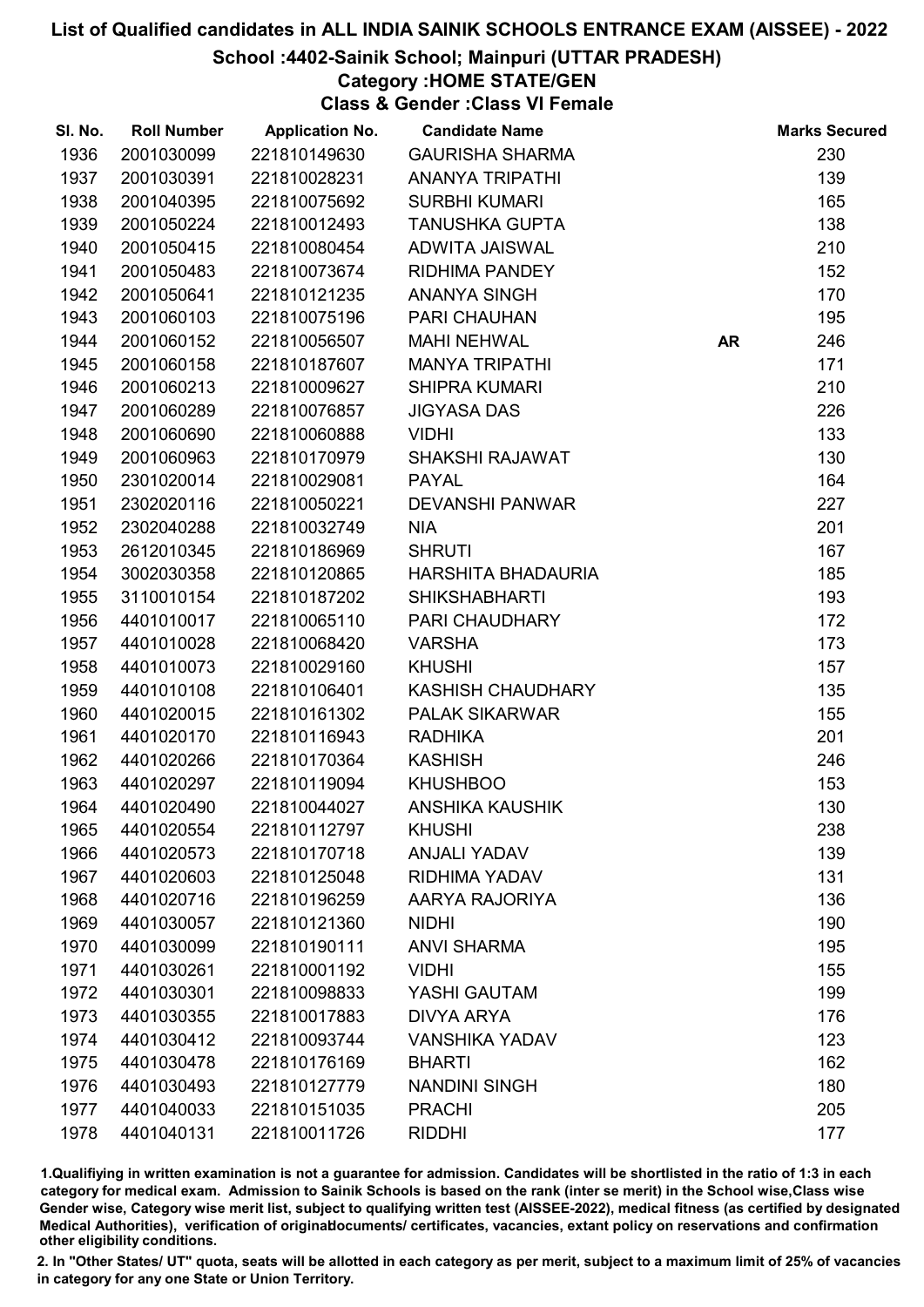## School :4402-Sainik School; Mainpuri (UTTAR PRADESH)

## Category :HOME STATE/GEN

Class & Gender :Class VI Female

| SI. No. | <b>Roll Number</b> | <b>Application No.</b> | <b>Candidate Name</b>     | <b>Marks Secured</b> |
|---------|--------------------|------------------------|---------------------------|----------------------|
| 1979    | 4401040319         | 221810116148           | <b>SHIRIN CHAUDHARY</b>   | 145                  |
| 1980    | 4401040370         | 221810176688           | <b>RIYA RATHORE</b>       | 210                  |
| 1981    | 4401040371         | 221810130888           | <b>VINAMRATA SHARMA</b>   | 147                  |
| 1982    | 4405010251         | 221810138864           | <b>SWECHCHHA GUPTA</b>    | 222                  |
| 1983    | 4405020216         | 221810100357           | AKANAKSHA SINGH           | 140                  |
| 1984    | 4405020287         | 221810057568           | SIDDHI TIWARI             | 159                  |
| 1985    | 4406010076         | 221810097351           | <b>TANVI</b>              | 142                  |
| 1986    | 4406010146         | 221810070723           | <b>AKSHRA TRIVEDI</b>     | 161                  |
| 1987    | 4406010169         | 221810097673           | <b>BHAVANA</b>            | 195                  |
| 1988    | 4406010174         | 221810009983           | ANANYA SINGH              | 157                  |
| 1989    | 4406010291         | 221810035746           | <b>BHOOMIKA VATSAL</b>    | 221                  |
| 1990    | 4406010301         | 221810149966           | <b>SHRISHTI SIROHI</b>    | 163                  |
| 1991    | 4406020011         | 221810149900           | ALABHYA KAPOOR            | 167                  |
| 1992    | 4406020032         | 221810064030           | <b>VARTIKA CHAUHAN</b>    | 210                  |
| 1993    | 4406020134         | 221810037761           | <b>VIDHI SAXENA</b>       | 149                  |
| 1994    | 4406020211         | 221810170742           | KANIKA PARASHAR           | 141                  |
| 1995    | 4406020244         | 221810100872           | <b>ANTRA SAXENA</b>       | 163                  |
| 1996    | 4406020252         | 221810087292           | AANYA KHAN                | 143                  |
| 1997    | 4406020269         | 221810095513           | <b>MANCIKA</b>            | 150                  |
| 1998    | 4406020389         | 221810025297           | <b>JYOTI</b>              | 185                  |
| 1999    | 4406020446         | 221810097739           | <b>MANVI</b>              | 227                  |
| 2000    | 4406020464         | 221810044669           | ATHARVA UPADHYAY          | 154                  |
| 2001    | 4406030016         | 221810057504           | <b>STUTI SINGH</b>        | 143                  |
| 2002    | 4406030048         | 221810034354           | <b>BHUMIKA RAJPUT</b>     | 161                  |
| 2003    | 4406030049         | 221810189454           | <b>AARYANSHI</b>          | 146                  |
| 2004    | 4406030264         | 221810175327           | <b>AVISHI AGNIHOTRI</b>   | 120                  |
| 2005    | 4406030408         | 221810123129           | <b>SHAILZA</b>            | 130                  |
| 2006    | 4406030428         | 221810011739           | <b>ASHITA SINGH</b>       | 176                  |
| 2007    | 4406030440         | 221810007159           | <b>AVISHI AGARWAL</b>     | 216                  |
| 2008    | 4407010013         | 221810160320           | <b>KRITIKA AGRAHARI</b>   | 159                  |
| 2009    | 4407010103         | 221810116172           | <b>BHUMI SINGH</b>        | 244                  |
| 2010    | 4407010117         | 221810031803           | <b>DIVYANSHI RAI</b>      | 125                  |
| 2011    | 4407010120         | 221810131813           | <b>DIBYANJALI RAI</b>     | 190                  |
| 2012    | 4407020383         | 221810010038           | MICHELLE ZACHER BARBHUIYA | 156                  |
| 2013    | 4409010221         | 221810114234           | <b>VAISHNAVI SINGH</b>    | 126                  |
| 2014    | 4409010316         | 221810005946           | <b>DEEKSHA SINGH</b>      | 130                  |
| 2015    | 4409010333         | 221810046686           | RADHIKA SHUKLA            | 131                  |
| 2016    | 4409010378         | 221810066377           | <b>ARPITA SHUKLA</b>      | 136                  |
| 2017    | 4409010626         | 221810108307           | <b>VANSHIKA DUBE</b>      | 153                  |
| 2018    | 4410020140         | 221810136821           | <b>SHARMISHTHA SINGH</b>  | 147                  |
| 2019    | 4410020297         | 221810165503           | PRAGYA BHADORIYA          | 134                  |
| 2020    | 4410030001         | 221810188284           | <b>TOSHIKA CHAUHAN</b>    | 156                  |
| 2021    | 4410030060         | 221810107445           | SONAKSHI TRIVEDI          | 120                  |

1.Qualifiying in written examination is not a guarantee for admission. Candidates will be shortlisted in the ratio of 1:3 in each category for medical exam. Admission to Sainik Schools is based on the rank (inter se merit) in the School wise,Class wise Gender wise, Category wise merit list, subject to qualifying written test (AISSEE-2022), medical fitness (as certified by designated Medical Authorities), verification of originablocuments/ certificates, vacancies, extant policy on reservations and confirmation other eligibility conditions.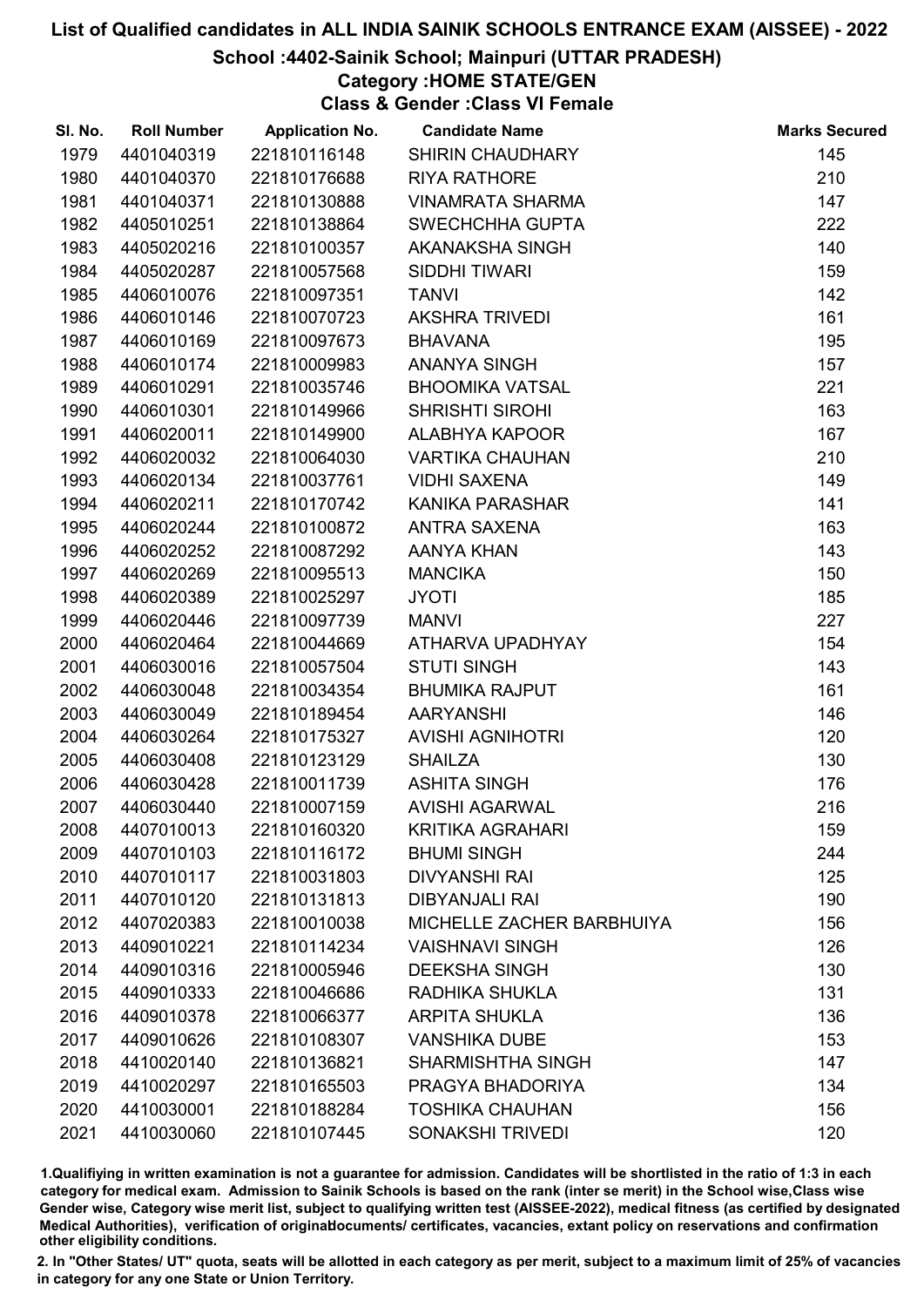## School :4402-Sainik School; Mainpuri (UTTAR PRADESH)

## Category :HOME STATE/GEN

Class & Gender :Class VI Female

| SI. No. | <b>Roll Number</b> | <b>Application No.</b> | <b>Candidate Name</b>        | <b>Marks Secured</b> |
|---------|--------------------|------------------------|------------------------------|----------------------|
| 2022    | 4410030134         | 221810082916           | <b>MANSI SINGH RATHORE</b>   | 189                  |
| 2023    | 4411010008         | 221810068220           | PRAGYA RATNA                 | 243                  |
| 2024    | 4411010036         | 221810081170           | <b>AVANTIKA</b>              | 149                  |
| 2025    | 4411010111         | 221810138202           | <b>AMBIKA</b>                | 189                  |
| 2026    | 4411010120         | 221810164422           | <b>VARTIKA SINGH CHAUHAN</b> | 122                  |
| 2027    | 4411010168         | 221810081892           | SHRIDDHA JADAUN              | 256                  |
| 2028    | 4411010185         | 221810175433           | <b>YASHITA</b>               | 123                  |
| 2029    | 4411010199         | 221810153263           | YASIKA GUPTA                 | 142                  |
| 2030    | 4411010216         | 221810119104           | <b>BHAWNA CHAUHAN</b>        | 227                  |
| 2031    | 4411010287         | 221810003355           | PARI CHAUHAN                 | 262                  |
| 2032    | 4411010383         | 221810082396           | ANIKA UPADHYAY               | 136                  |
| 2033    | 4411020010         | 221810059710           | SIDDHI MISHRA                | 139                  |
| 2034    | 4411020033         | 221810051060           | <b>PALAK RATHORE</b>         | 228                  |
| 2035    | 4411020035         | 221810010560           | <b>AVANTIKA</b>              | 142                  |
| 2036    | 4411020062         | 221810082711           | <b>ANAYA TYAGI</b>           | 122                  |
| 2037    | 4411020063         | 221810116711           | ABHI CHAUDHARY               | 129                  |
| 2038    | 4411020072         | 221810060241           | <b>BHUMIKA TOMAR</b>         | 230                  |
| 2039    | 4411020083         | 221810135961           | NIDHI YADAV                  | 200                  |
| 2040    | 4411020116         | 221810008432           | <b>MANYATA SHARMA</b>        | 167                  |
| 2041    | 4411020139         | 221810088372           | <b>MAITREYEE CHAUHAN</b>     | 133                  |
| 2042    | 4411020149         | 221810006103           | <b>ANYA SINGH</b>            | 221                  |
| 2043    | 4411020157         | 221810028023           | <b>VAISHNAVI</b>             | 208                  |
| 2044    | 4411020189         | 221810038683           | NAKSHATRA PATHAK             | 191                  |
| 2045    | 4411020210         | 221810069644           | NISHTHA CHAUHAN              | 175                  |
| 2046    | 4411020245         | 221810083735           | <b>VANI</b>                  | 193                  |
| 2047    | 4411020295         | 221810104978           | <b>MANSHI GUPTA</b>          | 169                  |
| 2048    | 4411020326         | 221810083429           | <b>ARPITA</b>                | 218                  |
| 2049    | 4411020339         | 221810179449           | <b>ANANYA SINGH</b>          | 174                  |
| 2050    | 4411020355         | 221810190889           | <b>PRIYANSHI</b>             | 142                  |
| 2051    | 4411030061         | 221810075796           | AMEYA VIKRAMA SINGH          | 161                  |
| 2052    | 4411030070         | 221810112917           | <b>MAHI</b>                  | 136                  |
| 2053    | 4411030078         | 221810158737           | <b>PALAK SAXENA</b>          | 128                  |
| 2054    | 4411030092         | 221810114477           | <b>PRATISHTHA</b>            | 197                  |
| 2055    | 4411030184         | 221810040159           | <b>DIVYANSHI CHAUHAN</b>     | 229                  |
| 2056    | 4412010034         | 221810150970           | <b>AKRITI</b>                | 166                  |
| 2057    | 4412010332         | 221810115356           | <b>ADITI TIWARI</b>          | 155                  |
| 2058    | 4412020354         | 221810154209           | <b>SHRADDHA SINGH</b>        | 124                  |
| 2059    | 4412020401         | 221810023599           | <b>VATSALA SINGH</b>         | 224                  |
| 2060    | 4412020412         | 221810060186           | <b>ISHU MISHRA</b>           | 177                  |
| 2061    | 4502021166         | 221810136045           | PEEHU TOMAR                  | 153                  |
| 2062    | 4505010044         | 221810008521           | <b>ARADHYA TRIVEDI</b>       | 129                  |
| 2063    | 4507010014         | 221810144520           | AMBIKA RANA                  | 129                  |
| 2064    | 4507010071         | 221810140641           | ANANYA VASHIST               | 145                  |

1.Qualifiying in written examination is not a guarantee for admission. Candidates will be shortlisted in the ratio of 1:3 in each category for medical exam. Admission to Sainik Schools is based on the rank (inter se merit) in the School wise,Class wise Gender wise, Category wise merit list, subject to qualifying written test (AISSEE-2022), medical fitness (as certified by designated Medical Authorities), verification of originablocuments/ certificates, vacancies, extant policy on reservations and confirmation other eligibility conditions.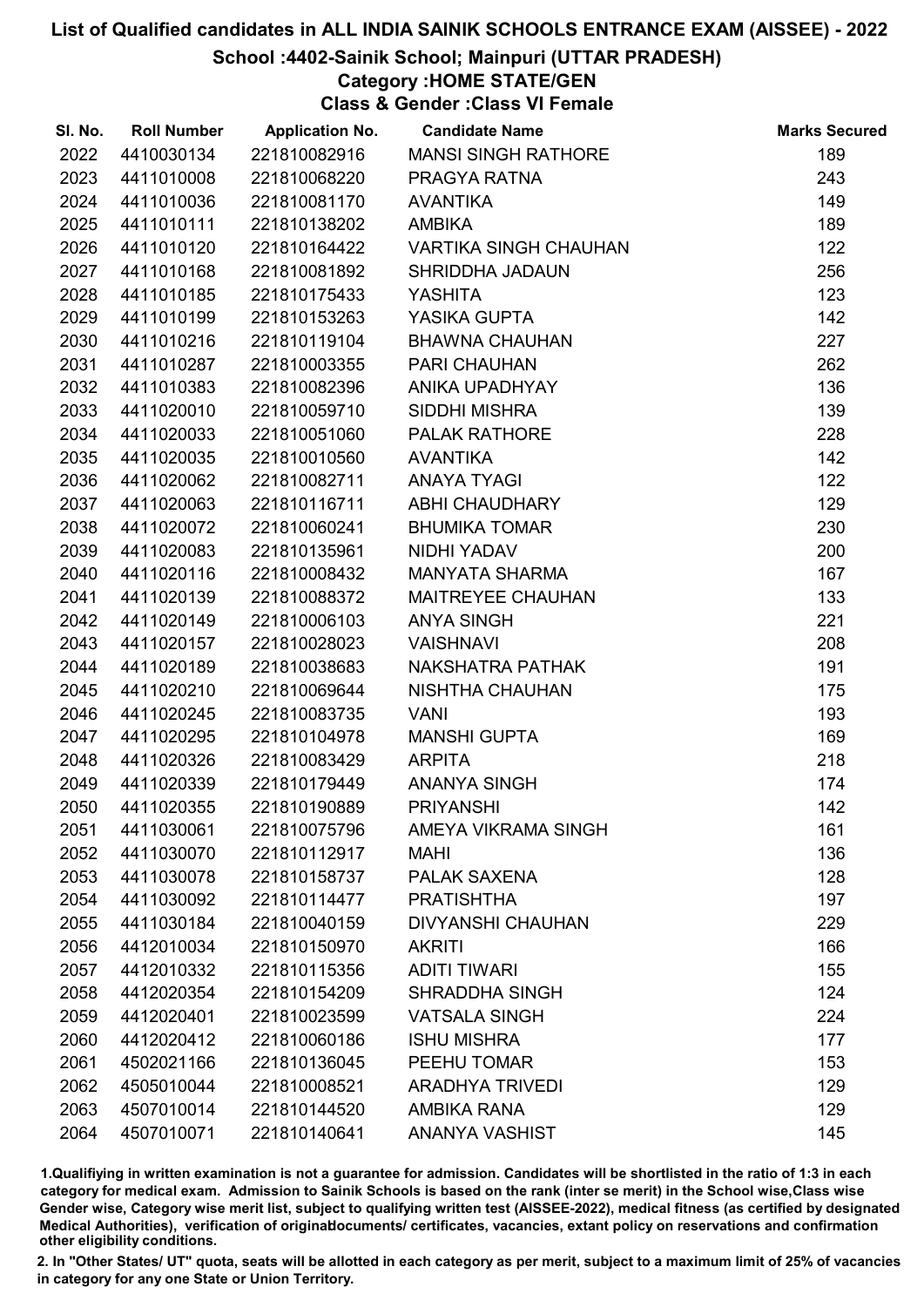# List of Qualified candidates in ALL INDIA SAINIK SCHOOLS ENTRANCE EXAM (AISSEE) - 2022 School :4402-Sainik School; Mainpuri (UTTAR PRADESH) Category :HOME STATE/GEN Class & Gender :Class VI Female

| SI. No. | <b>Roll Number</b> | <b>Application No.</b> | Candidate Name | <b>Marks Secured</b> |
|---------|--------------------|------------------------|----------------|----------------------|
| 2065    | 4507010134         | 221810146162           | MIMANSA RANA   | 186                  |
| 2066    | 4507010429         | 221810054919           | CHINKI LATIYAN | 182                  |

<sup>1.</sup>Qualifiying in written examination is not a guarantee for admission. Candidates will be shortlisted in the ratio of 1:3 in each category for medical exam. Admission to Sainik Schools is based on the rank (inter se merit) in the School wise,Class wise Gender wise, Category wise merit list, subject to qualifying written test (AISSEE-2022), medical fitness (as certified by designated Medical Authorities), verification of originablocuments/ certificates, vacancies, extant policy on reservations and confirmation other eligibility conditions.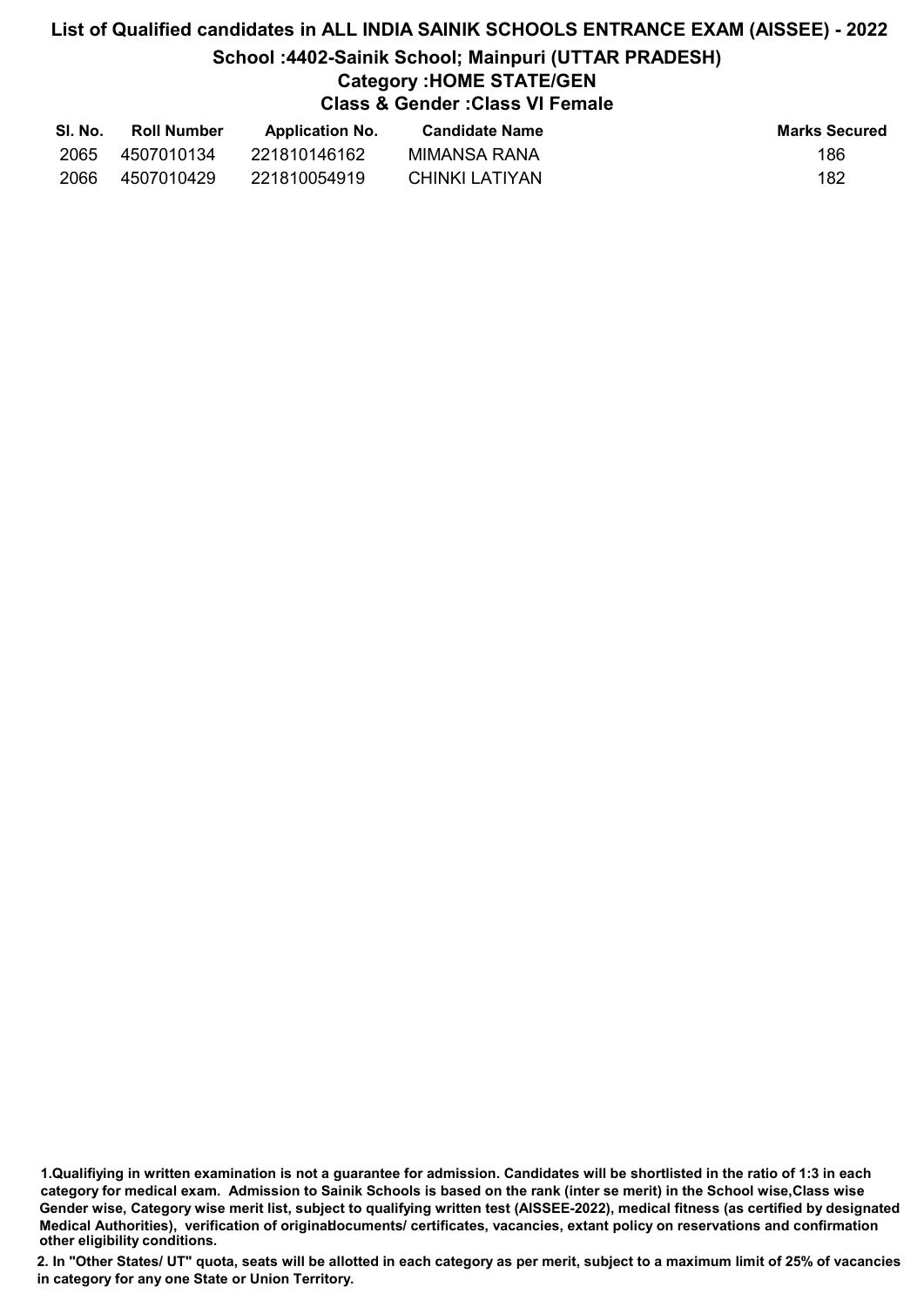# List of Qualified candidates in ALL INDIA SAINIK SCHOOLS ENTRANCE EXAM (AISSEE) - 2022 School :4402-Sainik School; Mainpuri (UTTAR PRADESH) Category :OTHER STATE/SC Class & Gender :Class VI Female

| SI. No. | <b>Roll Number</b> | <b>Application No.</b> | <b>Candidate Name</b> | <b>Marks Secured</b> |
|---------|--------------------|------------------------|-----------------------|----------------------|
| 2067    | 1506020248         | 221810106267           | SIMRAN KUMARI         | 150                  |
| 2068    | 1513010187         | 221810135773           | KUMARI KHUSHBU        | 231                  |
| 2069    | 1513010280         | 221810105516           | <b>SHREYA BHARTI</b>  | 177                  |
| 2070    | 1514010118         | 221810149376           | <b>SHREEJA</b>        | 169                  |
| 2071    | 2604010060         | 221810152329           | <b>SONAM KUMARI</b>   | 146                  |
| 2072    | 3905040244         | 221810059662           | VAIBHAVI              | 104                  |

<sup>1.</sup>Qualifiying in written examination is not a guarantee for admission. Candidates will be shortlisted in the ratio of 1:3 in each category for medical exam. Admission to Sainik Schools is based on the rank (inter se merit) in the School wise,Class wise Gender wise, Category wise merit list, subject to qualifying written test (AISSEE-2022), medical fitness (as certified by designated Medical Authorities), verification of originablocuments/ certificates, vacancies, extant policy on reservations and confirmation other eligibility conditions.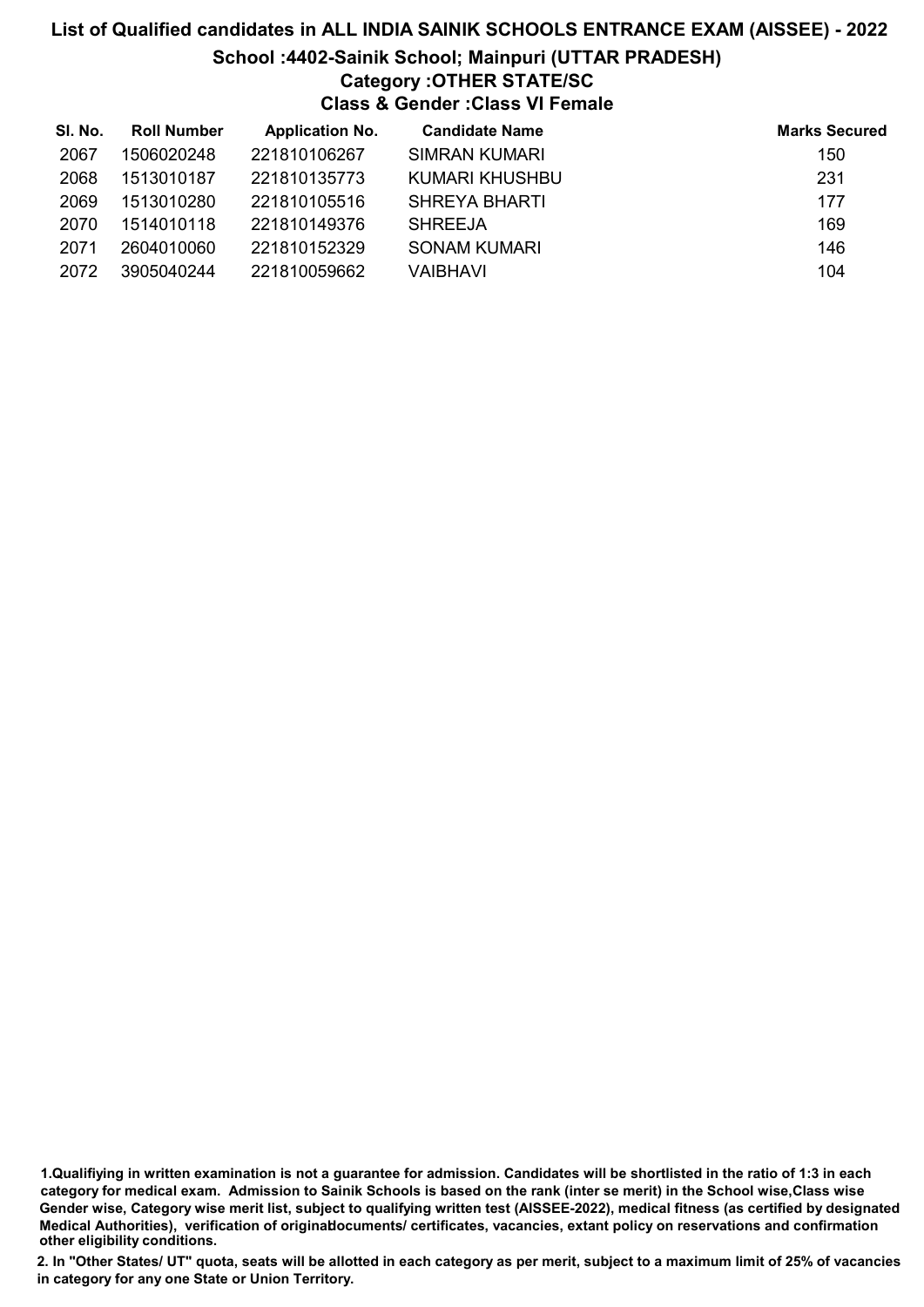# List of Qualified candidates in ALL INDIA SAINIK SCHOOLS ENTRANCE EXAM (AISSEE) - 2022 School :4402-Sainik School; Mainpuri (UTTAR PRADESH) Category :OTHER STATE/ST Class & Gender :Class VI Female

| SI. No. | <b>Roll Number</b> | <b>Application No.</b> | <b>Candidate Name</b> | <b>Marks Secured</b> |
|---------|--------------------|------------------------|-----------------------|----------------------|
| 2073    | 1506010292         | 221810107706           | <b>ANSHIKA KUMARI</b> | 111                  |

<sup>1.</sup>Qualifiying in written examination is not a guarantee for admission. Candidates will be shortlisted in the ratio of 1:3 in each category for medical exam. Admission to Sainik Schools is based on the rank (inter se merit) in the School wise,Class wise Gender wise, Category wise merit list, subject to qualifying written test (AISSEE-2022), medical fitness (as certified by designated Medical Authorities), verification of originablocuments/ certificates, vacancies, extant policy on reservations and confirmation other eligibility conditions.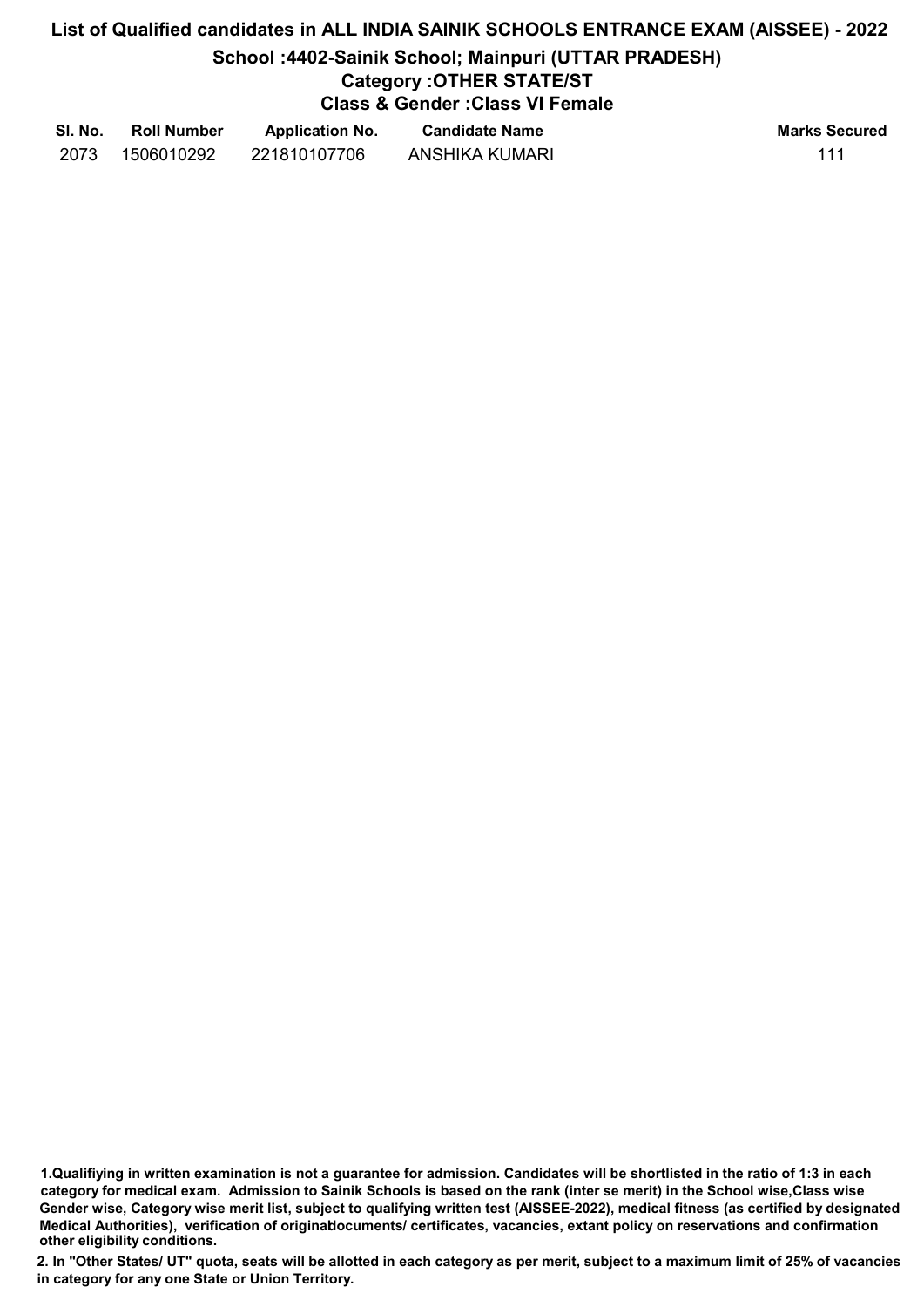## School :4402-Sainik School; Mainpuri (UTTAR PRADESH)

# Category :OTHER STATE/OBC

Class & Gender :Class VI Female

| SI. No. | <b>Roll Number</b> | <b>Application No.</b> | <b>Candidate Name</b> | <b>Marks Secured</b> |
|---------|--------------------|------------------------|-----------------------|----------------------|
| 2074    | 1503010033         | 221810128900           | ADITI RAJPOOT         | 166                  |
| 2075    | 1503010189         | 221810105105           | <b>BHABYA KUMARI</b>  | 242                  |
| 2076    | 1503010334         | 221810140839           | VIDHYA KUMARI         | 190                  |
| 2077    | 1506020326         | 221810106049           | SANGITA KUMARI        | 178                  |
| 2078    | 1511030210         | 221810149446           | KUMARI ANJALI         | 247                  |
| 2079    | 1513010028         | 221810113550           | SNEHLATA KUMARI       | 213                  |
| 2080    | 1513010149         | 221810138613           | PALLAVI KUMARI        | 161                  |
| 2081    | 1514010295         | 221810153887           | ADITI RANI            | 179                  |
| 2082    | 3002020543         | 221810147567           | KHUSHI DHAKAR         | 140                  |
| 2083    | 3002020711         | 221810155598           | <b>RUCHI DHAKAD</b>   | 215                  |
| 2084    | 3901010179         | 221810093053           | <b>SUHANA</b>         | 215                  |
| 2085    | 3905030231         | 221810059448           | CHHAVI YADAV          | 144                  |

<sup>1.</sup>Qualifiying in written examination is not a guarantee for admission. Candidates will be shortlisted in the ratio of 1:3 in each category for medical exam. Admission to Sainik Schools is based on the rank (inter se merit) in the School wise,Class wise Gender wise, Category wise merit list, subject to qualifying written test (AISSEE-2022), medical fitness (as certified by designated Medical Authorities), verification of originablocuments/ certificates, vacancies, extant policy on reservations and confirmation other eligibility conditions.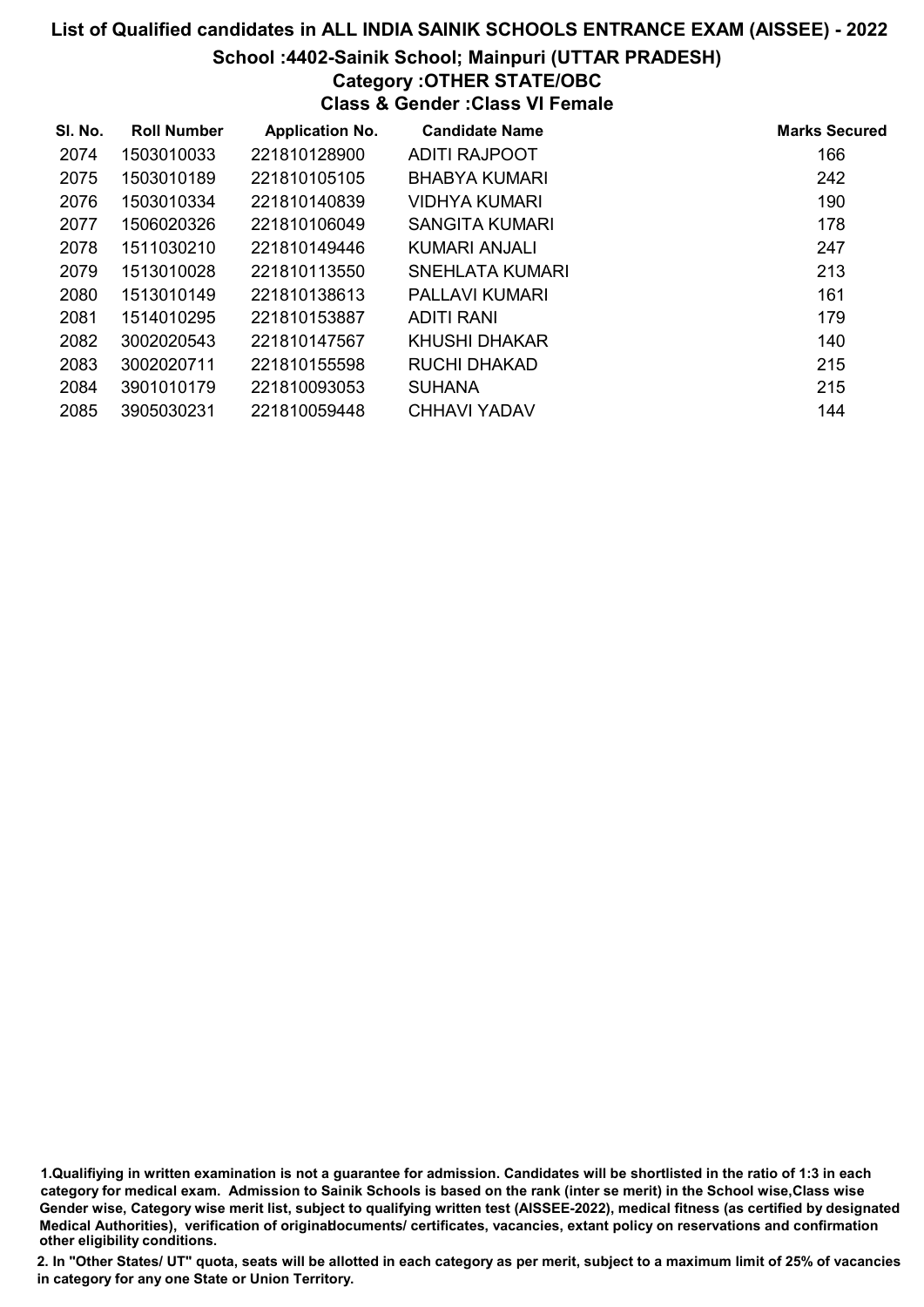# List of Qualified candidates in ALL INDIA SAINIK SCHOOLS ENTRANCE EXAM (AISSEE) - 2022 School :4402-Sainik School; Mainpuri (UTTAR PRADESH) Category :OTHER STATE/DEF

# Class & Gender :Class VI Female

| SI. No. | <b>Roll Number</b> | <b>Application No.</b> | <b>Candidate Name</b> | <b>Marks Secured</b> |
|---------|--------------------|------------------------|-----------------------|----------------------|
| 2086    | 3905030001         | 221810059366           | KUMARI DIVYA GUPTA    | 134                  |

<sup>1.</sup>Qualifiying in written examination is not a guarantee for admission. Candidates will be shortlisted in the ratio of 1:3 in each category for medical exam. Admission to Sainik Schools is based on the rank (inter se merit) in the School wise,Class wise Gender wise, Category wise merit list, subject to qualifying written test (AISSEE-2022), medical fitness (as certified by designated Medical Authorities), verification of originablocuments/ certificates, vacancies, extant policy on reservations and confirmation other eligibility conditions.